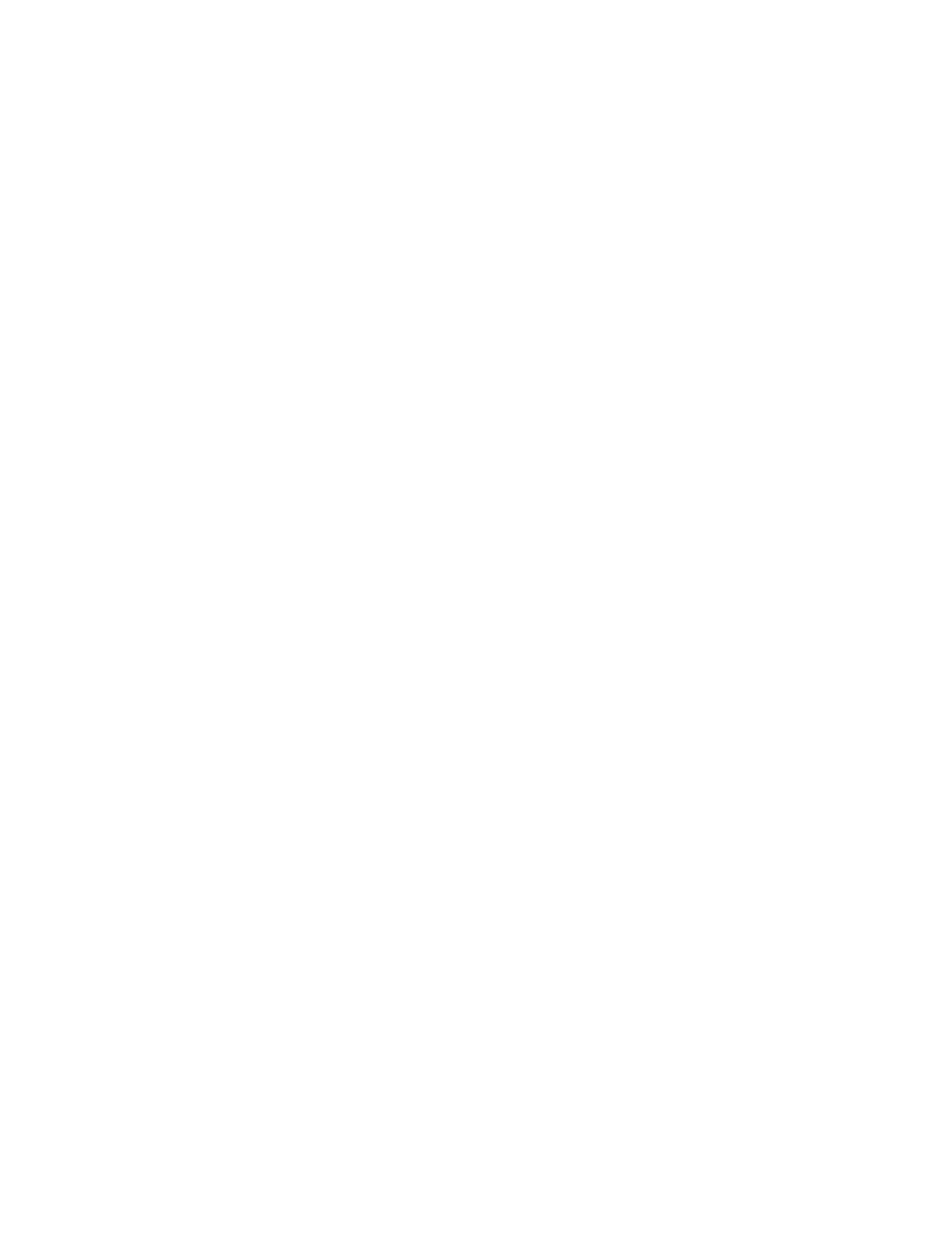#### **BURNPUR CEMENT LTD.**



## **BOARD OF DIRECTORS**

Mr. Prem Prakash Sharma, *Chairman,* Mr. Ashok GutguƟa, *Vice-Chairman & Managing Director* Mr. Subrata Mookerjee Mr. Manoj Kumar Agarwal Mrs. Indrani Sen

> **CEO** Mr. Asish Roychowdhury

> > **CFO**

Mr. Sajjan Kumar Agarwal

#### **COMPANY SECRETARY**

Mr. Sudhansu Sekhar Panigrahi

**AUDITOR**

M/s. N. K. Agarwal & Co.

## **BANKERS**

State Bank of India State Bank of Hyderabad United Bank of India Central Bank of India

#### **CORPORATE OFFICE**

14, Bentinck Street, "Gujarat Mansion", 2nd Floor, Kolkata-700 001 Tel. No. (033) 22623167, 30250826, Fax : 033-22623168

# **REGISTERED OFFICE**

Village:Palasdiha, Panchgachia Road, P.O. Kanyapur, Asansol-713 341, Dist. Burdwan, West Bengal Tel. No. (0341) 2250454, 2252965

## **PLANT - I**

Village:Palasdiha, Panchgachia Road, P.O. Kanyapur, Asansol-713 341, Dist. Burdwan, West Bengal

#### **PLANT - II**

Plot No. A-8P, 9,10,11, B-38. 39,40, C-7P, 8,9,10, 11&XP Block-D and Block-E, Palralu Industrial Area, Jharkhand E-mail :info@burnpurcement.com, investors@burnpurcement.com Website :www.burnpurcement.com

#### **REGISTAR AND SHARE TRANSFER AGENT**

Niche Technologies Pvt. Ltd.

D-511, Bagree Market, 71, B. R. B. B. Road, Kolkata-700 001 Tel. No. : +91 33 22357270/7271, 22355236, Fax No. : +91 33 22156823 E-mail :nichetechpl@nichetechpl.com, Website : www.nichetechpl.com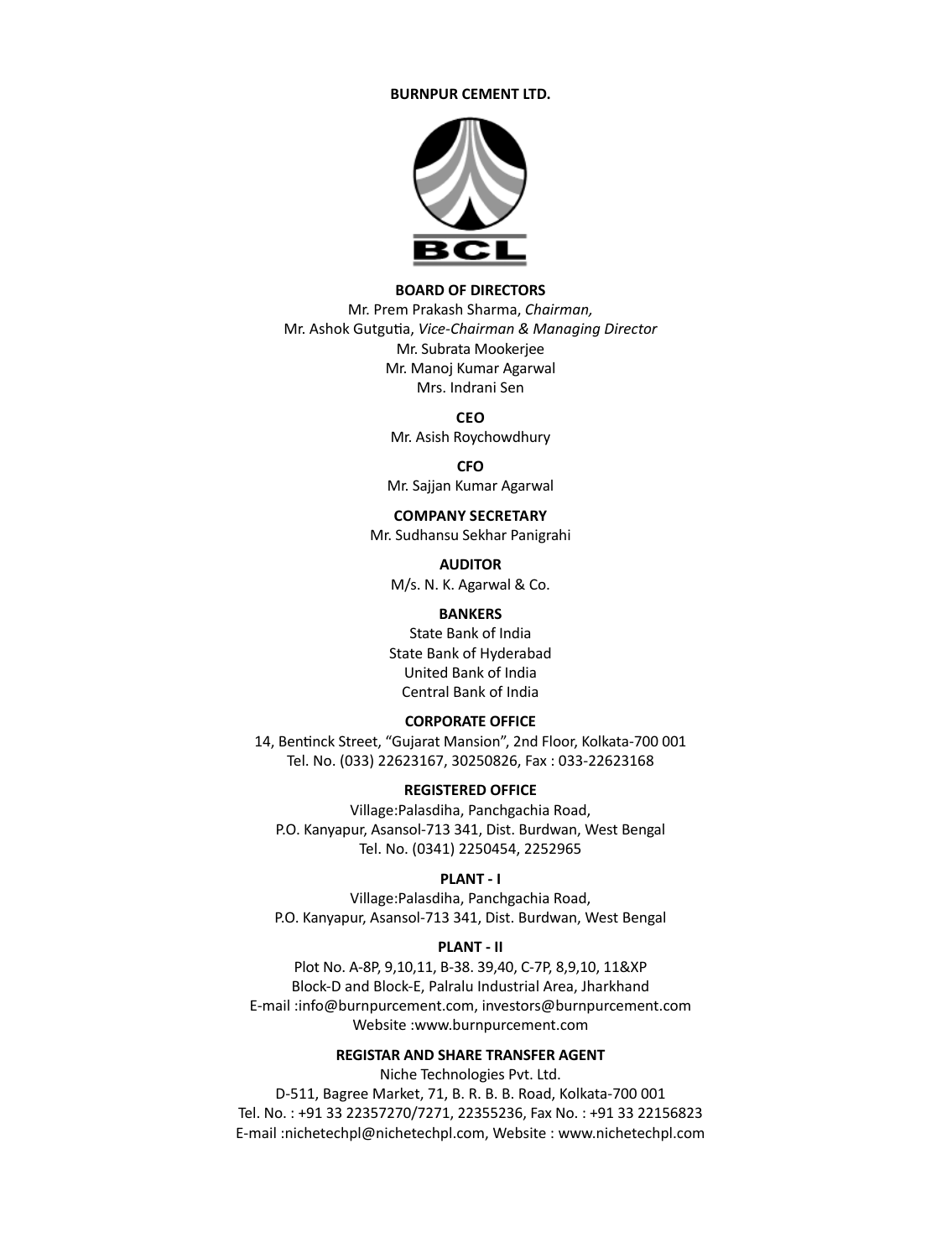

**NOTICE** is hereby given that the **Thirtieth Annual General Meeting** of the Members of the Company will be held at **11.00 a.m. on Friday, the 30th day of September 2016, in the factory premises of the company at Palashdiha, Panchgachia Road, Kanyapur, Asansol**, Pin. -713341, **West Bengal**, to transact the following Business:

# **Ordinary Business :**

- 1. To consider and adopt the audited accounts of the Company for the year ended 31st March 2016, together with the Report of the Directors and Auditors.
- 2. To appoint director in place of Mr. Manoj Kumar Agarwal, (DIN: 00569775) who retires by rotation and being eligible offers himself for re-appointment.
- 3. To consider and if thought fit, to pass, with or without modification the following resolution as an **Ordinary Resolution**:

 "RESOLVED THAT pursuant to Section 139 and other applicable provision if any, of the Companies Act, 2013 and The Companies (Audit and Auditors) Rules, 2014 (including any statutory modifications and re-enactment thereof for the time being in force) the retiring auditor M/S N. K. Agarwal & Co., Chartered Accountants, (Membership No. 14267) who being eligible, have offered themselves for reappointment, be and is hereby appointed as Statutory Auditors of the company to hold office from the conclusion of this Annual General Meeting until the conclusion of the next Annual General Meeting at a remuneration to be mutually agreed between the Board of the directors of the company and the Statutory Auditors, in addition to the reimbursement of out of pocket expenses in connection with the audit of the Company".

# **Special Business :**

4. To Consider and if thought fit, to pass with or without modification the following resolution as an **Ordinary Resolution**:

 "RESOLVED THAT pursuant to the provisions of Section 149, 152 & 161 and other applicable provisions, if any of the Companies Act, 2013 and Rule 3 of The Companies (Appointment and Qualification of Directors) Rule, 2014 (including any statutory modifications or re-enactment thereof, for the time being in force) and pursuant to the Regulation 17 of the SEBI (Listing Obligations and Disclosure Requirements) Regulations, 2015, including any modification or amendment thereof, Mrs. Indrani Sen, (DIN: 07558057) who was appointed as an additional director by the board and who holds such office upto the date of this Annual General Meeting and in respect of whom a notice pursuant to Section 160 of the Companies Act, 2013 has been received from a member signifying his intention to propose Mrs. Indrani Sen as a candidate for the office of the director, be and is here by appointed as a (Woman) director of the company liable to retire by rotation".

5. To Consider and if thought fit, to pass with or without modification the following resolution as an **Ordinary Resolution**:

 RESOLVED THAT in accordance with the provisions of Sections 196, 197 and all other applicable provisions, if any, read with Schedule V of the Companies Act, 2013 and subject to all such approvals as may be necessary, approval of members be and is hereby accorded to the reappointment of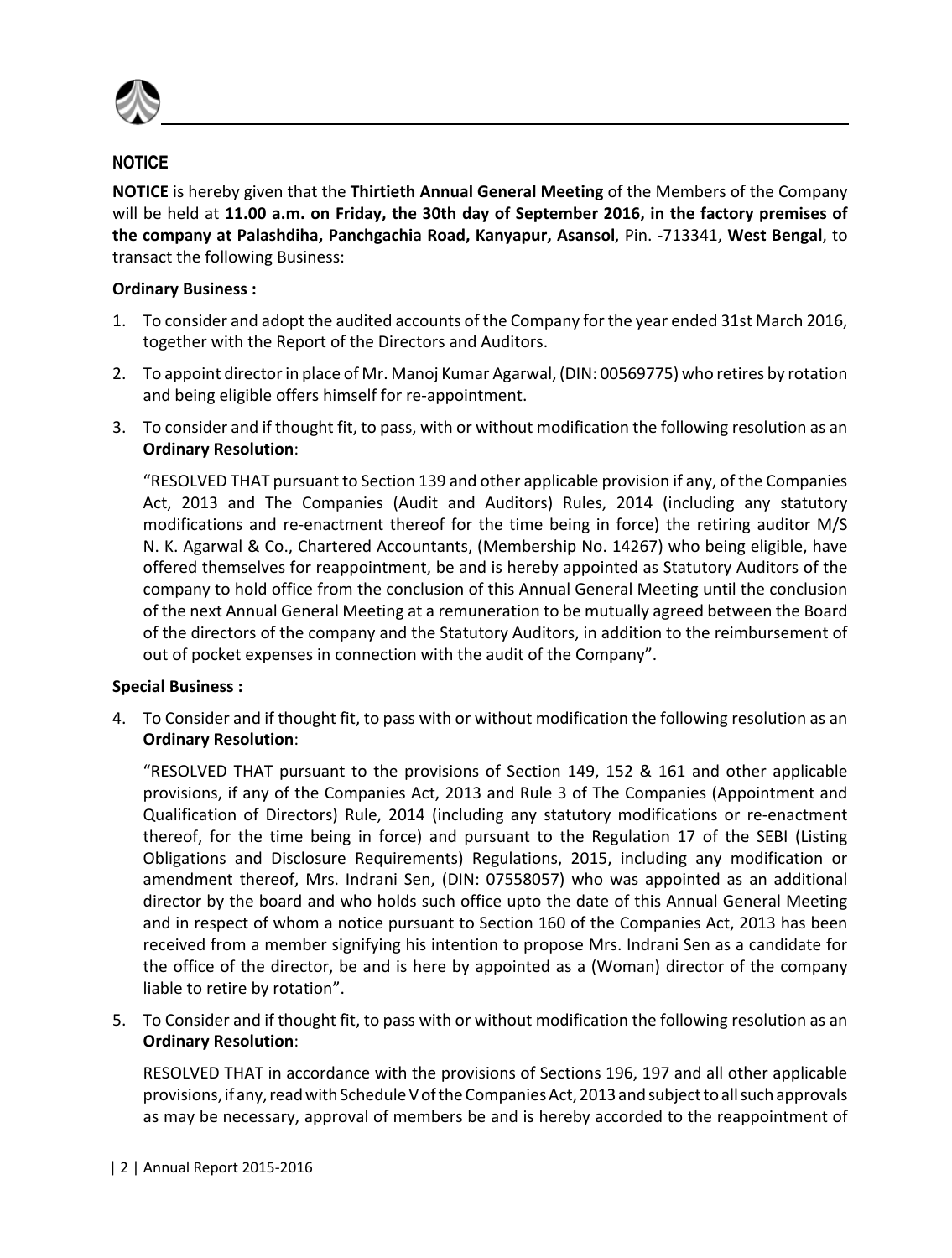Mr. Ashok Gutgutia as the Managing Director of the Company for a further period of 5 (Five) years w.e.f. 1st April, 2017 upon the terms and conditions including remuneration and perquisites as set out in the draft agreement produced at this meeting for the purpose of identification, initialed by the Chairman,

 RESOLVED FURTHER THAT in the event of any statutory amendment or modification or relaxation in the provisions relating to the payment of remuneration to the managerial persons or to the Schedule V to the Companies Act, 2013, the Board of Directors be and is hereby authorized to vary or increase the remuneration including salary, commission, perquisites etc within such prescribed limits.

 RESOLVED FURTHER THAT the board of directors of the Company be and is hereby authorized to take such steps expedient or desirable to give effect to this resolution.

6. To Consider and, if thought fit, to pass with or without modification(s) the following resolution as an **Ordinary Resolution**:

 RESOLVED THAT pursuant to provisions of Sections 196, 197 and all other applicable provisions if any read with Schedule V of the Companies Act, 2013 (including any statutory modification or reenactment thereof for the time being in force) and subject to such approval as may be necessary, the approval of members be and is hereby accorded to the reappointment of Mr. Manoj Kumar Agarwal as Wholetime Director of the Company designated as "Executive Director" for a further period of five years w.e.f. 1st April, 2017 upon the terms and conditions including remuneration and perquisites as set out in the draft agreement submitted at this meeting and initialed by the Chairman for the purpose of identification,

 RESOLVED FURTHER THAT the draft agreement is hereby specifically approved and sanctioned with liberty to the Board of Directors to alter and to vary the terms and conditions of the said appointment and/or the agreement so as not to exceed the limits specified in Schedule V to the Companies Act, 2013 or any amendment thereto, as may be agreed to between the Board of Directors and Mr. Manoj Kumar Agarwal.

 RESOLVED FURTHER THAT the Board of Directors be and is hereby authorized to take such steps and do all such other acts, deeds and things as may be necessary or desirable to give effect to this resolution.

7. To Consider and if thought fit, to pass the following resolution as an **Ordinary Resolution**:

 RESOLVED THAT pursuant to Section 148 and other applicable provision if any of the Companies Act, 2013 and The Companies (Audit and Auditors) Rules, 2014, the Cost Auditor AS & Associates, Cost Accountants, Kolkata appointed by the Board of Directors of the Company to conduct the audit of cost records of the Company for the financial year 2016-17 be paid the remuneration Rs. 25,000/- (Rupees Twenty Five Thousands) plus service tax as applicable and reimbursement of out of pocket expenses.

8. To Consider and if thought fit, to pass the following resolution as a **Special Resolution**:

 "**RESOLVED THAT** pursuant to the provision of Section 188 of the Companies Act, 2013 and Rule 15 of the Companies (Meeting of Board and its Power) Rule, 2014 and other applicable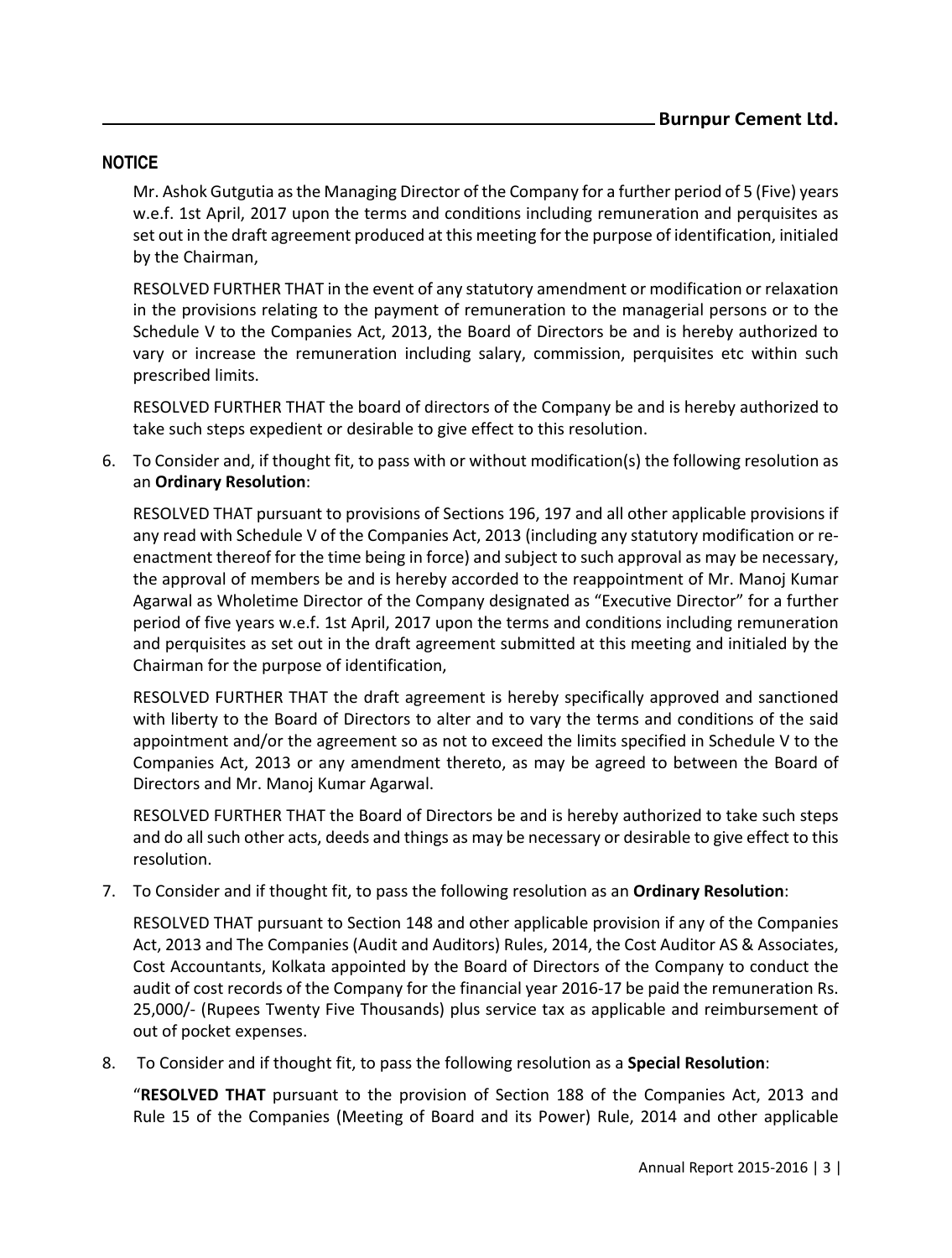

provisions if any the consent of the shareholders of the company be and is hereby accorded to the Board of Directors to enter into an agreement with Mittal Polypacks Pvt. Ltd. a Company incorporated under the Companies Act, 1956 for effecting the purchase of poly bags (HDPE/PP) during the period from 1st April, 2017 to 31st March, 2018 whose estimated value aggregates to Rs. 20,00,00,000/- (Rupees Twenty crore only).

 RESOLVED FURTHER THAT the board be and is hereby authorised to do such acts, deeds, things and execute all such documents, agreements as may be necessary to give effect the above resolution.

9. To Consider and if thought fit, to pass the following resolution as a **Special Resolution**:

 "**RESOLVED THAT** pursuant to the provision of Section 188 of the Companies Act, 2013 and Rule 15 of the Companies (Meeting of Board and its Power) Rule, 2014 and other applicable provisions if any the consent of the shareholders of the company be and is hereby accorded to the Board of Directors to enter into an agreement with Burnpur Steel Co. a proprietorship firm for providing the services relating to branding of Burnpur Steel, whose estimated value aggregates to Rs. 4,50,00,000/- (Rupees Four Crore Fifty Lacs) during the period from 1st October, 2016 to 31st March, 2017 and Rs. 7,00,00,000/- (Rupees Seven Crore) during the period from 1st April, 2017 to 31st March, 2018.

 RESOLVED FURTHER THAT the board be and is hereby authorised to do such acts, deeds, things and execute all such documents, agreements as may be necessary to give effect the above resolution.

*Regd. Off. By order of the Board Palashdiha, Kanyapur For Burnpur Cement Ltd Panchgachhia Road, Asansol Asansol – 713341 Sudhansu Sekhar Panigrahi Date: 13.08.2016 Company Secretary*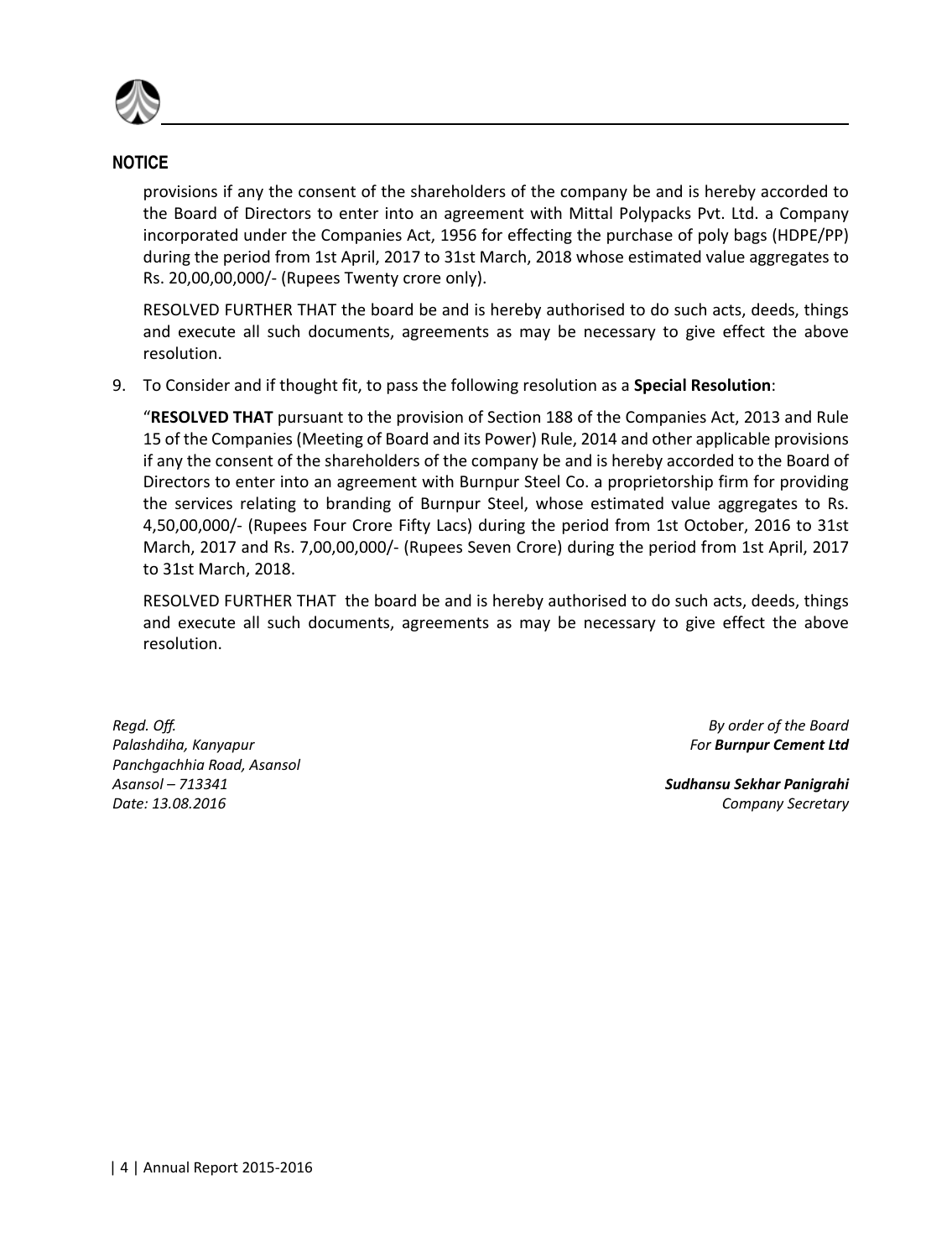**Notes :**

- 1. An Explanatory Statement pursuant to Section 102 of the Companies Act, 2013 relating to the items of Special Business to be transacted at the meeting is annexed herewith.
- 2. A member entitled to attend and vote at the Meeting is entitled to appoint a proxy to attend and vote **instead of himself and the proxy need not be a member of the Company.**
- 3. The instrument appointing Proxies should be deposited at the Registered Office of the Company not less than 48 hours before the time fixed for the commencement of the meeting.
- 4. Members are requested to bring their copy of the Annual Report with them at the Annual General Meeting, as the copies of the report will not be circulated at the meeting.
- 5. The Register of Members and Share Transfer Registers of the Company will remain closed from **24th September 2016 to 30th September, 2016 (both days inclusive)**.
- 6. Members who hold shares in dematerialized form are requested to bring their Depository ID Number and Client ID Number for easier identification of attendance at the Annual General Meeting.
- 7. A Member desirous of getting any information on the accounts or operations of the Company is requested to send his request to the Company at least 10 days prior to the Meeting so that the required information can be made available at the Meeting.

## 8. **InvitaƟon to ParƟcipate in the Green IniƟaƟve launched by the Ministry of Corporate Affairs**

The Ministry of Corporate Affairs (MCA) has permitted paper less compliance by the Companies vide its Circular No. 17/2011, Dated 21st April, 2011 and No. 18/2011, Dated 29th April, 2011. MCA has clarified that services of documents on members by e-mail will constitute sufficient compliances with Section 53 of the Companies Act, 1956, provided the members has given an advance opportunity to register their e-mail id or changes if any therein with the Company

 Pursuant thereto, we once again request those members who have not registered their e–mail id to participate in the Green Initiative by registering their e-mail id for the purpose of service of documents viz. Annual Reports, Notice of General Meetings and Notice of Postal Ballot etc. by e-mail.

 Shareholders holding shares in demat. form who have not yet registered their e-mail id are requested to register the same with their respective Depository Participant at the earliest. Shareholders holding shares in physical form are requested to register their e-mail id with our Registrar and Share Transfer Agent – M/s Niche Technologies Pvt. Ltd. D-511, Bagree Market, 71, B R B Basu Road, Kolkata – 700 001, E-Mail ID: nichetechpl@nichetechpl.com. Any changes in the e-mail address may also be communicated from time to time.

- 9. Voting Through Electronic Means
- A. In compliance with provisions of Section 108 of the Companies Act, 2013, Rule 20 of the Companies (Management and Administration) Rules, 2014 as amended by the Companies (Management and Administration) Amendment Rules, 2015 and Regulation 44 of the SEBI (Listing obligations and Disclosure Requirements) Regulations, 2015, the Company is pleased to provide members facility to exercise their right to vote on resolutions proposed to be considered at the Annual General Meeting (AGM) by electronic means and the business may be transacted through e-Voting Services. The facility of casting the votes by the members using an electronic voting system from a place other than venue of the AGM ("remote e-voting") will be provided by Central Depository Services (India) Limited (CDSL).
- B. The facility for voting through ballot paper shall be made available at the AGM and the members attending the meeting who have not cast their vote by remote e-voting shall be able to exercise their right at the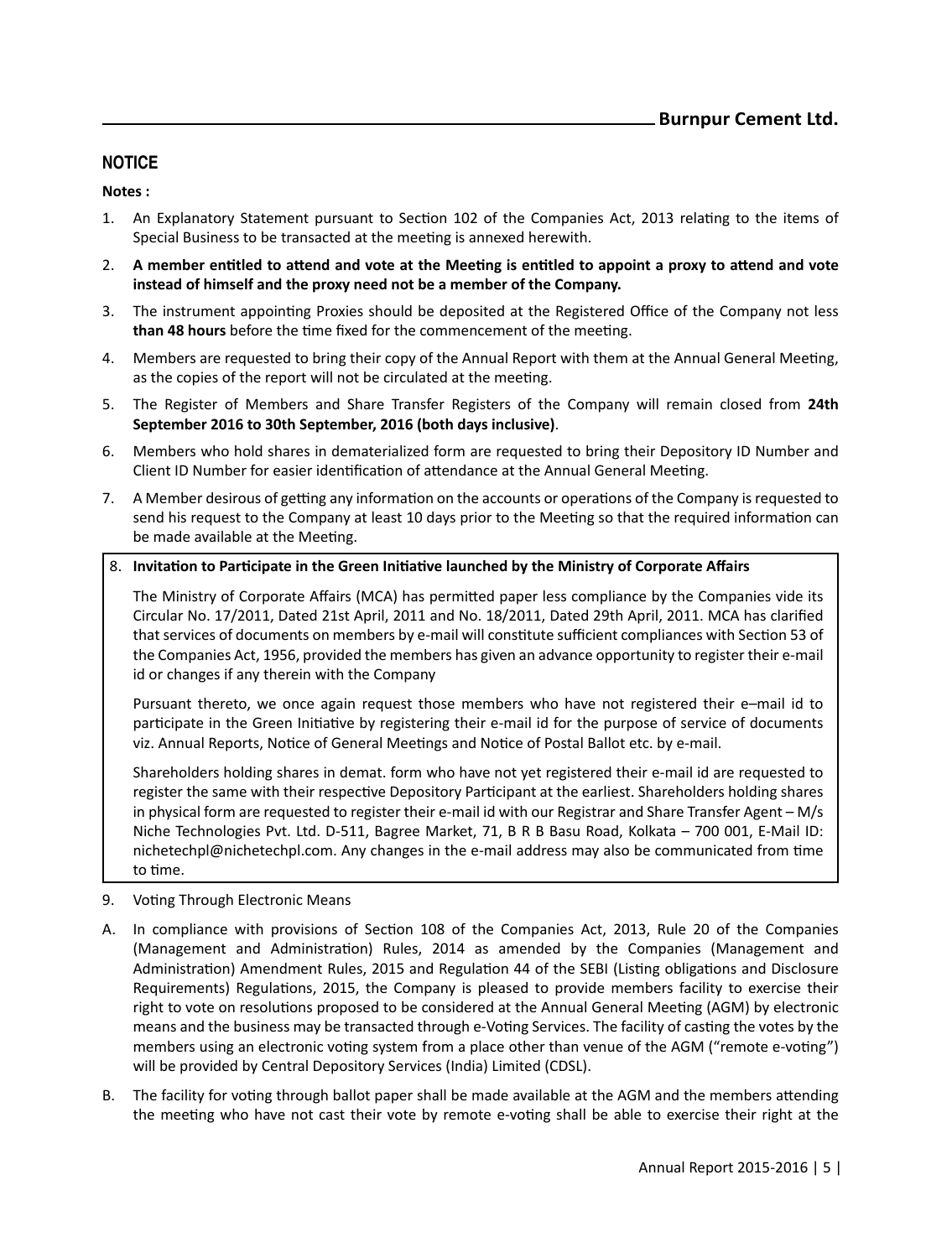

meeting through ballot paper. The members who have cast their vote by remote e-voting prior to the AGM may also attend the AGM but shall not be entitled to cast their vote again.

- **C. The instrucƟons for shareholders voƟng electronically are as under :**
	- (i) The remote e-voting period begins on 27th September, 2016 at 9.00 a.m. (IST). and ends on 29th September, 2016 at 5.00 p.m. (IST). During this period shareholders' of the Company, holding shares either in physical form or in dematerialized form, as on the cut-off date (record date) of 23rd September, 2016, may cast their vote electronically. The remote e-voting module shall be disabled by CDSL for voting thereafter.
	- (ii) Shareholders who have already voted prior to the meeting date would not be entitled to vote at the meeting venue.
	- (iii) The shareholders should log on to the e-voting website www.evotingindia.com
	- (iv) Click on "Shareholders" tab.
	- (v) Now Enter your User ID
		- a. For CDSL: 16 digits beneficiary ID,
		- b. For NSDL: 8 Character DP ID followed by 8 Digits Client ID,
		- c. Members holding shares in Physical Form should enter Folio Number registered with the Company.
	- (vi) Next enter the Image Verification as displayed and Click on Login.
	- (vii) If you are holding shares in demat form and had logged on to www.evotingindia.com and voted on an earlier voting of any company, then your existing password is to be used.

(viii) If you are a first time user follow the steps given below:

|                                 | For Members holding shares in Demat Form and Physical Form                                                                                                                                                                                                                     |
|---------------------------------|--------------------------------------------------------------------------------------------------------------------------------------------------------------------------------------------------------------------------------------------------------------------------------|
| <b>PAN</b>                      | Enter your 10 digit alpha-numeric *PAN issued by Income Tax Department (Applicable<br>for both demat shareholders as well as physical shareholders)                                                                                                                            |
|                                 | Members who have not updated their PAN with the Company / Depository<br>Participant are requested to use first two letters of their name and 8 digits of the<br>sequence (client id) number in the PAN field.                                                                  |
|                                 | In case the sequence number is less than 8 digits enter the applicable number<br>of 0's before the number after the first two characters of the name in CAPITAL<br>letters. Eg. If your name is Ramesh Kumar with sequence number 1 then enter<br>RA00000001 in the PAN field. |
| <b>DOB</b>                      | Enter the Date of Birth as recorded in your demat account with the depository or in<br>the company records for your folio in dd/mm/yyyy format                                                                                                                                 |
| Bank<br>Account<br>Number (DBD) | Enter the Bank Account Number as recorded in your demat account with the depository<br>or in the company records for your folio.                                                                                                                                               |
|                                 | Please Enter the DOB or Bank Account Number in order to Login.<br>٠                                                                                                                                                                                                            |
|                                 | If both the details are not recorded with the depository or company then please<br>٠<br>enter the member-id/folio number in the Bank Account Number details field as<br>mentioned in above instruction (v).                                                                    |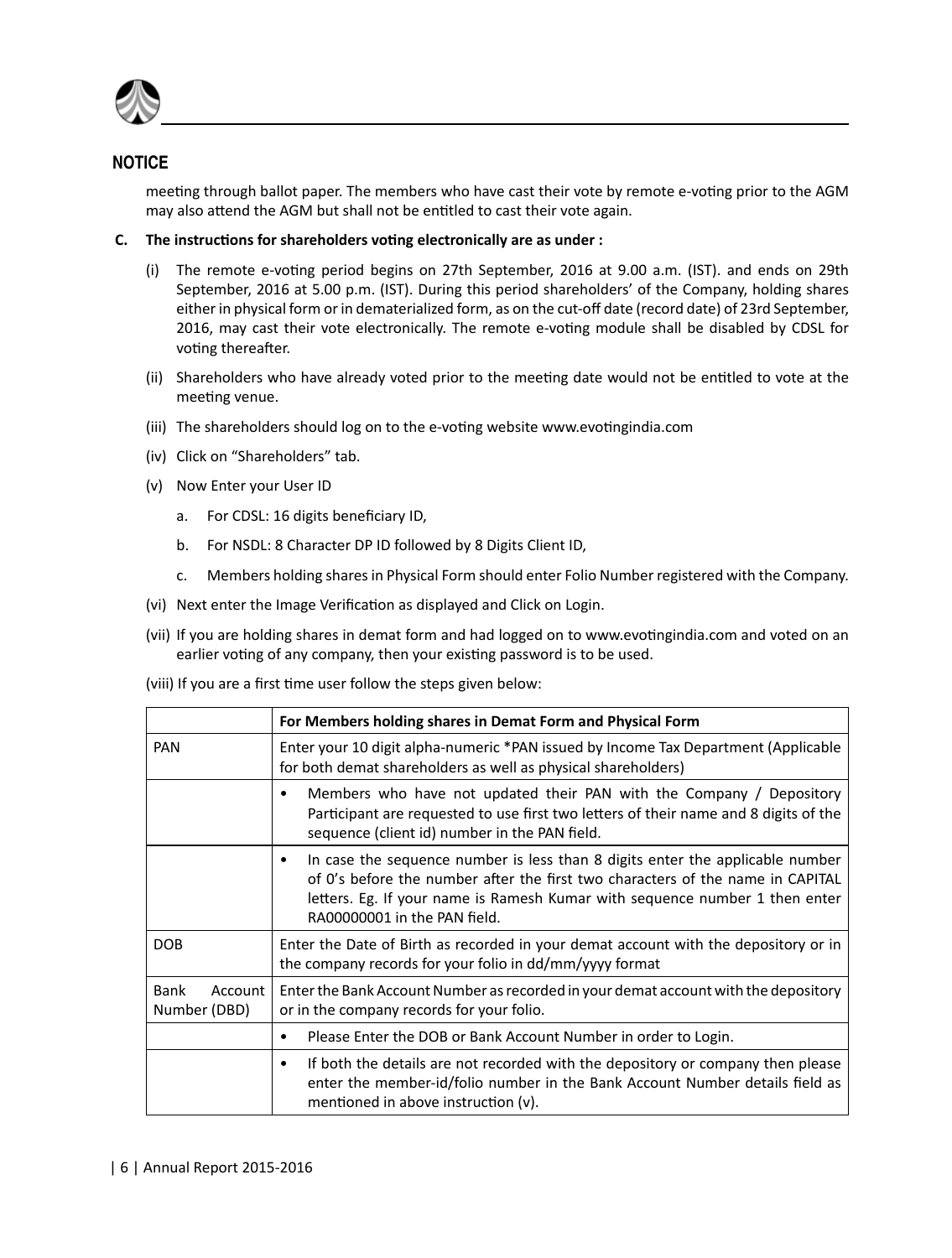- (ix) After entering these details appropriately, click on "SUBMIT" tab.
- $(x)$  Members holding shares in physical form will then directly reach the Company selection screen. However, members holding shares in demat form will now reach 'Password Creation' menu wherein they are required to mandatorily enter their login password in the new password field. Kindly note that this password is to be also used by the demat holders for voting for resolutions of any other company on which they are eligible to vote, provided that company opts for e-voting through CDSL platform. It is strongly recommended not to share your password with any other person and take utmost care to keep your password confidential.
- (xi) For Members holding shares in physical form, the details can be used only for e-voting on the resolutions contained in this Notice.
- (xii) Click on the EVSN of **BURNPUR CEMENT LTD** on which you choose to vote.
- (xiii) On the voting page, you will see "RESOLUTION DESCRIPTION" and against the same the option "YES/ NO" for voting. Select the option YES or NO as desired. The option YES implies that you assent to the Resolution and option NO implies that you dissent to the Resolution.
- (xiv) Click on the "RESOLUTIONS FILE LINK" if you wish to view the entire Resolution details.
- (xv) After selecting the resolution you have decided to vote on, click on "SUBMIT". A confirmation box will be displayed. If you wish to confirm your vote, click on "OK", else to change your vote, click on "CANCEL" and accordingly modify your vote.
- (xvi) Once you "CONFIRM" your vote on the resolution, you will not be allowed to modify your vote.
- (xvii) You can also take a print of the votes cast by clicking on "Click here to print" option on the Voting page.
- (xviii) If Demat account holder has forgotten the same password then Enter the User ID and the image verification code and click on Forgot Password & enter the details as prompted by the system.
- (xix) Shareholders can also cast their vote using CDSL's mobile app m-Voting available for android based mobiles. The m-Voting app can be downloaded from Google Play Store. Apple and Windows phone users can download the app from the App Store and the Windows Phone Store respectively on or after 30th June 2016. Please follow the instructions as prompted by the mobile app while voting on your mobile.
- (xx) Note for Non-Individual Shareholders and Custodians
	- Non-Individual shareholders (i.e. other than Individuals, HUF, NRI etc.) and custodian are required to log on to https://www.evotingindia.co.in and register themselves as Corporate.
	- A scanned copy of the Registration Form bearing the stamp and sign of the entity should be emailed to helpdesk.evoting@cdslindia.com.
	- After receiving the login details a compliance user should be created using the admin login and password. The Compliance user would be able to link the account(s) for which they wish to vote on.
	- The list of accounts linked in the login should be mailed to helpdesk.evoting@cdslindia.com and on approval of the accounts they would be able to cast their vote.
	- A scanned copy of the Board Resolution and Power of Attorney (POA) which they have issued in favour of the Custodian, if any, should be uploaded in PDF format in the system for the scrutinizer to verify the same.
- (xxi) In case you have any queries or issues regarding e-voting, you may refer the Frequently Asked Questions ("FAQs") and e-voting manual available at www.evotingindia.co.in under help section or write an email to helpdesk.evoting@cdslindia.com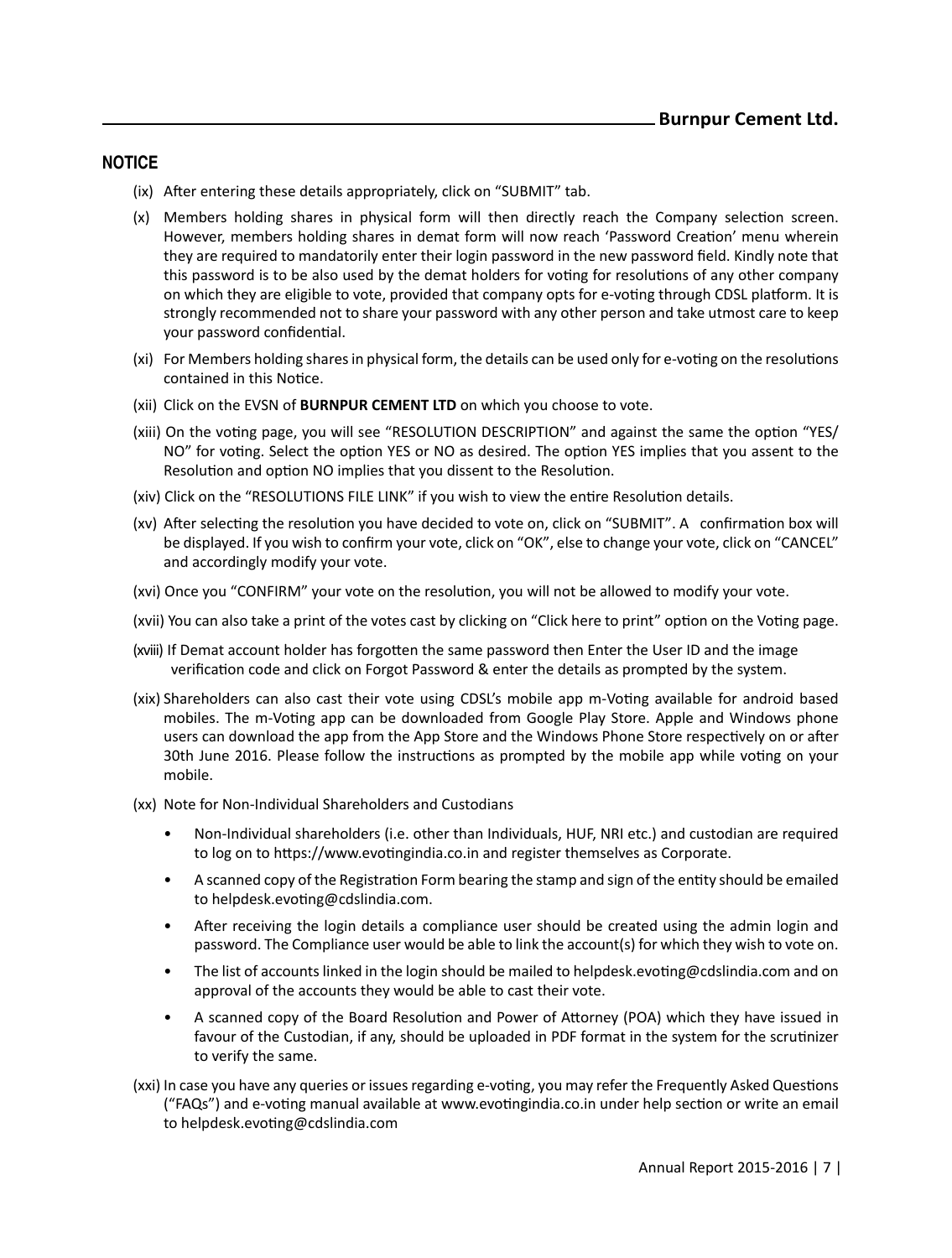

- 10 Institutional Members / Bodies Corporate (i.e. other than individuals, HUF, NRI etc.) are required to send scanned copy (PDF/JPG Format) of the relevant Board Resolution / Authority letter etc. together with attested specimen signature of the duly authorized signatory(ies) who are authorized to vote through e-mail at aklabh@aklabh.com with a copy marked to helpdesk.evoting@cdslindia.com on or before September 29, 2016, upto 5 pm. without which the vote shall not be treated as valid.
- 11. The voting rights of shareholders shall be in proportion to their shares of the paid up equity share capital of the Company as on the cut-off date (record date) of 23rd September, 2016.
- 12. The notice of Annual General Meeting will be sent to the members, whose names appear in the register of members / depositories as at closing hours of business, on 5th August, 2016.
- 13. Any person, who acquires shares of the Company and become member of the Company after dispatch of the notice and holding shares as of the cut-off date i.e. 23rd September, 2016, may obtain the login ID and password by sending a request at helpdesk.evoting@cdslindia.com or Issuer/RTA.
- 14. The shareholders shall have one vote per equity share held by them as on the cut-off date (record date) of 23rd September, 2016. The facility of remote e-voting would be provided once for every folio / client id, irrespective of the number of joint holders.
- 15. Notice of the AGM along with attendance slip, proxy form along with the process, instructions and the manner of conducting e-voting is being sent electronically to all the members whose e-mail IDs are registered with the Company / Depository Participant(s). For members who request for a hard copy and for those who have not registered their email address, physical copies of the same are being sent through the permitted mode.
- 16. Since the Company is required to provide members the facility to cast their vote by electronic means, shareholders of the Company, holding shares either in physical form or in dematerialized form, as on the 23rd September, 2016 and not casting their vote electronically, may only cast their vote at the Annual General Meeting.
- 17. A person, whose name is recorded in the register of members or in the register of beneficial owners maintained by the depositories as on the cut-off date only shall be entitled to avail the facility of remote e-voting as well as voting at the AGM through ballot paper.
- 18. **Sri Atul Kumar Labh, PracƟcing Company Secretary, 40, Western Street, 3rd Floor, Kolkata 700 013** has been appointed as the Scrutinizer to scrutinize the remote e-voting process in a fair and transparent manner.
- 19. The Chairman shall, at the AGM, at the end of discussion on the resolutions on which voting is to be held, allow voting through ballot paper with the assistance of scrutinizer, for all those members who are present at the AGM but have not cast their votes by availing the remote e-voting facility.
- 20. The Scrutinizer shall after the conclusion of voting at the general meeting, will first count the votes cast at the meeting and thereafter unblock the votes cast through remote e-voting in the presence of at least two witnesses not in the employment of the Company and shall make, not later than three days of the conclusion of the AGM, a consolidated scrutinizer's report of the total votes cast in favour or against, if any, to the Chairman or a person authorized by him in writing, who shall countersign the same and declare the result of the voting forthwith.
- 21. The Results declared alongwith the report of the Scrutinizer shall be placed on the website of the Company www.burnpurcement.com and on the website of CDSL immediately after the declaration of result by the Chairman or a person authorized by him in writing. The results shall also be immediately forwarded to the BSE/NSE.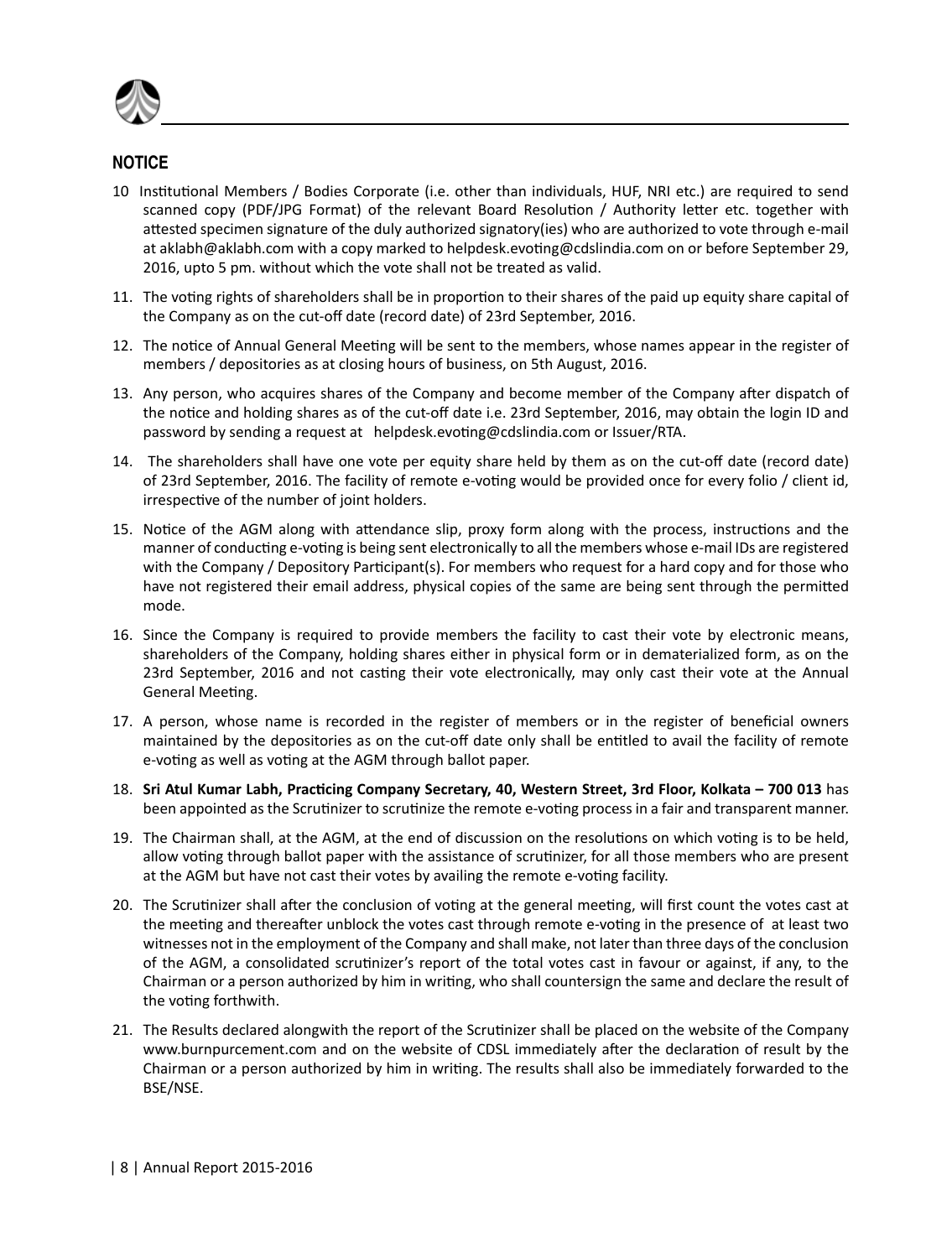#### **ANNEXURE TO THE ITEM NO 2, 4 & 5 OF THE NOTICE**

#### **Details of Directors seeking re-appointment at the forthcoming Annual General Meeting.**

## **Disclosure pursuant to RegulaƟon 36(3) of the SEBI (LisƟng ObligaƟons and Disclosure Requirements) RegulaƟons, 2015 of directors seeking Reappointment/ appointment in the AGM.**

Mr. Manoj Kumar Agarwal, Director of the company is retiring by rotation at the forthcoming Annual General Meeting and being eligible offers himself for reappointment. Mrs. Indrani Sen being additional director will hold office upto the date of Annual General Meeting, however her name has been recommended for appointment as professional director who is liable to retire by rotation on receipt of notice from members U/s 160 of the Companies Act, 2013. The changes are subject to approval of the share holders.

#### **Profile of Directors seeking Reappointment**

| (1) Indrani Sen                                  |                      |                  |
|--------------------------------------------------|----------------------|------------------|
| Name of the Director                             | $\ddot{\cdot}$       | Mrs. Indrani Sen |
| Date of Birth:                                   |                      | 03.11.1984       |
| Date of Original Appointment                     | $\ddot{\cdot}$       | 01.07.2016       |
| Qualification:                                   |                      | Bachelor in Arts |
| Directorship in other listed company             | $\mathcal{L}$        | Nil              |
| Membership of Committees of the Board of         |                      |                  |
| Director of other listed company                 | $\ddot{\phantom{a}}$ | Nil              |
| Relationship with other directors of the Company | $\ddot{\phantom{0}}$ | No relation      |
| Share Holding in the company                     | :                    | Nil              |

#### **Experience in the Specific functional area.**

Mrs. Sen is a graduate in political science from a reputed university in west Bengal and also a Diploma holder of Information Technology. She is involved in various social activities for which she has won many awards from various institutes, organizations.

## **Remarks**

Holds upto the date of forth coming Annual General Meeting as an additional director and to be appointed as a director liable to retire by rotation at the said meeting

#### **(2) Manoj Kumar Agarwal**

| Name of the Director                             |                      | Mr Manoj Kumar Agarwal      |
|--------------------------------------------------|----------------------|-----------------------------|
| Date of Birth:                                   |                      | 03.10.1973                  |
| Date of Original Appointment                     | $\ddot{\cdot}$       | 30.07.2010                  |
| Qualification:                                   |                      | <b>Bachelor in Commerce</b> |
| Directorship in other listed company             | $\ddot{\phantom{0}}$ | Nil                         |
| Membership of Committees of the Board of         |                      |                             |
| Director of other listed company                 | $\ddot{\phantom{0}}$ | Nil                         |
| Relationship with other directors of the Company |                      | No relation                 |
|                                                  |                      |                             |

#### **Experience in the Specific functional area.**

Mr. Manoj Kumar Agarwal has vast experience in the field of packaging cement and other commodities. He has vast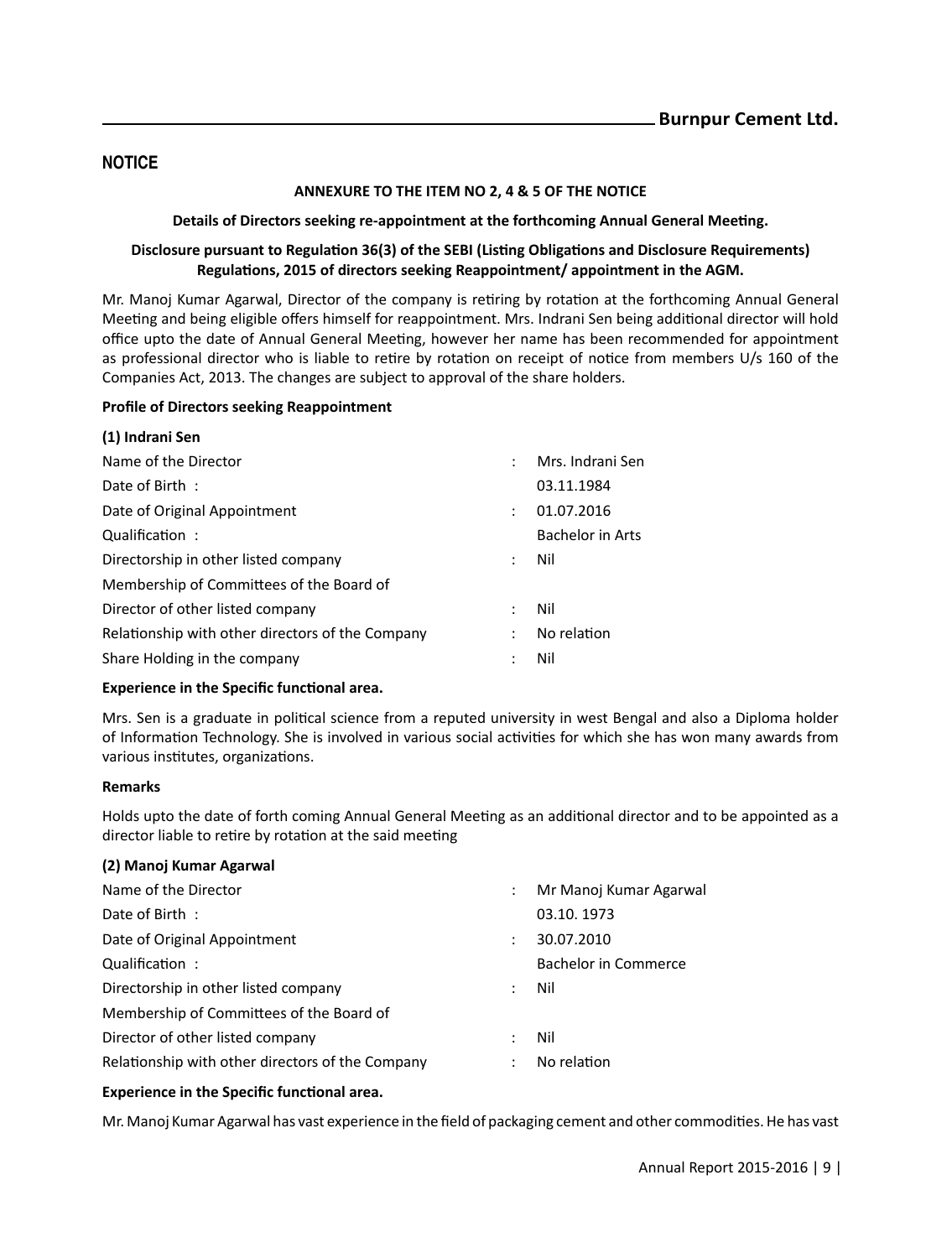

experience in the field of manufacturing and exportation of flexible intermediate bulk containers, manufacturing of cement, clinker etc. He is a member of Indian Plastic Federation, All India Flat Tape Manufacturers Association, The Plastic Export Promotion Council, Export Promotion Council for EOUs & SEZ units.

## **Remarks**

Manoj Kumar Agarwal who retires by rotation at the forthcoming Annual General Meeting and offers himself for reappointment and also reappointed as whole time director of the Company for further period of 5 years w.e.f. 1st April, 2017 by the Board.

# **(3) Ashok GutguƟa**

| Name of the Director                             |                      | Mr Ashok Gutgutia          |
|--------------------------------------------------|----------------------|----------------------------|
| Date of Birth:                                   |                      | 28.01.1961                 |
| Date of Original Appointment                     | $\ddot{\phantom{0}}$ | 19.06.1986                 |
| Qualification:                                   |                      | Bachelor in Commerce & MBA |
| Directorship in other listed company             | $\mathcal{L}$        | Nil                        |
| Membership of Committees of the Board of         |                      |                            |
| Director of other listed company                 | $\mathcal{L}$        | Nil                        |
| Relationship with other directors of the Company | $\ddot{\phantom{a}}$ | No relation                |

# **Experience in the Specific functional area.**

Mr. Ashok Gutgutia is the Vice Chairman and Managing Director of BCL and having more than 25 years of experience of managing the integrated cement company. His courage, vision, creativity and enthusiasm helped BCL to blossom as an organization that has achieved tremendous success in production and profit in recent years.

## **Remarks**

Reappointed as Managing Director for a further period of 5 years with effective from 01.04.2017 by the Board.

## **Explanatory Statement Pursuant to Section 102 of the Companies Act, 2013**

## **Item No. 4**

Pursuant to Section 149 and 161 of the Companies Act, 2013 and Rule 3 of The Companies (Appointment and Qualification of Directors) Rule, 2014, it is mandatory for a listed company to appoint a Woman Director. Therefore Mrs. Indrani Sen was appointed as woman director of the Company by the Board of Directors with effective from 1st July, 2016 and she would hold office upto the date of this Annual General Meeting. The Company has received a notice from a member signifying his intention to propose the appointment of Mrs. Indrani Sen as Woman Director of the Company. The said notice is accompanied by a deposit of Rs. 1,00,000/- as required by law.

Mrs. Sen is not disqualified from being appointed as director in terms of Section 164 of the Act and has given his consent to act as a director.

That in the opinion of Board, Mrs. Sen fulfills the conditions specified in the Act, for such an appointment. Your directors recommend appointment of Mrs. Indrani Sen as director of the Company liable to retire by rotation.

None of the Directors or Key Managerial Personnel or their relatives in any way concerned or interested in this resolution except Mrs. Indrani Sen.

## **Item No. 5**

After a review of the matter and considering the same to be necessary and desirable in the interest of the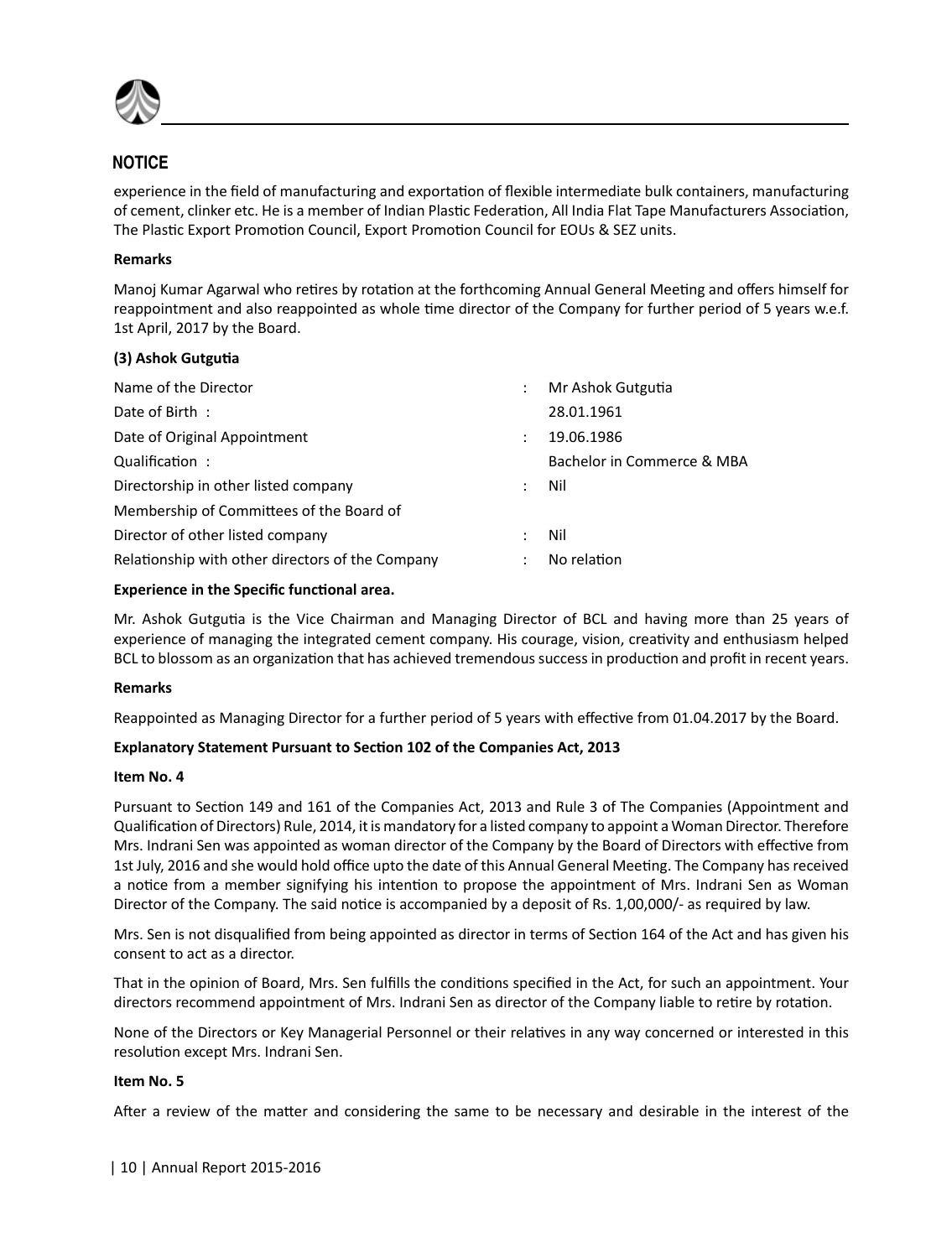Company the Board of directors of your company passed the resolution in the meeting held on 13th August, 2016, after recommendation of the Remuneration Committee, appointed Mr. Ashok Gutgutia as Managing Director for a further period of 5 years with effective from 1st April, 2017 on the following remuneration:

**Salary :** Rs. 175,000/- (Rupees One Lakh Seventy Five thousands only) per month and such revisions as may be approved by the board from time to time subject to limits specified in Schedule V of the Companies Act, 2013.

#### **Allowances :**

#### **Leave Travel Concession :**

First class leave passage by air for self and family every year in India or abroad or one month's basic salary whichever is less.

## **Medical FaciliƟes**

Medical expenses for Mr. Ashok Gutgutia and his family will be borne by the Company as per actual expenditure.

#### **Perquisites**

#### **Housing :**

Rent free furnished accommodation with residential office maintained with facilities like electricity, gas, water, caretaker, staff etc.

#### **Company Car**

Provision of one car with driver, fuel, maintenance etc for use on Company's business and also for personal use.

#### **ReƟrement Benefit**

Provident fund, superannuation fund, pension, gratuity, encashment of leave and other benefit schemes like medical/ others in accordance with the Company's practice/policy/rules.

#### **Commission**

Commission @ 3% on the net profits of the Company in the relevant financial year with such revisions as may be approved by the board from time to time.

#### **Other Benefits and Perks**

Personal Accident Insurance as per Company's Rules.

Annual leave with accumulation of leave including medical and casual leave as per Company's Rules.

Others as per Company's Rules.

#### **Work Related Perks :**

#### **ResidenƟal Telephones**

Telephone, fax, internet, mobile phones etc as per requirement at Company's cost.

#### **Club Fees**

Fees of clubs subject to a maximum of two clubs.

Membership of professional institute/ bodies at Company's cost.

#### **Loans and other perquisites**

As per Company's Rules.

Your Directors recommends the resolution for your approval.

None of the Directors or Key Managerial Personnel of your Company other than Mr. Ashok Gutgutia, is in any way concerned or interested in the proposed Resolution.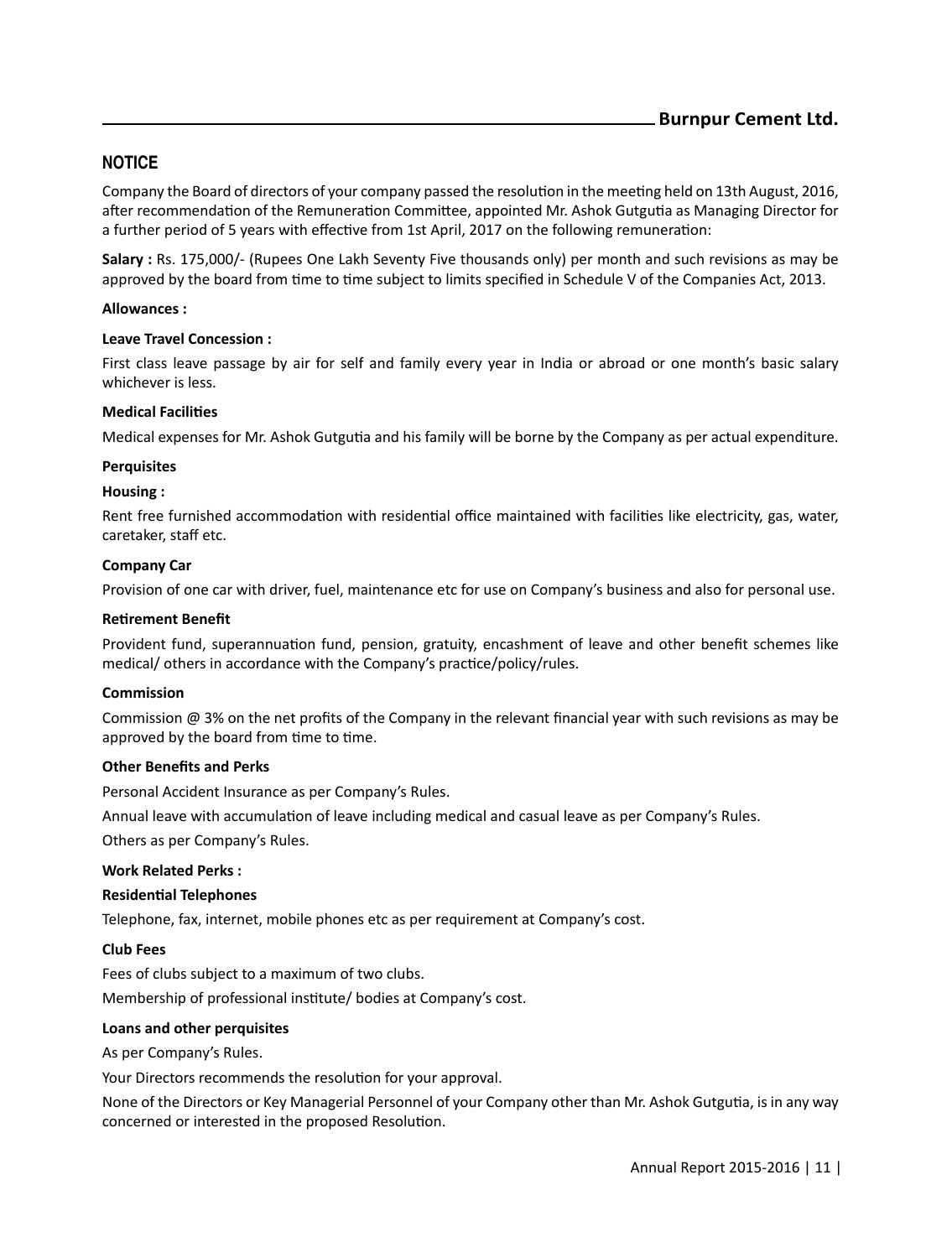

#### **Item No. 6**

After a review of the matter and considering the same to be necessary and desirable in the interest of the Company, the Board of directors of your company after the recommendation of the Remuneration Committee passed a resolution in the meeting held on 13th August, 2016 and reappointed Mr. Manoj Kumar Agarwal as Whole Time Director for a further period of 5 years with effective from 1st April, 2017 on the following remuneration :

1. **Salary :** Rs. 1,00,000/- (Rupees One lakh) per month and such revisions as may be approved by the Board from time to time subject to limits prescribed in the Schedule V of the Companies Act, 1956.

#### **Perquisites and Allowances**

- 2. **House Rent Allowance :** Residential accommodation including electricity (or reimbursement of House Rent in lieu thereof on actual basis).
- 3. **Medical Reimbursement :** Reimbursement of Medical expenses incurred for self and family on actual basis.
- 4. **Leave Travel Concession:** For self and family to and from any place in India, once in a year in accordance with the rules of the Company.
- 5. **Clubs Fees :** Fees of Clubs, shall be subject to a maximum of two clubs, provided that no life membership or admission fee shall be paid by Company.
- 6. **Personal Accident Insurance :** Premium not to exceed Rs. 5,000/ per annum.
- 7. **Provident Fund / SuperannuaƟon Fund / Gratuity :**

Contribution to provident fund, superannuation fund or annuity fund in accordance with the rules of the Company, so that these either singly or put together are not taxable under the I.T. Act, 1961.

Gratuity payable shall not exceed half of a month's salary for each completed year of service.

8. **Car & Telephone :** The Whole-Time Director shall be provided car with driver and telephones at his residence for company's business as well as for personal use. However, long distance calls for personal use will be billed by the Company.

#### 9. **Other Benefits :**

**Leave :** On full pay and allowances as per the rules of the Company but not more than one month's leave for every eleven months' of services. However, leave accumulated but not availed of shall be dealt with as per the Income Tax Rules, 1962, casual and sick leave on full pay and allowance as per rules of the Company.

The Whole-Time Director will be entitled to reimbursement of travelling, entertainment and all other expenses actually and properly incurred for legitimate business need of the Company but subject to rules of the Company framed from time to time.

 The Whole-Time Director shall be reimbursed out of pocket expenses as may be incurred by him in the course of discharging his duties in the capacity of Executive Director.

Your Directors recommends the resolution for your approval.

 None of the Directors or Key Managerial Personnel of your Company except Mr. Manoj Kumar Agarwal, is in any way concerned or interested in the proposed Resolution.

#### **Item No. 7**

On the recommendation of Audit Committee the Board of Directors of your company has approved the appointment of M/s AS & Associates, Cost Accountant, Kolkata as Cost Auditor of the company to audit the cost records of the Company for the financial year 2016-17.

In terms of the provision of Section 148 of the Companies Act, 2013 and the Companies (Audit and Auditors)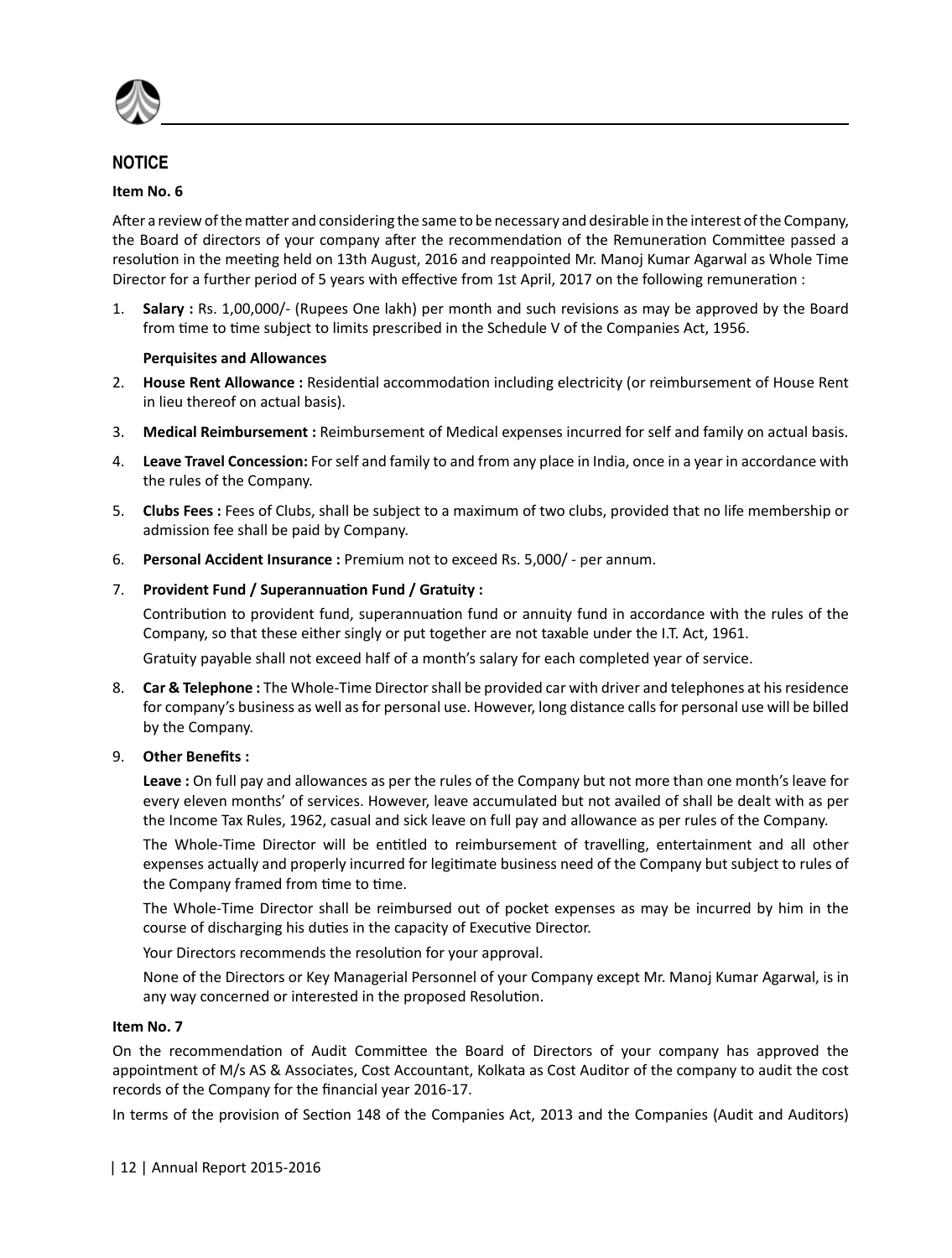Rules, 2014 the remuneration payable to the Cost Auditors has to be ratified by the members of the Company.

Therefore the consent of the members are required for passing the resolution as set out in the item no. 7 of the notice for ratification of remuneration payable to Cost Auditor.

None of the Directors, Key Managerial Personnel or their relatives in any way concerned or interested in this resolution.

# **Item No. 8**

On the recommendation of Audit Committee, the Board of Directors of your company has recommended for your approval of transaction between the company and Mittal Polypacks Pvt Ltd, who has quoted lowest price for the supply of poly bags (HDPE/PP) which is required by the company to pack the cement. As per the recommendation of the board and audit committee, the company requires approximately 15000000 bags annually for its Asansol and Patratu plant. The transaction will be made as per the following terms and conditions of the agreement between your Company and Mittal Polypacks Pvt. Ltd.

- $\triangleright$  The Purchaser shall pay the Vendor actual cost of HDPE/PP bags plus taxes, duties as applicable.
- $\triangleright$  The payment shall be made within 21 days of receipt of HDPE/PP bags unless the time for payment is extended by mutual consent.
- $\triangleright$  The Purchaser shall require following bags on yearly basis at the price of which at present is mentioned below. As the price of the HDPE/PP bags are sensitive to it raw material prices which varies as per the international market from time to time. Any significant increase or decrease in the raw material prices will be considered by the purchaser for revision of the HDPE/PP bags prices mentioned below.

| Description | Quantity | Rate per (Rs.) | Amount (Rs.) |
|-------------|----------|----------------|--------------|
|             |          | Bag            |              |
| Colour Bag  | 15000000 | 12.00          | 18,00,00,000 |
| White Bag   | 15000000 | 10.00          | 15,00,00,000 |

 $\triangleright$  The transportation cost will be borne by the supplier of the bag.

As per Section 188 of the Companies Act, 2013 and Rule 15 of the Companies (Meetings of Board and its Power) Rule, 2014 prior approval of members of the company is required by way of special resolution for any related party transaction.

None of the Directors or Key Managerial Person and/or their relatives except Mr. Manoj Kumar Agarwal are interested in any way in this resolution.

## **Item No. 9**

Burnpur Steel is another brand of the Company which was launched recently. The Product is new in the market and it requirred branding and advertisement. Therefore the Company want to avail the Services of branding from an organisation who is specialist in this field. Burnpur Steel Co. is a proprietorship firm who is providing services like branding advertisement on chargeable basis. On the recommendation of Audit Committee, the Board of Directors of your company has recommended for your approval of transaction between the company and Burnpur Steel Co a proprietorship firm, who has quoted lowest price for the expenses relating to branding of "Burnpur Steel". The company will pay to Burnpur Steel Co. @ Rs.2000/- per MT of Steel sold in the market. i.e the company will pay maximum Rs.4,20,00,000/-(Rupees Four Crore Twenty Lacs) in the Financial Year 2016-17 and Rs. 7,00,00,000 (Rupees Seven Crore) in the Financial Year 2017-18. It is projected that the company will sale approximately 21000 MT in 2016-17 and 35000 MT in 2017-18. The transaction will be made as per the terms and conditions of the agreement between your Company and Burnpur Steel Co.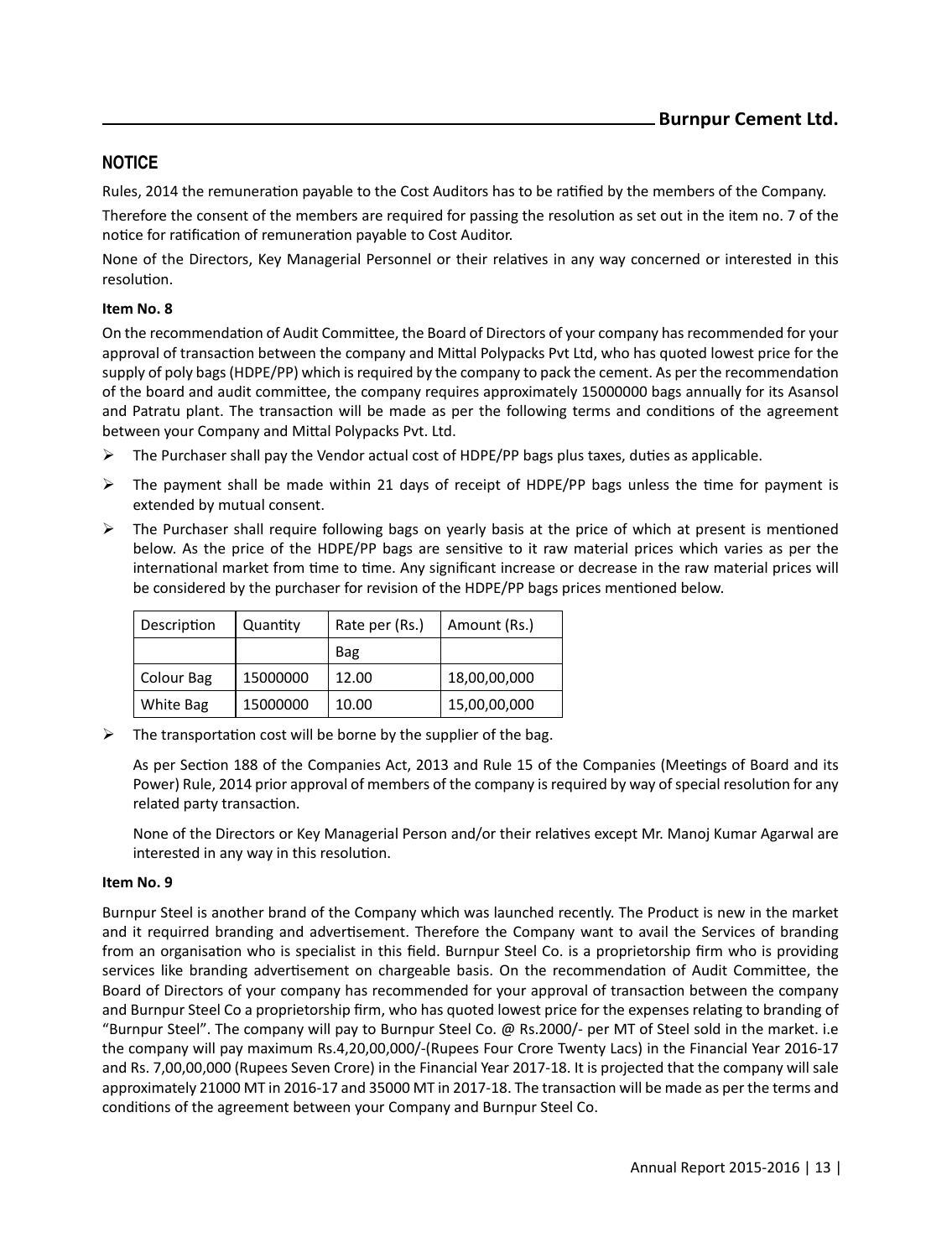

None of the Directors or Key Managerial Person and/or their relatives except Mr. Ashok Gutgutia, Managing Director of the Company are interested in any way in this resolution.

*Regd. Off. By order of the Board Palashdiha, Kanyapur For Burnpur Cement Ltd Panchgachhia Road, Asansol Asansol – 713341 Sudhansu Sekhar Panigrahi Date: 13.08.2016 Company Secretary*

# **Note :**

The company has given an undertaking to BSE & NSE in connection with in-principle approval for issue of 16000000 warrants to Promoters and Non promoters that the correct relevant will be published in the Notice of AGM/EGM. The relevant date under the Regulation 71 of the SEBI (Issue of Capital and Disclosure Requirements) Regulations, 2009 was wrongly calculated as 27.05.2015 and published in the Notice of Extra Ordinary General Meeting held on 27th June, 2015. But after the verification it was rectified and the correct relevant date was 28.05.2015.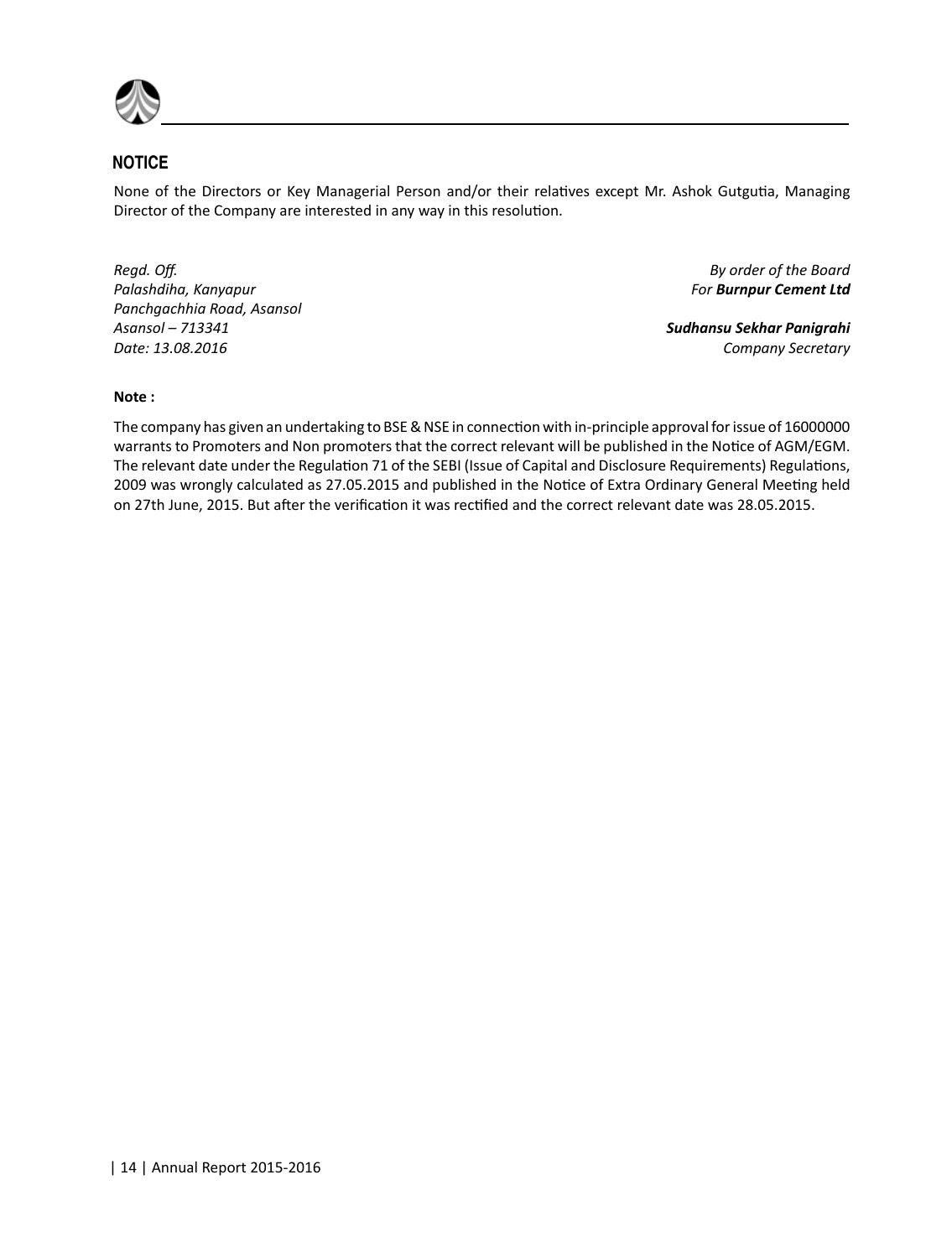# **DIRECTORS REPORT**

Dear Shareholders,

Your Directors have pleasure in presenting the 30th Annual Report of the Company, together with the Audited statement of Accounts for the financial year ended 31st March 2016.

#### **Financial Highlight (Stand Alone)**

During the year under review, performance of your company as under :

(Rs. In Lakhs)

| Particulars                              | 2015-16    | 2014-15 |
|------------------------------------------|------------|---------|
| Sales (Net)                              | 8799.23    | 8231.54 |
| <b>EBDIT</b>                             | 1740.23    | 780.83  |
| Interest                                 | 1331.42    | 454.20  |
| Depreciation                             | 402.10     | 154.16  |
| Profit before Tax                        | 6.71       | 172.47  |
| Income Tax                               |            |         |
| - Current Tax                            | 1.30       | 55.60   |
| - Deferred Tax                           | 1276.21    | $-0.12$ |
| Profit after Tax                         | $-1270.80$ | 116.99  |
| Balance brought forward from last year   | 1335.43    | 1218.44 |
| Earlier Year Adjustment                  |            |         |
| Balance carried forward to Balance Sheet | 64.63      | 1335.43 |
|                                          |            |         |

## **State of Company's Affairs**

Due to capacity addition during the year the sales have been increased 6.90% compared to previous year sale. The production from Patratu Plant has been started from June, 2016. Profit after tax has been decreased 56.75% compared to previous year due to increase in amountof interest on loan taken from Bank.

## **Patratu Project**

The Company has started its commercial operation from the patratu plant. Full-fledged production from grinding Unit was started in the first week of June, 2015 and production from clinker unit was started in the last week of December, 2015. Hariharpur-Lem-Bichha (Block I & II) lime stone mines have been allotted to the Company through e-auction in which the Company was a participant.

## **Dividend**

The profit for the year is not enough to declare the dividend therefore your directors do not recommend any dividend for the year ended 31st March, 2016.

#### **Amount Transferred to Reserve**

During the year the Company has incurred loss of Rs. 12,70,80,055.36/- after tax.

#### **Changes in Share Capital**

During the Financial Year 2015-16, the share capital of the Company has been increased from Rs. 82,55,43,630/ to Rs. 86,12,43,630/- pursuant to allotment of equity shares on conversion of 3570000 warrants of Rs 10/- each under Preferential allotment.

#### **Extract of Annual Return**

The extract of Annual Return, in format MGT -9, for the Financial Year 2015-16 has been enclosed with this report.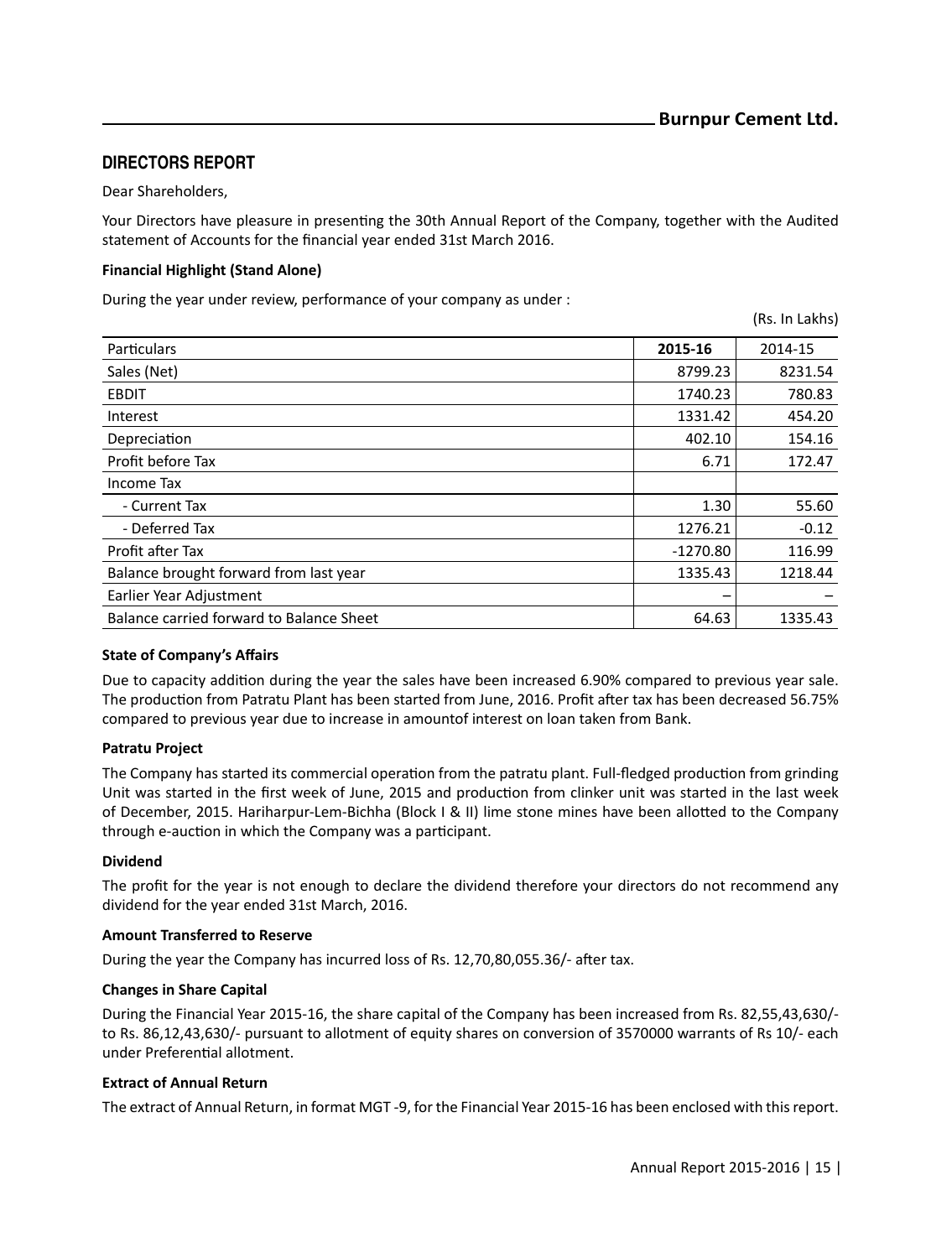

# **Number of Board Meetings**

During the Financial Year 2015-16, 7 (Seven) meetings of the Board of Directors of the company were held.

## **Particulars of Contracts or Arrangements with Related Parties**

The particulars of contracts or arrangements with related parties referred to in Section 188(1) of the Companies Act 2013 for the Financial Year 2015-16 AOC - 2 is attached with this report.

## **ExplanaƟon To Auditor's Remarks**

The Auditors report is self explanatory and does not contain any qualification, reservation or adverse remark.

# **Material Changes AffecƟng the Financial PosiƟon of the Company**

There is no material changes during the year which affect the financial position of the company.

# **ConservaƟon of Energy, Technology AbsorpƟon, Foreign Exchange Earnings and Outgo**

The details of Energy conservation, Technology Absorption, Foreign Exchange Earnings and Outgo are as mentioned in the Annexure attached with this report.

# **Details of Subsidiary, Joint Venture or Associates**

The Company has no subsidiary and also there is no joint venture agreement with any entity during the year. The name of the associate companies has been mentioned in the balance sheet.

## **Risk Management Policy**

The Board of your company has formulated a risk management policy in connection with the risk that the organization faces in its day to day business such as strategic, financial, credit, market, liquidity, security, property, IT, legal, regulatory etc. The board reviews the policy in regular interval and

## **Details of Directors and Key Managerial Personnel**

During the year Mrs Rachana Agarwal has resigned from the directorship of the company during the year.

Mr Manoj Kumar Agarwal is a director, who is retiring by rotation in the ensuing Annual General Meeting.

## **Details of significant & material orders passed by the regulators or courts or tribunal**

There are no significant and material orders passed by any regulators or courts or tribunal against or in favour of the company during the year.

## **Statement in Respect of Adequacy of Internal Financial Control with Reference to the Financial Statements**

The Company has adequate internal financial control with reference to financial statement.

## **Deposits**

The Company has not accepted any deposits during the year.

## **Receipt of any commission by MD / WTD from a Company**

Managing Director or Whole Time Director are not receiving any commission from the Company.

## **DeclaraƟon by Independent Director**

The company has received the declaration from all the Independent directors of the company confirming that they meet the criteria of independence as prescribed in the Companies Act, 2013 and SEBI (Listing Obligations and Disclosure Requirements) Regulations, 2015.

## **Re-appointment of Independent Auditor**

The reappointment of Independent Director is not required in this year.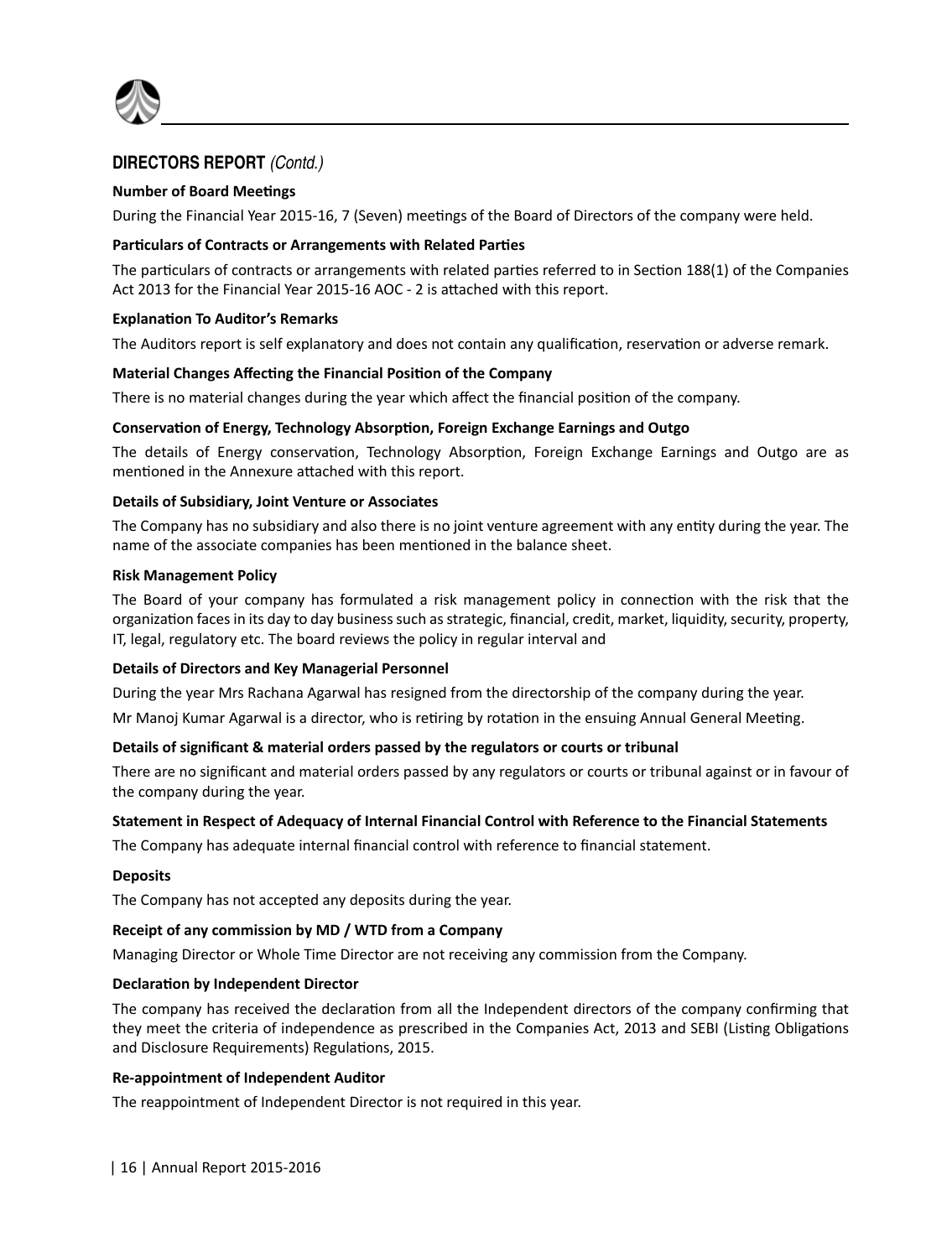# **Secretarial Audit Report**

Copy of Secretarial Audit Report issued by a Practicing Company Secretary is attached with this report.

# **Corporate Social Responsibility (CSR) Policy**

The company has incurred some expenditure under the head of Corporate Social Responsibility which is mentioned in the Management Discussion & Analysis Report.

# **Audit CommiƩee**

There is a Audit Committee of the company which has constituted and proper compliance has been done as per the SEBI (Listing Obligations and Disclosure Requirements) Regulations, 2015. Details have been mentioned in the Management Discussion and Analysis Report.

## **Statement IndicaƟng the Manner in which Formal Annual EvaluaƟon has been made by the Board of its own Performance, its Directors, and that of its Committees**

The company has devised a policy for performance evaluation of Independent Directors, Board, Committees and other individual directors which includes criteria for performance evaluation of executive and non-executive director.

# **NominaƟon & RemuneraƟon CommiƩee Policy**

There is a Nomination and Remuneration Committee of the company which has constituted and proper compliance has been done as per theSEBI (Listing Obligations and Disclosure Requirements) Regulations, 2015. Detail has been mentioned in the Management Discussion and Analysis Report.

# **Disclosure on Establishment of a Vigil Mechanism**

The vigil mechanism of the company which also incorporates a whistle blower policy in terms of the Listing Agreement, includes Ethics and Compliance Management comprising senior executives of the company. The whistle blower can inform any irregularity, fraud or violation to Chairman of the Audit committee which will be protected.

## **Corporate Governance**

The details report on Corporate Governance is separately mentioned under the head Report on Corporate Governance after the Management Discussion & Analysis Report.

## **Managerial RemuneraƟon**

According to Section 197(12) of the Companies Act, 2013 and Rule 5 of The Companies (Appointment & Remuneration of Managerial Personnel) Rules, 2014 following are the disclosures in detail :

|                                                                                              | <b>Name of Director</b> | Category                 | Ratio  |
|----------------------------------------------------------------------------------------------|-------------------------|--------------------------|--------|
| The ratio of the remuneration of each director<br>to the median remuneration of the employee | Ashok Gutgutia          | MD                       | 9.72   |
| of the company for the financial year                                                        | Manoj Kumar Agarwal     | Whole Time Director      | 5.55   |
| The percentage increase in remuneration                                                      | Ashok Gutgutia          | MD                       | Nil    |
| of each director, CFO, CEO and Company<br>Secretary in the financial year                    | Manoj Kumar Agarwal     | <b>WTD</b>               | Nil    |
|                                                                                              | Ashish Roychowdhury     | CEO                      | Nil    |
|                                                                                              | Sajjan Kumar Agarwal    | <b>CFO</b>               | 17.02% |
|                                                                                              | S S Panigrahi           | <b>Company Secretary</b> | 33.33% |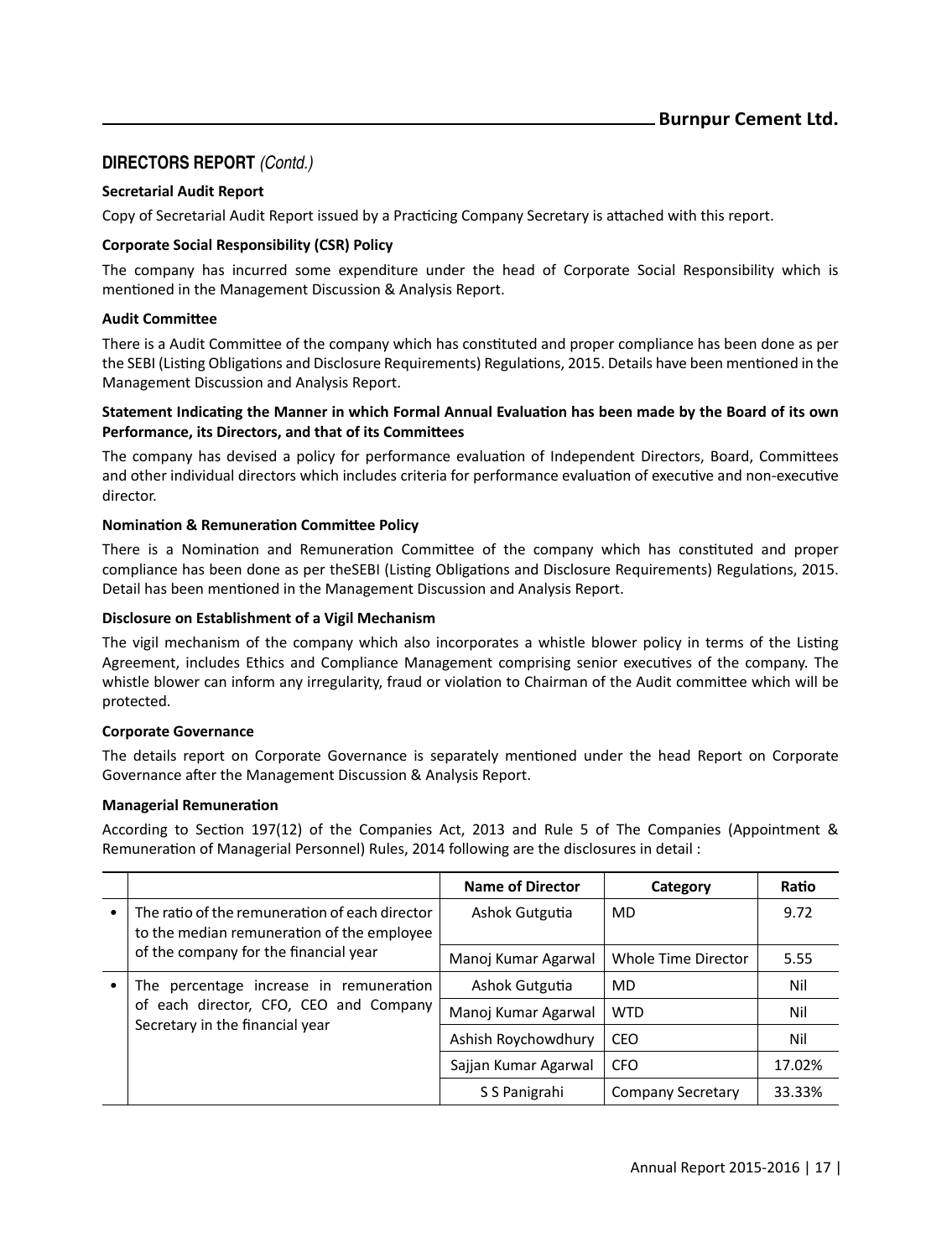

| The percentage increase in the median remuneration of employees in the financial year                                                                                                                                                                                                                                                                                                                                                                                                                                                                                                                                                  |  | No.<br>Increase |
|----------------------------------------------------------------------------------------------------------------------------------------------------------------------------------------------------------------------------------------------------------------------------------------------------------------------------------------------------------------------------------------------------------------------------------------------------------------------------------------------------------------------------------------------------------------------------------------------------------------------------------------|--|-----------------|
| The number of permanent employee on the rolls of the company                                                                                                                                                                                                                                                                                                                                                                                                                                                                                                                                                                           |  | 162             |
| Average percentile increase already made in the salaries<br>No increment of salary non managerial<br>of Employees other than the managerial personnel<br>personnel as well as managerial personnel,<br>in the last Financial year and its comparison with the<br>but there was a special increment of two<br>percentile increase In the managerial remuneration<br>managerial personnel because of their<br>and justification thereof and point out if there are any<br>performance in the previous year was<br>exceptional circumstances for increase in the managerial<br>outstanding and also they were under paid.<br>remuneration |  |                 |
|                                                                                                                                                                                                                                                                                                                                                                                                                                                                                                                                                                                                                                        |  |                 |

• Remuneration paid to directors and employees as per the remuneration policy of the company.

The disclosure under the Sub Rule 2 of Rule 5 of The Companies (Appointment & Remuneration of Managerial Personnel) Rule, 2014 is not required as no employee's remuneration is touching or crossing the limit specified in the said rule.

#### **Disclosures under Sexual Harassment of Women at Workplace (PrevenƟon, ProhibiƟon & Redressal) Act, 2013**

There is no such instances happened during the year at the work place of the company.

#### **Fraud Reporting (Required by Companies Amendment Bill, 2014)**

No case of fraud has been reported to the Audit Committee or Board during the year.

#### **Statutory Auditors**

The auditors M/s. N. K. Agarwal & Co., Chartered Accountant retire at the conclusion of the ensuing Annual General Meeting and are eligible for re-appointment. The retiring auditors have given their consent for reappointment. The Company has received a certificate under Rule 4(1) of the Companies (Audit & Auditors) Rule, 2014 from the Auditors that their appointment, if made, will be in accordance with the limits as specified in section  $141(3)(g)$  of the Companies Act, 2013.

The Board proposes the reappointment of M/s N. K. Agarwal & Co. as statutory auditors of the company based on the recommendation of the Audit Committee to hold office from the conclusion of the ensuing Annual General Meeting until the conclusion of the next Annual General Meeting.

## **Cost Auditors**

As per the provision of Section 148 of the Companies Act, 2013 the Company's cost records for the year ended 31st March, 2015 are being audited/reviewed by Cost Auditor M/s AS & Associates. The Cost Audit Report for the year ended 31st March, 2015 was filled in accordance with Cost Audit (Report) Rule 2001 within the stipulated time. For the Financial Year 2016-17 the Board of Directors of the Company has appointed M/s AS & Associates, cost auditor to audit the cost records of the company as per the recommendation of the Audit Committee. The remuneration of the of the cost auditor shall be ratified by the shareholders of the company in the ensuing Annual General Meeting.

#### **Management Discussion and Analysis Report**

The Management Discussion and Analysis Report forming part of the Directors Report for the year under review, as stipulated in the SEBI (Listing Obligations and Disclosure Requirements) Regulations, 2015, is annexed to this Annual Report.

## **Directors Responsibility Statement**

In accordance with the provisions of Section 134(5) of the Companies Act 2013, your directors confirm that: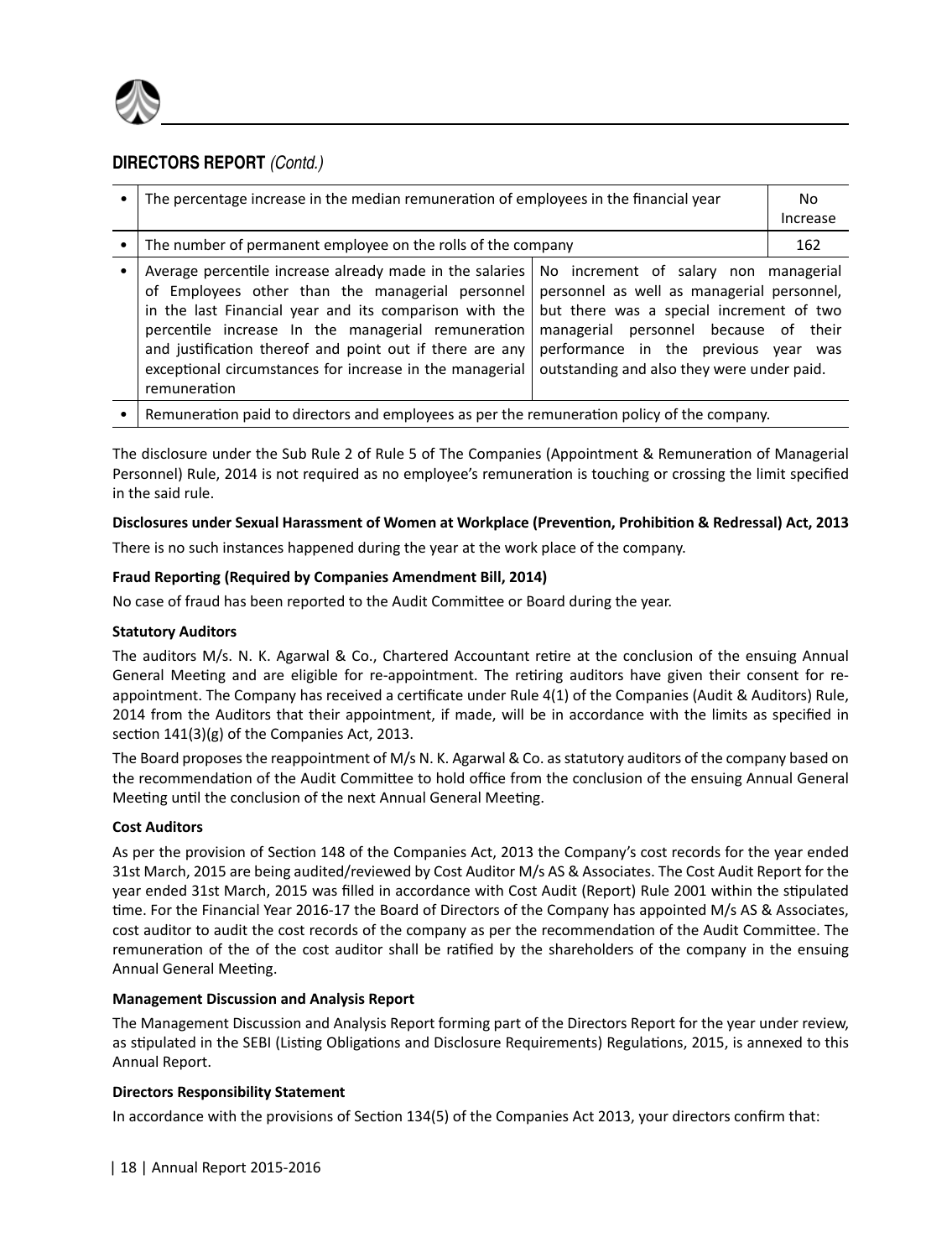- a) in the preparation of the annual accounts for the financial year ended 31st March, 2016, the applicable accounting standards had been followed along with proper explanation relating to material departures;
- b) the directors had selected such accounting policies and applied them consistently and made judgments and estimates that are reasonable and prudent so as to give a true and fair view of the state of affairs of the Company as at 31st March, 2016 and of the profit/loss of the Company for that period;
- c) the directors had taken proper and sufficient care for the maintenance of adequate accounting records in accordance with the provisions of the Companies Act, 2013 for safeguarding the assets of the company and for preventing and detecting fraud and other irregularities;
- d) the directors had prepared the annual accounts on a going concern basis;
- e) the directors had laid down internal financial controls to be followed by the company and that such internal financial controls are adequate and were operating effectively.
- f) the directors had devised proper systems to ensure compliance with the provisions of all applicable laws and that such systems were adequate and operating effectively.

#### **APPRECIATION**

Your Directors express their deep sense of gratitude to the Financial Institutions, Banks, Government Authorities, dealers, suppliers, business associates and Company's valued customers and the esteemed Shareholders for the faith they continue to repose in the Company and look forward to their continued support in future.

The Directors also warmly thank all the employee of the Company for their contribution to company's performance and progress.

For and on behalf of the Board

Place : Kolkata **MANOJ KUMAR AGARWAL MANOJ KUMAR AGARWAL ASHOK GUTGUTIA**<br>*Director Vice Chairman and Manaaina I* **Director** *Director Vice Chairman and Managing Director*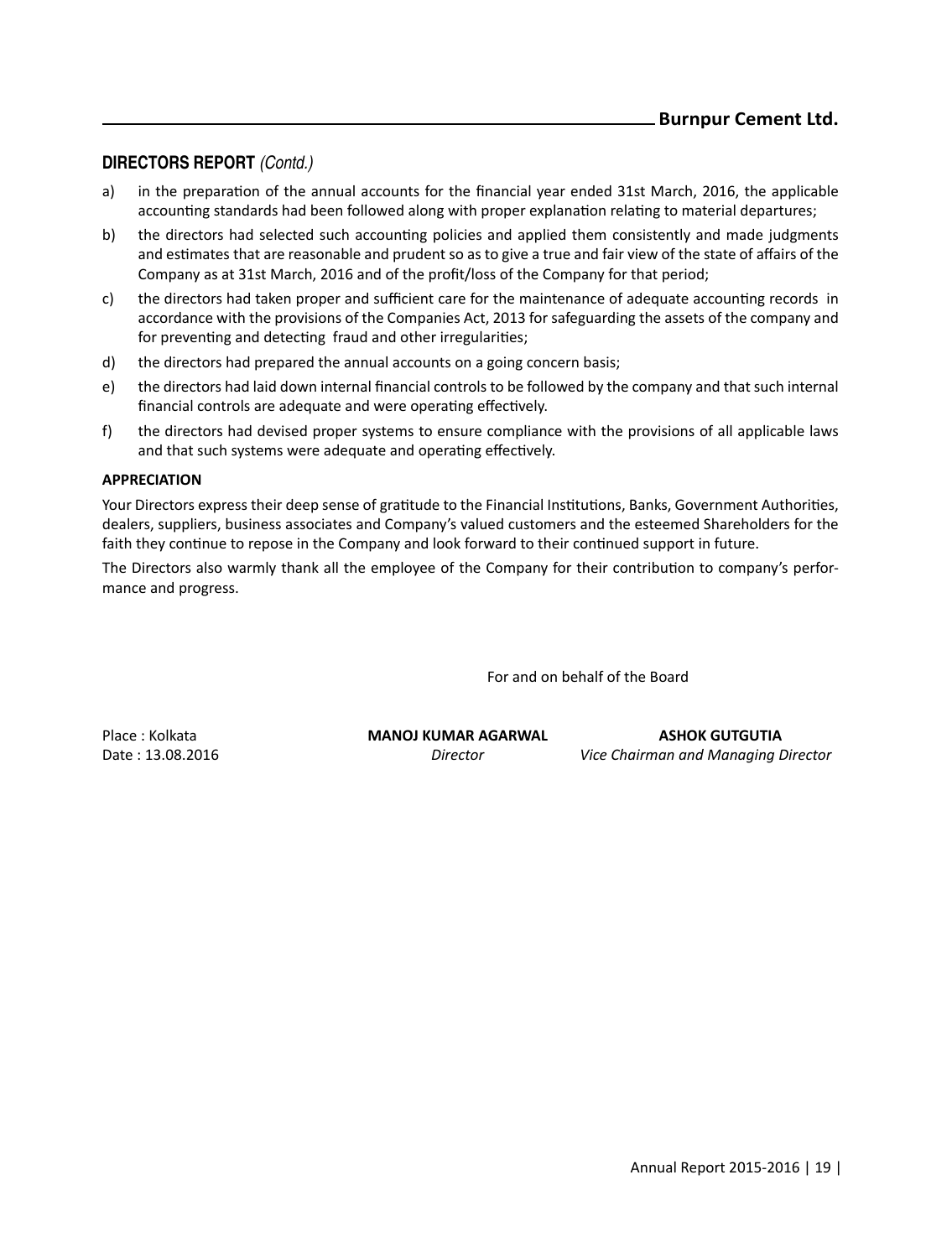

# **ANNEXURE - A TO THE DIRECTORS REPORT FOR THE YEAR ENDED 31ST MARCH, 2016**

#### **A. CONSERVATION OF ENERGY**

|    | a. Steps Taken for Energy conservation.                                                                                                                                                                                                                                 |      |
|----|-------------------------------------------------------------------------------------------------------------------------------------------------------------------------------------------------------------------------------------------------------------------------|------|
|    | Installed compact flourescent lamp (CFL) at Plant and Registered<br>Office, we have Installed HT Capacitor with all HT Motors and LT<br>Capacitor bank with automatic regulator in LT Power system for<br>Compensating reactive Power losses component of Power system. |      |
|    | b. Steps taken to use alternative sources of energy.                                                                                                                                                                                                                    | N.A. |
| c. | Capital Investment on energy conservation:                                                                                                                                                                                                                              | N.A. |

#### **B. TECHNOLOGY ABSORPTION**

| Efforts made for technology absorption | ΝA |
|----------------------------------------|----|
| <b>Benefits Derived</b>                | ΝA |
| Expenditure on Research & Development  | NА |
| Details of Technology import           | ΝA |

# **C. FOREIGN EXCHANGE EARNING AND OUTGO**

a) Activities relating to export: - Initiative are being taken to start exports to neighboring countries.

| approcurates relating to export. Initiative are being taken to start exports to neighboring countries. |     |
|--------------------------------------------------------------------------------------------------------|-----|
| b) Foreign exchange Earning                                                                            | Nil |
| Foreign exchange outgo                                                                                 | Nil |
|                                                                                                        |     |

For and on behalf of the Board

Place : Kolkata **MANOJ KUMAR AGARWAL MANOJ KUMAR AGARWAL ASHOK GUTGUTIA**<br>Director *Vice Chairman and Managing L* 

**Director** *Director Vice Chairman and Managing Director*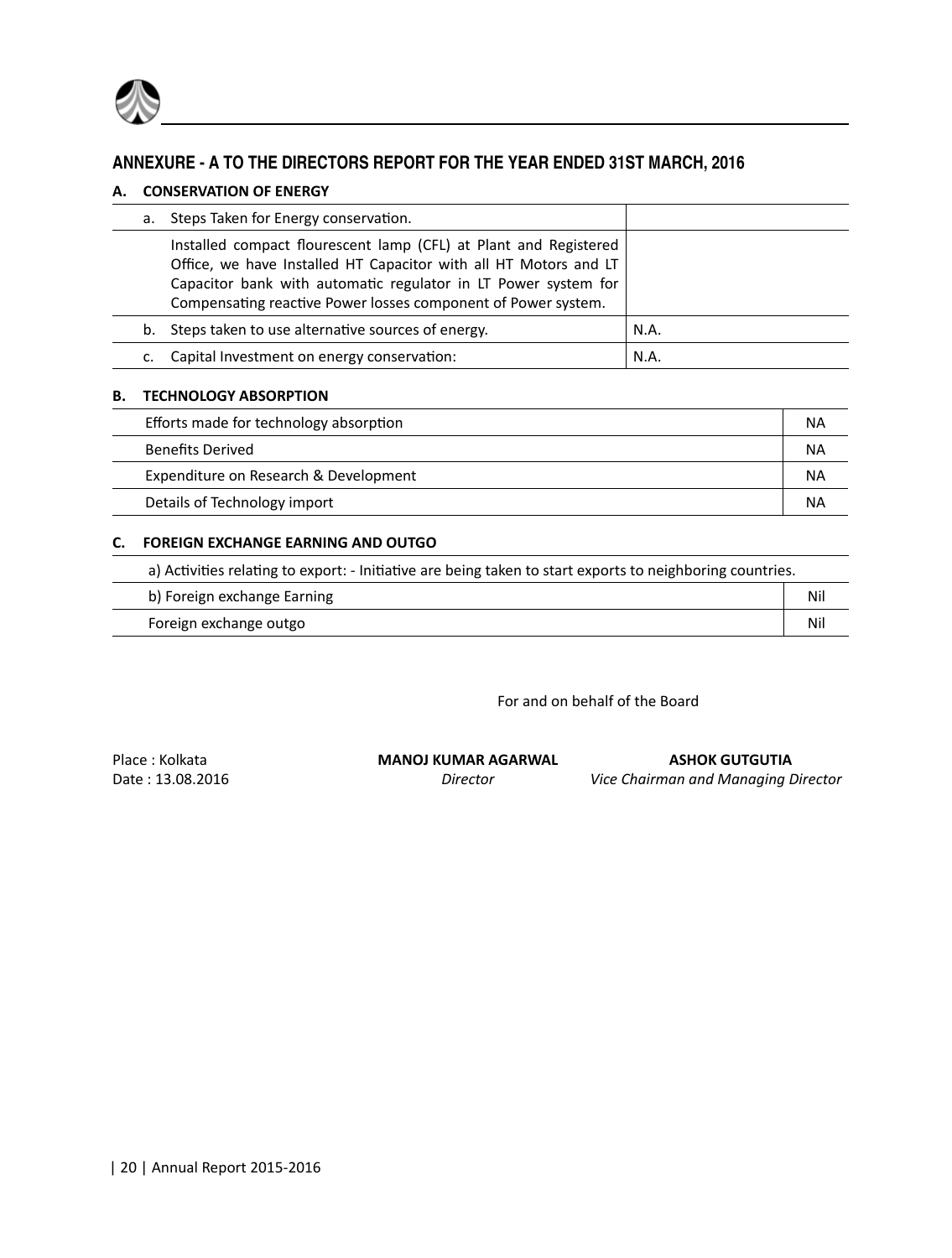# **MANAGEMENT DISCUSSION & ANALYSIS**

## **Industry Structure and Developments**

India is the second largest producer of cement in the world. No wonder, India's cement industry is a vital part of its economy, providing employment to more than a million people, directly or indirectly. Ever since it was deregulated in 1982, the Indian cement industry has attracted huge investments, both from Indian as well as foreign investors.

India has a lot of potential for development in the infrastructure and construction sector and the cement sector is expected to largely benefit from it. Expecting such developments in the country and aided by suitable government foreign policies, several foreign players such as Lafarge-Holcim, Heidelberg Cement, and Vicat have invested in the country in the recent past. A significant factor which aids the growth of this sector is the ready availability of the raw materials for making cement, such as limestone and coal.

India's cement demand is expected to reach 550-600 Million Tonnes Per Annum (MTPA) by 2025. The housing sector is the biggest demand driver of cement, accounting for about 67 per cent of the total consumption in India. The other major consumers of cement include infrastructure at 13 per cent, commercial construction at 11 per cent and industrial construction at nine per cent.

To meet the rise in demand, cement companies are expected to add 56 million tonnes (MT) capacity over the next three years. The cement capacity in India may register a growth of eight per cent by next year end to 395 MT from the current level of 366 MT. It may increase further to 421 MT by the end of 2017. The country's per capita consumption stands at around 190 kg.

On the back of growing demand, due to increased construction and infrastructural activities, the cement sector in India has seen many investments and developments in recent times.

# **Opportunity & Threats**

Cement demand in India is expected to increase due to government's push for large infrastructure projects, leading to 45 million tonnes of cement needed in the next three to four years.

In the 12th Five Year Plan, the Government of India plans to increase investment in infrastructure to the tune of US\$ 1 trillion and increase the industry's capacity to 150 MT.

Some of the recent major government initiatives such as development of 100 smart cities are expected to provide a major boost to the sector

A large number of foreign players are also expected to enter the cement sector, owing to the profit margins and steady demand, which may be a threat for the small industries. In future, domestic cement companies could go for global listings either through the FCCB route or the GDR route.

The Company has opportunity to expand its marketing net-work into the entire Bihar & Jharkhand.

## **Performance**

During the Year the performance of the company has been increased due to production from Patratu plant and the sale during the Financial Year 2015-16 has been increased by 7% compared to previous year but profit before tax has been decreased by 96.10% due to increase in finance cost and other expenses. Clinker unit in Patratu is operative since December, 2015 however the company is purchasing the clinker from market. During the year Hariharpur-Lem-Bichha lime stone mines have been allotted to the company through e-auction process and it may take another 2 years to extract the lime stone from this mines. To run the Clinker unit the Company has an agreement with Jharkhand State Mineral Development Corporation (JSMDC) for Benti-Bagda Lime Stone Mines and also has some agreement with other private mine owners.

Now the Company is manufacturing cement from its both plant at Asansol & Patratu and has taken an initiative for diversification of the business by manufacturing/producing/marketing steel, iron etc.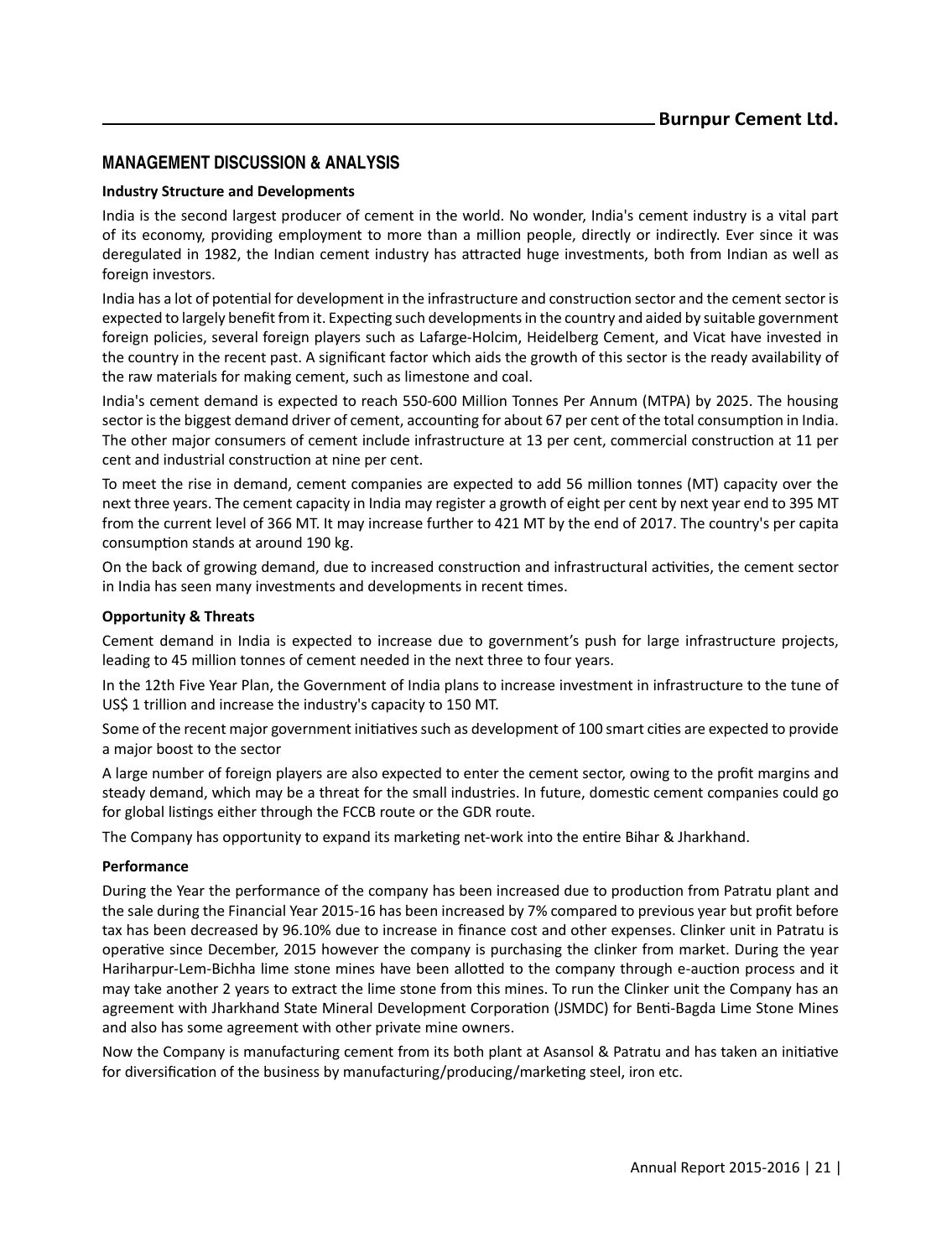

# **MANAGEMENT DISCUSSION & ANALYSIS** *(Contd.)*

| <b>Particulars</b>                                       | 2015-16                  | 2014-15 |
|----------------------------------------------------------|--------------------------|---------|
| 1. Total Income (Net)                                    | 9415.85                  | 8320.42 |
| 2. Total expenditure                                     | 7675.62                  | 7539.58 |
| 3. Profit before interest, depreciation and tax          | 1740.23                  | 780.84  |
| Interest<br>4.                                           | 1331.42                  | 454.20  |
| 5. Profit after interest but before depreciation and tax | 408.81                   | 326.64  |
| 6. Depreciation                                          | 402.10                   | 154.16  |
| 7. Profit before tax                                     | 6.71                     | 172.48  |
| 8. Profit after tax                                      | $-1270.80$               | 116.99  |
|                                                          | <b>Annual Production</b> |         |
| No. of Bags (Weight 50 kgs. Each)                        | 3741379                  | 1791643 |

(Rs. in Lacs)

*\*Previous year's figures has been regrouped and rearranged*

#### **Outlook**

Budget 2016-17 has proposed a slew of measures to boost infrastructure and investment, which will be positive for the cement sector, as increased spending on infrastructure increases the demand for cement.

Incremental spend on smart city development, the government has allocated Rs 7,296 crore towards Urban Rejuvenation Mission (AMRUT and Mission for Development of 100 Smart Cities. Rise in allocation under Pradhan Mantri Gram Sadak Yojana (PMGSY) to Rs 19,000 crore (US\$ 2.79 billion) for FY17.

The Government of India is strongly focused on infrastructure development to boost economic growth and is aiming for 100 smart cities. It plans to increase investment in infrastructure to US\$ 1 trillion in the 12th Five Year Plan (2012–17). The government also intends to expand the capacity of the railways and the facilities for handling and storage to ease the transportation of cement and reduce transportation costs. These measures would lead to increased construction activity thereby boosting cement demand.

In view of the above the production and sales in the Financial Year 2016-17 is expected to be higher than Financial Year 2015-16.

## **Risk & Concern**

The Indian Cement Industry is currently in the throes of comparatively challenging times with relatively low consumption growth rates and an over-built capacity. Even though the cumulative annual growth in the Industry was 7.8% over the last decade, the last two years have witnessed a steep decline to about 4 - 4.5% pa in the wake of the sharp slowdown in the Indian economy.

Despite a positive outlook, over capacity and low margins would continue to plague weaker players in the shortterm. This coupled with the recent interventions by the Competition Commission of India as also those by populist State Governments, could perpetuate the downward pressure on prices. With cost pressures, particularly those for process and fuel, likely to increase, valuations of financially weak players, operating in surplus regions, could see a decline. In such a scenario, PE Firms would possibly expand their role in funding cash strapped companies.

Shortage of lime stone, domestic coal and increasing cost of imported coal would remain a major area of concern.

#### **Internal control system and its Adequacy:**

To provide reasonable assurance that transactions are recorded and reported correctly, the company has established a strong internal control mechanism which is monitored by expert professionals. In this regard Company has appointed Chartered Accountants as internal auditors who submits the report regularly to the Audit Committee. The Audit Committee reviews the reports submitted by the Internal Auditors and recommends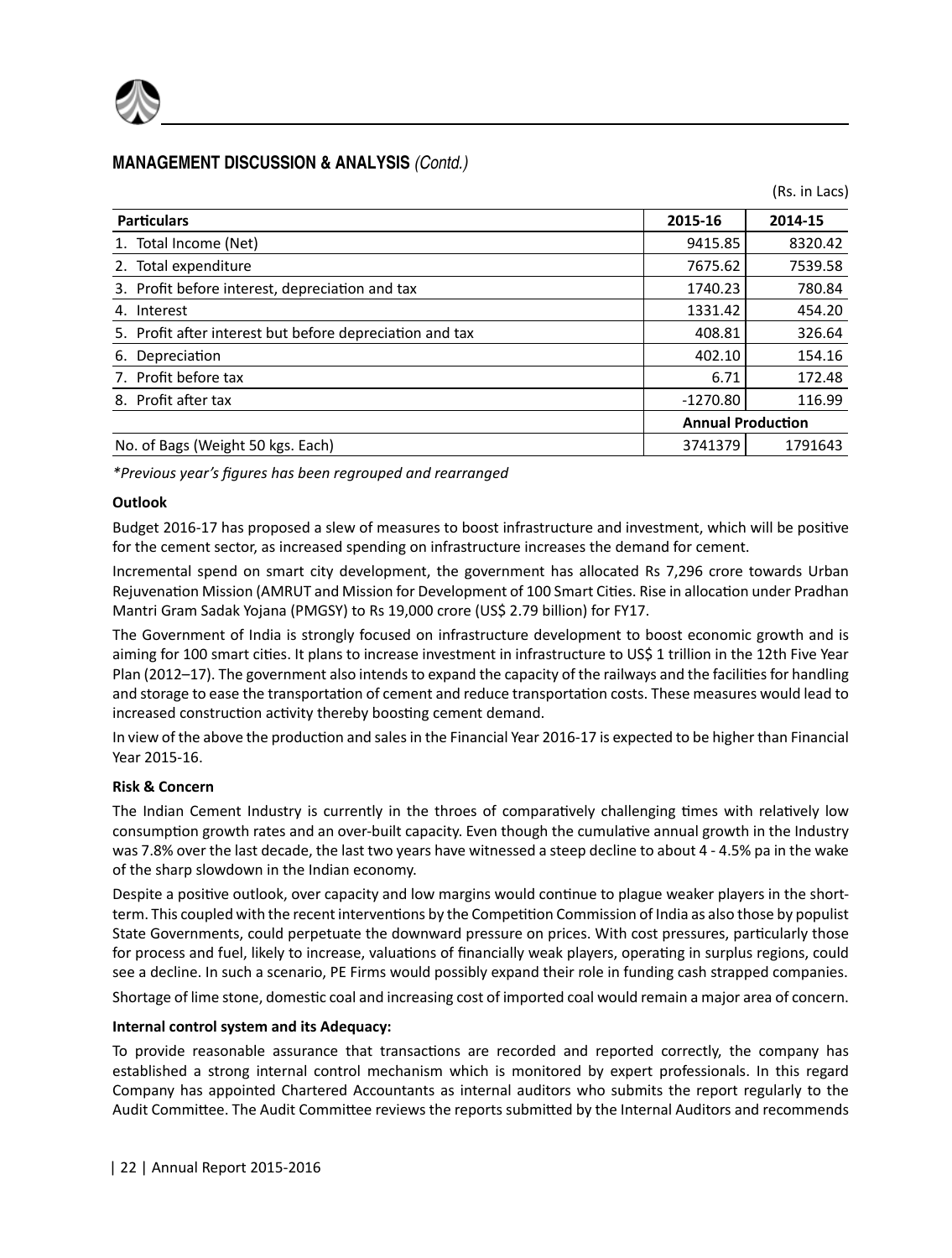# **MANAGEMENT DISCUSSION & ANALYSIS** *(Contd.)*

corrective measures and plans to Board and Management accordingly.

## **Corporate Social Responsibility :**

During the year the Company has taken the following steps towards corporate social responsibility.

- Donated Ambulance to Baba Mandir Trust in Baidyanath Dham, Deoghar.
- Constructed Toilets in the villages near the plant at Patratu.
- Constructed Pipe Lines in the villages near the plant at Patratu for drinking of safety water

Other than above the company also has incurred expenditure in various welfare activities like free helth check-up camp, eye camp, distribution of blankets etc for/to local peoples residing in the vicinity of the plant.

#### **Industrial RelaƟon:**

Industrial relations has become one of the most delicate and complex problems of modern industrial society. Industrial progress is impossible without cooperation of labors and harmonious relationships, therefore your company has specific industrial policy to create and maintain good relations between employees and management. Your company believes that nurturing and development of human capital is of key importance for its operations. Hiring the best people, retaining them and ensuring their development is a major challenge for the industry in today's competitive environment. Your Company has laid down process for attracting, retaining and rewarding talent. The appraisal system is transparent and fair and carried on with an objective to identify and reward the performer. The total number of person employed in the Company is 220 and out of which 162 are permanent.

#### **Disclosure of Accounting Treatment**

The financial statement have been prepared under the historical cost conventon and on occrual basis in accordance with the accounting principles generally accepted in India and the provisions of Companies Act, 2013. Accounting Policies have been consistently applied by the Company and are consistent with those used in the previous year.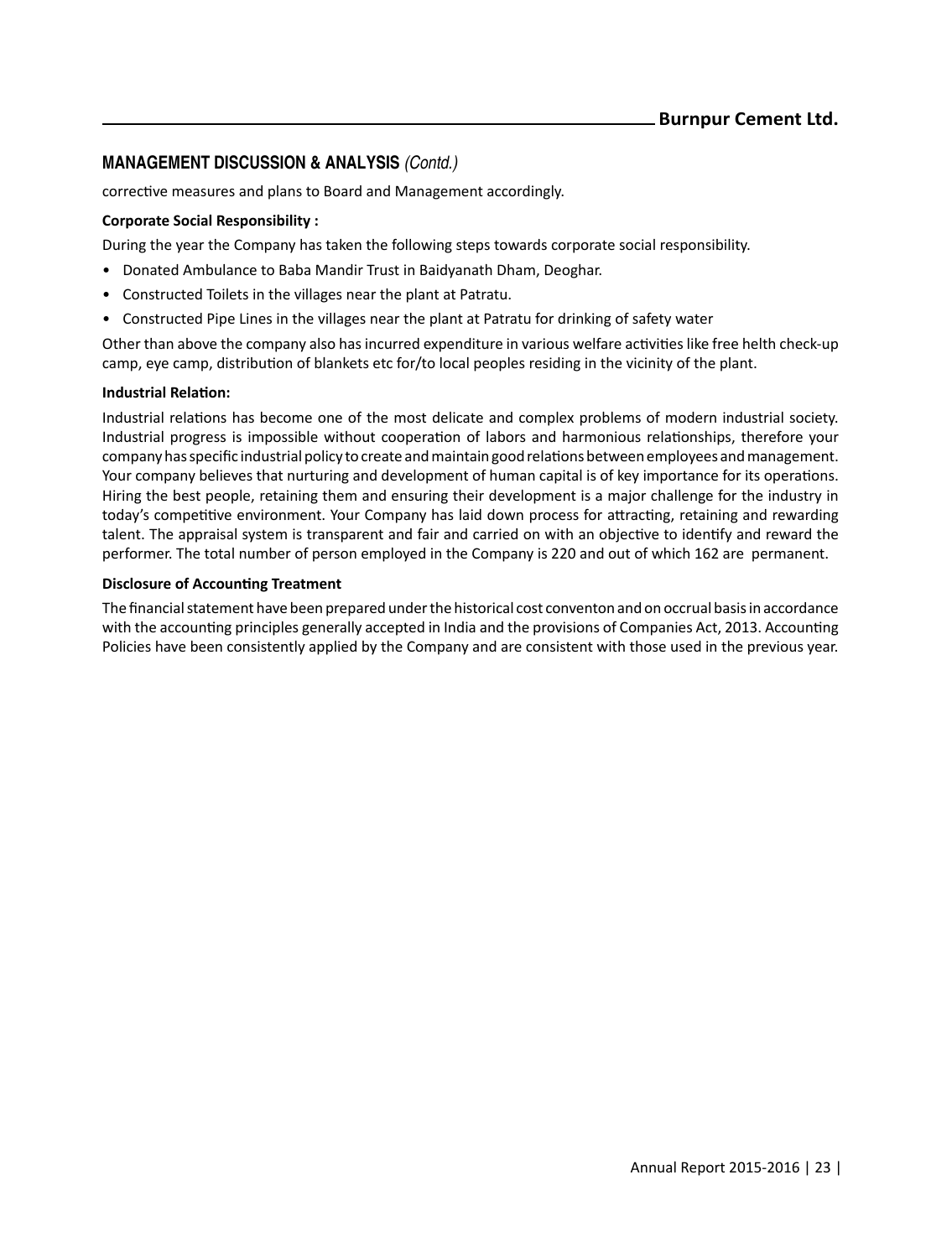

# **REPORT ON CORPORATE GOVERNANCE**

# **1. COMPANY'S PHILOSOPHY**

The company's philosophy on corporate governance is to conduct its business in a manner, which is ethical and transparent with all stakeholders including shareholders, lenders, creditors and employee. The Company and its Board of directors firmly believe that strong corporate governance, by maintaining a simple and transparent corporate structure, is integral to creating value on a sustainable basis. Good governance is a continuing exercise and the company reiterates its commitment to pursue the same in all aspects of its operations in the overall interest of all its stakeholders. The directors and employees have accepted a code of conduct that sets out the fundamental standards to be followed in all actions carried out on behalf of the company.

# **2. BOARD OF DIRECTORS**

# **(A) ComposiƟon of Board**

The strength of the Board of Directors as on 13<sup>th</sup> August, 2016 is Five out of which Two are independent director and one is professional. The composition of the Board of Directors is in conformity with the Corporate Governance code. None of the Director is a member of more than ten committees and Chairman of more than five committees, across all the companies in which he is a Director. None of the independent director is a member of more than seven listed companies and whole time director of the company is not independent director in any listed company. The board functions as a full Board and through committees. The Board of Directors and committee meet at regular intervals. Every directors of the company are over twenty one years of age. The composition and category of the Directors on Board is as follows:

| <b>Name</b>             | <b>Designation</b>                            | <b>Category of Directorship</b>                    |                                                                |  |
|-------------------------|-----------------------------------------------|----------------------------------------------------|----------------------------------------------------------------|--|
|                         |                                               | <b>Executive/Non-</b><br><b>Executive Director</b> | Independent /<br>Non-independent /<br><b>Promoter Director</b> |  |
| Mr. Prem Prakash Sharma | Chairman                                      | Non-Executive                                      | Independent                                                    |  |
| Mr. Ashok Gutgutia      | Vice Chairman and<br><b>Managing Director</b> | Executive                                          | Promoter                                                       |  |
| Mr. Manoj Kumar Agarwal | Whole-Time Director                           | Executive                                          | Promoter                                                       |  |
| Mr. Subrata Mookerjee   | Director                                      | Non-Executive                                      | Independent                                                    |  |
| Mrs. Indrani Sen        | Director                                      | Non Executive                                      | Professional                                                   |  |

\* *Mrs. Rachana Agarwal has been resigned from the Company on 10th January, 2016. Mr. Jagdish Chander Bhutani has been resigned from the Company on 15th June, 2016. Mr. Prem Prakash Agarwal has been resigned from the Company on 22nd July, 2016.* 

## **Number of Board MeeƟngs and AƩendance Record of Directors**

The Board meets at least once in a quarter to consider amongst other business the performance of the company and financial results. The particulars of Board Meetings held during the year 2015-16 are given below:

| Number of Board Meetings held during 2015-16 : 7 |                       |         |                       |  |
|--------------------------------------------------|-----------------------|---------|-----------------------|--|
| Sl. No.                                          | Date of Board Meeting | Sl. No. | Date of Board Meeting |  |
|                                                  | 23.04.2015            | 5       | 13.08.2015            |  |
|                                                  | 12.05.2015            | 6       | 14.11.2015            |  |
| 3                                                | 27.05.2015            |         | 13.02.2016            |  |
| 4                                                | 22.06.2015            |         |                       |  |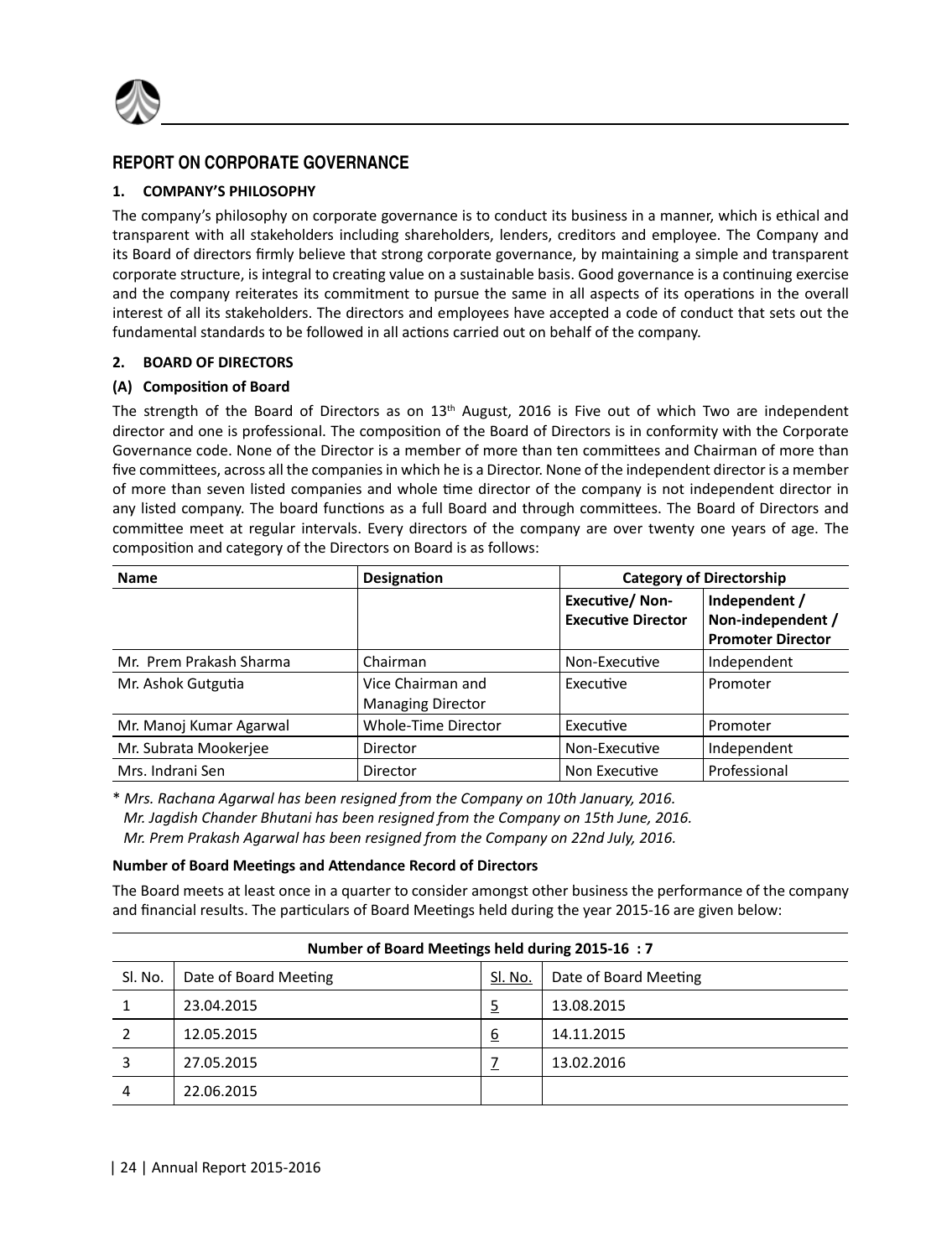The attendance of each director at the meeting of the Board of Directors during the year 2015-16 and the last Annual General Meeting and their directorship/chairmanship in other companies are given below:

| SI.<br>No | Name of Director         | No. of Board<br>meeting<br>attended | Attendance at<br>last AGM | No. of other<br>Directorship <sup>@</sup> | No. of membership /<br>chairmanship ^ held<br>in committee of other<br>companies |          |
|-----------|--------------------------|-------------------------------------|---------------------------|-------------------------------------------|----------------------------------------------------------------------------------|----------|
|           |                          |                                     |                           |                                           | Member                                                                           | Chairman |
|           | Mr. P. P. Sharma         | 3                                   | No                        |                                           | Nil                                                                              | Nil      |
| 2         | Mr. Ashok Gutgutia       |                                     | Yes                       | Nil                                       | Nil                                                                              | Nil      |
| 3         | Mr. Manoj Kumar Agarwal  |                                     | No                        | Nil                                       | Nil                                                                              | Nil      |
| 4         | Mr. Subrata Mookerjee    | 3                                   | No                        | Nil                                       | Nil                                                                              | Nil      |
| 5         | Mr. J. C. Bhutani        |                                     | Yes                       | Nil                                       | Nil                                                                              | Nil      |
| 6         | Mrs. Rachana Agarwal     | 6                                   | No                        |                                           | Nil                                                                              | Nil      |
|           | Mr. Prem Prakash Agarwal | 6                                   | Yes                       | Nil                                       | Nil                                                                              | Nil      |

*@ Other directorships do not include alternate directorships, directorships of Private Limited Companies, SecƟon 8 companies, and of companies incorporated outside India.*

*^ Chairmanship / Membership of Board CommiƩees include only Audit and Stakeholders RelaƟonship CommiƩees*.

The Directors are not related to each other as per the provisions of the Companies Act, 2013.

The Non-executive Directors of the Company are not holding any shares / convertible instruments of the Company.

## **COMMITTEES OF BOARD OF DIRECTORS**

The Board has constituted Committees of Directors to deal with matters and monitor the activities falling within the terms of reference as follows:

## **(A) AUDIT COMMITTEE**

The Audit committee of the Company is constituted pursuant to the provisions of Section 177 of the Companies Act, 2013 and Regulation 18 of SEBI (Listing Obligations and Disclosure Requirements) Regulations, 2015. The Audit committee of the company has reconstituted on 13<sup>th</sup> August, 2016.

#### **CONSTITUTION OF AUDIT COMMITTEE:**

| Name of the Members                                    | Designation | <b>Status</b>            |
|--------------------------------------------------------|-------------|--------------------------|
| Mr. Prem Prakash Sharma                                | Chairman    | Independent Director     |
| Mr. Subrata Mookerjee                                  | Member      | Independent Director     |
| Mr. Ashok Gutgutia                                     | Member      | <b>Managing Director</b> |
| The Campany Coordon, acts as Coordon, to the committee |             |                          |

The Company Secretary acts as Secretary to the committee.

It has the following terms of reference and composition:

Terms of references/scope of the Company audit committee inter alia include:

- 1. Oversight of the Company's financial reporting process and the disclosure of its financial information to ensure that the financial statements are correct, sufficient and credible.
- 2. Recommendation for appointment, remuneration and terms of appointment the auditors of the company.
- 3. Approval of payment to the statutory auditors for any other services rendered by the statutory auditors.
- 4. Reviewing, with the management, the annual financial statements and auditors report thereon before submission to the Board for approval, with particular reference to;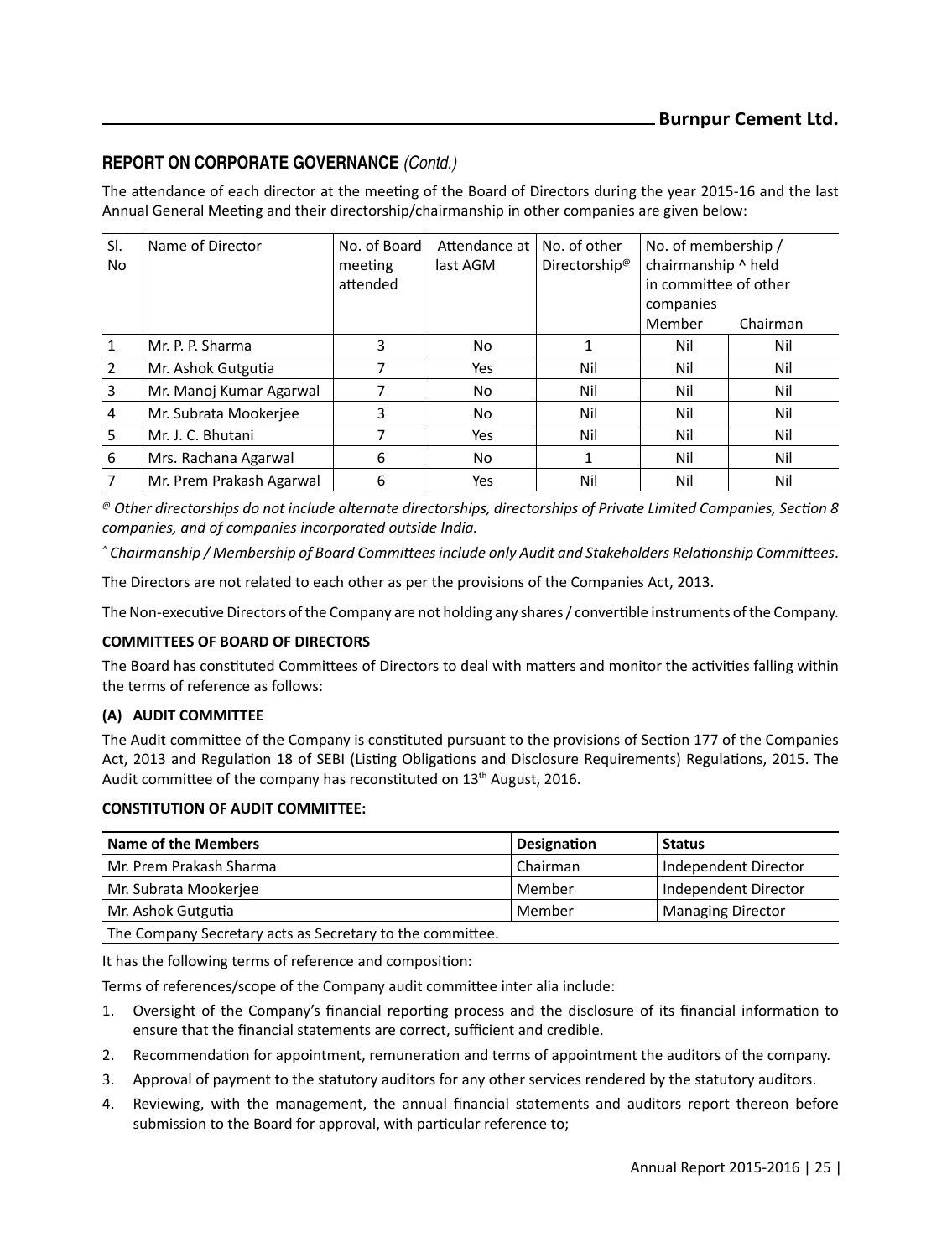

# **REPORT ON CORPORATE GOVERNANCE**

- a. Matters required to be included in the Director's Responsibility Statement to be included in the Board's report in terms of clause (c) of Sub-Section 3 of Section 134 of the Companies Act, 2013.
- b. Changes, if any, in accounting policy and practices and reason for the same
- c. Major accounting entries involving estimates based on the exercise of judgment by the management.
- d. Significant adjustments made in the financial statement arising out of audit findings.
- e. Compliance with listing and other legal requirement relating to financial statements.
- f. Disclosure any related party transactions.
- g. Qualifications in the draft audit report.
- 5. Reviewing, with the management, the quarterly financial statements and annual financial statements before submission to the Board for approval.

The committee met four times during the year under review. All the members of the committee are eminent in their respective fields having sufficient accounting and financial management expertise. During the year four meetings of the Audit Committee of the Company were held on 27.05.2015, 13.08.2015, 14.11.2015 and 13.02.2016 and attendance of the Members of the Committee at these Meeting are as under

| Name of the Members   | No. of Meetings Attended |
|-----------------------|--------------------------|
| Mr. J C Bhutani       | 4                        |
| Mr. Subrata Mookerjee |                          |
| Mr. P P Sharma        |                          |
| Mrs. Rachana Agarwal  |                          |

*\*Mrs. Rachana Agarwal and Mr. J C Bhutani has resigned from the directorship of the company on 10th January, 2016 and 15th June, 2016 respecƟvely.*

## **(B) NOMINATION & REMUNERATION COMMITTEE**

As per Regulation 19 of the SEBI (Listing Obligations and Disclosure Requirements) Regulations, 2015. The Board has set up a Nomination & Remuneration Committee whose roles are: i) Formulation of criteria for determining qualification, positive attributes and independence of a director and recommends to the Board a policy relating to the remuneration of directors, key managerial persons and other employees. ii) Formulation of criteria for evaluation of Independent Director and the Board. iii) Identifying persons who are qualified to become directors and who may be appointed in the senior management. iv) Devising a policy on Board diversity. The Nomination and Remuneration committee of the company was reconstituted on 13<sup>th</sup> August, 2016.

Constitution of Nomination & Remuneration committee:

| Name of the Members                                        | Designation | <b>Status</b>        |  |
|------------------------------------------------------------|-------------|----------------------|--|
| Mr. Prem Prakash Sharma                                    | Chairman    | Independent Director |  |
| Mr. Subrata Mookerjee                                      | Member      | Independent Director |  |
| <b>Professional Director</b><br>Mrs. Indrani Sen<br>Member |             |                      |  |
| The Company Secretary acts as Secretary to the committee.  |             |                      |  |

#### **RemuneraƟon Policy**

The remuneration policy is directed toward rewarding performance, based on review of achievement on a periodical basis.

Besides sitting fees no remuneration was paid to any non-executive directors during the financial year under review.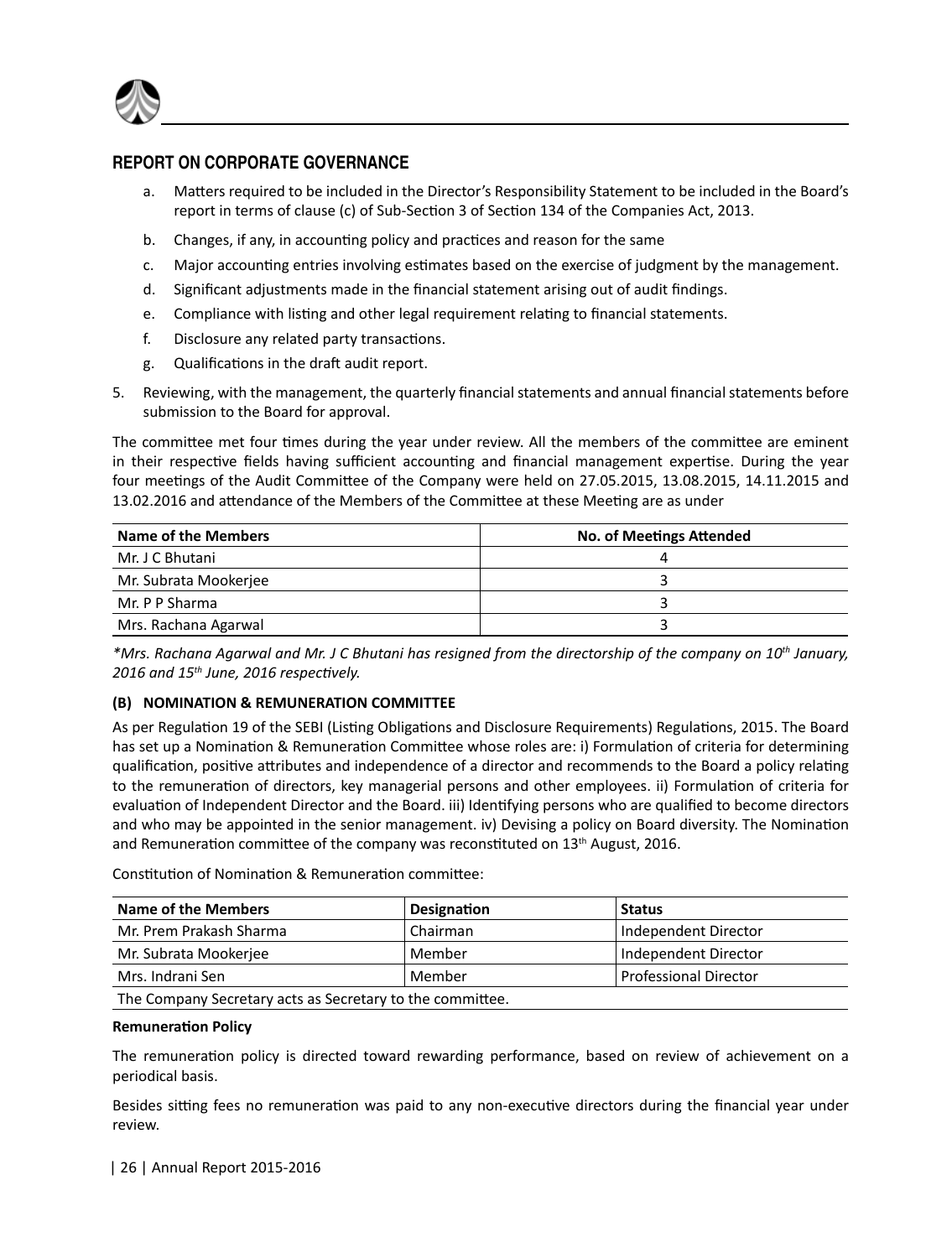## a) Details of remuneration paid to the Directors for the year ended 31<sup>st</sup> March 2016

| <b>Name</b>                | <b>Designation</b>                            | Salary    | Perquisites & Other   Commission<br>allowances* |     | Total     |
|----------------------------|-----------------------------------------------|-----------|-------------------------------------------------|-----|-----------|
| Mr. Ashok Gutgutia         | Vice Chairman and<br><b>Managing Director</b> | 21,00,000 | Nil                                             | Nil | 21,00,000 |
| Mr. Manoj Kumar<br>Agarwal | <b>Whole Time Director</b>                    | 12.00.000 | Nil                                             | Nil | 12,00,000 |

*\* The Managing Director & Whole Time Director have their right to receive perquisite and other allowances during the year under report.* 

There are no stock options available/ issued to any directors of the company.

# **b)** Paid to Non Executive Directors

|    | SI. No.   Name of the Director | Sitting Fees Paid (Rs.) |
|----|--------------------------------|-------------------------|
| 1. | Mr. Prem Prakash Sharma        | $90.000/-$              |
| 2. | Mr. Subrata Mookerjee          | $90.000/-$              |
| 3. | Mrs. Rachana Agarwal#          |                         |
| 4. | Mr. J C Bhutani                | $1,20,000/-$            |
|    | Total                          | $3,00,000/-$            |

*# Above menƟoned directors have waived their fees for aƩending some/all of the board meeƟng voluntarily.*

#### **Stakeholders RelaƟonship CommiƩee**

This committee has been reconstituted for redressing the complaints of the shareholders and investors, to oversee share transfers and monitors investor's grievances such as complaints on transfer of shares, non-receipt of balance sheet, non-receipt of declared dividends, non receipt of refund order in case of part-allotment/nonallotment of shares relating to public issue etc. and redress thereof. During the year the committee met once on 13<sup>th</sup> February, 2016 in which the members of the committee were present. The committee of the company was reconstituted on 13<sup>th</sup> August, 2016.

#### **ConsƟtuƟon of Stakeholders RelaƟonship CommiƩee:**

| Name of the Member                                        | Designation | <b>Status</b>        |  |
|-----------------------------------------------------------|-------------|----------------------|--|
| Mr. Prem Prakash Sharma                                   | Chairman    | Independent Director |  |
| Mr. Subrata Mookerjee                                     | Member      | Independent Director |  |
| Mr. Manoj Kumar Agarwal                                   | Member      | Promoter             |  |
| Member<br>Mr. Ashok Gutgutia<br>Promoter                  |             |                      |  |
| The Company Secretary acts as Secretary to the committee. |             |                      |  |

Share Transfer System: The Stakeholders Relationship Committee has been delegated the power to deal with share transfer. During the year the company has not received any complaints from the stakeholders. The Board has also delegated the power of share transfer to the officer of the company. Transfer of shares are processed and registered within the stipulated time, provided all the documents are valid and complete in all respect. The board has appointed the Company Secretary as Compliance Officer of the company to monitor the share transfer process.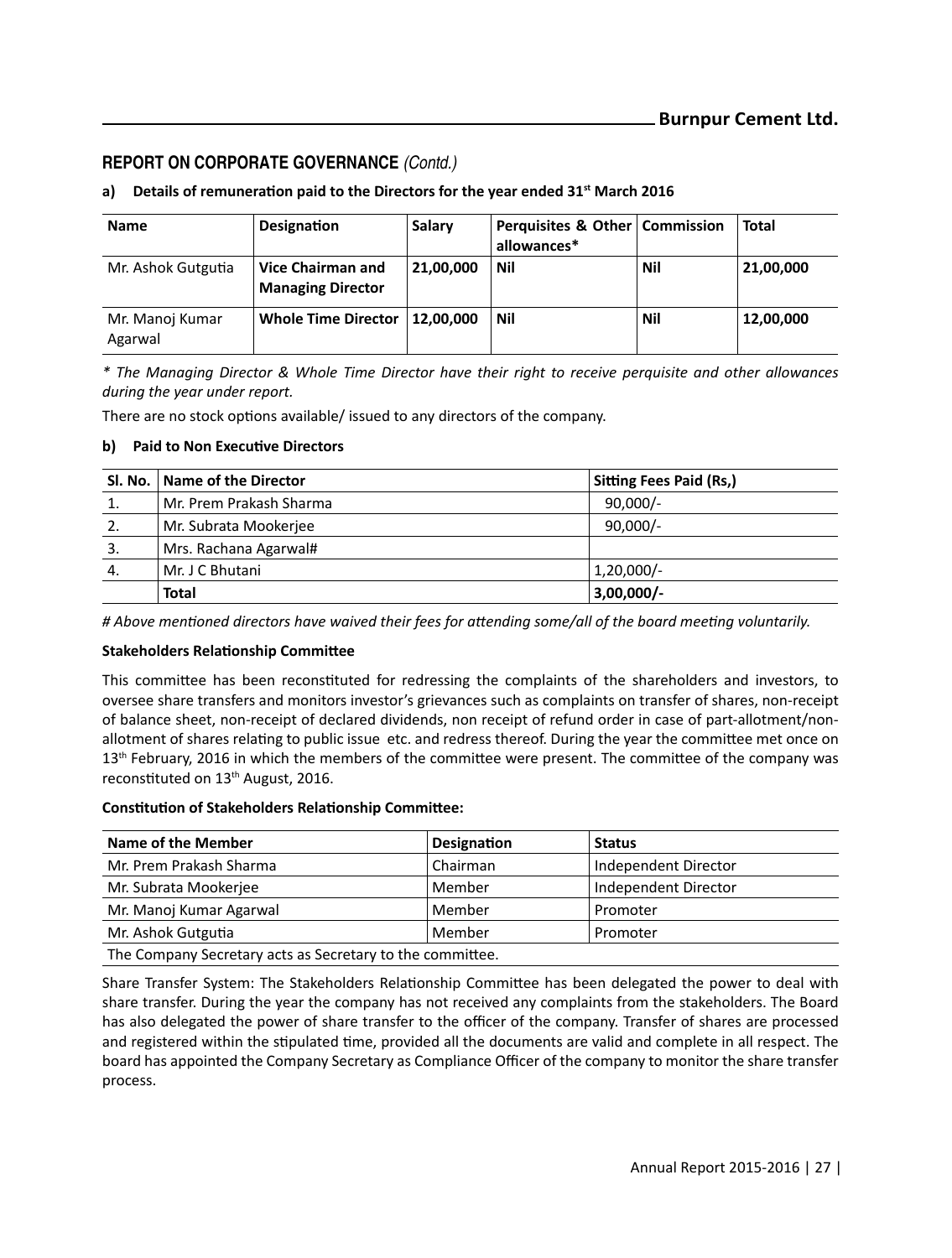

The company has appointed M/s Niche Technologies Pvt Ltd, as its Share Transfer Agent for both physical and demat segment of equity shares.

| <b>Compliance Officer:</b> | Mr. Sudhansu Sekhar Panigrahi, Company Secretary            |
|----------------------------|-------------------------------------------------------------|
|                            | Gujarat Mansion, 14, Bentinck Street, 2 <sup>nd</sup> Floor |
|                            | Kolkata, West Bengal, Pin-700 001                           |
|                            | Tel No-(033) 2262 3167, 3025 0826 ; Fax No-(033) 2262 3168  |
|                            | Email:info@burnpurcement.com, investors@burnpurcement.com   |

## **General Body MeeƟngs**

Details of Annual General Meetings

The last three Annual General Meetings were held as under:

| Year    | Location                          | Date       | <b>Time</b> |
|---------|-----------------------------------|------------|-------------|
| 2014-15 | Palashdiha, Panchgachia Road      | 30-09-3015 | 11.00 AM    |
|         | Kanyapur, Asansol - 713341        |            |             |
| 2013-14 | <b>Asansol Club Limited</b>       | 30-09-2014 | 10.00 AM    |
|         | Court Compound, Asansol - 713 304 |            |             |
| 2012-13 | Asansol Club Limited              | 30-09-2013 | 10.00 AM    |
|         | Court Compound, Asansol - 713 304 |            |             |

One special resolution was passed in the previous Annual General Meeting of the members of the company.

No special resolution was passed through postal ballot during the financial year.

## **OTHER DISCLOSURES**

i. Materially Significant Related Party Transactions

None of the transactions with any of the related party was in conflict with the interest of the Company at Large. The details of the related party transaction are given in the notes of accounts of the Balance Sheet.

ii. Non - compliance / Strictures / Penalties imposed

There was no such instance in the last three years.

iii. Whistle Blower Policy.

 The company has established a mechanism for directors and employees to report concerns about unethical behavior, actual or suspected fraud or violation of the company's code of conduct, ethics etc. which includes safeguards against victimization of directors or employees and provide direct access to the Chairman of the Audit Committee.

iv. Details of compliance with mandatory requirements and adoption of non-mandatory requirements.

The Company has complied with all the requirements of Corporate Governance of the SEBI (Listing Obligation and Disclosure Requirements) Regulations, 2015.

## **DETAILS OF INFORMATION ON RE-APPOINTMENT OF DIRECTORS**

A brief resume, nature of expertise in specific functional areas, number of equity shares held in the company by the director or for other person on beneficial basis, names of the companies in which the person already holds directorship and membership of the committees of the Board forms part of the notice convening the 30<sup>th</sup> Annual General Meeting.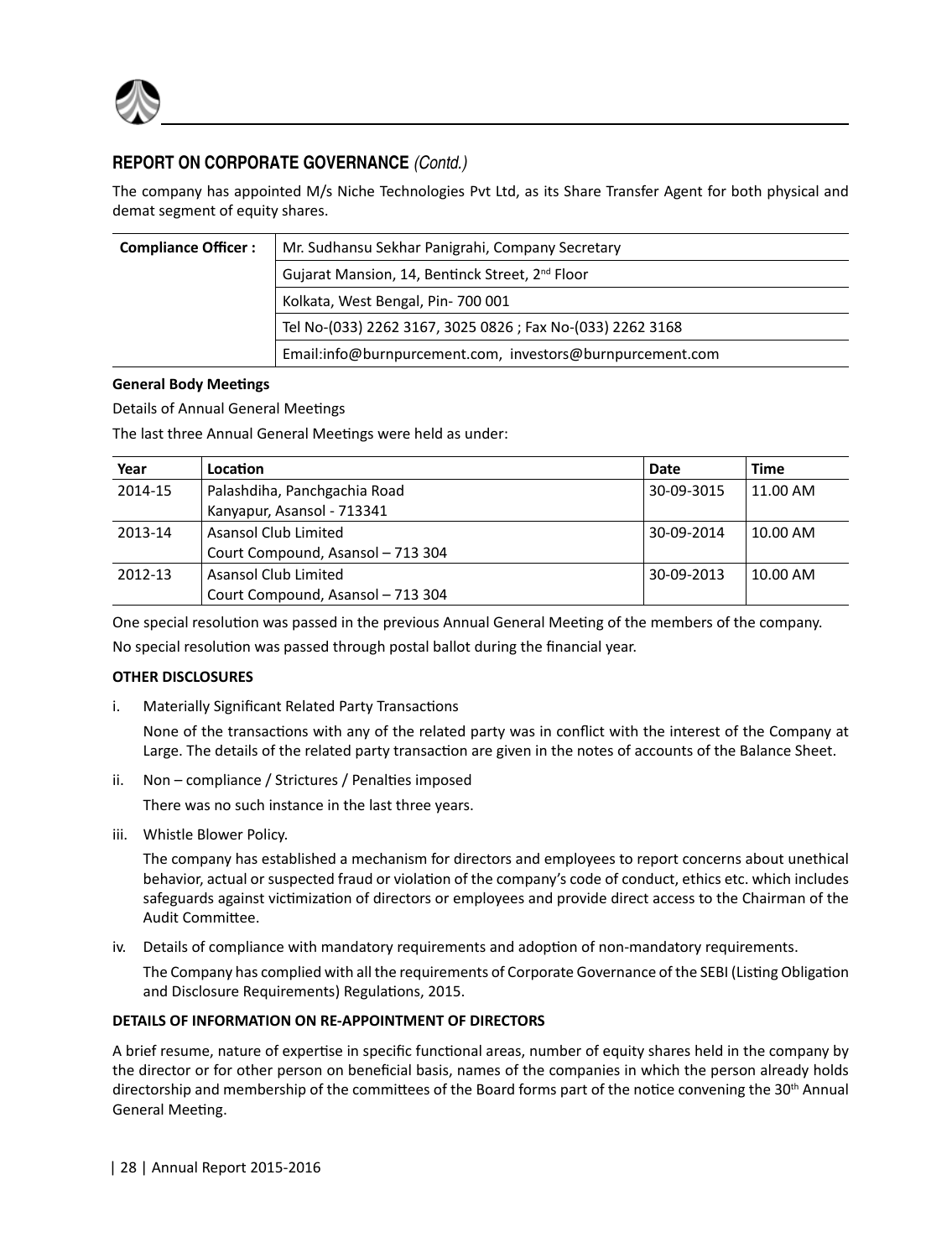## **CEO/CFO CerƟficaƟon**

As required under the provision of Regulation 17(8) of SEBI (Listing Obligations and Disclosure Requirements) Regulations, 2015 with the stock exchanges Mr. Sajjan Kumar Agarwal, CFO and Mr. Ashish Roy Chowdhury, CEO certify to the Board that:

- a) The financial statements and the Cash Flow Statement for the year have been reviewed and to the best of their knowledge and belief:
	- (i) these statements do not contain any untrue statement of material fact, have not omitted any material fact and do not contain any statement that is misleading;
	- (ii) these statements together present a true and fair view of the company's affairs and are in compliance with existing accounting standards applicable laws and regulations.
- b) To the best of their knowledge and belief no transactions entered into by the company during the year are fraudulent, illegal or violate the Company's code of conduct.
- c) They accept responsibility for establishing and maintaining internal controls for financial reporting and that they have evaluated the effectiveness of internal control systems of the company pertaining to financial reporting.
- d) They have indicated to the auditors and the Audit Committee:
	- Significant changes in the internal control over financial reporting during the year
	- ii) Significant changes in accounting policies during the year and that the same has been disclosed in the notes to the financial statements; and
	- iii) There have been no instances of significant fraud either by the management or an employee having a significant role in the Company's internal control system of financial reporting.

## **Code of Conduct**

The company has adopted and implemented a code of conduct for its director and senior management. The code of conduct is posted in the official website of the company. For the year under review, all Directors and Senior Management personnel of the Company have confirmed their adherence to the provision of the said code.

## **MEANS OF COMMUNICATION**

The un-audited financial results of the company for each quarter are generally placed before the Board of Directors in its meeting held after end of each quarter. The audited financial results/un-audited financial results of the company were/will be published generally in English news paper (Business Standard) (all editions) and in Bengali news paper: (Arthik Lipi & Ei Samay) (Kolkata edition). The financial Results for the year ended 31<sup>st</sup> March 2016 and other useful information on the company are also available on the Company's Website at www.burnpurcement.com.

#### **General Shares Holders Information**

|       |  | $ AGM:$ Date, time $\& 30^{th}$ September 2016, 11.00 A.M. |
|-------|--|------------------------------------------------------------|
| venue |  | Palashdiha, Panchgachia Road                               |
|       |  | Kanyapur, Asansol, Dist. : Burdwan,                        |
|       |  | West Bengal, Pin-713341                                    |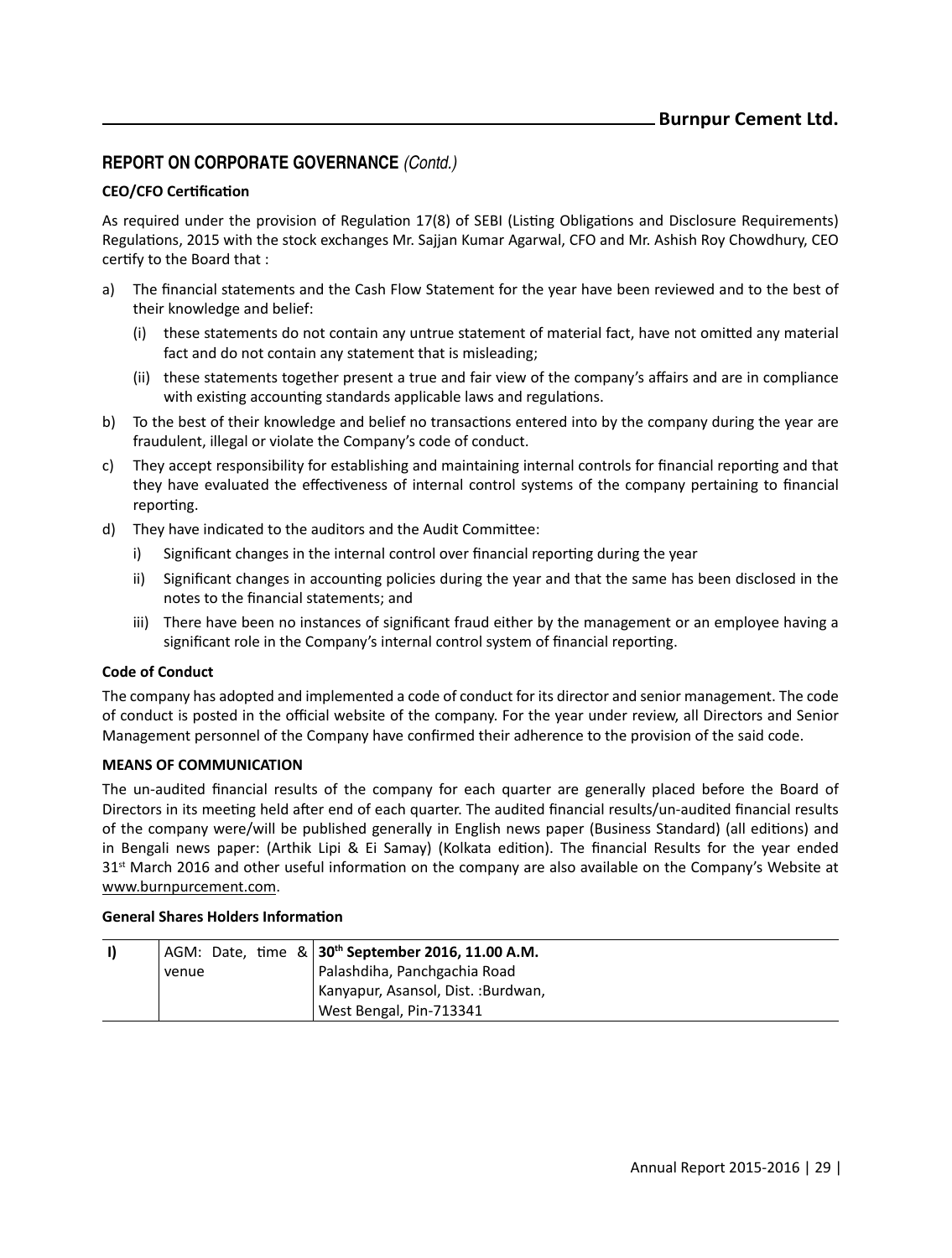

# **REPORT ON CORPORATE GOVERNANCE**

| $\mathbf{II}$    | <b>Financial Calendar</b> | Unaudited Financial Results for the First                                                     | Within 14th August, 2016 |  |  |  |  |
|------------------|---------------------------|-----------------------------------------------------------------------------------------------|--------------------------|--|--|--|--|
| for F.Y. 2016-17 |                           | Quarter ended 30.06.16                                                                        |                          |  |  |  |  |
|                  | (Tentative)               | Unaudited Financial Results for the Second<br>Within 14th November, 2016                      |                          |  |  |  |  |
|                  |                           | Quarter/half year ended 30.09.16                                                              |                          |  |  |  |  |
|                  |                           | Unaudited Financial Results for the Third<br>Within 14th February, 2017                       |                          |  |  |  |  |
|                  |                           | Quarter/nine months ended 31.12.16                                                            |                          |  |  |  |  |
|                  |                           | Within 15th May, 2017.<br>Unaudited Financial Result for the fourth                           |                          |  |  |  |  |
|                  |                           | quarter/ year ended 31.03.2017                                                                |                          |  |  |  |  |
|                  |                           | <b>Audited Results:</b><br>By the end of May, 2017.                                           |                          |  |  |  |  |
|                  |                           | Year ended 31.03.2017                                                                         |                          |  |  |  |  |
| III)             | Date of Book Closure      | 24th September, 2016 to 30th September, 2016 (Both the days inclusive)                        |                          |  |  |  |  |
| IV)              | Dividend Payment          | N.A.                                                                                          |                          |  |  |  |  |
| V)               | Listing<br>Stock<br>on    | The Company's Equity shares are listed at the following Stock Exchanges:                      |                          |  |  |  |  |
|                  | Exchange                  | 1. Bombay Stock Exchange Ltd.                                                                 |                          |  |  |  |  |
|                  |                           | 25 <sup>th</sup> Floor, Phiroze Jeejeebhoy Towers                                             |                          |  |  |  |  |
|                  |                           | Dalal Street Fort, Mumbai-400 001                                                             |                          |  |  |  |  |
|                  |                           | 2. The National Stock Exchange of India Ltd.                                                  |                          |  |  |  |  |
|                  |                           | Exchange Plaza, C-1, Block-G,<br>Bandra-Kurla Complex, Bandra(E),                             |                          |  |  |  |  |
|                  |                           |                                                                                               |                          |  |  |  |  |
|                  |                           | Mumbai-400 051<br>The Company has paid the listing fee for the year 2016-17 to both the Stock |                          |  |  |  |  |
|                  |                           |                                                                                               |                          |  |  |  |  |
|                  |                           | Exchanges.                                                                                    |                          |  |  |  |  |
| VI)              | <b>Stock Code</b>         | Bombay Stock Exchange: 532931                                                                 |                          |  |  |  |  |
|                  |                           | National Stock Exchange: BURNPUR                                                              |                          |  |  |  |  |
| VII)             | ISIN allotted to Equity   | INE817H01014                                                                                  |                          |  |  |  |  |
|                  | <b>Shares</b>             |                                                                                               |                          |  |  |  |  |
| VIII)            | <b>Registered Office</b>  | Palashdiha, Kanyapur, Panchgachhia Road, Asansol - 713341, Burdwan                            |                          |  |  |  |  |
|                  |                           | Tel No-(0341)                                                                                 |                          |  |  |  |  |
|                  |                           | Email: info@burnpurcement.com, investors@burnpurcement.com                                    |                          |  |  |  |  |
|                  |                           | Website: www.burnpurcement.com                                                                |                          |  |  |  |  |
| IX)              | Registrar and Share       | NICHE TECHNOLOGIES PRIVATE LIMITED                                                            |                          |  |  |  |  |
|                  | Transfer Agents (RTA)     | D-511, Bagree Market, 71, B R B Basu Road Kolkata-700 001, West Bengal, India                 |                          |  |  |  |  |
|                  |                           | Tel; +91 33 2235 7270/7271, Fax; + 91 33 2215 6823                                            |                          |  |  |  |  |
|                  |                           | Email: nichetechpl@ nichetechpl.com                                                           |                          |  |  |  |  |
|                  |                           | Website; www.nichetechpl.com                                                                  |                          |  |  |  |  |
| x)               | Address for investors'    | Investors/shareholders can correspond with the RTA and directly to the                        |                          |  |  |  |  |
|                  | correspondences           | Registered Office / Corporate Office of the company or may e-mail to the                      |                          |  |  |  |  |
|                  |                           | Company in this mail id: investors@burnpurcement.com                                          |                          |  |  |  |  |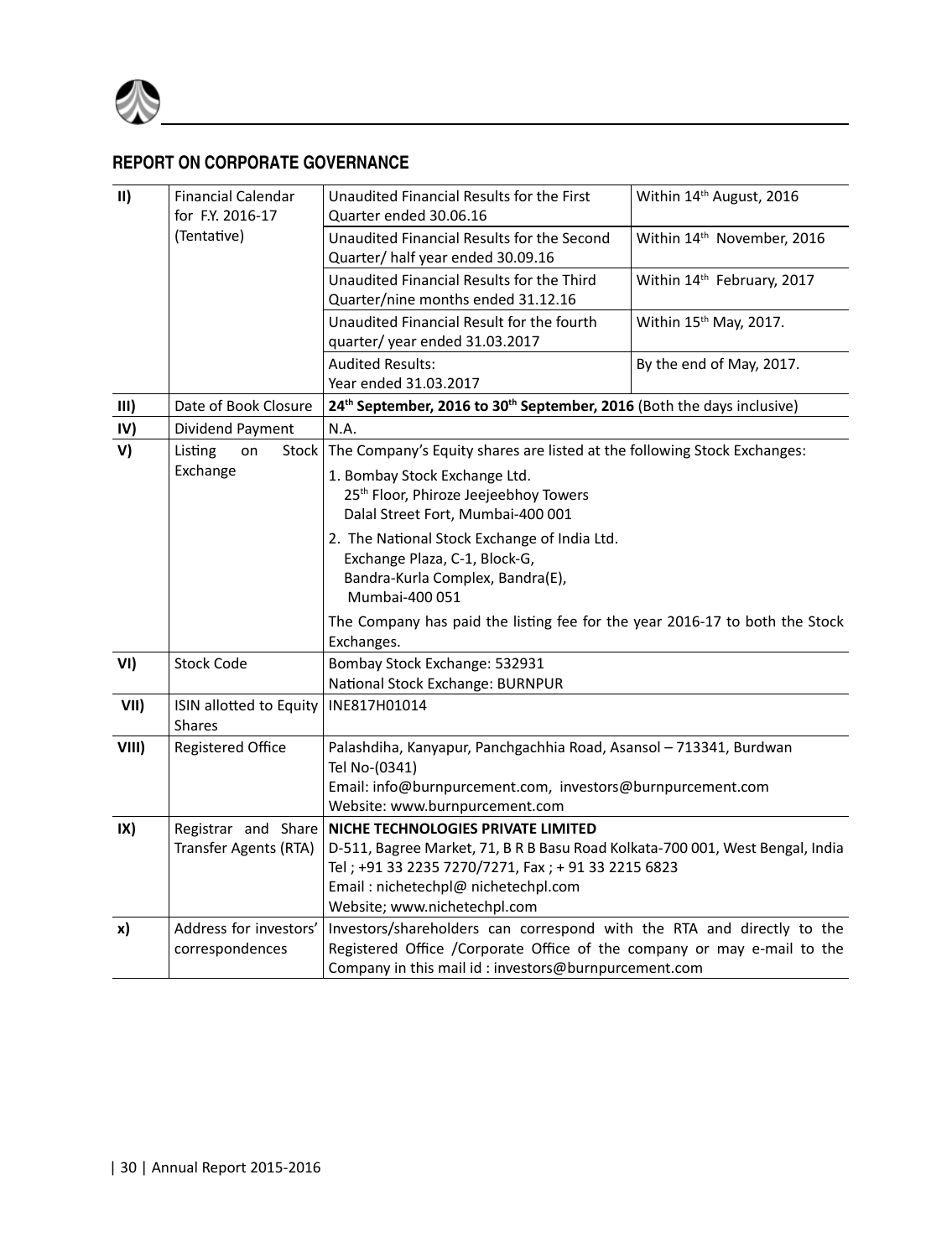# **xi) a) DistribuƟon of Shareholding as on 31st March, 2016**

| No. of shares held | No. of<br><b>Shareholders</b> | $%$ of<br>Shareholder | No. of Shares<br>Held | % of<br>shareholding |
|--------------------|-------------------------------|-----------------------|-----------------------|----------------------|
| 1 to 500           | 20968                         | 76.7553               | 42,48,404             | 4.9329               |
| 501 to 1000        | 3443                          | 12.6034               | 28,28,439             | 3.2841               |
| 1001 to 5000       | 2308                          | 8.4486                | 54,81,542             | 6.3647               |
| 5001 to 10000      | 292                           | 1.0689                | 22,56,841             | 2.6204               |
| 10001 to 50000     | 223                           | 0.8163                | 52,04,104             | 6.0425               |
| 50001 to 100000    | 39                            | 0.1428                | 28,13,040             | 3.2663               |
| 100001 and above   | 45                            | 0.1647                | 6,32,91,993           | 73.4891              |
| Total              | 27318                         | 100                   | 86124363              | 100                  |

# **b)** Pattern of Shareholding as on 31<sup>st</sup> March, 2016

| Category                          | No. of<br><b>Shareholders</b> | $%$ of<br>shareholders | No. of<br>shares held | % of<br>Shareholding |  |
|-----------------------------------|-------------------------------|------------------------|-----------------------|----------------------|--|
| Individual                        | 26851                         | 98.29                  | 28936167              | 33.598               |  |
| <b>Bodies Corporate</b>           | 200                           | 0.73                   | 51803100              | 60.149               |  |
| NRI / OCBs                        | 155                           | 0.57                   | 655473                | 0.761                |  |
| Clearing Member / Clearing. Corp. | 112                           | 0.41                   | 4729623               | 5.492                |  |
| <b>Total</b>                      | 27318                         | 100                    | 86124363              | 100                  |  |
| Promoters                         | 30                            | 0.11                   | 24077223              | 27.956               |  |
| Non-Promoters                     | 27288                         | 99.89                  | 62047140              | 72.044               |  |
| <b>Total</b>                      | 27318                         | 100                    | 86124363              | 100                  |  |

**c) Summary report of shareholding as on 31st March, 2016**

| Particulars  | No. of Shares | % of Shareholding |  |  |
|--------------|---------------|-------------------|--|--|
| PHYSICAL     | 17814         | 0.021             |  |  |
| <b>NSDL</b>  | 52702965      | 61.194            |  |  |
| <b>CDSL</b>  | 33403584      | 38.785            |  |  |
| <b>TOTAL</b> | 86124363      | 100               |  |  |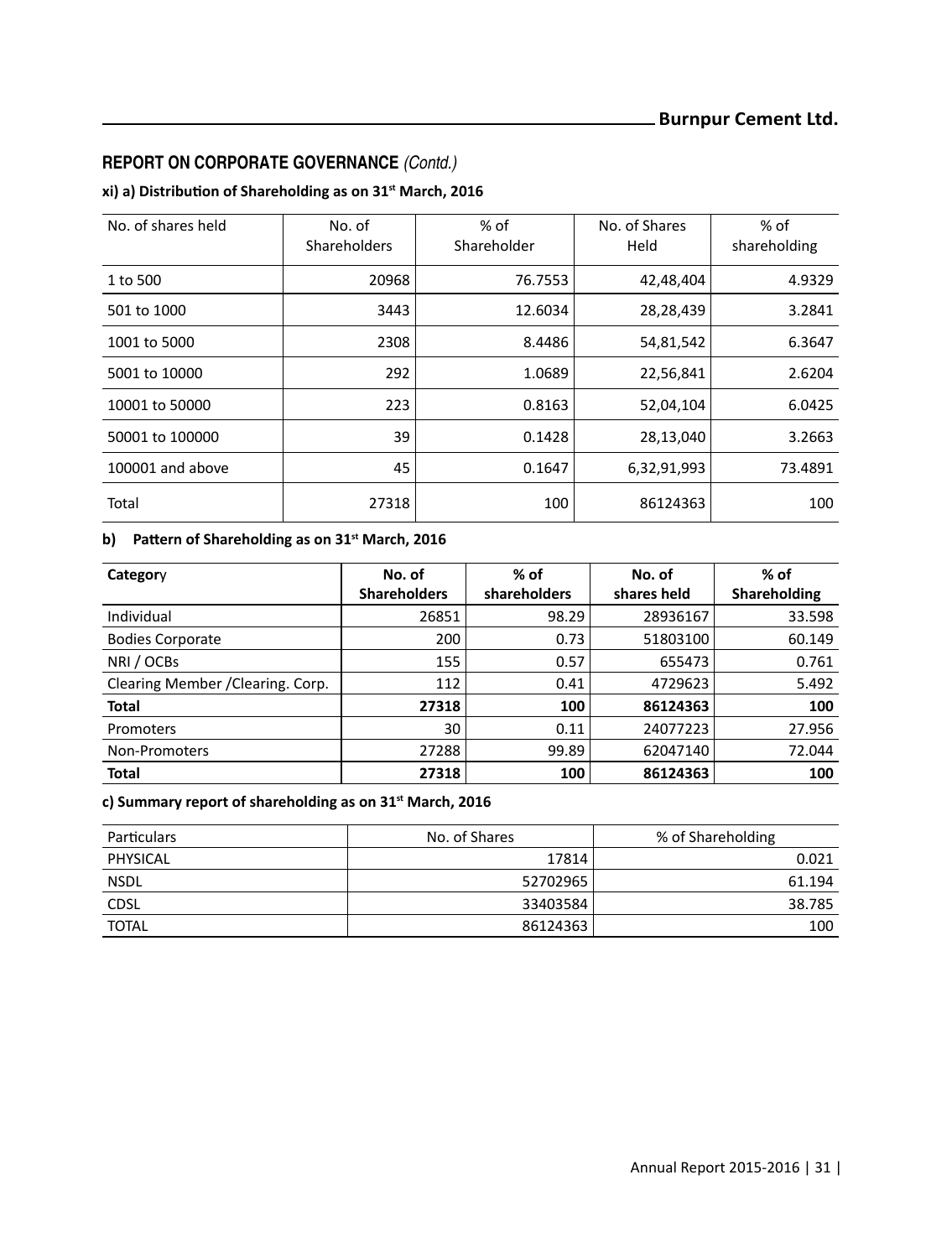

# **REPORT ON CORPORATE GOVERNANCE**

# **Status of Shareholders'/ Investors' Complaints for the year ended 31.03.2016**

| Nature of Complaint   No. of | Complaints pending received<br>as on 31.03.2015 as | No. of complaints | No. of complaints<br>resolved | No. of complaints<br>pending as on<br>31.03.2016 |
|------------------------------|----------------------------------------------------|-------------------|-------------------------------|--------------------------------------------------|
| <b>IPO Related Matter</b>    | Nil                                                | Nil               | Nil                           | Nil                                              |

#### **Stock Market Data**

Monthly high and Low prices of equity shares of the company quoted at Bombay Stock Exchange and National stock Exchange during the year 2015-16.

| Month     | <b>Bombay Stock Exchange*</b> |      | National Stock Exchange* |      | <b>Sensex</b> |          |
|-----------|-------------------------------|------|--------------------------|------|---------------|----------|
|           | High                          | Low  | High                     | Low  | High          | Low      |
| April     | 10.07                         | 7.65 | 10.15                    | 7.65 | 29094.61      | 26897.54 |
| May       | 9.00                          | 6.70 | 9.10                     | 7.30 | 28071.16      | 26423.99 |
| June      | 8.50                          | 7.05 | 8.40                     | 7.10 | 27968.75      | 26307.07 |
| July      | 9.60                          | 7.46 | 9.70                     | 7.45 | 28578.33      | 27416.39 |
| August    | 11.65                         | 7.50 | 11.80                    | 7.60 | 28417.59      | 25298.42 |
| September | 9.62                          | 7.79 | 9.75                     | 7.70 | 26471.82      | 24833.54 |
| October   | 9.70                          | 8.42 | 9.90                     | 8.45 | 27618.14      | 26168.71 |
| November  | 9.03                          | 8.10 | 9.00                     | 7.00 | 26824.30      | 25451.42 |
| December  | 10.69                         | 8.40 | 9.80                     | 8.30 | 26256.42      | 24867.73 |
| January   | 11.30                         | 8.81 | 11.35                    | 8.80 | 26197.27      | 23839.76 |
| February  | 10.80                         | 8.91 | 10.85                    | 8.80 | 25002.32      | 22494.61 |
| March     | 12.25                         | 8.60 | 12.30                    | 8.50 | 25479.62      | 23133.18 |

**xi) DematerializaƟon of Equity Shares and Liquidity :** 99.98% of Equity Shares have been dematerialized as on 31st March, 2016.

**xii) Outstanding GDRs/ ADRs / Warrant :** The company has converted 3570000 Convertible warrants allotted to Non promoters into equity shares.

#### **xiv) Plant LocaƟon :**

- i) Village-Palasdiha, Panchgachia Road, P.O- Kanyapur, Dist. Burdwan, West Bengal. Tel No-(0341) 2250454, 2252965
- ii) Plot No. A-8P, 9, 10, 11, B-38, 39, 40, C-7P, 8, 9, 10, 11 & XP, Block-D and Block-E, Patratu Industrial Area, Jharkhand.

## **DECLARATION**

This is to confirm that the company has adopted a code of conduct for its Directors and its senior management and employees and all the directors and the designated personnel in the senior management of the company have affirmed compliance with their respective code for the financial year ended 31<sup>st</sup> March 2016.

Date: 13.08.2016

For **BURNPUR CEMENT LTD.** Place: Kolkata **Asish Roychowdhury**

| 32 | Annual Report 2015-2016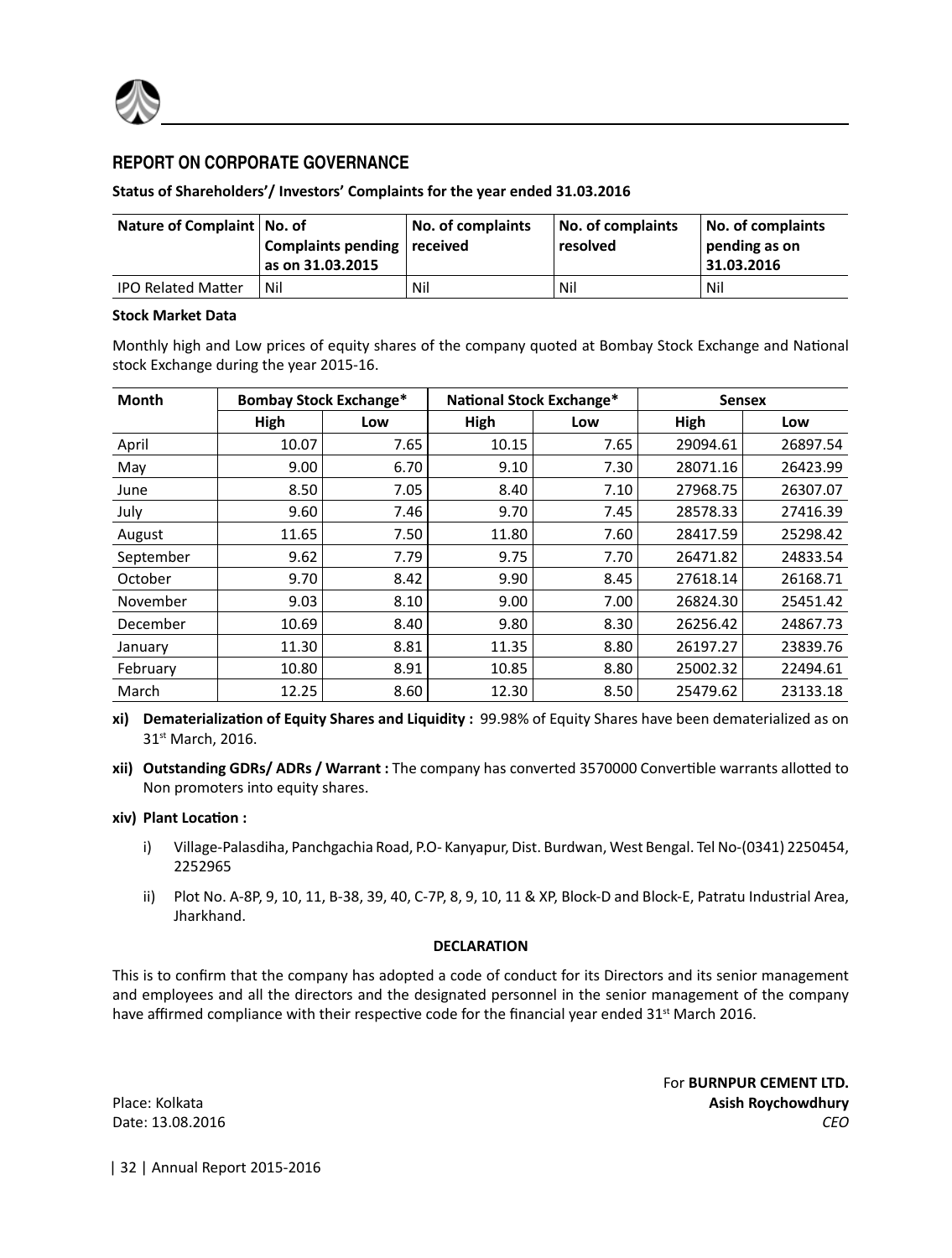# **AUDITORS CERTIFICATE ON CORPORATE GOVERNANCE**

To The Share Holders **Burnpur Cement Ltd.**

We have examined the Compliance of the conditions of Corporate Governance by Burnpur Cement Ltd for the year ended 31st March, 2016 as stipulated in the SEBI (Listing Obligation and Disclosure Requirements) Regulations, 2015.

The compliance of the conditions of Corporate Governance is the responsibility of the management. Our examination was limited to procedures and implementation thereof, adopted by the company for ensuring the compliance of the conditions of Corporate Governance. It is neither an audit report nor an expression of opinion on the financial statement of the company.

In our opinion and to the best of our information and according to the explanation given to us, we certify that the company has, in all material respect, complied with the conditions of Corporate Governance as stipulated in the SEBI (Listing Obligations and Disclosure Requirements) Regulaions, 2015.

We further state that such compliance is neither an assurance as to the future viability of the company nor the efficiency or effectiveness with which the management has conducted the affairs of the company.

> For **M/s N K Agarwal & Co.** *(Chartered Accountant)*

Mr. N K Agarwal Place : Kolkata (Proprietor) Date: 13.08.2016 Membership No 14267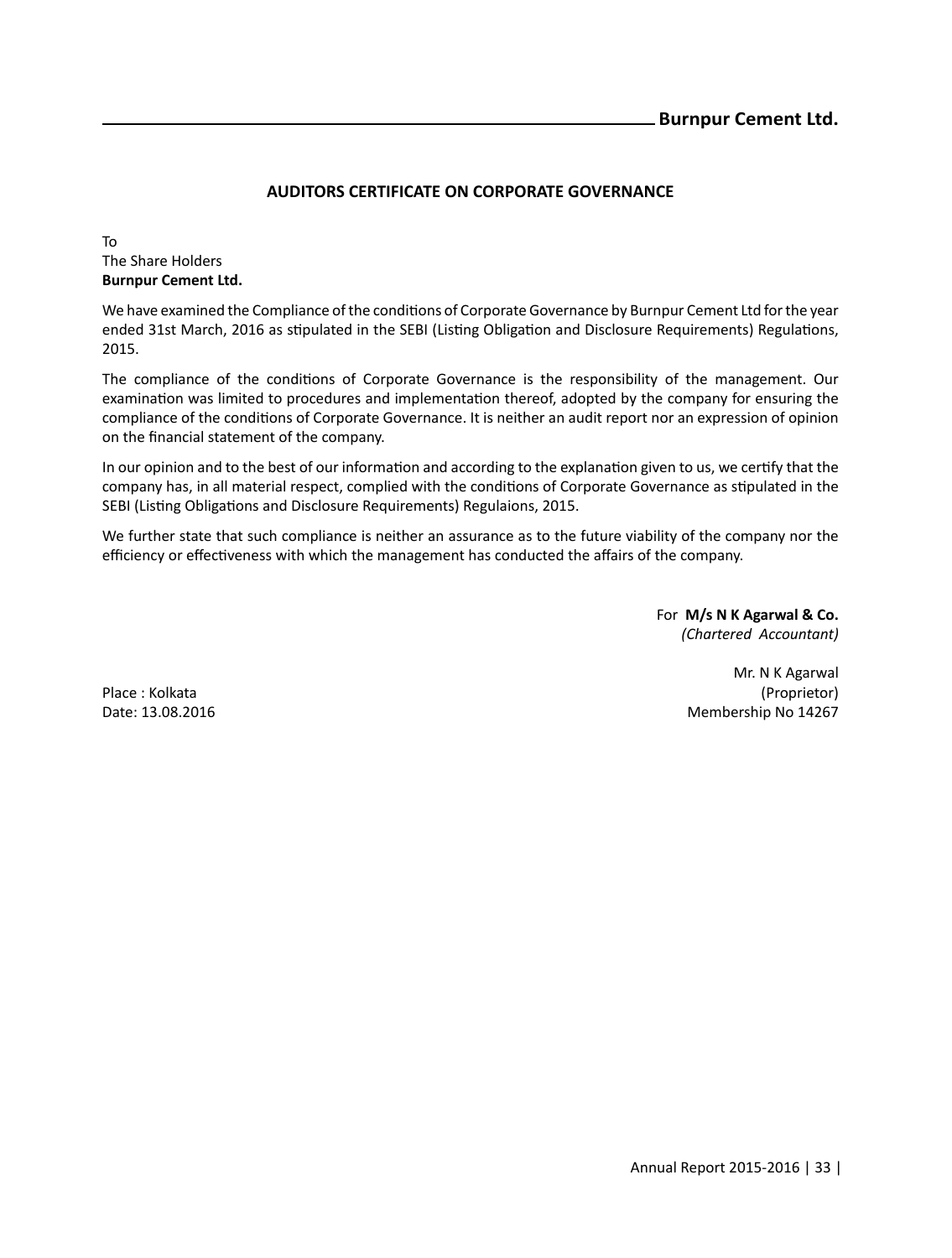

# **FORM NO AOC – 2**

## *(Pursuant to Clause (h) of Sub SecƟon (3) of secƟon 134 of the Act and Rule 8 (2) of the Companies (Accounts) Rules, 2014)*

Form for disclosure of particulars of Contracts/arrangements entered into by the company with related parties referred to in sub-section (1) of section 188 of the Companies Act, 2013 including certain arms length transactions under third proviso thereto.

## 1. Details of contracts or arrangements or transactions not at arms length basis.

|    | (a) | Name of the Related Party                                                           | $\ddot{\cdot}$ | Mittal Polypacks Pvt Ltd              |  |
|----|-----|-------------------------------------------------------------------------------------|----------------|---------------------------------------|--|
|    | (b) | Nature of Relationship                                                              |                | <b>Common Director</b>                |  |
|    | (c) | Nature of Contracts/Arrangements/Transactions                                       |                | Purchase of PP/HDPE Bags              |  |
|    | (d) | Duration of the Contracts/Arrangements/Transactions                                 |                | One Year                              |  |
|    | (e) | Salient terms of the contracts or arrangements<br>or transactions including value.  |                | Rs. 22,00,00,000/-                    |  |
|    | (f) | Justification for entering into such Contracts                                      |                | Low Price & Relax in<br>payment terms |  |
|    | (g) | Dates of the approval by the Board                                                  | $\ddot{\cdot}$ |                                       |  |
|    | (h) | Amount paid as advances, if any                                                     |                | Nil                                   |  |
|    | (i) | Date on which the Special Resolution was passed in General Meeting                  |                | 30.09.2015                            |  |
| 2. |     | Details of material contracts or arrangement or transactions at arm's length basis. |                |                                       |  |
|    | (a) | Name of the Related Party                                                           | :              | <b>NA</b>                             |  |
|    | (b) | Nature of Relationship                                                              |                | <b>NA</b>                             |  |
|    | (c) | Nature of Contracts/Arrangements/Transactions                                       |                | <b>NA</b>                             |  |
|    | (d) | Duration of the Contracts/Arrangements/Transactions                                 |                | <b>NA</b>                             |  |
|    | (e) | Salient terms of the contracts or arrangements                                      |                | <b>NA</b>                             |  |
|    |     | or transactions including value.                                                    |                |                                       |  |
|    | (f) | Dates of the approval by the Board                                                  |                | <b>NA</b>                             |  |
|    | (g) | Amount paid as advances, if any                                                     |                | <b>NA</b>                             |  |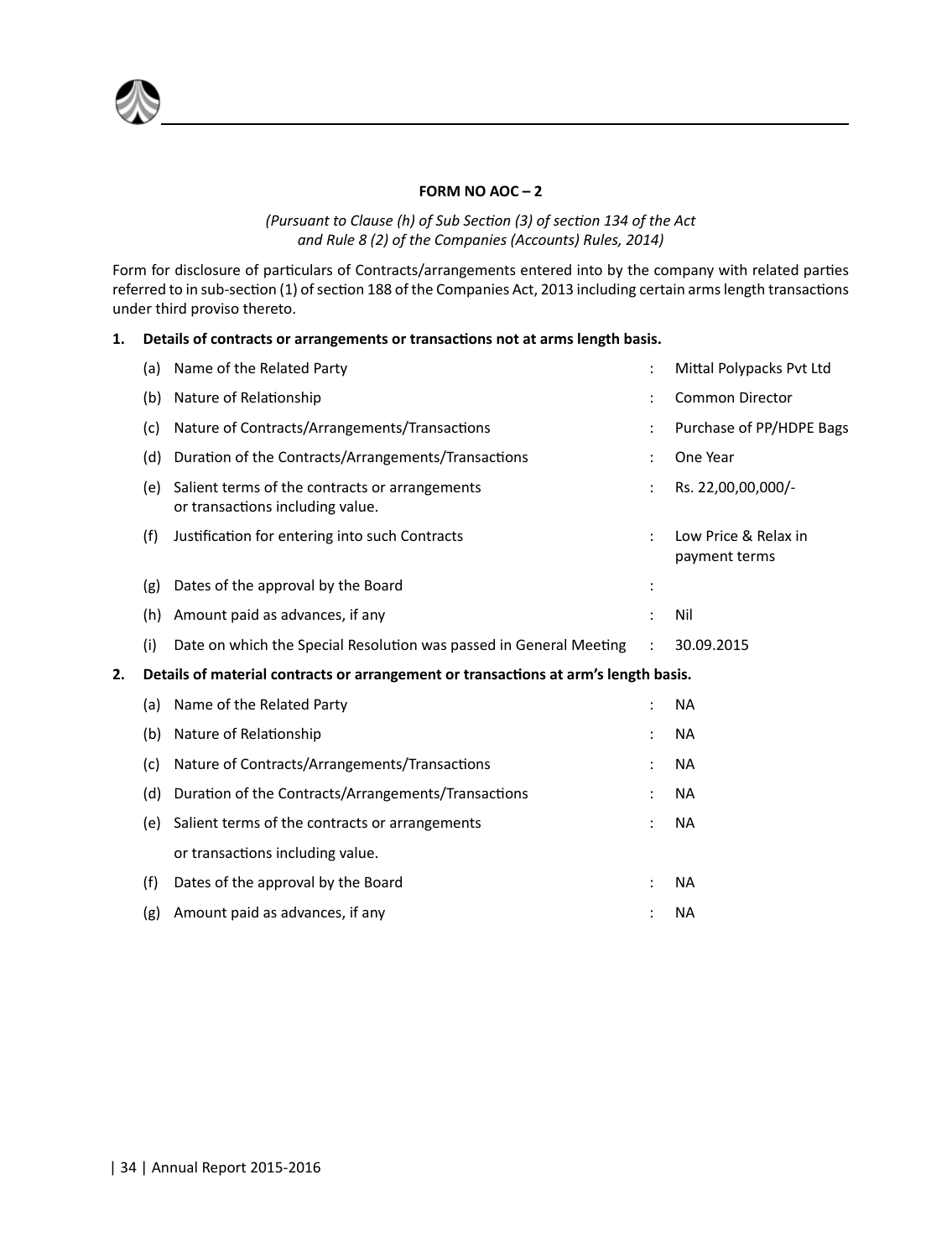#### **FORM NO. MGT 9**

#### **EXTRACT OF ANNUAL RETURN ANNEXURE VII TO THE DIRECTOR'S REPORT**

As on the Financial Year Ended on 31/03/2016

Pursuant to Section 92 (3) of the Companies Act, 2013 and Rule 12(1) of the Company (Management & Administration ) Rules, 2014.

#### **I. REGISTRATION AND OTHER DETAILS:**

| i)   | CIN:                                                      | L27104WB1986PLC040831                                                             |  |  |
|------|-----------------------------------------------------------|-----------------------------------------------------------------------------------|--|--|
| ii)  | <b>Registration Date:</b>                                 | 19th June, 1986                                                                   |  |  |
| iii) | Name of the Company                                       | <b>Burnpur Cement Ltd</b>                                                         |  |  |
| iv)  | Category/ Sub Category of the Company: -                  | <b>Public Listed Company</b>                                                      |  |  |
| v)   | Address of the Registered Office and Contact Details      | Palashdiha, Panchgachia Road, Kanyapur,<br>Asansol - 713341, Burdwan, West Bengal |  |  |
| vi)  | Whether shares are listed on recognized Stock Exchange(s) | Yes                                                                               |  |  |
|      | <b>Name of Stock Exchange:</b>                            | <b>Scrip Code</b>                                                                 |  |  |
|      | National Stock Exchange of India Ltd                      | <b>BURNPUR</b>                                                                    |  |  |
|      | Bombay Stock Exchange Ltd                                 | 532931                                                                            |  |  |
| vii) | Name, Address and Contact details of Registrar and Share  | Niche Technologies Pvt Ltd                                                        |  |  |
|      | Transfer Agent.                                           | D - 511, Bagree Market,                                                           |  |  |
|      |                                                           | 71, BRB Basu Road                                                                 |  |  |
|      |                                                           | Kolkata - 700 001                                                                 |  |  |
|      |                                                           | Phone: 033 22357270 / 71                                                          |  |  |
|      |                                                           | Fax: 22156823                                                                     |  |  |
|      |                                                           | Mail Id: nichetechpl@nichetechpl.com                                              |  |  |

#### **II. PRINCIPAL BUSINESS ACTIVITY OF THE COMPANY**

All the business activities contributing 10 % or more of the total turnover of the company shall be stated :

| Name and Description of main products / services | NIC Code of the<br><b>Product / service</b> | % to total turnover<br>of the company |
|--------------------------------------------------|---------------------------------------------|---------------------------------------|
| Manufacturing of Cement                          | 327300                                      | 100                                   |

#### **III. PARTICULARS OF HOLDING, SUBSIDIARY AND ASSOCIATE COMPANIES**

No. of Companies for which information is being filled - N.A

| S.<br>No. | Name and Address of the Company | <b>CIN/GLN</b> | Holding/<br>Subsidiary /<br>Associate | % of shares<br>held | Applicable<br><b>Section</b> |
|-----------|---------------------------------|----------------|---------------------------------------|---------------------|------------------------------|
|           |                                 |                |                                       |                     |                              |
|           |                                 |                |                                       |                     |                              |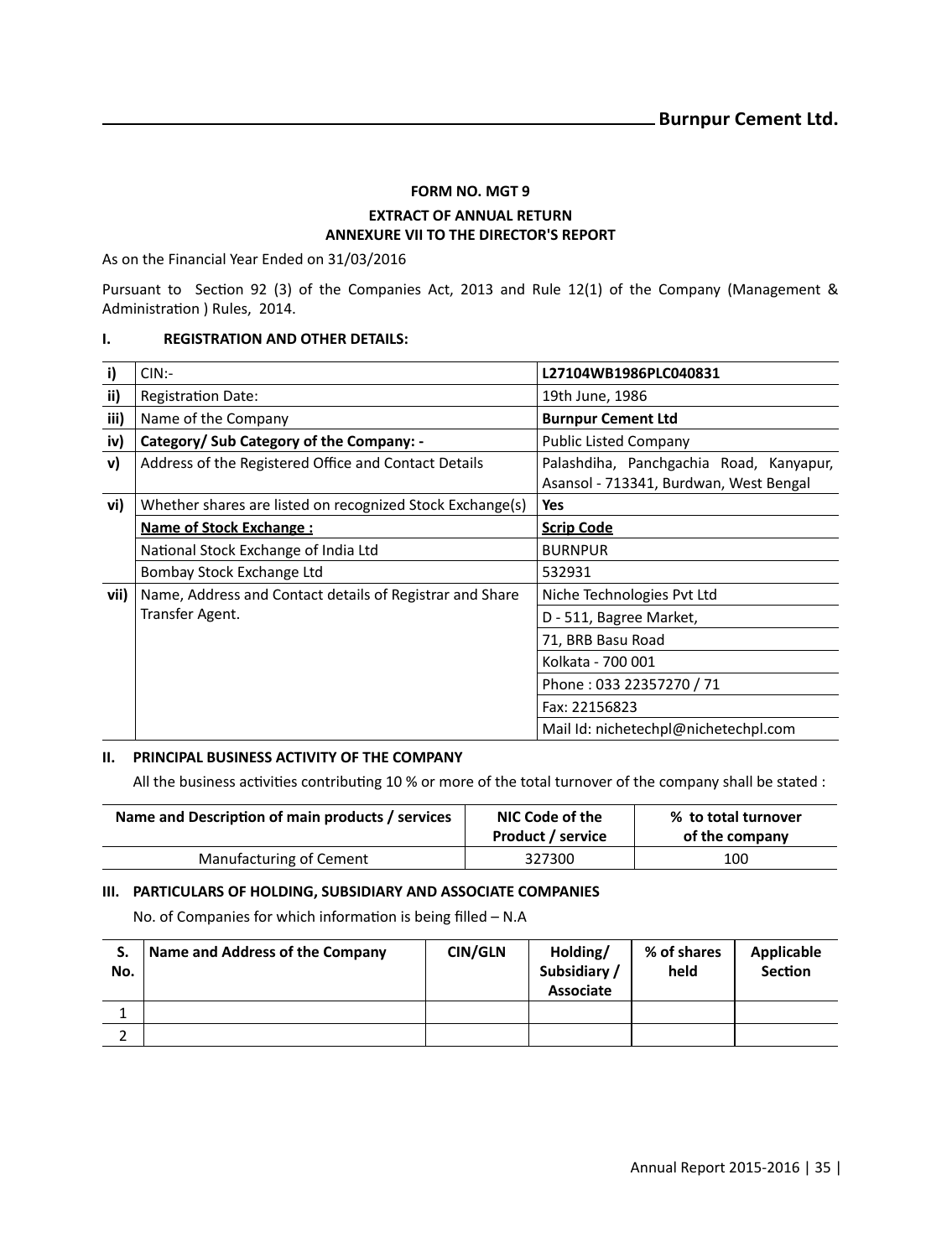

## **IV. SHARE HOLDING PATTERN (Equity Share Capital Breakup as percentage of Total Equity)**

#### **i) Category-wise Share Holding**

|    | <b>Category of Shareholders</b> |                                                         |          | No. of Shares held at the beginning of the year |              |                             | No. of Shares held at the end of the year |          |                        |                             | % Change<br>during the<br>year |
|----|---------------------------------|---------------------------------------------------------|----------|-------------------------------------------------|--------------|-----------------------------|-------------------------------------------|----------|------------------------|-----------------------------|--------------------------------|
|    |                                 |                                                         | Demat    | Physical                                        | Total        | % of Total<br><b>Shares</b> | Demat                                     | Physical | Total<br><b>Shares</b> | % of Total<br><b>Shares</b> |                                |
| А. |                                 | <b>PROMOTERS</b>                                        |          |                                                 |              |                             |                                           |          |                        |                             |                                |
|    | (1)                             | Indian                                                  |          |                                                 |              |                             |                                           |          |                        |                             |                                |
|    |                                 | a) Individual / HUF                                     | 5154467  | 0                                               | 5154467      | 6.244                       | 5154467                                   | 0        | 5154467                | 5.980                       | $-0.264$                       |
|    |                                 | b) Centran Government                                   |          |                                                 |              |                             |                                           |          |                        |                             |                                |
|    |                                 | c) State Government                                     |          |                                                 |              |                             |                                           |          |                        |                             |                                |
|    |                                 | d) Bodies Corporate                                     | 18912756 | 0                                               | 18912756     | 22.909                      | 18922756                                  | 0        | 18922756               | 21.971                      | $-0.939$                       |
|    |                                 | e) Banks / Financial<br>Institutions                    |          |                                                 |              |                             |                                           |          |                        |                             |                                |
|    |                                 | f) Any Other                                            |          |                                                 |              |                             |                                           |          |                        |                             |                                |
|    |                                 | Sub-total $(A)(1)$                                      | 24067223 | 0                                               | 24067223     | 29.153                      | 24077223                                  | 0        | 24077223               | 27.951                      | $-1.202$                       |
|    | (2)                             | Foreign                                                 |          |                                                 |              |                             |                                           |          |                        |                             |                                |
|    |                                 | a) NRIs - Individuals                                   |          |                                                 |              |                             |                                           |          |                        |                             |                                |
|    |                                 | b) Other - Individuals                                  |          |                                                 |              |                             |                                           |          |                        |                             |                                |
|    |                                 | c) Bodies Corporate                                     |          |                                                 |              |                             |                                           |          |                        |                             |                                |
|    |                                 | d) Banks / Financial<br>Institutions                    |          |                                                 |              |                             |                                           |          |                        |                             |                                |
|    |                                 | e) Any Other                                            |          |                                                 |              |                             |                                           |          |                        |                             |                                |
|    |                                 | Sub-total (A)(2)                                        | 0        | 0                                               | $\mathbf{0}$ | 0.000                       | 0                                         | 0        | 0                      | 0.000                       | 0.000                          |
|    |                                 | Total Shareholding of<br>Promoter (A) = $(A)(1)+(A)(2)$ | 24067223 | 0                                               | 24067223     | 29.153                      | 24077223                                  | 0        | 0                      | 27.951                      | $-1.202$                       |
| В. |                                 | PUBLIC SHAREHOLDING                                     |          |                                                 |              |                             |                                           |          |                        |                             |                                |
|    | (1)                             | Institutions                                            |          |                                                 |              |                             |                                           |          |                        |                             |                                |
|    |                                 | a) Mutual Funds                                         |          |                                                 |              |                             |                                           |          |                        |                             |                                |
|    |                                 | b) Banks / Financial<br>Institutions                    |          |                                                 |              |                             |                                           |          |                        |                             |                                |
|    |                                 | c) Central Governments                                  |          |                                                 |              |                             |                                           |          |                        |                             |                                |
|    |                                 | d) State Governments                                    |          |                                                 |              |                             |                                           |          |                        |                             |                                |
|    |                                 | e) Venture Capital Funds                                |          |                                                 |              |                             |                                           |          |                        |                             |                                |
|    |                                 | f) Insurance Companies                                  |          |                                                 |              |                             |                                           |          |                        |                             |                                |
|    |                                 | g) Foreign Institutional<br>Investors (FII)             |          |                                                 |              |                             |                                           |          |                        |                             |                                |
|    |                                 | h) Foreign Venture Capital<br>Funds                     |          |                                                 |              |                             |                                           |          |                        |                             |                                |
|    |                                 | i) Others (Specify)                                     |          |                                                 |              |                             |                                           |          |                        |                             |                                |
|    |                                 | Sub-total $(B)(1)$                                      | 0        | 0                                               | 0            | 0.000                       | 0                                         | 0        | 0                      | 0.000                       | 0.000                          |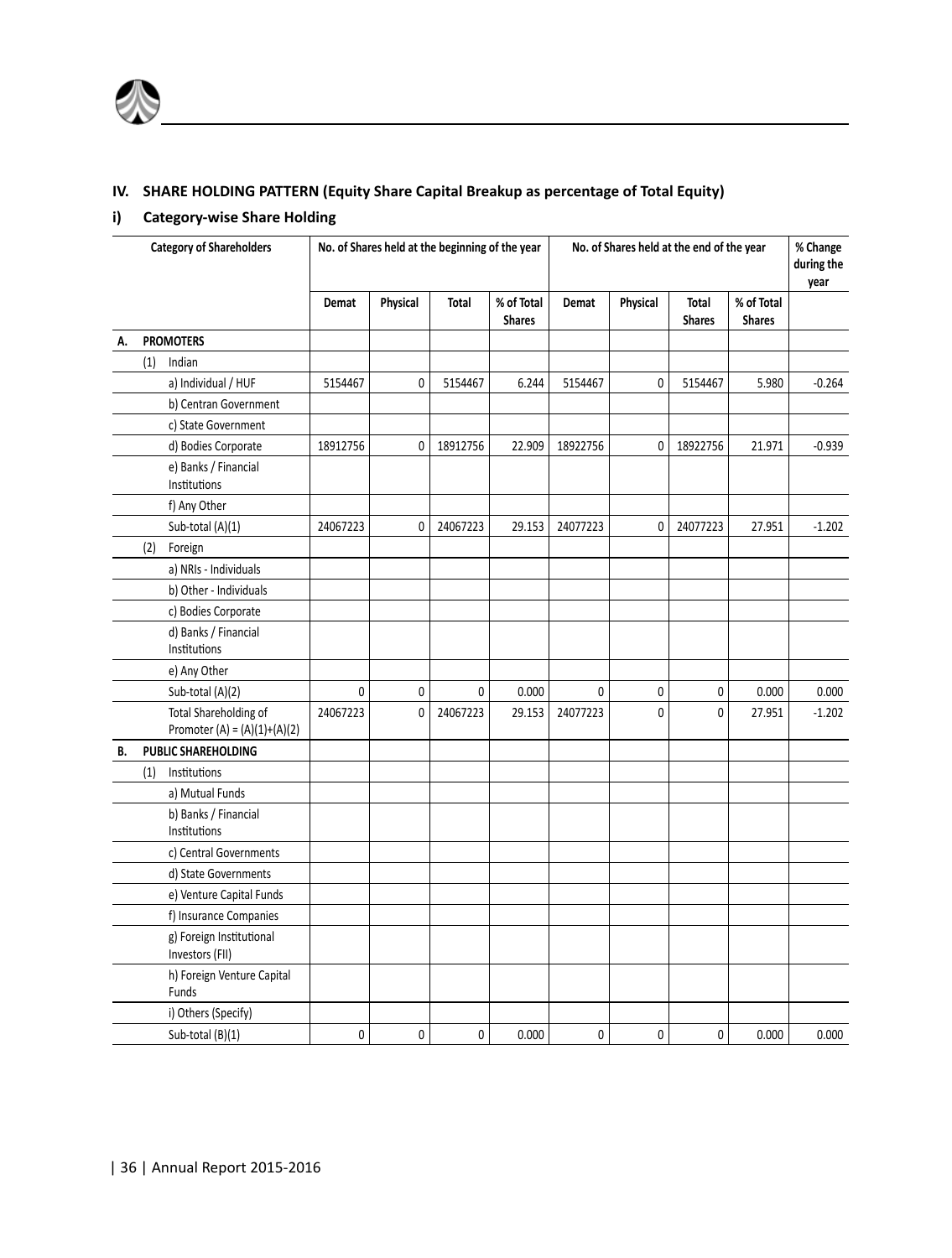|    | Non-Institutions<br>(2)                                                                |          |          |          |         |          |          |          |         |          |
|----|----------------------------------------------------------------------------------------|----------|----------|----------|---------|----------|----------|----------|---------|----------|
|    | a) Bodies Corporate                                                                    |          |          |          |         |          |          |          |         |          |
|    | i) Indian                                                                              | 29910769 | $\Omega$ | 29910769 | 36.232  | 32880344 |          | 32880344 | 38.179  | 1.947    |
|    | ii) Overseas                                                                           |          |          |          |         |          |          |          |         |          |
|    | b) Individuals                                                                         |          |          |          |         |          |          |          |         |          |
|    | i) Individual shareholders<br>holding nominal share<br>capital upto Rs 1 lakh          | 14684953 | 17814    | 14702767 | 17.810  | 15587061 | 17814    | 15604875 | 18.119  | 0.309    |
|    | ii) Individual shareholders<br>holding nominal share<br>capital in excess of Rs 1 Lakh | 11904874 | $\Omega$ | 11904874 | 14.421  | 8176825  | $\Omega$ | $\Omega$ | 9.494   | $-4.927$ |
|    | c) Others Specify                                                                      |          |          |          |         |          |          |          |         |          |
|    | 1. NRI                                                                                 | 642741   | $\Omega$ | 642741   | 0.779   | 654973   | 0        | 654973   | 0.760   | $-0.019$ |
|    | 2. Overseas Corporate<br><b>Bodies</b>                                                 |          |          |          |         |          |          |          |         |          |
|    | 3. Foreign Nationals                                                                   |          |          |          |         |          |          |          |         |          |
|    | 4. Clearing Members                                                                    | 1325989  | 0        | 1325989  | 1.606   | 4729623  | 0        | 4729623  | 5.492   | 3.886    |
|    | 5. Trusts                                                                              |          |          |          |         | 500      | $\Omega$ | 500      | 0.001   | 0.001    |
|    | 6. Foreign Bodies - D.R.                                                               |          |          |          |         |          |          |          |         |          |
|    | Sub-total (B)(2)                                                                       | 58469326 | 17814    | 58487140 | 70.847  | 62029326 | 17814    | 62047140 | 72.044  | $-1.197$ |
|    |                                                                                        |          |          |          |         |          |          |          |         |          |
|    | Total Public Shareholding (B)<br>$= (B)(1)+(B)(2)$                                     | 53469326 | 17814    | 58487140 | 70.847  | 62029326 | 17814    | 62047140 | 72.044  | $-1.197$ |
| C. | Shares held by Custodian for<br><b>GDRs &amp; ADRs</b>                                 |          |          |          |         |          |          |          |         |          |
|    | <b>GRAND TOTAL (A+B+C)</b>                                                             | 82536549 | 17814    | 82554363 | 100.000 | 86106549 | 17814    | 86124363 | 100.000 | 0.000    |

## **ii) Shareholding of Promoters**

| SI  | <b>Shareholder's Name</b>               | Shareholding at the beginning of the year |               |             | Shareholding at the end of the year |               |             |              |
|-----|-----------------------------------------|-------------------------------------------|---------------|-------------|-------------------------------------|---------------|-------------|--------------|
| No. |                                         | No. of Shares                             | % of total    | % of Shares | No. of Shares                       | % of total    | % of Shares | % of         |
|     |                                         |                                           | shares of the | Pledged/    |                                     | shares of the | Pledged/    | change in    |
|     |                                         |                                           | company       | encumbered  |                                     | company       | encumbered  | shareholding |
|     |                                         |                                           |               | to total    |                                     |               | to total    | during the   |
|     |                                         |                                           |               | shares      |                                     |               | shares      | year         |
|     | AKSHAY VINTRADE PRIVATE LIMITED         | 2606576                                   | 3.157         | 100.000     | 2606576                             | 3.027         | 100.000     | $-0.130$     |
|     | ANAND KUMAR GHEEDIA                     | 34250                                     | 0.041         | 0.000       | 34250                               | 0.040         | 0.000       | $-0.001$     |
| 3   | ASHA DEVI BHARTIA                       | 60000                                     | 0.073         | 0.000       | 60000                               | 0.070         | 0.000       | $-0.003$     |
| 4   | <b>ASHOK GUTGUTIA</b>                   | 2187650                                   | 2.650         | 100.000     | 2187650                             | 2.540         | 100.000     | $-0.110$     |
| 5   | <b>ASHOK GUTGUTIA (HUF)</b>             | 766600                                    | 0.929         | 100.000     | 766600                              | 0.890         | 100.000     | $-0.039$     |
| 6   | <b>BHARAT CEMENT PRIVATE LIMITED</b>    | 3926667                                   | 4.756         | 100.000     | 3926667                             | 4.559         | 100.000     | $-0.197$     |
| 7   | <b>BHAROSA DISTRIBUTORS PVT LTD</b>     | 100000                                    | 0.121         | 100.000     | 100000                              | 0.116         | 100.000     | $-0.005$     |
| 8   | BHUNESHWAR PRASAD MEHTA                 | 50000                                     | 0.061         | 0.000       | 50000                               | 0.058         | 0.000       | $-0.003$     |
| 9   | <b>BIMAL KUMAR MUNSHI</b>               | 8300                                      | 0.010         | 0.000       | 8300                                | 0.010         | 0.000       | 0.000        |
| 10  | DALHOUSI DATAMATICS PRIVATE LIMITED     | 575000                                    | 0.697         | 100.000     | 575000                              | 0.668         | 100.000     | $-0.029$     |
| 11  | GOYAL AUTO DISTRIBUTORS PRIVATE LIMITED | 1863333                                   | 2.257         | 100.000     | 1863333                             | 2.164         | 100.000     | $-0.093$     |
| 12  | <b>GROWFAST MERCHANTS PVT.LTD.</b>      | 100000                                    | 0.121         | 0.000       | 100000                              | 0.116         | 0.000       | $-0.005$     |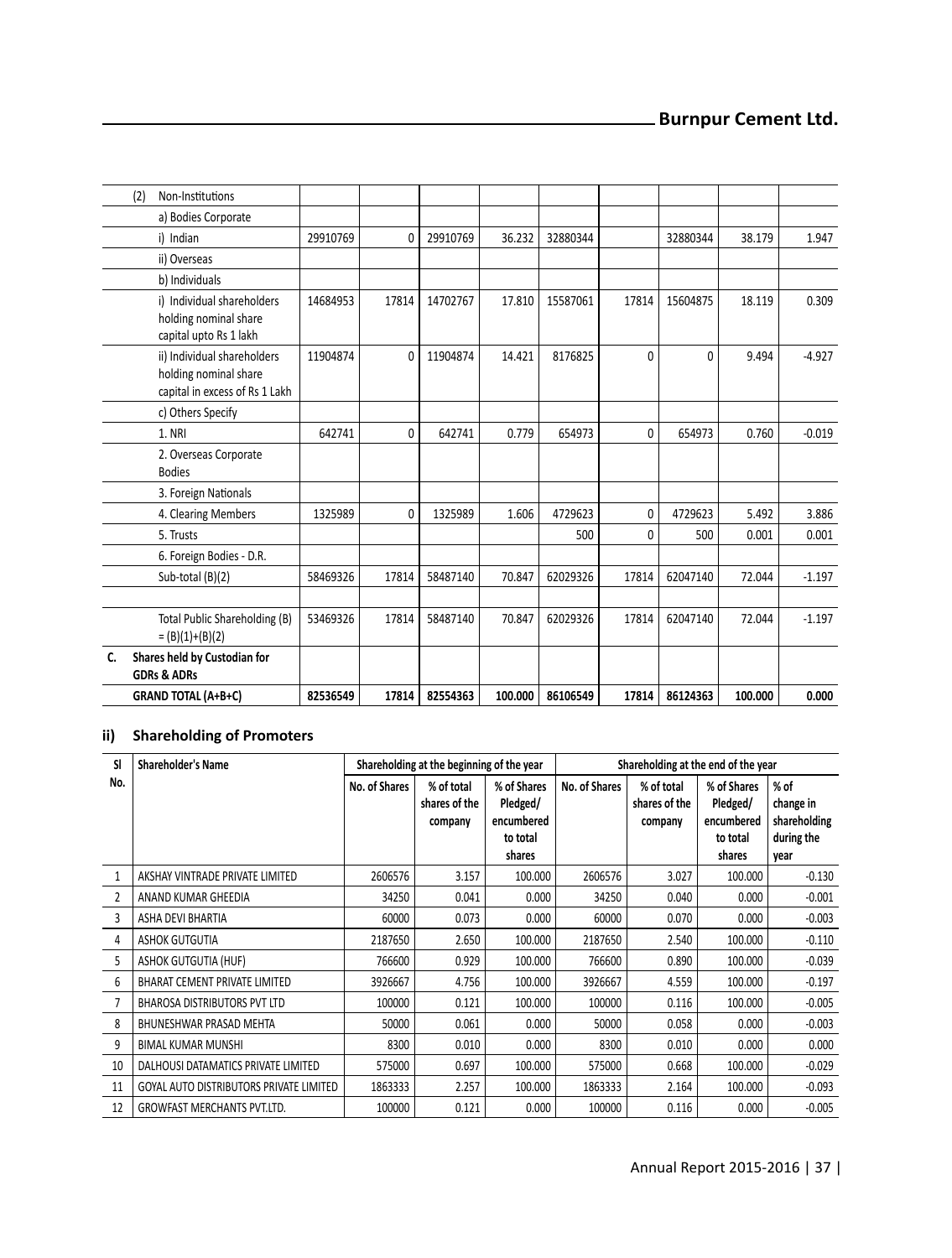| SI  | <b>Shareholder's Name</b>           |               | Shareholding at the beginning of the year |                                                   | Shareholding at the end of the year |                                        |                                                   |                                                   |
|-----|-------------------------------------|---------------|-------------------------------------------|---------------------------------------------------|-------------------------------------|----------------------------------------|---------------------------------------------------|---------------------------------------------------|
| No. |                                     | No. of Shares | % of total<br>shares of the<br>company    | % of Shares<br>Pledged/<br>encumbered<br>to total | No. of Shares                       | % of total<br>shares of the<br>company | % of Shares<br>Pledged/<br>encumbered<br>to total | $%$ of<br>change in<br>shareholding<br>during the |
|     |                                     |               |                                           | shares                                            |                                     |                                        | shares                                            | year                                              |
| 13  | INSIGHT CONSULTANTS PRIVATE LIMITED | 8238333       | 9.979                                     | 100.000                                           | 8238333                             | 9.566                                  | 100.000                                           | $-0.413$                                          |
| 14  | KAVITA BHALOTIA                     | 240000        | 0.291                                     | 0.000                                             | 240000                              | 0.279                                  | 0.000                                             | $-0.012$                                          |
| 15  | <b>KIRAN GUPTA</b>                  | 22000         | 0.027                                     | 0.000                                             | 22000                               | 0.026                                  | 0.000                                             | $-0.001$                                          |
| 16  | MANOJ KUMAR AGARWAL                 | 60000         | 0.073                                     | 16.667                                            | 60000                               | 0.070                                  | 100.000                                           | $-0.003$                                          |
| 17  | MIDWEST EXIM PRIVATE LIMITED        | 216247        | 0.262                                     | 0.000                                             | 216247                              | 0.251                                  | 0.000                                             | $-0.011$                                          |
| 18  | NISSAN COMMODITIES PRIVATE LIMITED  | 166600        | 0.202                                     | 0.000                                             | 166600                              | 0.193                                  | 0.000                                             | $-0.009$                                          |
| 19  | OCTAL MERCANTILE PRIVATE LIMITED    | 1000000       | 1.211                                     | 0.000                                             | 1000000                             | 1.161                                  | 0.000                                             | $-0.050$                                          |
| 20  | RAJIV COMMERCIAL PRIVATE LIMITED    | 100000        | 0.121                                     | 0.000                                             | 100000                              | 0.116                                  | 0.000                                             | $-0.005$                                          |
| 21  | <b>RAKHI PARIKH</b>                 | 25000         | 0.030                                     | 0.000                                             | 25000                               | 0.029                                  | 0.000                                             | $-0.001$                                          |
| 22  | RAM PRASAD AGARWAL                  | 50000         | 0.061                                     | 100.000                                           | 50000                               | 0.058                                  | 100.000                                           | $-0.003$                                          |
| 23  | RAM PRASAD AGARWAL (HUF)            | 50000         | 0.061                                     | 100.000                                           | 50000                               | 0.058                                  | 100.000                                           | $-0.003$                                          |
| 24  | RENU UPADHYAY                       | 100000        | 0.121                                     | 0.000                                             | 100000                              | 0.116                                  | 0.000                                             | $-0.005$                                          |
| 25  | SHAIL UPADHYAY                      | 100000        | 0.121                                     | 0.000                                             | 100000                              | 0.116                                  | 0.000                                             | $-0.005$                                          |
| 26  | SHAKUNTALA DEVI AGARWAL             | 50000         | 0.061                                     | 100.000                                           | 50000                               | 0.058                                  | 100.000                                           | $-0.003$                                          |
| 27  | SHASHI GUTGUTIA                     | 1275667       | 1.545                                     | 100.000                                           | 1275667                             | 1.481                                  | 100.000                                           | $-0.064$                                          |
| 28  | SHEHUL SANDIP PARIKH                | 25000         | 0.030                                     | 0.000                                             | 25000                               | 0.029                                  | 0.000                                             | $-0.001$                                          |
| 29  | SHIVPUJAN SUPPLY PVT LTD            | 20000         | 0.024                                     | 0.000                                             | 30000                               | 0.035                                  | 0.000                                             | 0.011                                             |
| 30  | SUCHITRA AGARWAL                    | 50000         | 0.061                                     | 100.000                                           | 50000                               | 0.058                                  | 100.000                                           | $-0.003$                                          |
|     | <b>TOTAL</b>                        | 24067223      | 29.153                                    | 90.371                                            | 24077223                            | 27.956                                 | 90.541                                            | $-1.197$                                          |

## **iii) Change in Promoter's Shareholding**

æ

| <b>SI</b><br>No. |                                 |                              | Shareholding at the<br>beginning of the year | <b>Cumulative Shareholding</b><br>during the year |                                     |  |  |
|------------------|---------------------------------|------------------------------|----------------------------------------------|---------------------------------------------------|-------------------------------------|--|--|
|                  |                                 | No. of shares                | % of total shares<br>of the company          | No. of shares                                     | % of total shares<br>of the company |  |  |
| 1                | AKSHAY VINTRADE PRIVATE LIMITED |                              |                                              |                                                   |                                     |  |  |
|                  | a) At the Begining of the Year  | 2606576                      | 3.157                                        |                                                   |                                     |  |  |
|                  | b) Changes during the year      | [NO CHANGES DURING THE YEAR] |                                              |                                                   |                                     |  |  |
|                  | c) At the End of the Year       |                              |                                              | 2606576                                           | 3.027                               |  |  |
| 2                | <b>ANAND KUMAR GHEEDIA</b>      |                              |                                              |                                                   |                                     |  |  |
|                  | a) At the Begining of the Year  | 34250                        | 0.041                                        |                                                   |                                     |  |  |
|                  | b) Changes during the year      |                              |                                              | [NO CHANGES DURING THE YEAR]                      |                                     |  |  |
|                  | c) At the End of the Year       |                              |                                              | 34250                                             | 0.040                               |  |  |
| 3                | <b>ASHA DEVI BHARTIA</b>        |                              |                                              |                                                   |                                     |  |  |
|                  | a) At the Begining of the Year  | 60000                        | 0.073                                        |                                                   |                                     |  |  |
|                  | b) Changes during the year      |                              |                                              | [NO CHANGES DURING THE YEAR]                      |                                     |  |  |
|                  | c) At the End of the Year       |                              |                                              | 60000                                             | 0.070                               |  |  |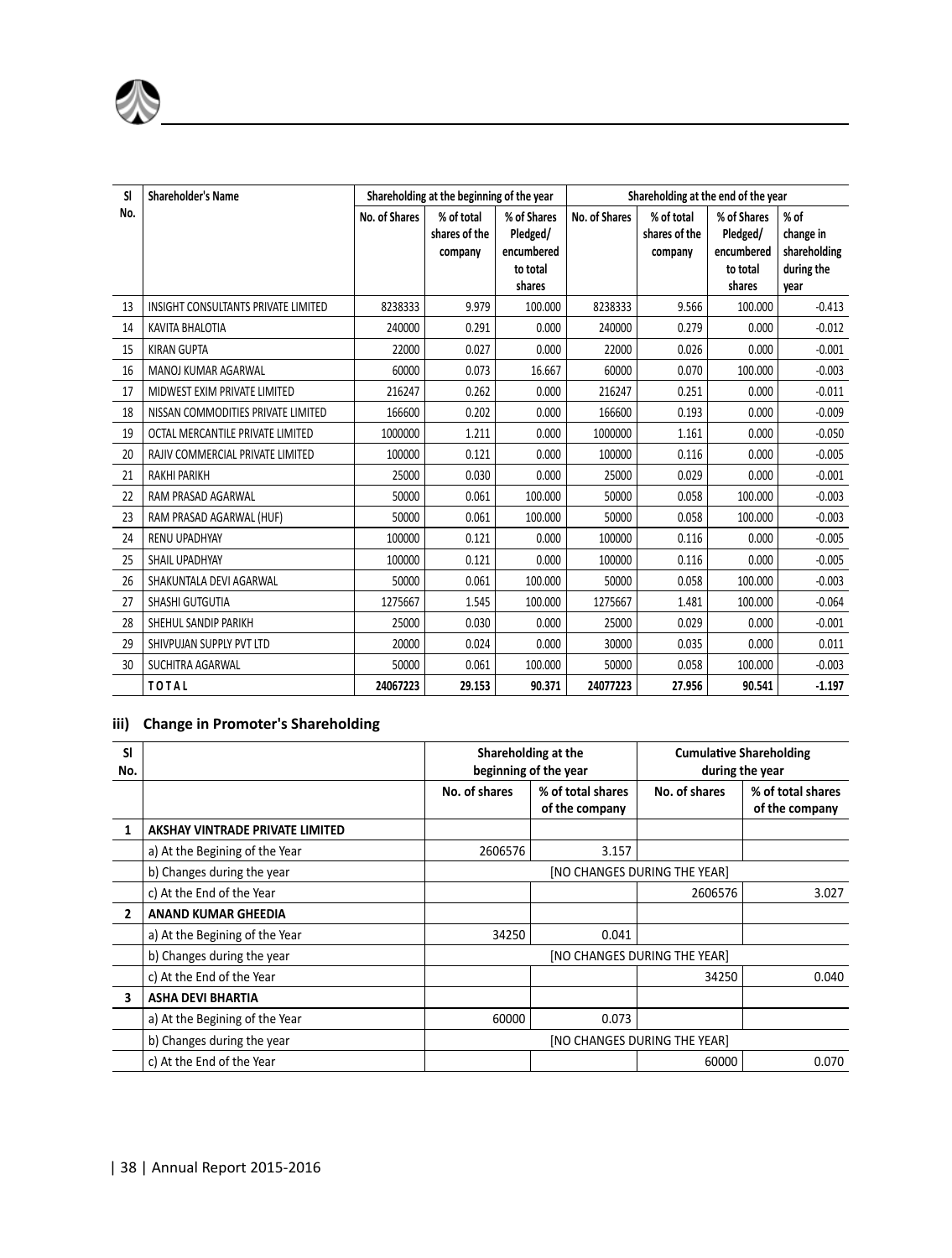| 4              | <b>ASHOK GUTGUTIA</b>                          |                              |       |                              |       |  |  |
|----------------|------------------------------------------------|------------------------------|-------|------------------------------|-------|--|--|
|                | a) At the Begining of the Year                 | 2187650                      | 2.650 |                              |       |  |  |
|                | b) Changes during the year                     |                              |       | [NO CHANGES DURING THE YEAR] |       |  |  |
|                | c) At the End of the Year                      |                              |       | 2187650                      | 2.540 |  |  |
| 5              | <b>ASHOK GUTGUTIA</b>                          |                              |       |                              |       |  |  |
|                | a) At the Begining of the Year                 | 766600                       | 0.929 |                              |       |  |  |
|                | b) Changes during the year                     |                              |       | [NO CHANGES DURING THE YEAR] |       |  |  |
|                | c) At the End of the Year                      |                              |       | 766600                       | 0.890 |  |  |
| 6              | <b>BHARAT CEMENT PRIVATE LIMITED</b>           |                              |       |                              |       |  |  |
|                | a) At the Begining of the Year                 | 3926667                      | 4.756 |                              |       |  |  |
|                | b) Changes during the year                     | [NO CHANGES DURING THE YEAR] |       |                              |       |  |  |
|                | c) At the End of the Year                      |                              |       | 3926667                      | 4.559 |  |  |
| $\overline{ }$ | <b>BHAROSA DISTRIBUTORS PVT LTD</b>            |                              |       |                              |       |  |  |
|                | a) At the Begining of the Year                 | 100000                       | 0.121 |                              |       |  |  |
|                | b) Changes during the year                     | [NO CHANGES DURING THE YEAR] |       |                              |       |  |  |
|                | c) At the End of the Year                      |                              |       | 100000                       | 0.116 |  |  |
| 8              | <b>BHUNESHWAR PRASAD MEHTA</b>                 |                              |       |                              |       |  |  |
|                | a) At the Begining of the Year                 | 50000                        | 0.061 |                              |       |  |  |
|                | b) Changes during the year                     |                              |       | [NO CHANGES DURING THE YEAR] |       |  |  |
|                | c) At the End of the Year                      |                              |       | 50000                        | 0.058 |  |  |
| 9              | <b>BIMAL KUMAR MUNSHI</b>                      |                              |       |                              |       |  |  |
|                | a) At the Begining of the Year                 | 8300                         | 0.010 |                              |       |  |  |
|                | b) Changes during the year                     |                              |       | [NO CHANGES DURING THE YEAR] |       |  |  |
|                | c) At the End of the Year                      |                              |       | 8300                         | 0.010 |  |  |
| 10             | DALHOUSI DATAMATICS PRIVATE LIMITED            |                              |       |                              |       |  |  |
|                | a) At the Begining of the Year                 | 575000                       | 0.697 |                              |       |  |  |
|                | b) Changes during the year                     |                              |       | [NO CHANGES DURING THE YEAR] |       |  |  |
|                | c) At the End of the Year                      |                              |       | 575000                       | 0.668 |  |  |
| 11             | <b>GOYAL AUTO DISTRIBUTORS PRIVATE LIMITED</b> |                              |       |                              |       |  |  |
|                | a) At the Begining of the Year                 | 1863333                      | 2.257 |                              |       |  |  |
|                | b) Changes during the year                     |                              |       | [NO CHANGES DURING THE YEAR] |       |  |  |
|                | c) At the End of the Year                      |                              |       | 1863333                      | 2.164 |  |  |
| 12             | <b>GROWFAST MERCHANTS PVT.LTD.</b>             |                              |       |                              |       |  |  |
|                | a) At the Begining of the Year                 | 100000                       | 0.121 |                              |       |  |  |
|                | b) Changes during the year                     |                              |       | [NO CHANGES DURING THE YEAR] |       |  |  |
|                | c) At the End of the Year                      |                              |       | 100000                       | 0.116 |  |  |
| 13             | INSIGHT CONSULTANTS PRIVATE LIMITED            |                              |       |                              |       |  |  |
|                | a) At the Begining of the Year                 | 8238333                      | 9.979 |                              |       |  |  |
|                | b) Changes during the year                     |                              |       | [NO CHANGES DURING THE YEAR] |       |  |  |
|                | c) At the End of the Year                      |                              |       | 8238333                      | 9.566 |  |  |
| 14             | <b>KAVITA BHALOTIA</b>                         |                              |       |                              |       |  |  |
|                | a) At the Begining of the Year                 | 240000                       | 0.291 |                              |       |  |  |
|                | b) Changes during the year                     |                              |       | [NO CHANGES DURING THE YEAR] |       |  |  |
|                | c) At the End of the Year                      |                              |       | 240000                       | 0.279 |  |  |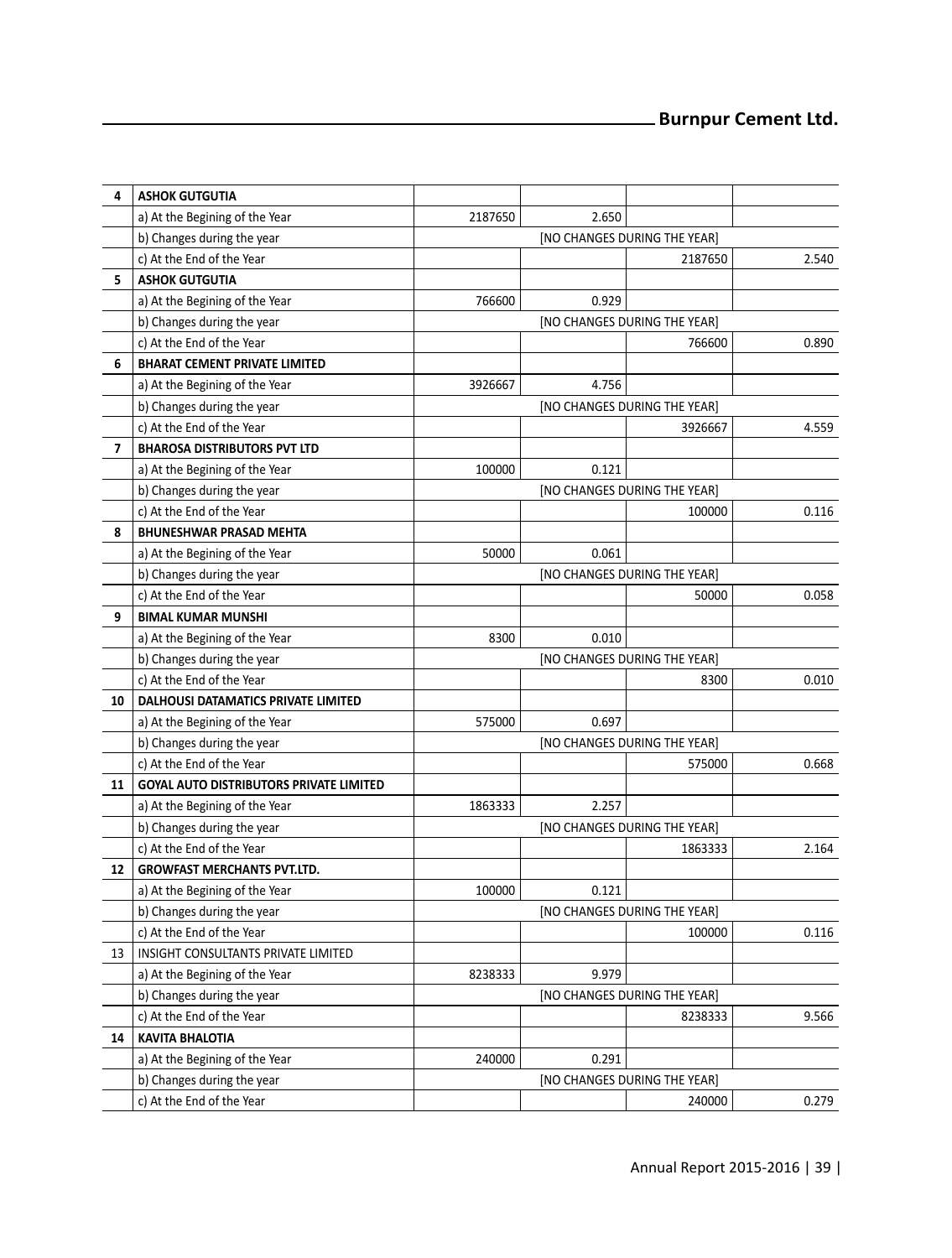

| 15 | <b>KIRAN GUPTA</b>                 |                              |       |                              |       |  |  |
|----|------------------------------------|------------------------------|-------|------------------------------|-------|--|--|
|    | a) At the Begining of the Year     | 22000                        | 0.027 |                              |       |  |  |
|    | b) Changes during the year         |                              |       | [NO CHANGES DURING THE YEAR] |       |  |  |
|    | c) At the End of the Year          |                              |       | 22000                        | 0.026 |  |  |
| 16 | <b>MANOJ KUMAR AGARWAL</b>         |                              |       |                              |       |  |  |
|    | a) At the Begining of the Year     | 60000                        | 0.073 |                              |       |  |  |
|    | b) Changes during the year         |                              |       | [NO CHANGES DURING THE YEAR] |       |  |  |
|    | c) At the End of the Year          |                              |       | 60000                        | 0.070 |  |  |
| 17 | MIDWEST EXIM PRIVATE LIMITED       |                              |       |                              |       |  |  |
|    | a) At the Begining of the Year     | 216247                       | 0.262 |                              |       |  |  |
|    | b) Changes during the year         |                              |       | [NO CHANGES DURING THE YEAR] |       |  |  |
|    | c) At the End of the Year          |                              |       | 216247                       | 0.251 |  |  |
| 18 | NISSAN COMMODITIES PRIVATE LIMITED |                              |       |                              |       |  |  |
|    | a) At the Begining of the Year     | 166600                       | 0.202 |                              |       |  |  |
|    | b) Changes during the year         |                              |       | [NO CHANGES DURING THE YEAR] |       |  |  |
|    | c) At the End of the Year          |                              |       | 166600                       | 0.193 |  |  |
| 19 | OCTAL MERCANTILE PRIVATE LIMITED   |                              |       |                              |       |  |  |
|    | a) At the Begining of the Year     | 1000000                      | 1.211 |                              |       |  |  |
|    | b) Changes during the year         | [NO CHANGES DURING THE YEAR] |       |                              |       |  |  |
|    | c) At the End of the Year          |                              |       | 1000000                      | 1.161 |  |  |
| 20 | RAJIV COMMERCIAL PRIVATE LIMITED   |                              |       |                              |       |  |  |
|    | a) At the Begining of the Year     | 100000                       | 0.121 |                              |       |  |  |
|    | b) Changes during the year         |                              |       | [NO CHANGES DURING THE YEAR] |       |  |  |
|    | c) At the End of the Year          |                              |       | 100000                       | 0.116 |  |  |
| 21 | <b>RAKHI PARIKH</b>                |                              |       |                              |       |  |  |
|    | a) At the Begining of the Year     | 25000                        | 0.030 |                              |       |  |  |
|    | b) Changes during the year         |                              |       | [NO CHANGES DURING THE YEAR] |       |  |  |
|    | c) At the End of the Year          |                              |       | 25000                        | 0.029 |  |  |
| 22 | <b>RAM PRASAD AGARWAL</b>          |                              |       |                              |       |  |  |
|    | a) At the Begining of the Year     | 50000                        | 0.061 |                              |       |  |  |
|    | b) Changes during the year         |                              |       | [NO CHANGES DURING THE YEAR] |       |  |  |
|    | c) At the End of the Year          |                              |       | 50000                        | 0.058 |  |  |
| 23 | <b>RAM PRASAD AGARWAL</b>          |                              |       |                              |       |  |  |
|    | a) At the Begining of the Year     | 50000                        | 0.061 |                              |       |  |  |
|    | b) Changes during the year         |                              |       | [NO CHANGES DURING THE YEAR] |       |  |  |
|    | c) At the End of the Year          |                              |       | 50000                        | 0.058 |  |  |
| 24 | <b>RENU UPADHYAY</b>               |                              |       |                              |       |  |  |
|    | a) At the Begining of the Year     | 100000                       | 0.121 |                              |       |  |  |
|    | b) Changes during the year         |                              |       | [NO CHANGES DURING THE YEAR] |       |  |  |
|    | c) At the End of the Year          |                              |       | 100000                       | 0.116 |  |  |
| 25 | SHAIL UPADHYAY                     |                              |       |                              |       |  |  |
|    | a) At the Begining of the Year     | 100000                       | 0.121 |                              |       |  |  |
|    | b) Changes during the year         |                              |       | [NO CHANGES DURING THE YEAR] |       |  |  |
|    | c) At the End of the Year          |                              |       | 100000                       | 0.116 |  |  |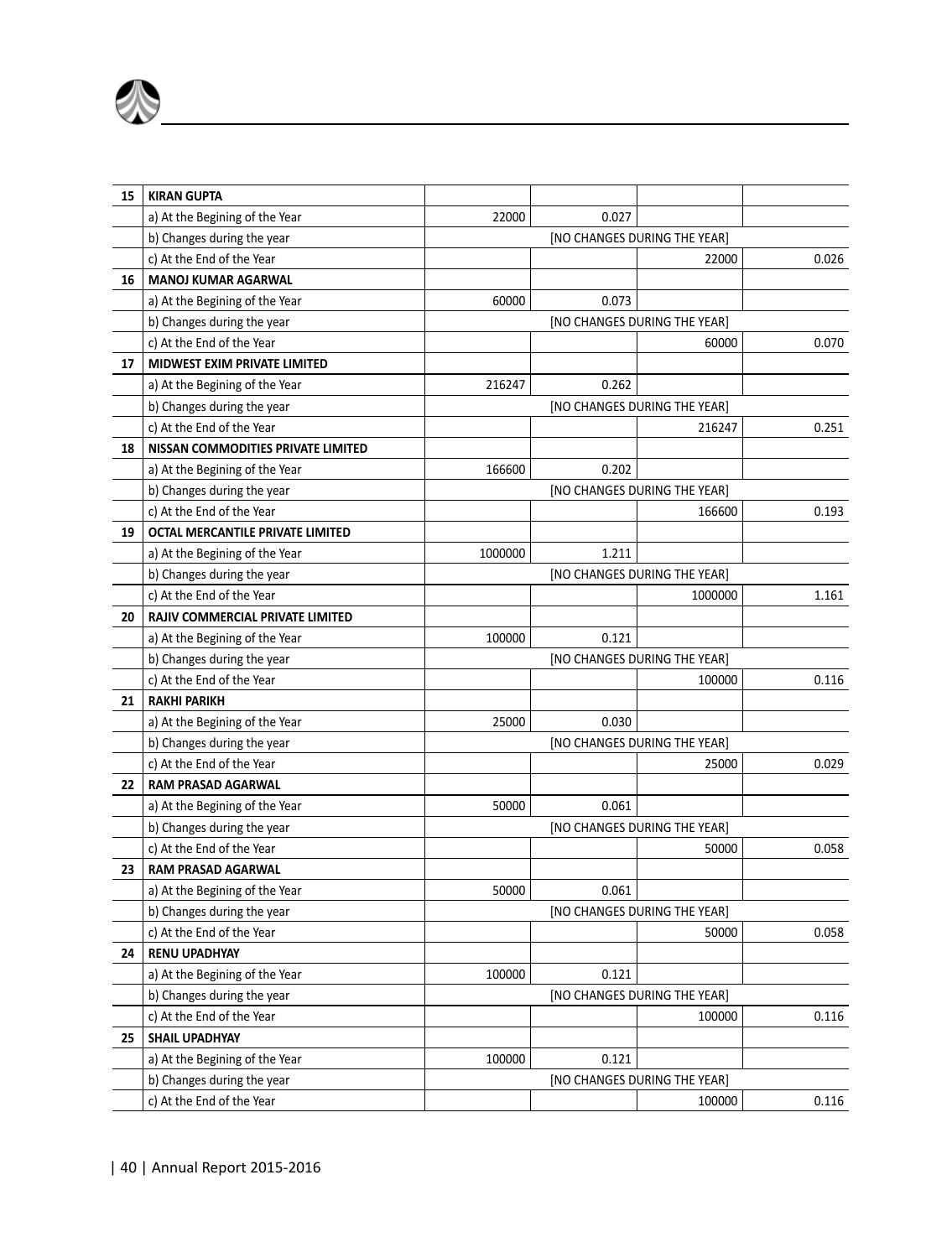| 26 | SHAKUNTALA DEVI AGARWAL        |                              |        |                              |        |  |  |  |
|----|--------------------------------|------------------------------|--------|------------------------------|--------|--|--|--|
|    | a) At the Begining of the Year | 50000                        | 0.061  |                              |        |  |  |  |
|    | b) Changes during the year     |                              |        | [NO CHANGES DURING THE YEAR] |        |  |  |  |
|    | c) At the End of the Year      |                              |        | 50000                        | 0.058  |  |  |  |
| 27 | <b>SHASHI GUTGUTIA</b>         |                              |        |                              |        |  |  |  |
|    | a) At the Begining of the Year | 1275667                      | 1.545  |                              |        |  |  |  |
|    | b) Changes during the year     | [NO CHANGES DURING THE YEAR] |        |                              |        |  |  |  |
|    | c) At the End of the Year      |                              |        | 1275667                      | 1.481  |  |  |  |
| 28 | SHEHUL SANDIP PARIKH           |                              |        |                              |        |  |  |  |
|    | a) At the Begining of the Year | 25000                        | 0.030  |                              |        |  |  |  |
|    | b) Changes during the year     | [NO CHANGES DURING THE YEAR] |        |                              |        |  |  |  |
|    | c) At the End of the Year      |                              |        | 25000                        | 0.029  |  |  |  |
| 29 | SHIVPUJAN SUPPLY PVT LTD       |                              |        |                              |        |  |  |  |
|    | a) At the Begining of the Year | 20000                        | 0.024  |                              |        |  |  |  |
|    | b) Changes during the year     |                              |        |                              |        |  |  |  |
|    | Reason<br>Date                 |                              |        |                              |        |  |  |  |
|    | 15/05/2015 Transfer            | 10000                        | 0.012  | 30000                        | 0.035  |  |  |  |
|    | c) At the End of the Year      |                              |        | 30000                        | 0.035  |  |  |  |
| 30 | SUCHITRA AGARWAL               |                              |        |                              |        |  |  |  |
|    | a) At the Begining of the Year | 50000                        | 0.061  |                              |        |  |  |  |
|    | b) Changes during the year     |                              |        | [NO CHANGES DURING THE YEAR] |        |  |  |  |
|    | c) At the End of the Year      |                              |        | 50000                        | 0.058  |  |  |  |
|    | <b>TOTAL</b>                   | 24067223                     | 29.153 | 24077223                     | 27.956 |  |  |  |

## iv) Shareholding Pattern of top ten Shareholders (other than Directors)

| SI.<br>No.     | For Each of the Top 10 Shareholders |               | Shareholding at the beginning of<br>the year | <b>Cumulative Shareholding during</b><br>the year |                                     |
|----------------|-------------------------------------|---------------|----------------------------------------------|---------------------------------------------------|-------------------------------------|
|                |                                     | No. of shares | % of total shares<br>of the company          | No. of shares                                     | % of total shares<br>of the company |
| 1              | <b>ANKIT SETHIA</b>                 |               |                                              |                                                   |                                     |
|                | a) At the Begining of the Year      | 1004853       | 1.217                                        |                                                   |                                     |
|                | b) Changes during the year          |               |                                              |                                                   |                                     |
|                | Date<br>Reason                      |               |                                              |                                                   |                                     |
|                | 26/02/2016 Transfer                 | $-1004853$    | 1.167                                        | 0                                                 | 0.000                               |
|                | c) At the End of the Year           |               |                                              | $\Omega$                                          | 0.000                               |
| $\overline{2}$ | <b>ARIHANT CAP.MKTS LTD</b>         |               |                                              |                                                   |                                     |
|                | a) At the Begining of the Year      | 335139        | 0.406                                        |                                                   |                                     |
|                | b) Changes during the year          |               |                                              |                                                   |                                     |
|                | Reason<br>Date                      |               |                                              |                                                   |                                     |
|                | 10/04/2015 Transfer                 | $-82248$      | 0.100                                        | 252891                                            | 0.294                               |
|                | 24/04/2015 Transfer                 | 41685         | 0.050                                        | 294576                                            | 0.342                               |
|                | 29/05/2015 Transfer                 | 100           | 0.000                                        | 294676                                            | 0.342                               |
|                | 05/06/2015 Transfer                 | $-100$        | 0.000                                        | 294576                                            | 0.342                               |
|                | 26/06/2015 Transfer                 | 900           | 0.001                                        | 295476                                            | 0.343                               |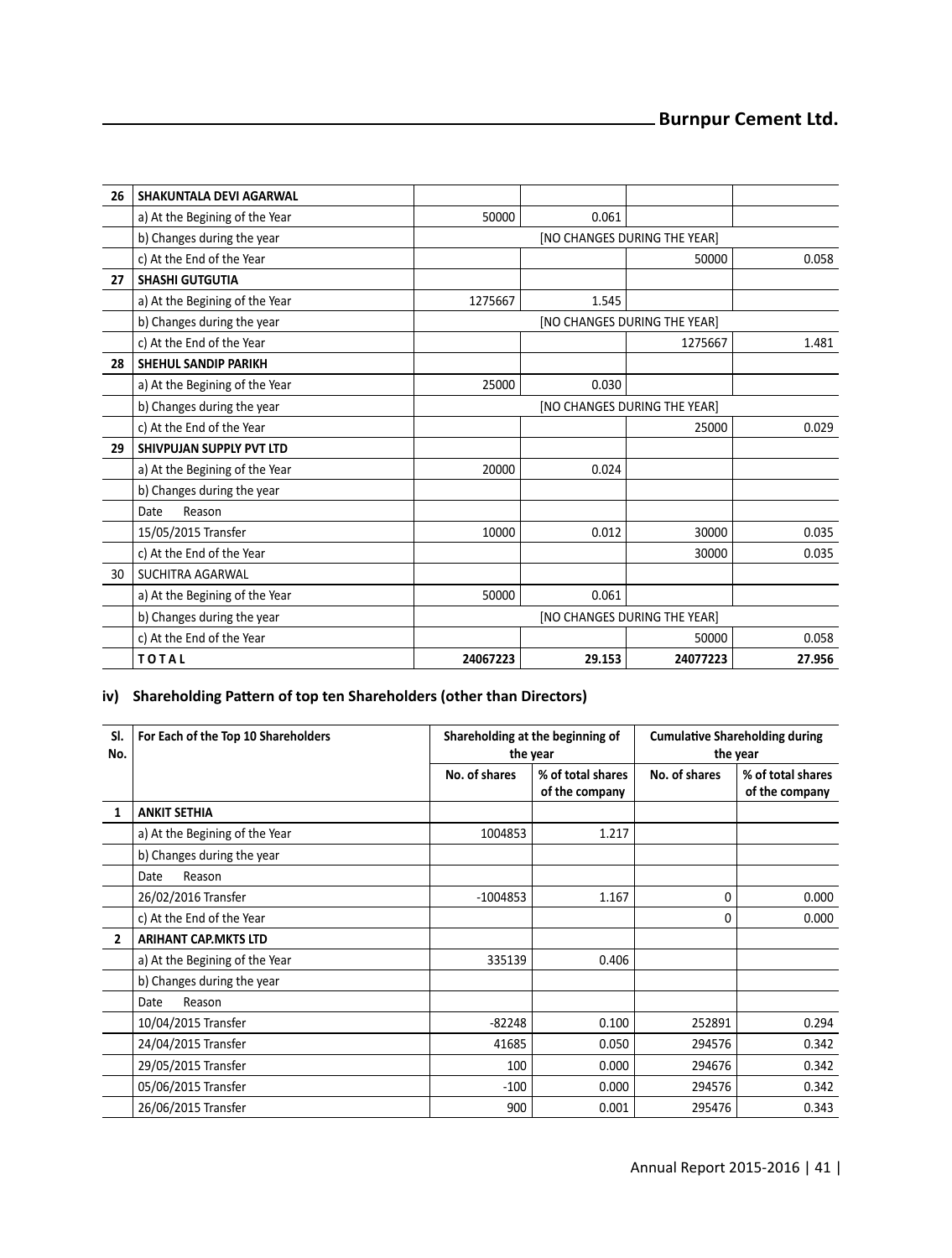|   | 30/06/2015 Transfer                      | $-25000$  | 0.029  | 270476   | 0.314                        |
|---|------------------------------------------|-----------|--------|----------|------------------------------|
|   | 03/07/2015 Transfer                      | $-17185$  | 0.020  | 253291   | 0.294                        |
|   | 10/07/2015 Transfer                      | $-500$    | 0.001  | 252791   | 0.294                        |
|   | 17/07/2015 Transfer                      | 15100     | 0.018  | 267891   | 0.311                        |
|   | 24/07/2015 Transfer                      | $-29963$  | 0.035  | 237928   | 0.276                        |
|   | 31/07/2015 Transfer                      | $-3000$   | 0.003  | 234928   | 0.273                        |
|   | 07/08/2015 Transfer                      | $-2000$   | 0.002  | 232928   | 0.270                        |
|   | 14/08/2015 Transfer                      | 136874    | 0.159  | 369802   | 0.429                        |
|   | 21/08/2015 Transfer                      | $-43974$  | 0.051  | 325828   | 0.378                        |
|   | 28/08/2015 Transfer                      | $-100$    | 0.000  | 325728   | 0.378                        |
|   | 04/09/2015 Transfer                      | $-5000$   | 0.006  | 320728   | 0.372                        |
|   | 30/09/2015 Transfer                      | $-15000$  | 0.017  | 305728   | 0.355                        |
|   | 16/10/2015 Transfer                      | 1000      | 0.001  | 306728   | 0.356                        |
|   | 30/10/2015 Transfer                      | $-1000$   | 0.001  | 305728   | 0.355                        |
|   | 04/12/2015 Transfer                      | $-32054$  | 0.037  | 273674   | 0.318                        |
|   | 11/12/2015 Transfer                      | $-4200$   | 0.005  | 269474   | 0.313                        |
|   | 25/12/2015 Transfer                      | $-9910$   | 0.012  | 259564   | 0.301                        |
|   | 31/12/2015 Transfer                      | $-24205$  | 0.028  | 235359   | 0.273                        |
|   | 08/01/2016 Transfer                      | $-29636$  | 0.034  | 205723   | 0.239                        |
|   | 15/01/2016 Transfer                      | $-16500$  | 0.019  | 189223   | 0.220                        |
|   | 22/01/2016 Transfer                      | 97299     | 0.113  | 286522   | 0.333                        |
|   | 12/02/2016 Transfer                      | 543436    | 0.631  | 829958   | 0.964                        |
|   | 26/02/2016 Transfer                      | 620000    | 0.720  | 1449958  | 1.684                        |
|   | 11/03/2016 Transfer                      | $-195500$ | 0.227  | 1254458  | 1.457                        |
|   | 18/03/2016 Transfer                      | 745299    | 0.865  | 1999757  | 2.322                        |
|   | 25/03/2016 Transfer                      | $-201357$ | 0.234  | 1798400  | 2.088                        |
|   | 31/03/2016 Transfer                      | 416496    | 0.484  | 2214896  | 2.572                        |
|   | c) At the End of the Year                |           |        | 2214896  | 2.572                        |
| 3 | CHHATISGARH BIRIPATTA PVT LTD            |           |        |          |                              |
|   | a) At the Begining of the Year           | 17900000  | 21.683 |          |                              |
|   | b) Changes during the year               |           |        |          | [NO CHANGES DURING THE YEAR] |
|   | c) At the End of the Year                |           |        | 17900000 | 20.784                       |
| 4 | <b>GRADE MERCHANDISE PRIVATE LIMITED</b> |           |        |          |                              |
|   | a) At the Begining of the Year           | 3600000   | 4.361  |          |                              |
|   | b) Changes during the year               |           |        |          |                              |
|   | Date<br>Reason                           |           |        |          |                              |
|   | 19/02/2016 Transfer                      | $-500000$ | 0.581  | 3100000  | 3.780                        |
|   | 04/03/2016 Transfer                      | 340000    | 0.395  | 3440000  | 4.175                        |
|   | 11/03/2016 Transfer                      | -500000   | 0.581  | 2940000  | 3.594                        |
|   | c) At the End of the Year                |           |        | 2940000  | 3.594                        |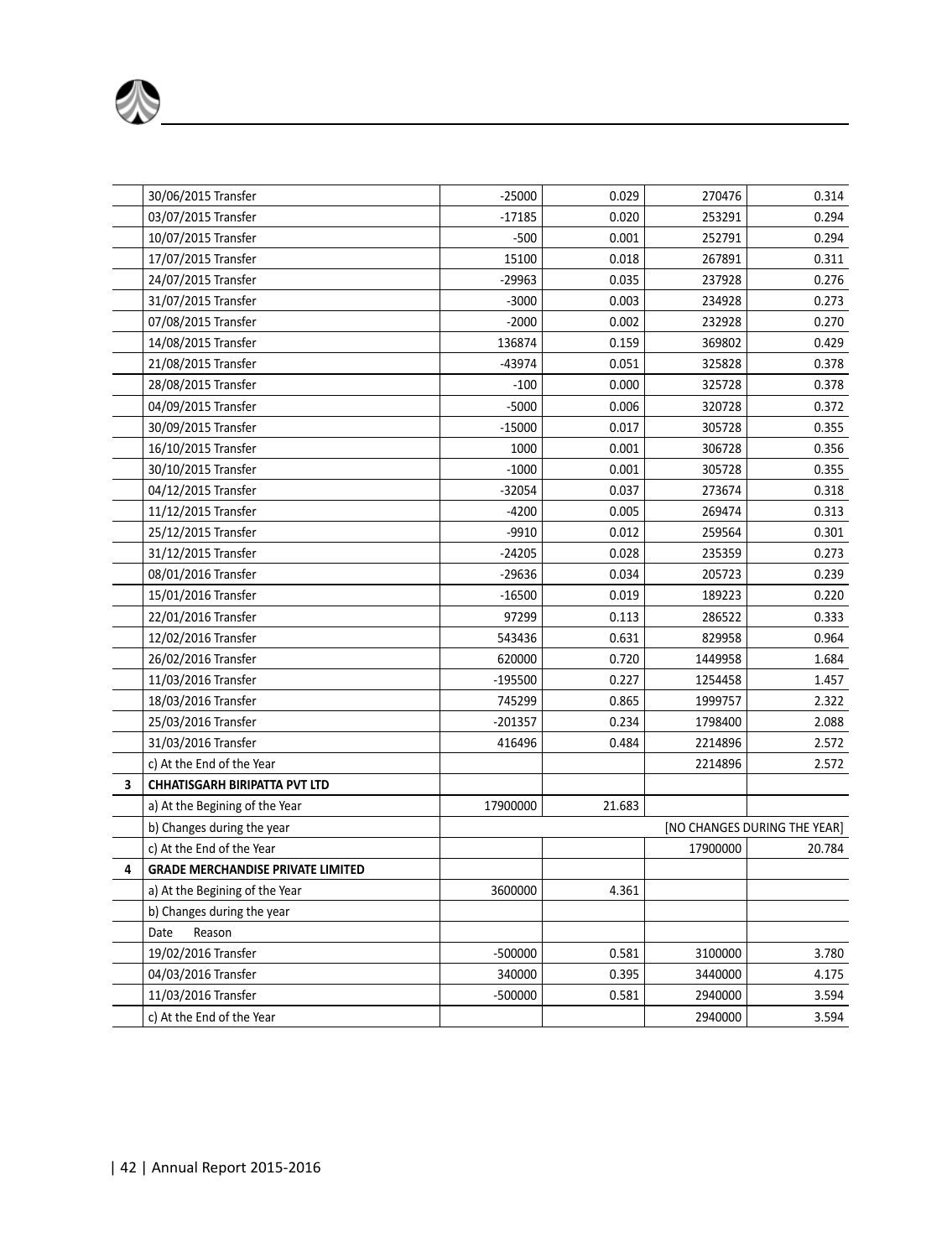| 5              | <b>IMTIHAN DISTRIBUTORS PRIVATE LIMITED</b> |                              |       |                              |       |
|----------------|---------------------------------------------|------------------------------|-------|------------------------------|-------|
|                | a) At the Begining of the Year              | 3085000                      | 3.737 |                              |       |
|                | b) Changes during the year                  |                              |       |                              |       |
|                | Date<br>Reason                              |                              |       |                              |       |
|                | 22/01/2016 Transfer                         | $-500000$                    | 0.581 | 2585000                      | 3.001 |
|                | 29/01/2016 Transfer                         | $-1500000$                   | 1.742 | 1085000                      | 1.260 |
|                | 04/03/2016 Transfer                         | 127179                       | 0.148 | 1212179                      | 1.407 |
|                | 11/03/2016 Transfer                         | $-1000000$                   | 1.161 | 212179                       | 0.246 |
|                | c) At the End of the Year                   |                              |       | 212179                       | 0.246 |
| 6              | <b>JAI PRAKASH AGARWAL</b>                  |                              |       |                              |       |
|                | a) At the Begining of the Year              | 1000000                      | 1.211 |                              |       |
|                | b) Changes during the year                  |                              |       | [NO CHANGES DURING THE YEAR] |       |
|                | c) At the End of the Year                   |                              |       | 1000000                      | 1.161 |
| $\overline{ }$ | <b>MAHENDRA SETHIA</b>                      |                              |       |                              |       |
|                | a) At the Begining of the Year              | 1110476                      | 1.345 |                              |       |
|                | b) Changes during the year                  |                              |       |                              |       |
|                | Date<br>Reason                              |                              |       |                              |       |
|                | 19/02/2016 Transfer                         | $-1110476$                   | 1.289 | 0                            | 0.000 |
|                | c) At the End of the Year                   |                              |       | $\mathbf 0$                  | 0.000 |
| 8              | <b>MAHENDRA SETHIA (HUF)</b>                |                              |       |                              |       |
|                | a) At the Begining of the Year              | 1080975                      | 1.309 |                              |       |
|                | b) Changes during the year                  |                              |       |                              |       |
|                | Date<br>Reason                              |                              |       |                              |       |
|                | 19/02/2016 Transfer                         | $-1080975$                   | 1.255 | $\pmb{0}$                    | 0.000 |
|                | c) At the End of the Year                   |                              |       | $\mathbf 0$                  | 0.000 |
| 9              | <b>PREETI JAIN</b>                          |                              |       |                              |       |
|                | a) At the Begining of the Year              | 378                          | 0.000 |                              |       |
|                | b) Changes during the year                  |                              |       |                              |       |
|                | Date<br>Reason                              |                              |       |                              |       |
|                | 12/02/2016 Transfer                         | 70000                        | 0.081 | 70378                        | 0.082 |
|                | 26/02/2016 Transfer                         | 1447737                      | 1.681 | 1518115                      | 1.763 |
|                | 18/03/2016 Transfer                         | -36774                       | 0.043 | 1481341                      | 1.720 |
|                | c) At the End of the Year                   |                              |       | 1481341                      | 1.720 |
|                | 10   SOLEX FINANCE PRIVATE LIMITED          |                              |       |                              |       |
|                | a) At the Begining of the Year              | 2500000                      | 3.028 |                              |       |
|                | b) Changes during the year                  | [NO CHANGES DURING THE YEAR] |       |                              |       |
|                | c) At the End of the Year                   |                              |       | 2500000                      | 3.028 |
|                | 11   SUDAMA TRADING AND INVESTMENTS LIMITED |                              |       |                              |       |
|                | a) At the Begining of the Year              | 0                            | 0.000 |                              |       |
|                | b) Changes during the year                  |                              |       |                              |       |
|                | Date<br>Reason                              |                              |       |                              |       |
|                | 22/06/2015 Allotment (Warrant Conversion)   | 3570000                      | 4.145 | 3570000                      | 4.145 |
|                | c) At the End of the Year                   |                              |       | 3570000                      | 4.145 |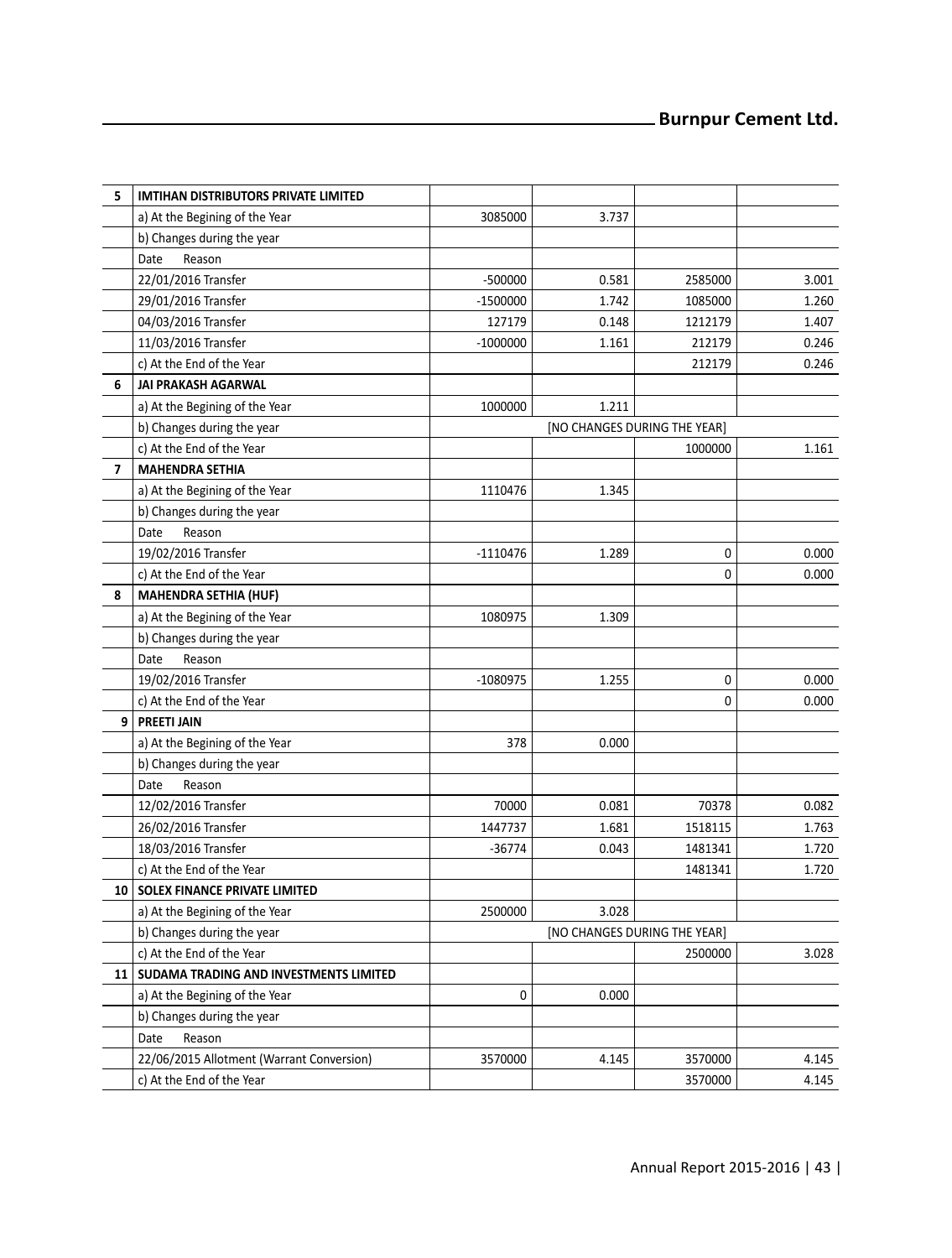

| 12 | WHITE COLLAR VENTURE CAPITAL FUND LIMITE |          |        |          |        |
|----|------------------------------------------|----------|--------|----------|--------|
|    | a) At the Begining of the Year           | 0        | 0.000  |          |        |
|    | b) Changes during the year               |          |        |          |        |
|    | Reason<br>Date                           |          |        |          |        |
|    | 08/01/2016 Transfer                      | 144876   | 0.168  | 144876   | 0.168  |
|    | 15/01/2016 Transfer                      | 28112    | 0.033  | 172988   | 0.201  |
|    | 22/01/2016 Transfer                      | 280307   | 0.325  | 453295   | 0.526  |
|    | 29/01/2016 Transfer                      | 58626    | 0.068  | 511921   | 0.594  |
|    | 05/02/2016 Transfer                      | 134526   | 0.156  | 646447   | 0.751  |
|    | 12/02/2016 Transfer                      | 8247     | 0.010  | 654694   | 0.760  |
|    | 04/03/2016 Transfer                      | 21305    | 0.025  | 675999   | 0.785  |
|    | 11/03/2016 Transfer                      | 75523    | 0.088  | 751522   | 0.873  |
|    | 18/03/2016 Transfer                      | 21724    | 0.025  | 773246   | 0.898  |
|    | c) At the End of the Year                |          |        | 773246   | 0.898  |
| 13 | YMD FINANCIAL CONSULTANCY PRIVATE LIMITE |          |        |          |        |
|    | a) At the Begining of the Year           | 0        | 0.000  |          |        |
|    | b) Changes during the year               |          |        |          |        |
|    | Reason<br>Date                           |          |        |          |        |
|    | 12/02/2016 Transfer                      | 117579   | 0.137  | 117579   | 0.137  |
|    | 19/02/2016 Transfer                      | 2191451  | 2.545  | 2309030  | 2.681  |
|    | 04/03/2016 Transfer                      | 32421    | 0.038  | 2341451  | 2.719  |
|    | c) At the End of the Year                |          |        | 2341451  | 2.719  |
|    | <b>TOTAL</b>                             | 32828673 | 39.766 | 36344914 | 42.200 |

## **iv) Shareholding of Directors and Key Managerial Personnel**

| SI.<br>No. | Name                                                                 |                            | Shareholding at the beginning of<br>the year | <b>Cumulative Shareholding during</b><br>the year |                                     |
|------------|----------------------------------------------------------------------|----------------------------|----------------------------------------------|---------------------------------------------------|-------------------------------------|
|            |                                                                      | No. of shares              | % of total shares<br>of the company          | No. of shares                                     | % of total shares<br>of the company |
|            |                                                                      |                            |                                              |                                                   |                                     |
| 1          | <b>ASHOK GUTGUTIA</b>                                                |                            |                                              |                                                   |                                     |
|            | a) At the Begining of the Year                                       | 2187650                    | 2.650                                        |                                                   |                                     |
|            | b) Changes during the year                                           | b) Changes during the year |                                              |                                                   |                                     |
|            | c) At the End of the Year                                            |                            |                                              | 2187650                                           | 2.540                               |
|            |                                                                      |                            |                                              |                                                   |                                     |
| 2          | <b>MANOJ KUMAR AGARWAL</b>                                           |                            |                                              |                                                   |                                     |
|            | a) At the Begining of the Year                                       | 60000                      | 0.073                                        |                                                   |                                     |
|            | b) Changes during the year                                           |                            |                                              | b) Changes during the year                        |                                     |
|            | c) At the End of the Year                                            |                            |                                              | 60000                                             | 0.070                               |
|            |                                                                      |                            |                                              |                                                   |                                     |
| 3          | PREM PRAKASH AGARWAL                                                 |                            |                                              |                                                   |                                     |
|            | a) At the Begining of the Year                                       | 2000                       | 0.002                                        |                                                   |                                     |
|            | b) Changes during the year                                           | b) Changes during the year |                                              |                                                   |                                     |
|            | c) At the End of the Year                                            |                            |                                              | 2000                                              | 0.002                               |
|            | Other Key Managerial Personnel have no share holding in this company |                            |                                              |                                                   |                                     |
|            | <b>TOTAL</b>                                                         | 2249650                    | 2.725                                        | 2249650                                           | 2.612                               |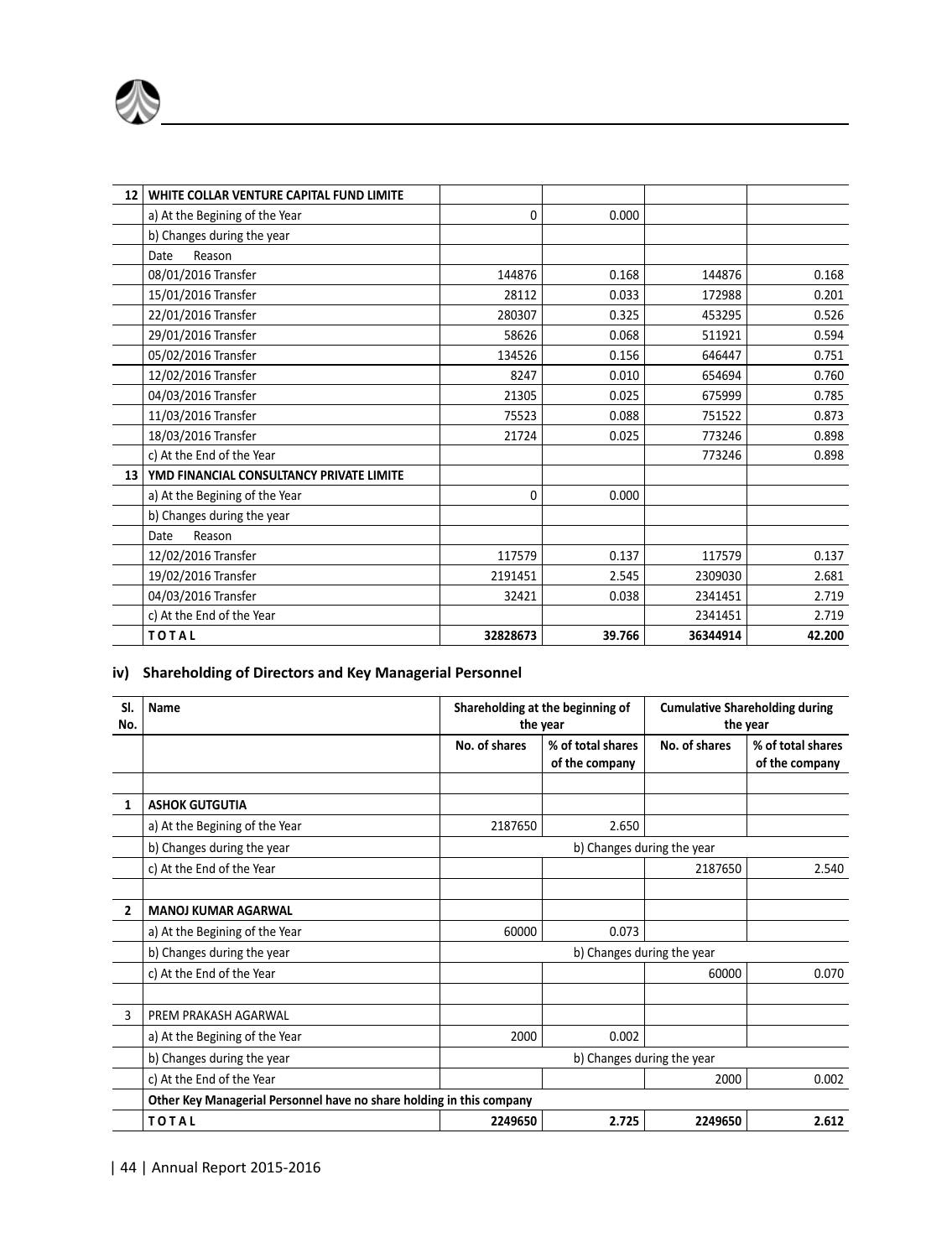### **V. INDEBTEDNESS**

#### **Indebtedness of the Company including interest outstanding/accrued but not due for payment**

| Indebtedness at the beginning<br>of the financial year | <b>Secured Loans</b><br>excluding deposits | <b>Unsecured Loans</b> | <b>Deposits</b> | <b>Total Indebtness</b> |
|--------------------------------------------------------|--------------------------------------------|------------------------|-----------------|-------------------------|
| i) Principal Amount                                    | 1,621,534,202.94                           | 114,432,948.13         | 0               | 1,735,967,151.07        |
| ii) Interest due but not paid                          | O                                          | o                      | n               | 0                       |
| iii) Interest accrued but not due                      | <sup>0</sup>                               | 0                      | U               | O                       |
| Total (i+ii+iii)                                       | 1,621,534,202.94                           | 114,432,948.13         | U               | 1,735,967,151.07        |
| Change in Indebtedness during the financial<br>year    | <b>Secured Loans</b><br>excluding deposits | <b>Unsecured Loans</b> | <b>Deposits</b> |                         |
| * Addition                                             | 724,097,312.31                             | 66,978,640.22          | 0               | 791,075,952.53          |
| * Reduction                                            | O                                          | n                      | U               | <sup>0</sup>            |
| <b>Net Change</b>                                      | 724,097,312.31                             | 66,978,640.22          | U               | 791,075,952.53          |
| Indebtedness at the end of the financial<br>year       | <b>Secured Loans</b><br>excluding deposits | <b>Unsecured Loans</b> | <b>Deposits</b> | <b>Total Indebtness</b> |
| i) Principal Amount                                    | 2,345,631,515.25                           | 181,411,588.35         | U               | 2,527,043,103.60        |
| ii) Interest due but not paid                          | ŋ                                          | N                      | n               | n                       |
| iii) Interest accrued but not due                      | U                                          | n                      | n               | O                       |
| Total (i+ii+iii)                                       | 2,345,631,515.25                           | 181,411,588.35         | 0               | 2,527,043,103.60        |

#### **NOTE : Secured Loans figure above include othe Current LiabiliƟes**

## **VI. REMUNERATION OF DIRECTORS AND KEY MANAGERIAL PERSONNEL**

A. Remuneration to Managing Director, Whole-time Directors and or Manager :

| SI.<br>no.   | <b>Particulars of Remuneration</b>                                                     | Name of MD/<br>WTD/ Manager |                                     | <b>Total Amount</b> |
|--------------|----------------------------------------------------------------------------------------|-----------------------------|-------------------------------------|---------------------|
|              |                                                                                        | <b>Ashok Gutgutia</b>       | Manoj Kumar<br>Agarwal              |                     |
| $\mathbf{1}$ | Gross salary                                                                           |                             |                                     |                     |
|              | (a) Salary as per provisions contained in section 17(1) of the Income-tax<br>Act, 1961 | 21,00,000                   | 12,00,000                           | 33,00,000           |
|              | (b) Value of perguisites u/s 17(2) Income-tax Act, 1961                                | $\Omega$                    | $\Omega$                            | 0                   |
|              | (c) Profits in lieu of salary under section 17(3) Income- tax Act, 1961                | $\Omega$                    | $\Omega$                            | $\Omega$            |
| 2            | <b>Stock Option</b>                                                                    | $\Omega$                    | $\Omega$                            | 0                   |
| 3            | Sweat Equity                                                                           | $\Omega$                    | $\Omega$                            | 0                   |
| 4            | Commission                                                                             | $\Omega$                    | $\Omega$                            | U                   |
|              | - as % of profit                                                                       | $\Omega$                    | $\Omega$                            | 0                   |
|              | - others, specify                                                                      | $\Omega$                    | $\Omega$                            | 0                   |
| 5            | Others, please specify                                                                 | $\Omega$                    | 0                                   | 0                   |
|              | Total (A)                                                                              | 21,00,000                   | 12,00,000                           | 33,00,000           |
|              | Ceiling as per the Act                                                                 |                             | 5% of the Net Profit of the Company |                     |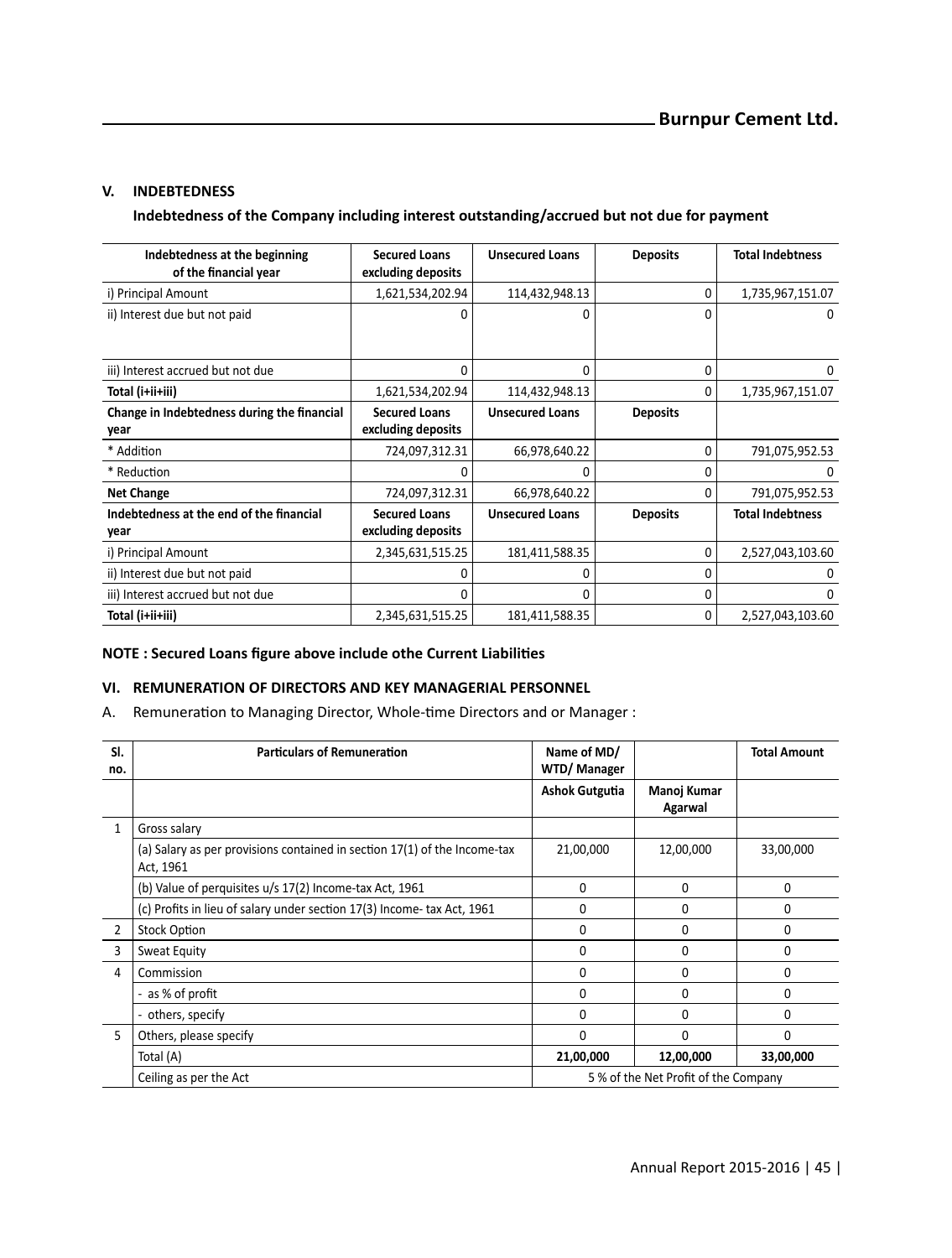

#### B. Remuneration to other directors :

| SI.            | <b>Particulars of Remuneration</b>         | <b>Name of Directors</b> |             |                                     |                     |
|----------------|--------------------------------------------|--------------------------|-------------|-------------------------------------|---------------------|
| no.            |                                            | PP Sharma                | S Mookerjee | JC Bhutani                          | <b>Total Amount</b> |
|                | <b>Independent Directors</b>               |                          |             |                                     |                     |
|                | Fee for attending board committee meetings | 90.000                   | 90,000      | 1,20,000                            | 3,00,000            |
|                | Commission                                 | 0                        | 0           |                                     |                     |
|                | Others, please specify                     | $\Omega$                 | $\Omega$    |                                     |                     |
|                | Total (1)                                  | 90,000                   | 90,000      | 1,20,000                            | 3,00,000            |
| $\overline{2}$ | <b>Other Non-Executive Directors</b>       | Rachna Agarwal           |             |                                     |                     |
|                | Fee for attending board committee meetings | $\Omega$                 | $\Omega$    | n                                   |                     |
|                | Commission                                 | $\Omega$                 | $\Omega$    |                                     |                     |
|                | Others, please specify                     | $\Omega$                 | O           |                                     |                     |
|                | Total (2)                                  | $\Omega$                 |             |                                     |                     |
|                | Total $(B)=(1+2)$                          | 90,000                   | 90,000      | 1,20,000                            | 3,00,000            |
|                | <b>Total Managerial Remuneration</b>       | $\Omega$                 | O           |                                     | 0                   |
|                | Overall Ceiling as per the Act             |                          |             | 1% of the Net Profit of the Company |                     |

<u> 1980 - Johann Barn, mars ar breithinn ar breithinn ar breithinn ar breithinn ar breithinn ar breithinn ar br</u>

## C. REMUNERATION TO KEY MANAGERIAL PERSONNEL OTHER THAN MD/MANAGER/WTD

| SI.<br>no.     | <b>Particulars of Remuneration</b>                                                     | <b>Key Managerial Personnel</b> |                      |              |           |
|----------------|----------------------------------------------------------------------------------------|---------------------------------|----------------------|--------------|-----------|
|                |                                                                                        | <b>CEO</b>                      | Company<br>Secretary | <b>CFO</b>   | Total     |
| 1              | Gross salary                                                                           |                                 |                      |              |           |
|                | (a) Salary as per provisions contained in section 17(1)<br>of the Income-tax Act, 1961 | 4,00,000                        | 4,80,000             | 9,60,000     | 18,40,000 |
|                | (b) Value of perquisites u/s 17(2) Income-tax Act, 1961                                | 0                               | $\Omega$             | <sup>0</sup> | $\Omega$  |
|                | (c) Profits in lieu of salary under section 17(3) Income-<br>tax Act, 1961             | $\Omega$                        | $\Omega$             | $\Omega$     | $\Omega$  |
| $\overline{2}$ | <b>Stock Option</b>                                                                    | <sup>0</sup>                    | $\Omega$             | $\Omega$     | $\Omega$  |
| 3              | Sweat Equity                                                                           | 0                               | $\Omega$             | O            | 0         |
| 4              | Commission                                                                             | $\Omega$                        | $\Omega$             | 0            | $\Omega$  |
|                | - as % of profit                                                                       | $\Omega$                        | $\Omega$             | 0            | 0         |
|                | others, specify                                                                        | O                               | $\Omega$             | 0            | $\Omega$  |
| 5              | Others, please specify                                                                 | $\Omega$                        | $\Omega$             | U            | $\Omega$  |
|                | Total                                                                                  | 4,00,000                        | 4,80,000             | 9,60,000     | 18,40,000 |

**VII. PENALTIES / PUNISHMENT / COMPOUNDING OF OFFENCES : Nil**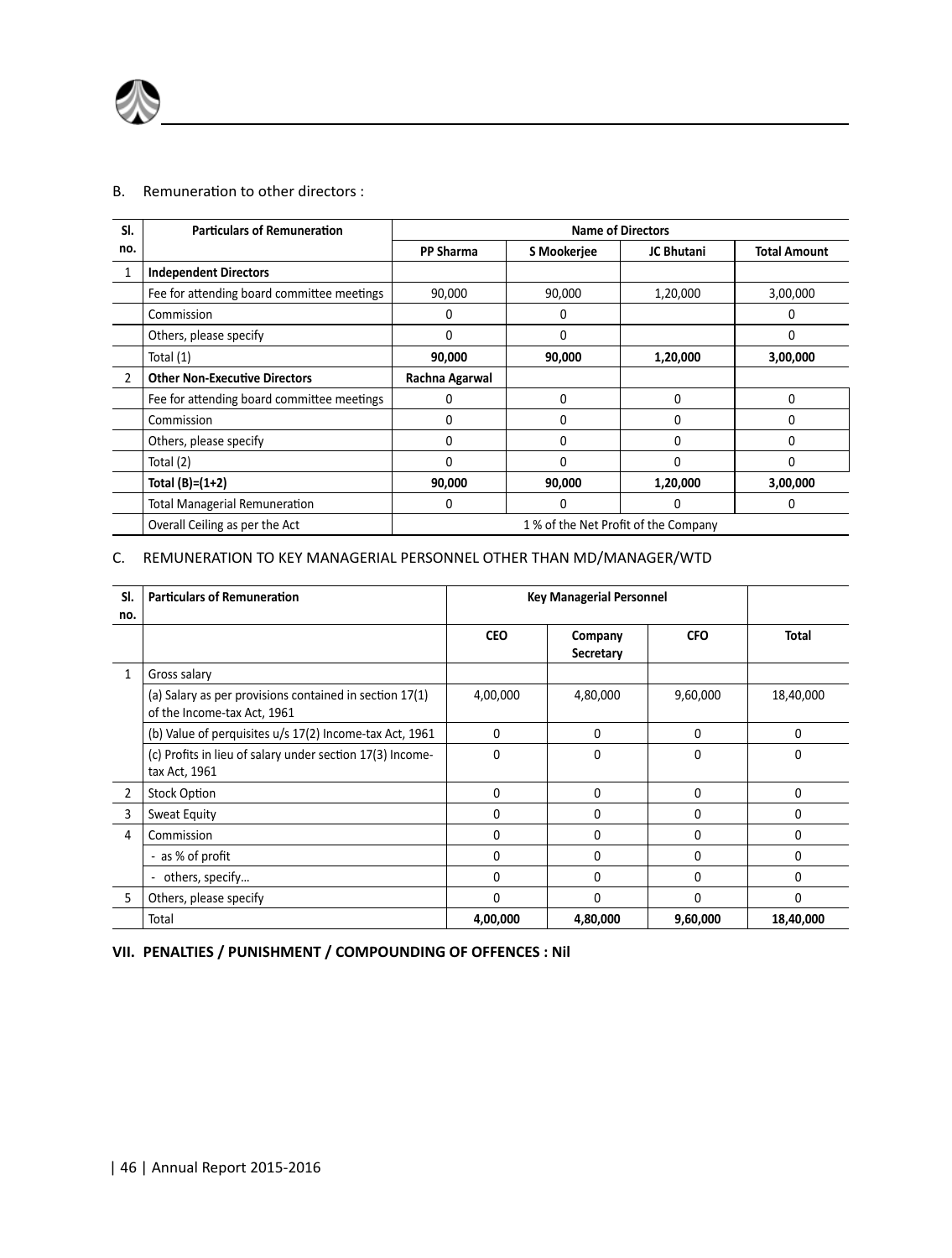#### **SECRETARIAL AUDIT REPORT For the Financial Year ended 31st March, 2016**

[Pursuant to Section 204(1) of the Companies Act, 2013 and Rule No. 9 of the Companies (Appointment and Remuneration of Managerial Personnel) Rules, 2014]

To, The Memebrs, **M/s Burnpur Cement Limited** Village-Palashdiha, Panchgachia Road, Kanyapur Asansol - 713341 West Bengal

I have conducted the secretarial audit of the compliance of applicable statutory provisions and the adherence to good corporate practices by **Burnpur Cement Limited** (hereinafter called the Company). Secretarial Audit was conducted in a manner that provided me a reasonable basis for evaluating the corporate conducts/statutory compliances and expressing my opinion thereon. Based on my verification of the books, papers, minute books, forms and returns filed and other records maintained by the Company and also the information provided by the Company, its officers, agents and authorized representatives during the conduct of secretarial audit, I hereby report that in my opinion, the Company has, during the audit period ended on 31st March, 2016, complied with the statutory provisions listed hereunder and also that the Company has proper Board-processes and compliancemechanism in place to the extent, in the manner and subject to the reporting made hereinafter:

- 1. I have examined the books, papers, minute books, forms and returns filed and other records maintained by **Burnpur Cement Limited** (**"The Company"**) for the period ended on 31st March, 2016 according to the provisions of:
	- I. The Companies Act, 2013 (**the Act**) and the Rules made thereunder;
	- II. The Securities Contracts (Regulation) Act, 1956 ('SCRA') and the Rules made thereunder;
	- III. The Depositories Act, 1996 and the Regulations and Bye-laws framed thereunder;
	- IV. Foreign Exchange Management Act, 1999 and the Rules and Regulations made thereunder to the extent of Foreign Direct Investment, Overseas Direct Investment and External Commercial Borrowings;
	- V. The following Regulations and Guidelines prescribed under the Securities and Exchange Board of India Act, 1992 (**'SEBI Act'**) to the extent applicable to the Company :
		- a. The Securities and Exchange Board of India (Substantial Acquisition of Shares and Takeovers) Regulations, 2011;
		- b. The Securities and Exchange Board of India (Prohibition of Insider Trading) Regulations, 1992;
		- c. The SecuriƟes and Exchange Board of India (Issue of Capital and Disclosure Requirements) Regulations, 2009;
		- d. The Securities and Exchange Board of India (Registrars to an Issue and Share Transfer Agents) Regulations, 1993 regarding the Companies Act and dealing with client;
		- e. The Securities and Exchange Board of India (Delisting of Equity Shares) Regulations, 2009; and
		- f. The Securities and Exchange Board of India (Buyback of Securities) Regulations, 1998;
		- g. The Memorandum and Articles of Association.

#### **I have also examined compliance with the applicable clauses of the following :**

i) Secretarial Standards issued by The Institute of Company Secretaries of India.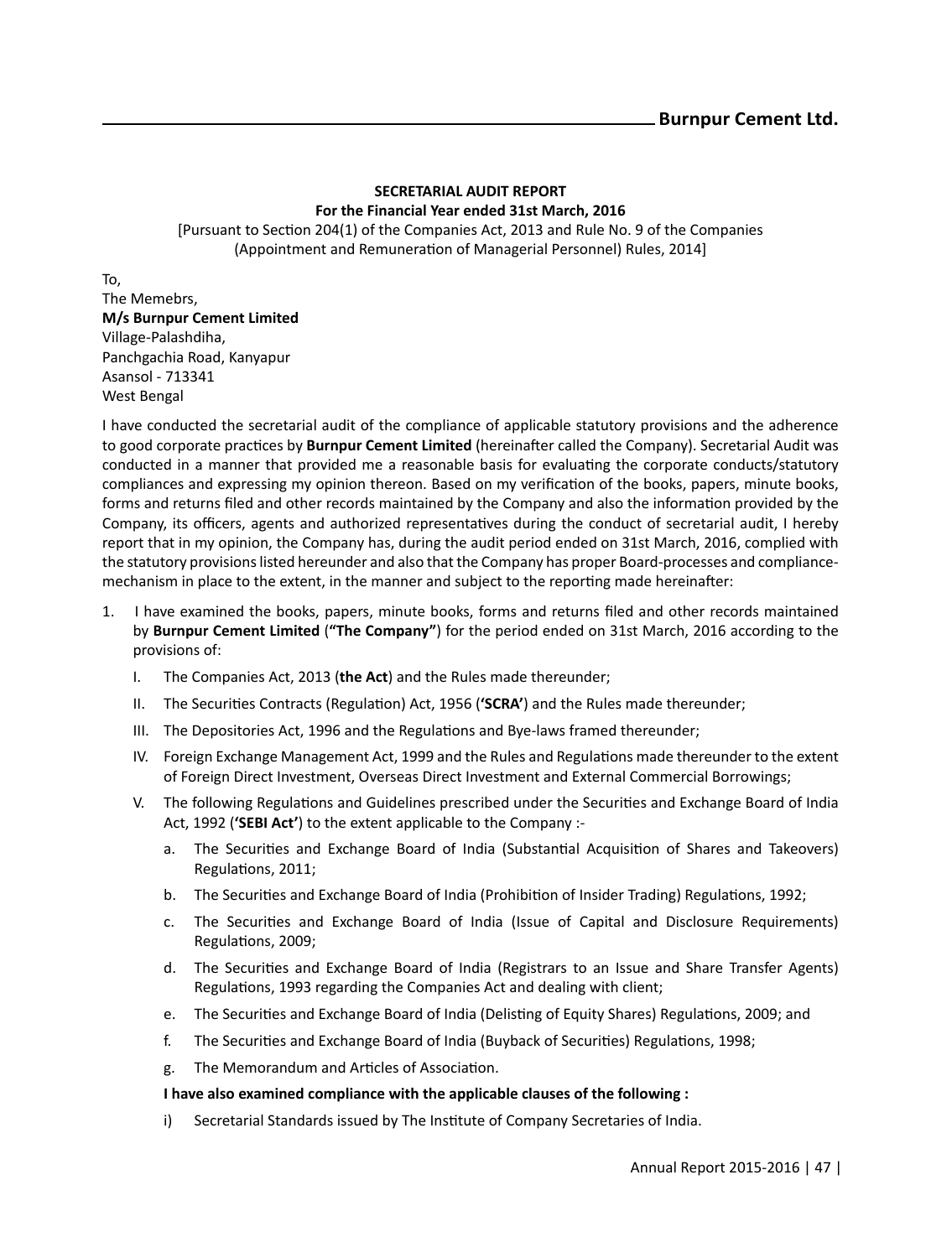

ii) The Listing Agreements entered into by the Company with National Stock Exchange of India Limited and Bombay Stock Exchange.

During the period under review the Company has complied with the provisions of the Act, Rules, Regulations, Guidelines, Standards, Listing Agreements etc mentioned above.

- **2.** I further report that the Company has, in my opinion, complied with the provisions of the Companies Act, 2013 and the Rules made under that Act and the provisions of Companies Act, 2013 as notified by Ministry of Corporate Affairs and the Memorandum and Articles of Association of the Company, with regard to:
	- (a) maintenance of various statutory registers and documents and making necessary entries therein;
	- (b) closure of the Register of Members.
	- (c) forms, returns, documents and resolutions required to be filed with the Registrar of Companies and the Central Government;
	- (d) service of documents by the Company on its Members, Auditors and the Registrar of Companies;
	- (e) notice of Board meetings and Committee meetings of Directors;
	- (f) the meetings of Directors and Committees of Directors including passing of resolutions by circulation;
	- $(g)$  minutes of proceedings of General Meetings and of the Board and its Committee meetings;
	- (h) approvals of the Members, the Board of Directors, the Committees of Directors and the government authorities, wherever required;
	- (i) constitution of the Board of Directors/Committee(s) of Directors, appointment, retirement and reappointment of Directors including the Managing Director and Whole-time Directors;
	- (j) payment of remuneration to Directors including the Managing Director and Whole-time Directors,
	- (k) appointment and remuneration of Auditors and Cost Auditors;
	- (I) transfers and transmissions of the Company's shares and issue and dispatch of duplicate certificates of shares;
	- (m) declaration and payment of dividends;
	- (n) transfer of certain amounts as required under the Act to the Investor Education and Protection Fund and uploading of details of unpaid and unclaimed dividends on the websites of the Company and the Ministry of Corporate Affairs;
	- (o) borrowings and registration, modification and satisfaction of charges wherever applicable;
	- (p) investment of the Company's funds including investments and loans to others;
	- (q) form of balance sheet as prescribed under Part I, form of statement of profit and loss as prescribed under Part II and General Instructions for preparation of the same as prescribed in Schedule III to the Act;
	- (r) Directors' report;
	- (s) contracts, common seal, registered office and publication of name of the Company; and
	- (t) Generally, all other applicable provisions of the Act and the Rules made under the Act.

#### **3. I further report that :**

The Board of Directors of the Company is duly constituted with proper balance of Executive Directors, Non-Executive Directors and Independent Directors. The changes in the composition of the Board of Directors that took place during the period under review were carried out in compliance with the provisions of the Act.

Adequate notice is given to all directors to schedule the Board Meetings, agenda and detailed notes on agenda were sent at least seven days in advance, and a system exists for seeking and obtaining further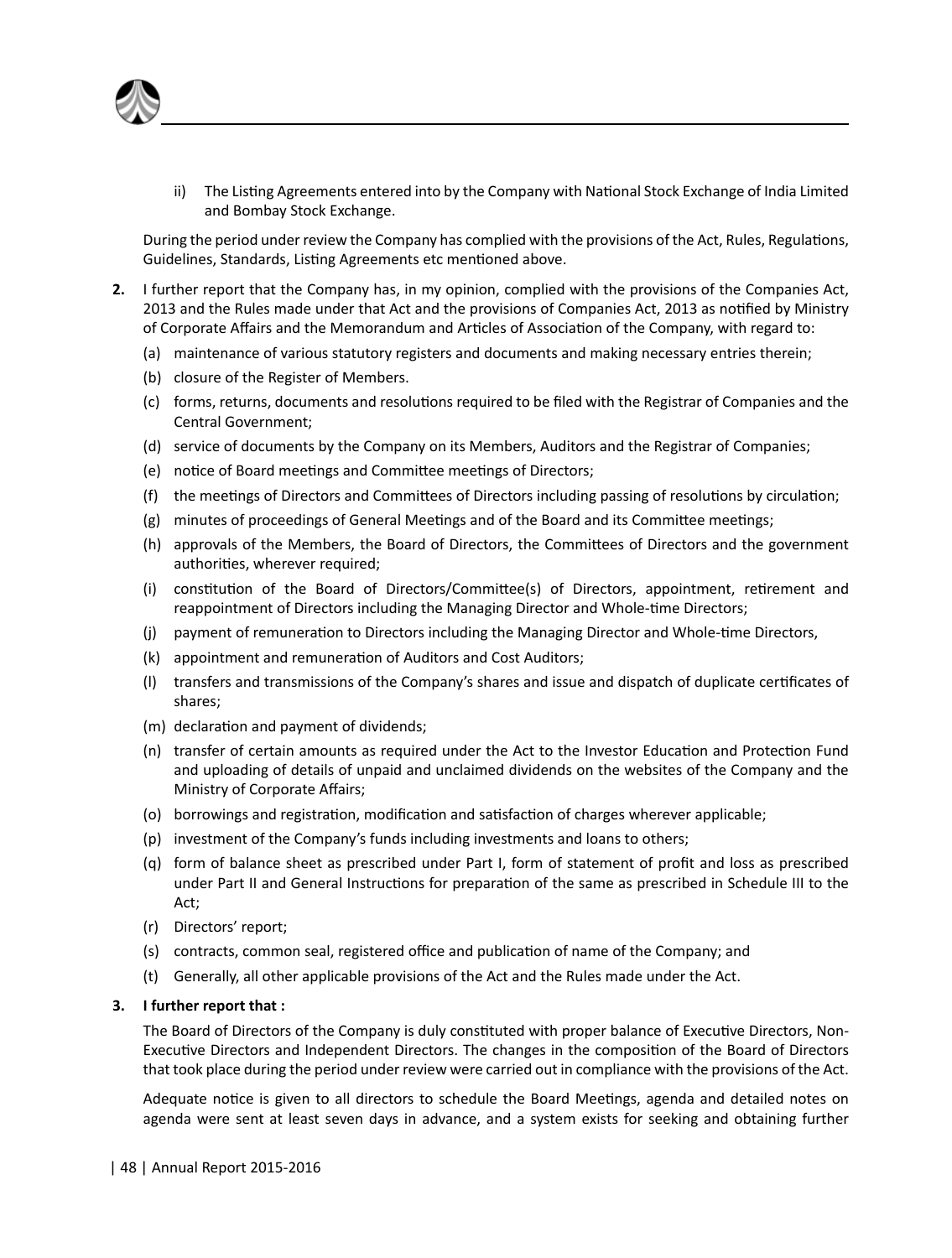information and clarifications on the agenda items before the meeting and for meaningful participation at the meeting.

- i. Decision in the meeting of Board of Directors were taken unanimously and recorded as part of the minutes.
- ii. The Company has obtained all necessary approvals under the various provisions of the Act; and
- iii. There was no prosecution initiated and no fines or penalties were imposed during the year under review under the Act, SEBI Act, SCRA, Depositories Act, Listing Agreement and Rules, Regulations and Guidelines framed under these Acts against / on the Company, its Directors and Officers.
- iv. The Directors have complied with the disclosure requirements in respect of their eligibility of appointment, their being independent and compliance with the Code of Business Conduct & Ethics for Directors and Management Personnel;
- **4.** The Company has complied with the provisions of the Securities Contracts (Regulation) Act, 1956 and the Rules made under that Act, with regard to maintenance of minimum public shareholding.
- **5.** I further report that the Company has complied with the provisions of the Depositories Act, 1996 and the Byelaws framed thereunder by the Depositories with regard to dematerialization / rematerialisation of securities and reconciliation of records of dematerialized securities with all securities issued by the Company.
- **6.** The Company has complied with the provisions of the FEMA, 1999 and the Rules and Regulations made under that Act to the extent applicable.

#### **7. I further report that :**

- a. the Company has complied with the requirements under the Equity Listing Agreements entered into with National Stock Exchange of India Limited and Bombay Stock Exchange;
- b. the Company has complied with the provisions of the Securities and Exchange Board of India (Substantial Acquisition of Shares and Takeovers) Regulations, 2011 including the provisions with regard to disclosures and maintenance of records required under the said Regulations;
- c. the Company has complied with the provisions of the Securities and Exchange Board of India (Prohibition of Insider Trading) Regulations, 1992 including the provisions with regard to disclosures and maintenance of records required under the said Regulations;
- 8. I further report that based on the information received and records maintained there are adequate systems and processes in the Company commensurate with the size and operations of the Company to monitor and ensure compliance with applicable laws, rules, regulations and guidelines.

**I further report that** there are adequate systems and processes in the company commensurate with the size and operations of the Company to monitor and ensure compliance with applicable laws, rules, regulations and guidelines.

> **Birendra Banka & Associates** *(PracƟcing Company Secretaries)*

**Birendra Banka** Place : Ranchi *Proprietor* Date : 05th July, 2016 **ACS: 29788, CP: 10774** ACS: 29788, CP: 10774

**Note**: This report is to be read with my letter of even date which is annexed as "Annexure A" and forms an integral part of this report.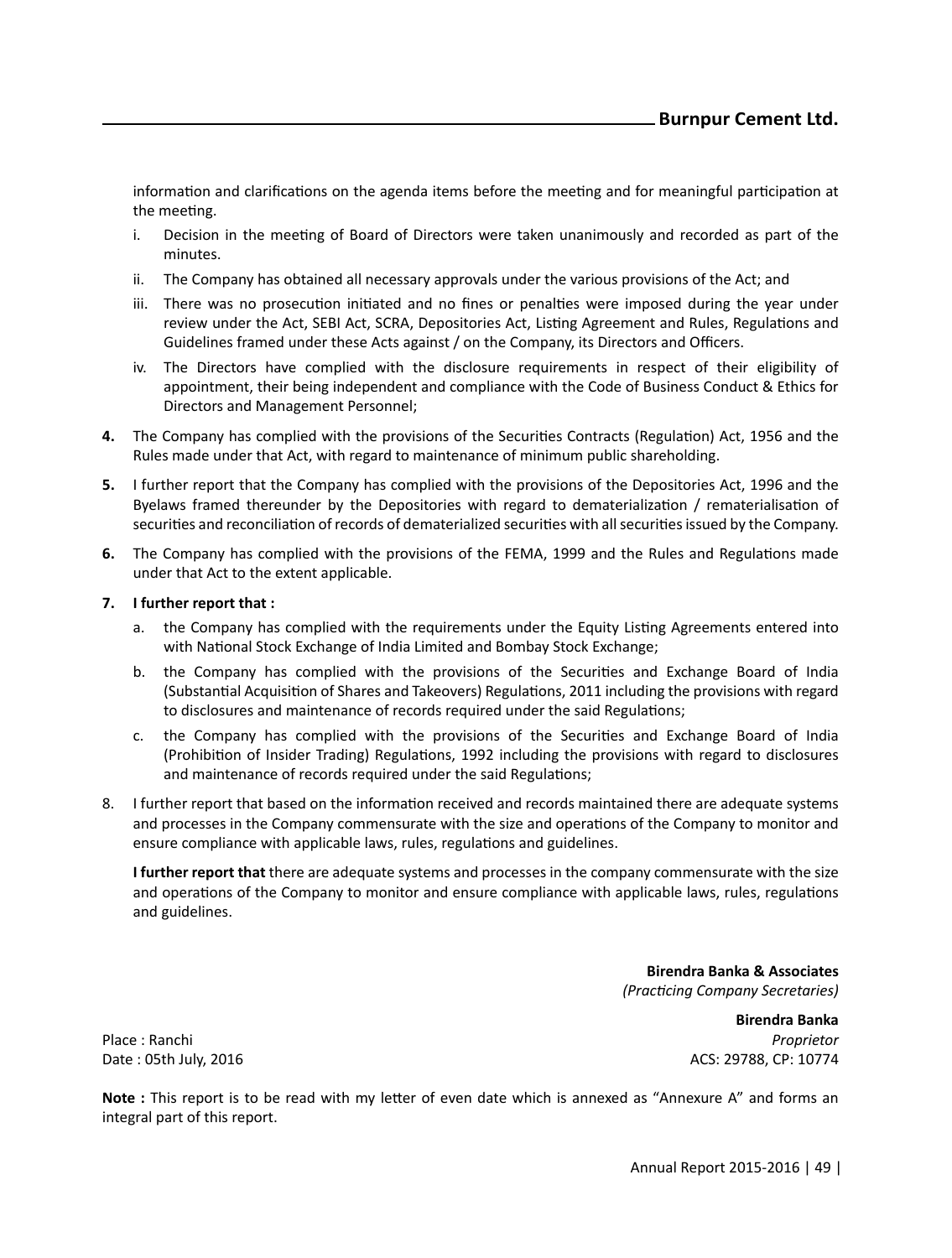**'ANNEXURE A'**



To, The Memebrs, **M/s Burnpur Cement Limited** Village-Palashdiha, Panchgachia Road, Kanyapur Asansol-713341 West Bengal

My report of even date is to be read along with this letter.

- 1. Maintenance of secretarial record is the responsibility of the management of the Company. My responsibility is to express an opinion on these secretarial records based on my audit.
- 2. I have followed the audit practices and processes as were appropriate to obtain reasonable assurances about the correctness of the contents of the secretarial records. The verification was done on test basis to ensure that correct facts are reflected in Secretarial records. I believe that the processes and practices, I followed provide reasonable basis for my opinion.
- 3. I have verified the correctness and appropriateness of financial records and Books of Accounts of the Company.
- 4. Where ever required, I have obtained the management representation about the compliance of laws, rules and regulations and happing of events etc.
- 5. The compliance of the provisions of Corporate and other applicable laws, rules, regulations, standards is the responsibility of the management. My examination was limited to the verification of procedures on test basis.
- 6. The Secretarial Audit report is neither as assurance as to the future viability of the Company nor of the efficiency or effectiveness with which the management has conducted the affairs of the Company.

**Birendra Banka & Associates** *(PracƟcing Company Secretaries)*

**Birendra Banka** Place : Ranchi *Proprietor* Date : 05th July, 2016 **ACS: 29788, CP: 10774**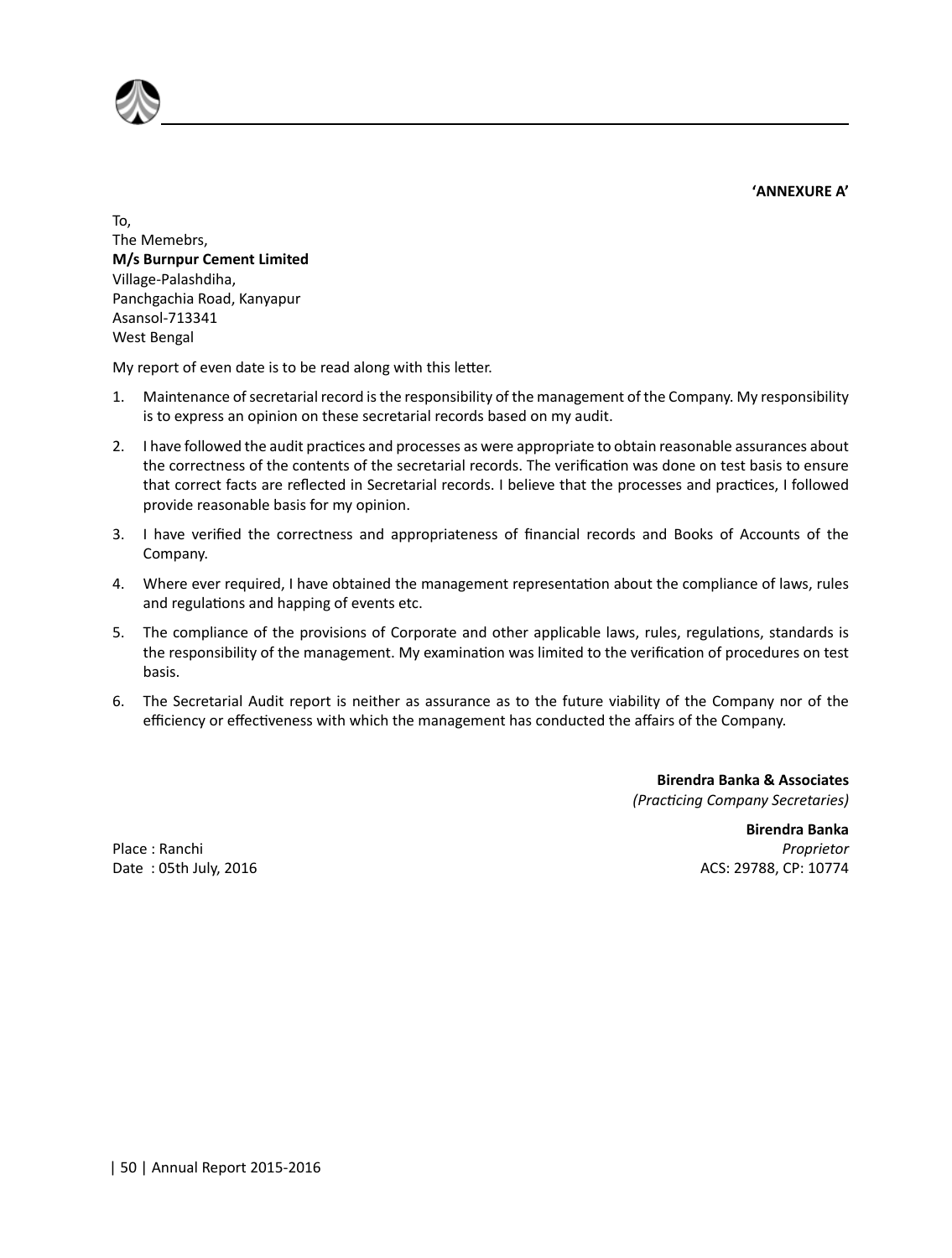## **INDEPENDENT AUDITORS' REPORT**

#### To the Members of **BURNPUR CEMENT LIMITED**

#### **Report on the Standalone F inancial Statements**

We have audited the accompanying standalone financial statements of BURNPUR CEMENT LIMITED ("the Company"), which comprise the Balance Sheet as at March 31, 2016, the Statement of Profit and Loss and the Cash Flow Statement for the year ended on that date and a summary of significant accounting policies and other explanatory information, which we have signed under reference to this report.

#### **Management's Responsibility for the Standalone Financial Statements**

The Company's Board of Directors is responsible for the matters stated in Section 134(5) of 'the Companies Act, 2013 (the "Act") with respect to the preparation and presentation of these standalone financial statements that give a true and fair view of the financial position, financial performance and cash flows of the Company in accordance with the accounting principles generally accepted in India, including the Accounting Standards specified under Section 133 of the Act, read with rule 7 of Companies(Accounts) Rules, 2014 ("the Rules"). This responsibility also includes maintenance of adequate accounting records in accordance with the provisions of the Act for safeguarding the assets of the Company and for preventing and detecting frauds and other irregularities, selection and application of appropriate accounting policies, making judgments and estimates that are reasonable and prudent, and design, implementation and maintenance of adequate internal financial controls, that were operating effectively for ensuring the accuracy and completeness of the accounting records, relevant to the preparation and presentation of the financial statements that give a true and fair view and are free from material misstatement, whether due to fraud or error.

#### **Auditors' Responsibility**

Our responsibility is to express an opinion on these standalone financial statements based on our audit.

We have taken into account the provisions of the Act, the accounting and auditing standards and matters which are required to be included in the audit report under the provisions of the Act and the Rules made thereunder.

We conducted our audit in accordance with the Standards on Auditing specified under Section 143(10) of the Act. Those Standards require that we comply with ethical requirements and plan and perform the audit to obtain reasonable assurance about whether the financial statements are free from material misstatements.

An audit involves performing procedures to obtain audit evidence about the amounts and disclosures in the financial statements. The procedures selected depend on the auditor's judgment, including the assessment of the risks of material misstatement of the financial statements, whether due to fraud or error. In making those risk assessments, the auditor considers internal financial control relevant to the Company's preparation of the financial statement that give a true and fair view in order to design audit procedures that are appropriate in the circumstances. An audit also includes evaluating the appropriateness of the accounting policies used and the reasonableness of the accounting estimates made by the Company's Directors, as well as evaluating the overall presentation of the financial statements.

We believe that the audit evidence we have obtained is sufficient and appropriate to provide a basis for our audit opinion on the standalone financial statements.

### **Opinion**

In our opinion and to the best of our information and according to the explanations given to us, the aforesaid standalone financial statements give the information required by the Act in the manner so required and give a true and fair view in conformity with the accounting principles generally accepted in India, of the state of affairs of the Company as at 31st March, 2016 and its profit and its cash flows.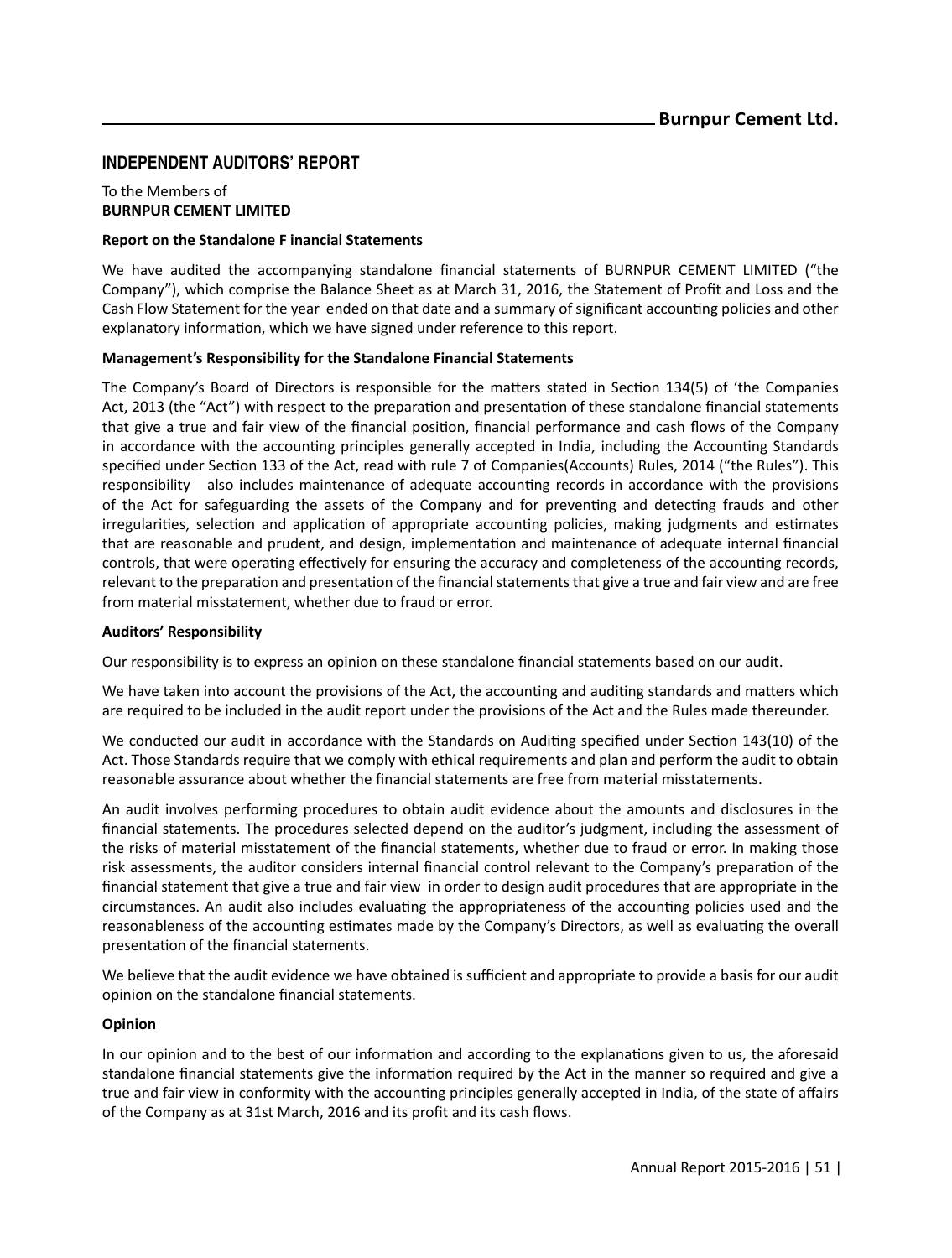

## **INDEPENDENT AUDITORS' REPORT** *(Contd.)*

#### **Report on Other Legal and Regulatory Requirements**

- 1. As required by the Companies (Auditor's Report) Order, 2016 ("the Order") issued by the Central Government of India in terms of sub-section (11) of section 143 of the Act, we give in the "Annexure A", a statement on the matters specified in paragraphs 3 and 4 of the Order.
- 2. As required by Section 143(3) of the Act, we report that :
	- a. We have sought and obtained all the information and explanations which, to the best of our knowledge and belief, were necessary for the purpose of our audit;
	- b. In our opinion, proper books of account as required by law have been kept by the Company so far as it appears from our examination of those books;
	- c. The Balance Sheet, the Statement of Profit and Loss, and the Cash Flow Statement dealt with by this Report are in agreement with the books of account;
	- d. In our opinion, the aforesaid standalone financial statements comply with the Accounting Standards specified under section 133 of the Act, read with Rule 7 of the Companies (Accounts) Rules, 2014;
	- e. On the basis of the written representations received from the directors as on March 31, 2016, and taken on record by the Board of Directors, none of the directors is disqualified as on March 31, 2016, from being appointed as a director in terms of Section 164(2) of the Act;
	- f. With respect to the adequacy of the internal financial controls over financial reporting of the Company and the operating effectiveness of such controls, refer to our separate report in "Annexure B" and
	- g. With respect to the other matters to be included in the Auditor's report in accordance with Rule 11 of the Companies (Audit and Auditors) Rules, 2014, in our opinion and to the best of our information and according to the explanation given to us;
		- i. The Company has disclosed the impact of pending litigations on its financial position in its financial statements - Refer note 26 to the financial statements.
		- ii. The Company did not have any long-term contracts including derivatives contracts for which there were any material foreseeable losses.
		- iii. There is no amount which is required to be transferred to the Investor Education and Protection Fund by the Company.

For **M/s N.K.Agarwal & Co.** *(Chartered Accountants)* Registration No.308115E

**N. K. Agarwal** Dated : 24.05.2016 *(Proprietor)*  Place : Asansol Membership No. 14267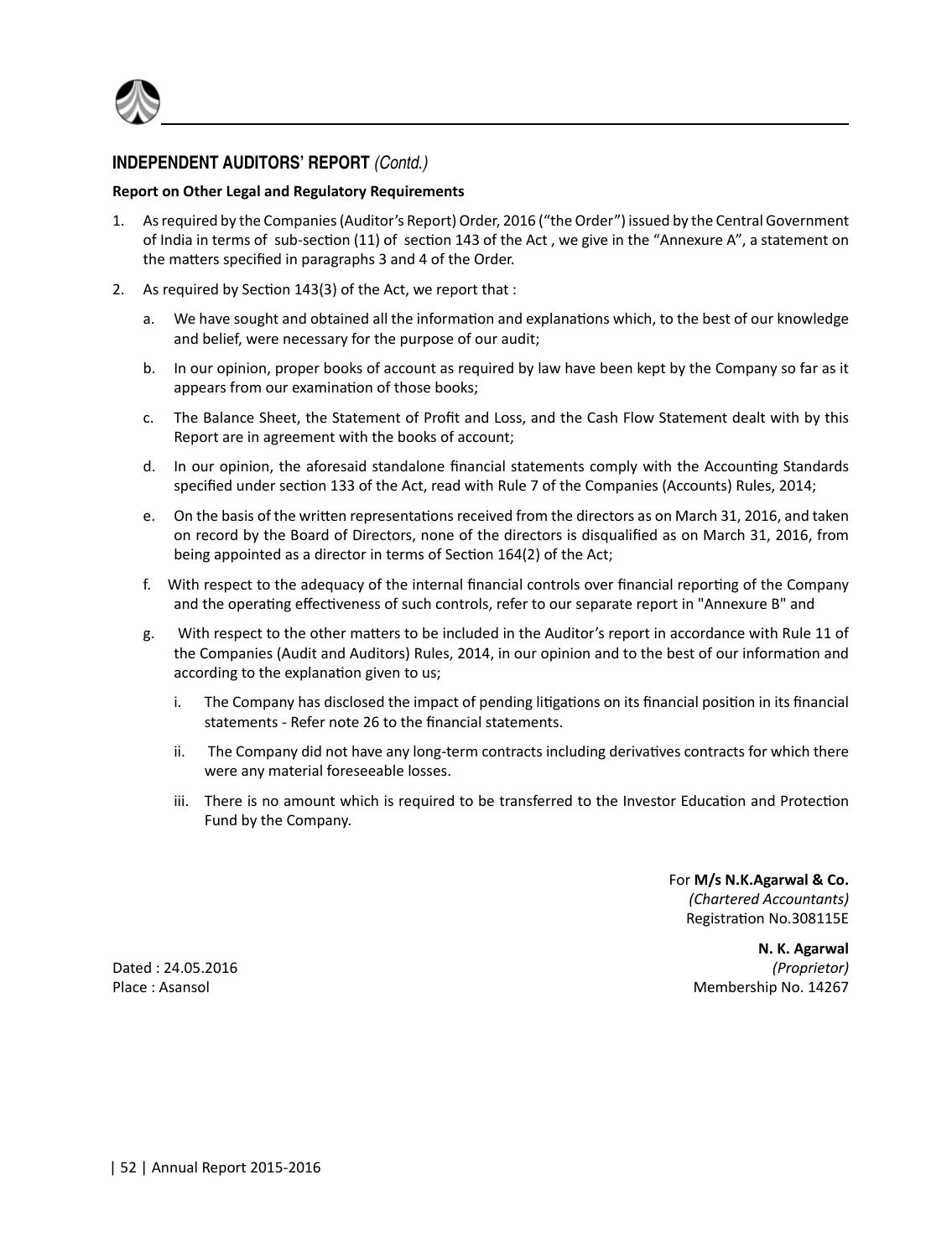## **"ANNEXURE A" TO THE INDEPENDENT AUDITORS' REPORT**

- i) (a) The Company is maintaining proper records showing full particulars, including quantitative details and situation, of fixed assets.
	- (b) The fixed assets of the company have been physically verified by the Management during the year and no material discrepancies have been noticed on such verification. In our opinion the frequency of verification is reasonable having regard to the size of the company and nature of its assets.
	- (c) According to the information and explanations given to us and on the basis of our examination of the records of the Company, the title deeds of immovable properties as disclosed in Note 9 to the financial statements are held in the name of the Company except for the following:

| <b>Particulars</b>                                     | whether Freehold<br>or Leasehold | <b>Gross Block</b><br>(Rs.) | <b>Net Block</b><br>(Rs.) | Remarks, If Any                                                                                                                                                                                                                                                                                                            |
|--------------------------------------------------------|----------------------------------|-----------------------------|---------------------------|----------------------------------------------------------------------------------------------------------------------------------------------------------------------------------------------------------------------------------------------------------------------------------------------------------------------------|
| Land at<br>Palashdiha,<br>Panchgachia<br>Road, Asansol | Freehold                         | 21214331.00                 |                           | 21214331.00 The title deed is in the erstwhile name<br>of the Company i.e. Ashoka Concrete<br>& Allied Industries (P) Ltd.                                                                                                                                                                                                 |
| Land at Patratu                                        | Leasehold                        | 4941800.00                  | 4941800.00                | Ranchi Industrial Area Development<br>Authority has still not transferred<br>the lease in favour of Burnpur<br>Cement Ltd, though Ministry of<br>Corporate Affairs, Office of the Official<br>Liquidator, High Court, Patna has<br>handed over possession to Burnpur<br>Cement Limited from Progressive<br>Cement Limited. |

- ii) The inventory has been physically verified by the Management during the year. In our Opinion, the frequency of verification is reasonable. The discrepancies noticed on physical verification of inventory as compared to book records were not material.
- iii) According to the information and explanations given to us, the Company has not granted any loans to companies, firms or other parties covered in the Register maintained under Section 189 of the Companies Act, 2013; and therefore paragraph 3(iii) of the Order is not applicable.
- iv) According to the information and explanations given to us, the Company has not granted any loans or provided any guarantees or security to the parties and also has not made any investments and therefore paragraph 3(iv) of the Order is not applicable.
- v) The Company has not accepted any deposits from the public within the meaning of Section 73 to 76 of the Act or any other relevant provisions of the Companies Act and the rules framed there under.
- vi) We have broadly reviewed the books of account maintained by the company in respect of products where, pursuant to the Rules, prescribed by the Central Government of India, the maintenance of cost records has been prescribed under sub section (1) of Section 148 of the Act and are of the opinion that, prima facie, the prescribed accounts and records have been made and maintained. We have not however made a detailed examination of the records with a view to determine whether they are accurate or complete.
- vii) a) According to the information and explanations given to us and the records of the Company examined by us, in our opinion, the Company is regular in depositing the undisputed statutory dues, including provident fund, employees state insurance, income tax, sales tax, service tax, duty of customs, duty of excise, value added tax, cess and other material statutory dues, as applicable with the appropriate authorities except the following: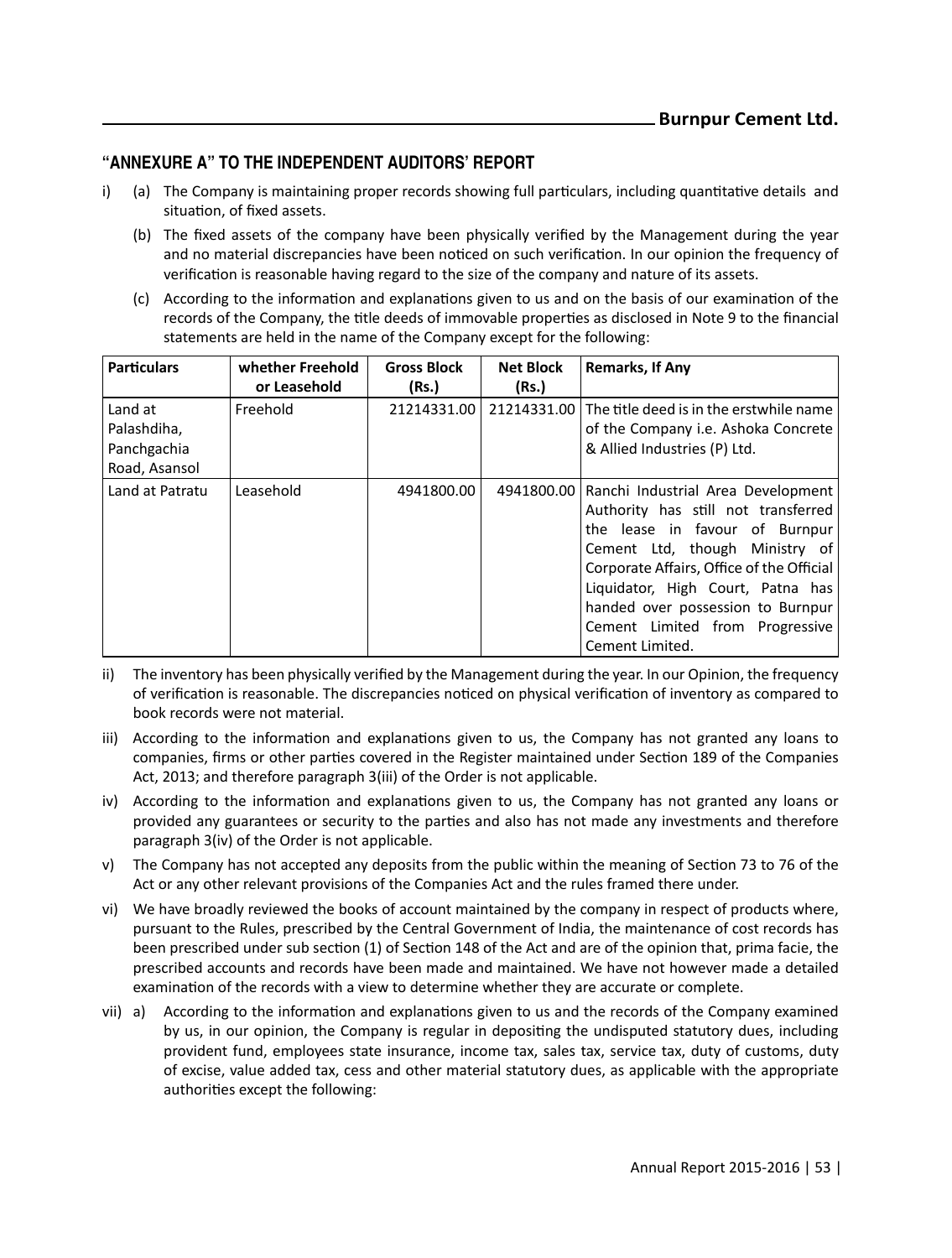

## **"ANNEXURE A" TO THE INDEPENDENT AUDITORS' REPORT** *(Contd.)*

| Particulars        | Amount (Rs.) |
|--------------------|--------------|
| <b>Excise Duty</b> | 6972567.00   |
| Service Tax        | 1743847.00   |
| TDS                | 1014114.00   |
| P.Tax              | 16042.00     |
| <b>WCT</b>         | 189392.00    |
| ROC                | 63583.00     |

b) According to the information and explanations given to us and the records of the company examined by us, there are no dues of income tax, sales tax , duty of customs, value added tax, service tax, excise duty and cess which have not been deposited with the appropriate authority on account of any dispute, except the following:

| <b>Particulars</b>           | matter pertains | Period to which the Forum where dispute is pending           | Amount (Rs.) |
|------------------------------|-----------------|--------------------------------------------------------------|--------------|
| Value Added Tax              | 2007-08         | CTO, Asansol Charge                                          | 44355.00     |
| <b>Central Sales Tax</b>     | 2007-08         | CTO, Asansol Charge                                          | 421313.00    |
| Value Added Tax              | 2008-09         | CTO, Asansol Charge                                          | 1300389.00   |
| <b>Central Sales Tax</b>     | 2008-09         | CTO, Asansol Charge                                          | 55674.00     |
| Value Added Tax              | 2009-10         | West Bengal Appellate & Revisional                           | 783434.00    |
| <b>Central Sales Tax</b>     | 2009-10         | Board, Kolkata                                               | 145087.00    |
| Value Added Tax              | 2010-11         | West Bengal Appellate & Revisional                           | 6667694.00   |
| <b>Central Sales Tax</b>     | 2010-11         | Board, Kolkata                                               | 315464.00    |
| Value Added Tax              | 2011-12         | West Bengal Appellate & Revisional                           | 8108687.00   |
| <b>Central Sales Tax</b>     | 2011-12         | Board, Kolkata                                               | 6291042.00   |
| Jharkhand Value<br>Added Tax | 2013-14         | <b>Commissioner of Commercial Taxes</b><br>Jharkhand, Ranchi | 1599878.00   |
| <b>Central Excise</b>        | 2013-14         | <b>CESTAT</b>                                                | 20730181.00  |

## **Income Tax**

**N.B.:** According to the information and explanation given to us and the documents and records examined by us, an appeal was preferred before the income tax appellate authorities for the A.Y. 2007-08, 2008-09,which was decided in favour of the assessee and a relief to the tune of Rs. 83,20,932/- and Rs.3,80,46,637/- was given. However the income tax department has preferred an appeal before the income tax appellate Tribunal, which is pending for disposal.

viii) According to the records of the Company examined by us and the information and explanations given to us, the company has defaulted in repayment of dues to banks as at the balance sheet date and the details of defaults are furnished below:-

| <b>Particulars</b>                                                 | Amount of default as at<br>the balance sheet date | Period of<br>default   | Remarks, if any.                                                                                                                                         |
|--------------------------------------------------------------------|---------------------------------------------------|------------------------|----------------------------------------------------------------------------------------------------------------------------------------------------------|
| i) Name of the Lenders:<br><b>Bank</b><br>a) Central Bank of India | 21476340.00                                       | April - August<br>2015 | Interest has been rescheduled into new<br>Funded Interest Term loan as per sanction<br>letter reference no. CFBK/CMD/2014-<br>15/03/2050/A dt.28.03.2015 |
|                                                                    | 5528334.00                                        | February<br>2016       | Interest for the month of February not<br>paid till 31.03.2016                                                                                           |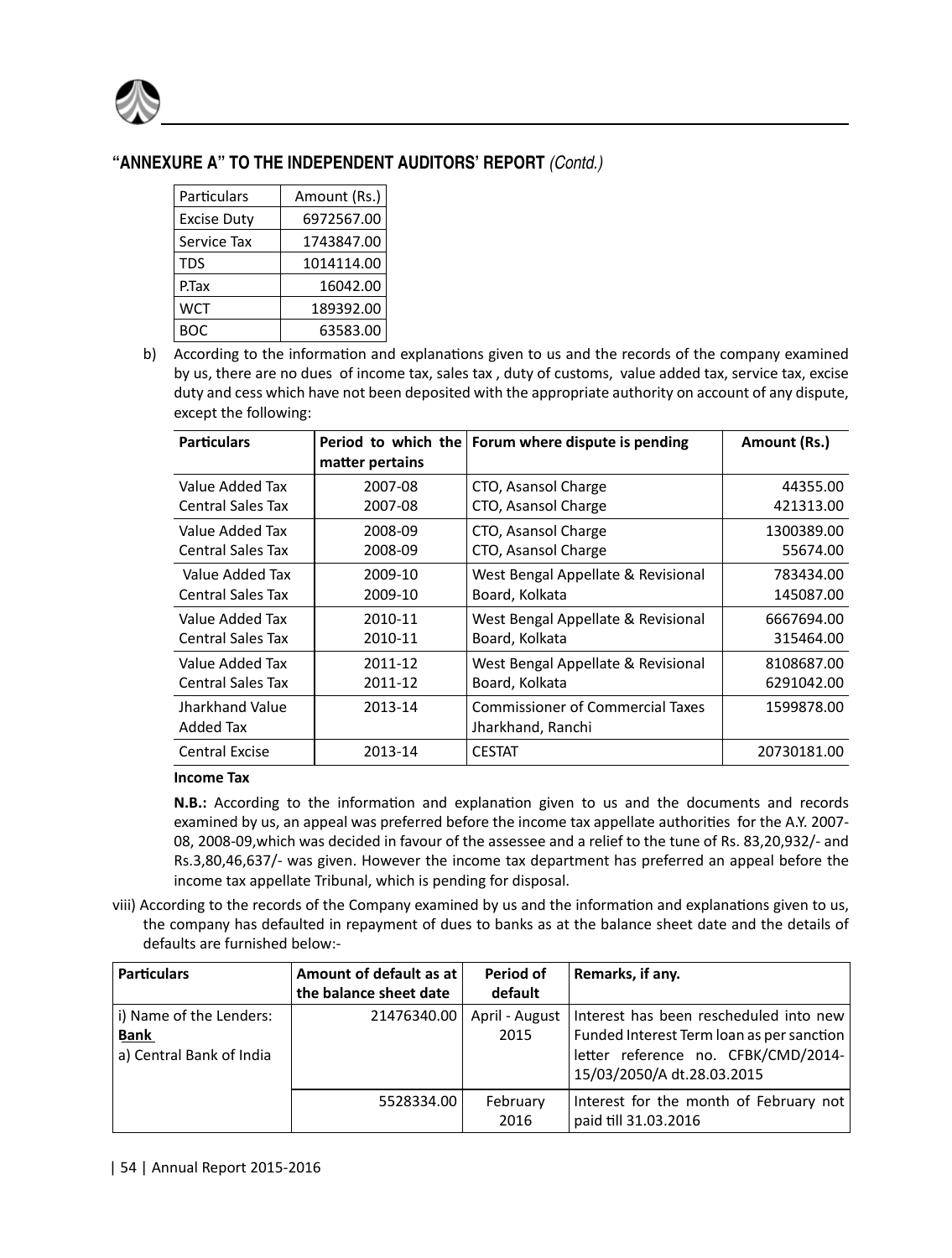|  |  | "ANNEXURE A" TO THE INDEPENDENT AUDITORS' REPORT |
|--|--|--------------------------------------------------|
|--|--|--------------------------------------------------|

| <b>Particulars</b>      | Amount of default as at | Period of     | Remarks, if any.                         |
|-------------------------|-------------------------|---------------|------------------------------------------|
|                         | the balance sheet date  | default       |                                          |
| b) State Bank of        | 23133908.00             | April-August  | rescheduled<br>Interest has been<br>into |
| Hyderabad               |                         | 2015          | new Funded Interest Term Loan as per     |
|                         |                         |               | sanction letter reference no. F/ADV/     |
|                         |                         |               | Burnpur/2874 dt.26.02.2015               |
|                         | 5554025.00              | February 2016 | Interest for the month of February not   |
|                         |                         |               | paid till 31.03.2016.                    |
| c) State Bank of India  | 26647972.00             | April-October | Interest has been rescheduled<br>into    |
|                         |                         | 2015          | new Funded Interest Term loan as per     |
|                         |                         |               | sanction letter reference no. RMME/      |
|                         |                         |               | SME-ASN/14-15/315 dt.28.03.2015.         |
|                         | 23377425.00             | April-        | Interest has been rescheduled<br>into    |
|                         |                         | September     | new Funded Interest Term loan as per     |
|                         |                         | 2015          | sanction letter reference no. UBI/CIC/   |
|                         |                         |               | ADV/15 dt.07.03.2015                     |
| d) United Bank of India | 300000.00               | January       | Interest for the month of January not    |
|                         |                         | 2016          | paid till 31.03.2016                     |
|                         | 5579654.00              | February      | Interest for the month of February not   |
|                         |                         | 2016          | paid till 31.03.2016                     |

ix) The company has not raised any money by way of public issue and follow on issue. However the company has taken new term loans and restructured its old term loans during the year. The term loans have been applied for the purposes for which they have been taken.

x) According to the information and explanations given to us, no material fraud by the company or on the company by its officers or employees has been noticed or reported during the course of our audit.

xi) According to the information and explanations given to us and based on our examination of the records of the Company, the company has paid / provided for managerial remuneration in accordance with the requisite approvals mandated by the provisions of Section 197 read with Schedule V to the Act.

- xii) In our opinion and according to the information and explanation given to us, the Company is not a nidhi company. Accordingly, paragraph 3(xii) of the Order is not applicable.
- xiii) According to the information and explanations given to us and based on our examination of the records of the company, transactions with the related parties are in compliance with Section 188 of the Companies Act, 2013 including the Rule 15 of the Companies (Meeting of Board and its Powers) Rules, 2014 where applicable and details of such transactions have been disclosed in the financial statements as required by the applicable accounting standards.
- xiv) According to the information and explanations given to us and based on our examination of the records of the company, the company has converted the share warrants into fully paid equity shares under private placement.
- xv) According to the information and explanations given to us and based on our examination of the records of the company, the company has not entered into non-cash transactions with directors or persons connected with him. Accordingly, paragraph 3(xv) of the Order is not applicable.
- xvi) The company is not required to be registered under section 45-IA of the Reserve Bank of India Act, 1934.

For **M/s N.K.Agarwal & Co.** *(Chartered Accountants)* RegistraƟon No.308115E **N. K. Agarwal** Dated : 24.05.2016 *(Proprietor)*  Place : Asansol Membership No. 14267

Annual Report 2015-2016 | 55 |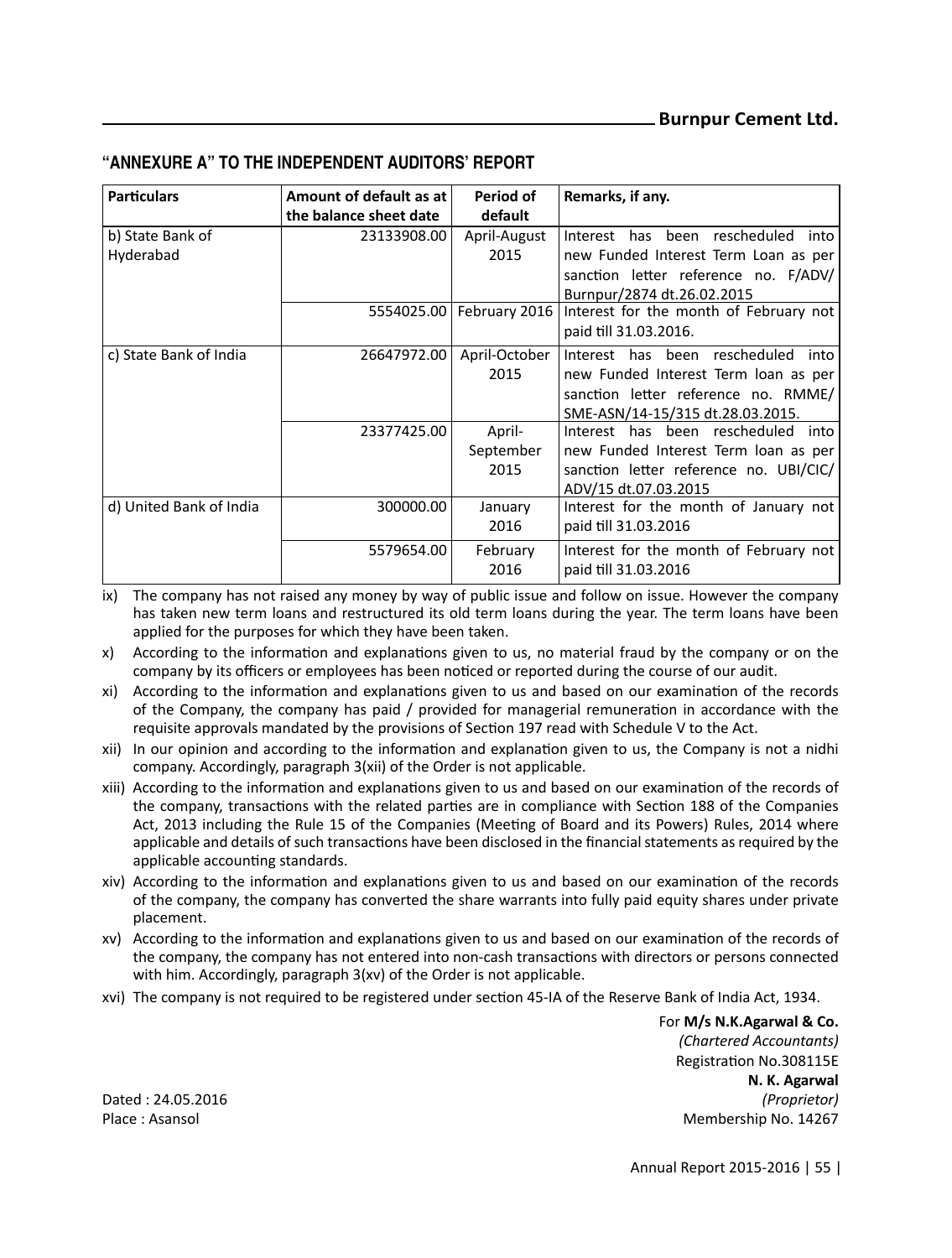

## **"ANNEXURE B" TO THE INDEPENDENT AUDITORS' REPORT**

### Report on the Internal Financial Controls under Clause (i) of Sub-section 3 of Section 143 of the Companies Act, **2013 ('the Act')**

We have audited the internal financial controls over financial reporting of Burnpur Cement Limited ("the Company") as of 31 March, 2016 in conjunction with our audit of the standalone financial statements of the Company for the year ended on that date.

#### **Management's Responsibility for Internal Financial Controls**

The Company's management is responsible for establishing and maintaining internal financial controls based on the internal controls over financial reporting criteria established by the Company considering the essential components of internal controls stated in the Guidance Note on Audit of Internal Financial Controls over Financial Reporting issued by the Institute of Chartered Accountants of India ("ICAI"). These responsibilities include the design, implementation and maintenance of adequate internal financial controls that were operating effectively for ensuring the orderly and efficient conduct of its business, including adherence to the Company's policies, the safeguarding of its assets, the prevention and detection of frauds and errors, the accuracy and completeness of the accounting records and the timely preparation of reliable financial information as required under the Companies Act 2013 ("the Act").

#### **Auditor's Responsibility**

Our responsibility is to express an opinion on the Company's internal financial controls over financial reporting based on our audit. We conducted our audit in accordance with the Guidance Note on Audit of Internal Financial Controls Over Financial Reporting (the "Guidance Note") and the Standards on Auditing issued by ICAI and deemed to be prescribed under section 143(10) of the Companies Act, 2013 to the extent applicable to an audit of internal financial controls, both applicable to an audit of Internal Financial Controls and, both issued by the ICAI. Those Standards and the Guidance Note require that we comply with ethical requirements and plan and perform the audit to obtain reasonable assurance about whether adequate internal financial controls over financial reporting were established and maintained and if such controls operated effectively in all material respects.

Our audit involves performing procedures to obtain audit evidence about the adequacy of the internal financial controls system over financial reporting and their operating effectiveness. Our audit of internal financial controls over financial reporting included obtaining an understanding of internal financial controls over financial reporting, assessing the risk that a material weakness exists and testing and evaluating the design and operating effectiveness of internal controls based on the assessed risk. The procedures selected depend on the auditor's judgment including the assessment of the risks of material misstatement of the financial statements, whether due to fraud or error.

We believe that the audit evidence we have obtained is sufficient and appropriate to provide a basis for our audit opinion on the Company's internal financial controls system over financial reporting.

#### **Meaning of Internal Financial Controls Over Financial Reporting**

A company's internal financial controls over financial reporting is a process designed to provide reasonable assurance regarding the reliability of financial reporting and the preparation of financial statements for external purposes in accordance with generally accepted accounting principles. A company's internal financial control over financial reporting includes those policies and procedures that (1) pertain to the maintenance of records that, in reasonable detail, accurately and fairly reflect the transactions and dispositions of the assets of the company; (2) provide reasonable assurance that transactions are recorded as necessary to permit preparation of financial statements in accordance with generally accepted accounting principles, and that receipts and expenditures of the company are being made only in accordance with authorizations of management and directors of the company; and (3) provide reasonable assurance regarding prevention or timely detection of unauthorized acquisition, use, or disposition of the company's assets that could have a material effect on the financial statements.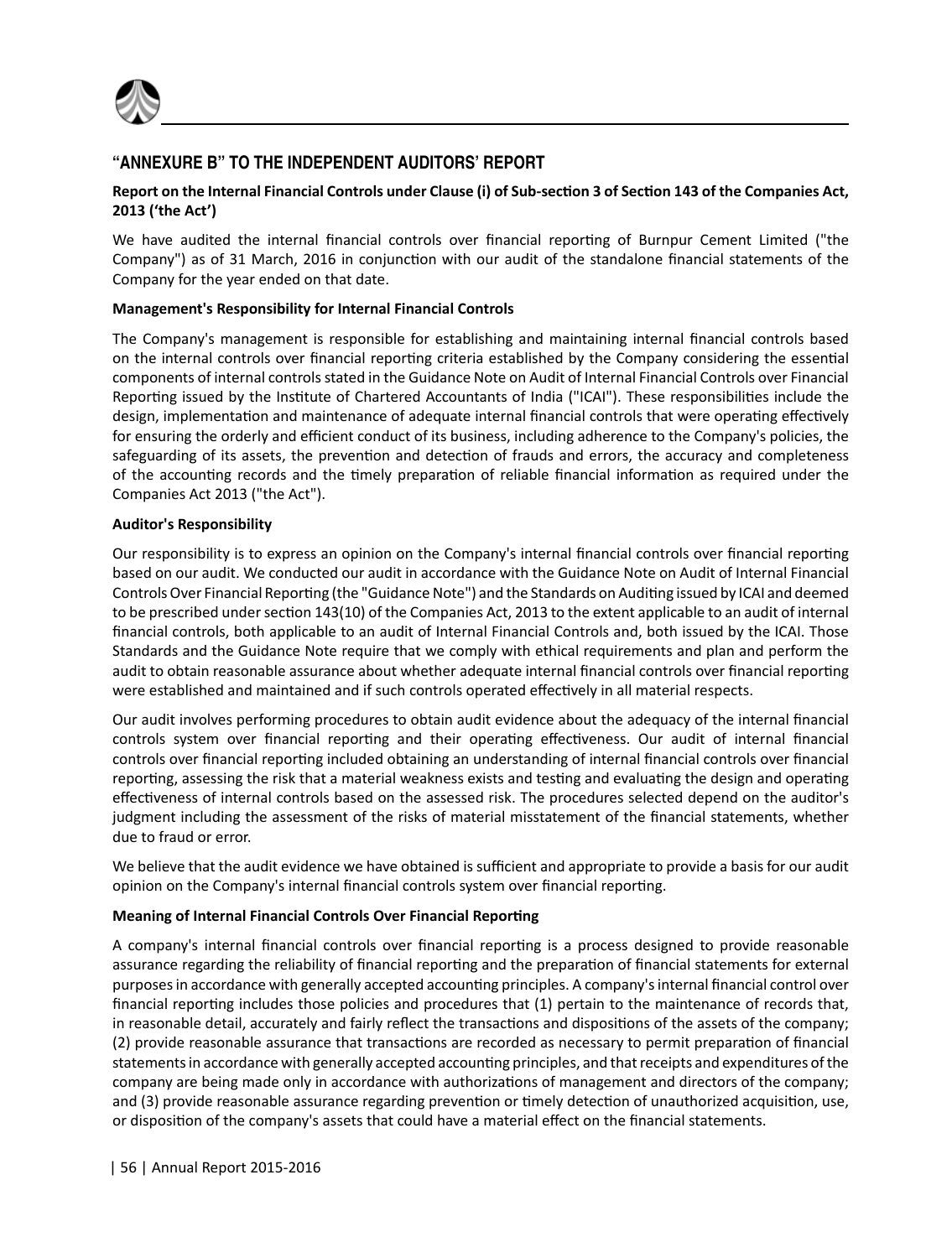## **"ANNEXURE B" TO THE INDEPENDENT AUDITORS' REPORT** *(Contd.)*

#### **Inherent Limitations of Internal Financial Controls Over Financial Reporting**

Because of the inherent limitations of internal financial controls over financial reporting, including the possibility of collusion or improper management override of controls, material misstatements due to error or fraud may occur and not be detected. Also, projections of any evaluation of the internal financial controls over financial reporting to future periods are subject to the risk that the internal financial controls over financial reporting may become inadequate because of changes in conditions, or that the degree of compliance with the policies or procedures may deteriorate.

#### **Opinion**

In our opinion, the Company has, in all material respects, an adequate internal financial control system over financial reporting and such internal financial controls over financial reporting were operating effectively as at 31st March 2016, based on the internal controls over financial reporting criteria established by the Company considering the essential components of internal controls stated in the Guidance Note on Audit of Internal Financial Controls Over Financial Reporting issued by Institute of Chartered Accountants of India.

> For **M/s N.K.Agarwal & Co.** *(Chartered Accountants)* RegistraƟon No.308115E

**N. K. Agarwal** Dated : 24.05.2016 *(Proprietor)*  Membership No. 14267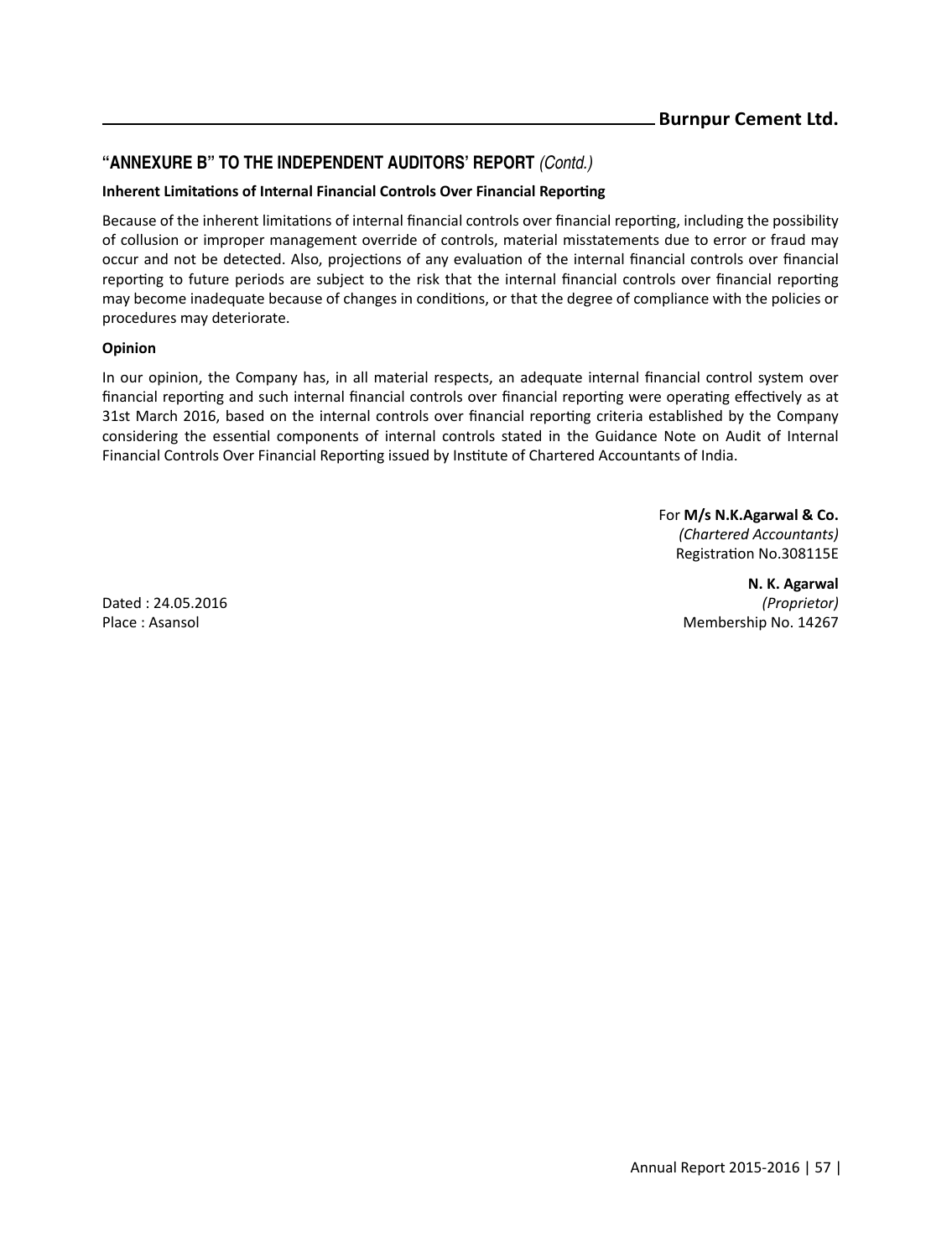

# **BALANCE SHEET** as at 31st March, 2016

**(Amount in Rs)**

|   |                                                                                      |                                | <b>Notes</b> | As at 31.03.16   |                                                  | As at 31.03.15         |                          |
|---|--------------------------------------------------------------------------------------|--------------------------------|--------------|------------------|--------------------------------------------------|------------------------|--------------------------|
| А | <b>EQUITY &amp; LIABILITIES:</b>                                                     |                                |              |                  |                                                  |                        |                          |
|   | Shareholders' Funds                                                                  |                                |              |                  |                                                  |                        |                          |
|   | a) Share Capital                                                                     |                                | 1            | 861,243,630.00   |                                                  | 825,543,630.00         |                          |
|   | b) Reserves and Surplus                                                              |                                | 2            | 177,226,426.83   |                                                  | 296,811,846.20         |                          |
|   | c) Money received against share Warrants                                             |                                |              | 0                | 1,038,470,056.83                                 | 0                      | 1,122,355,476.20         |
|   | <b>Non Current Liabilities</b>                                                       |                                |              |                  |                                                  |                        |                          |
|   | a) Branch/Division (Equity)                                                          |                                |              | 0                |                                                  | 0                      |                          |
|   | a) Long term Borrowing                                                               |                                | 3            | 2,023,284,697.08 |                                                  | 1,526,696,340.79       |                          |
|   | b) Deferred Tax liabilities (net)                                                    |                                | 4            | 142,208,820.90   |                                                  | 14,587,519.90          |                          |
|   | c) Other Long Term provision<br><b>Current Liabilities</b>                           |                                | 5            | 7,430,888.00     | 2,172,924,405.98                                 | 6,303,098.00           | 1,547,586,958.69         |
|   |                                                                                      |                                |              |                  |                                                  |                        |                          |
|   | a) Short Term Borowings                                                              |                                | 6<br>7       | 327,634,284.52   |                                                  | 189,950,531.28         |                          |
|   | b) Trade Payable                                                                     |                                | 8            | 67,707,917.48    |                                                  | 216,123,410.01         |                          |
|   | C) Other Current Liabilities<br>d) Short Term Provisions                             |                                |              | 308,126,886.12   |                                                  | 137,091,595.87         |                          |
|   | Total:                                                                               |                                |              | 0                | 703,469,088.12<br>3,914,863,550.93               | 0                      | 543,165,537.16           |
|   | B ASSETS:                                                                            |                                |              |                  |                                                  |                        | 3,213,107,972.05         |
|   | <b>Non-Current Assets</b>                                                            |                                |              |                  |                                                  |                        |                          |
|   | (a) Fixed Assets                                                                     |                                | 9            |                  |                                                  |                        |                          |
|   | (i) Tangible Assets                                                                  |                                |              | 2,920,903,121.76 |                                                  | 359,572,725.76         |                          |
|   | (ii) Intangible Assets                                                               |                                |              | 2,048,989.83     |                                                  | 2,204,796.11           |                          |
|   |                                                                                      | (iii) Capital Work in Progress |              | 85,009,409.99    |                                                  | 1,951,878,133.80       |                          |
|   |                                                                                      |                                |              |                  | 3,007,961,521.58                                 |                        | 2,313,655,655.67         |
|   | b) Non Current Investments                                                           |                                | 10           |                  | 139,320.00                                       |                        | 139,320.00               |
|   | C) Deferred Tax Assets                                                               |                                |              |                  |                                                  |                        |                          |
|   | d) Long Term Loans & Advances                                                        |                                | 11           |                  | 5,928,834.00                                     |                        | 7,323,334.00             |
|   | <b>Current Assets</b>                                                                |                                |              |                  |                                                  |                        |                          |
|   | a) Current Investments                                                               |                                |              | $\theta$         |                                                  | $\mathbf{0}$           |                          |
|   | b) Inventories                                                                       |                                | 12           | 272,098,031.13   |                                                  | 203,413,256.56         |                          |
|   | C) Trade Receivable                                                                  |                                | 13           | 433,316,776.97   |                                                  | 352,705,108.96         |                          |
|   | d) Cash & Bank Balances                                                              |                                | 14           | 49,604,320.65    |                                                  | 104,968,510.93         |                          |
|   | e) Short Term Loans & Advances                                                       |                                | 15           | 144,154,183.60   |                                                  | 228,764,995.93         |                          |
|   | f) Other Current Assets                                                              |                                | 16           | 1,660,563.00     | 900,833,875.35                                   | 2,137,790.00           | 891,989,662.38           |
|   | Total:                                                                               |                                |              |                  | 3,914,863,550.93                                 |                        | 3,213,107,972.05         |
|   | <b>Significant Accounting Policies</b>                                               |                                | $25 - 38$    |                  |                                                  |                        |                          |
|   | Notes on Financial statements                                                        |                                |              |                  |                                                  |                        |                          |
|   | For N. K. Agarwal & Co.<br>(Chartered Accountants)<br>Firm Registeration No. 308115E |                                |              |                  |                                                  | On behalf of the Board |                          |
|   | (N. K. Agarwal)<br>Proprietor<br>Membership No. 014267                               |                                |              |                  | <b>Ashok Gutgutia</b><br>V.C.& Managing Director | Director               | Manoj Kumar Agarwal      |
|   | Date: 24/05/2016<br>Place: Asansol                                                   |                                |              | S.K.Agarwal      | <b>Chief Financial Officer</b>                   | S.S.Panigrahi          | <b>Company Secretary</b> |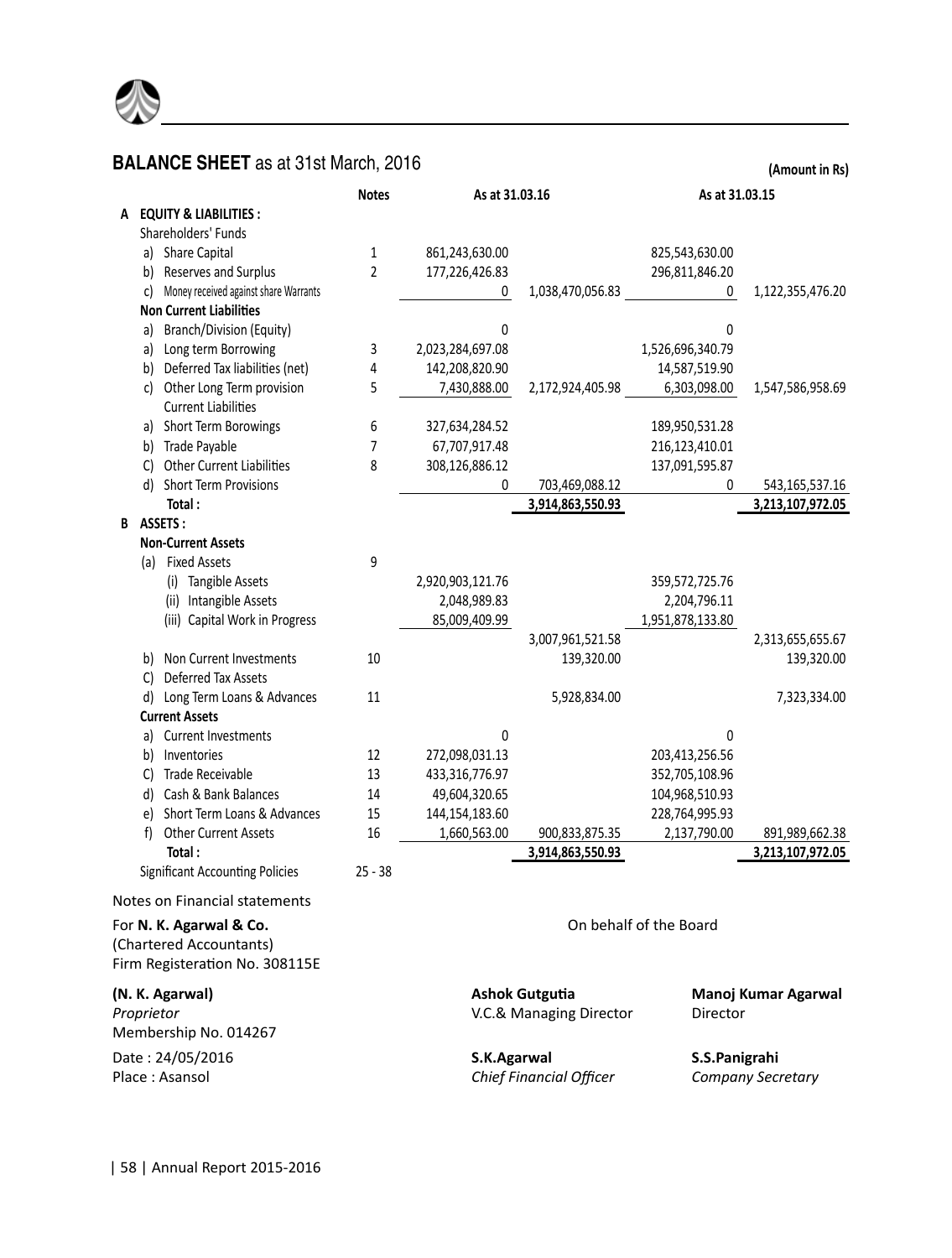# **Burnpur Cement Ltd.**

| <b>STATEMENT OF PROFIT &amp; LOSS</b> for the year ended 31st March, 2016 |                                                  |                        | (Amount in Rs)                     |
|---------------------------------------------------------------------------|--------------------------------------------------|------------------------|------------------------------------|
|                                                                           | <b>Notes</b>                                     | As at 31.03.2016       | As at 31.03.2015                   |
| A CONTINUING OPERATIONS:                                                  |                                                  |                        |                                    |
| Revenue from Operations (Net)                                             | 17                                               | 879,923,136.78         | 823,154,243.91                     |
| Other Income                                                              | 18                                               | 61,662,538.39          | 8,887,641.58                       |
| <b>Total Revenue</b>                                                      |                                                  | 941,585,675.17         | 832,041,885.49                     |
| <b>Expenditure</b>                                                        |                                                  |                        |                                    |
| <b>Cost of Materials Consumed</b>                                         | 19                                               | 444,111,859.54         | 278,681,265.68                     |
| Purchase of Stock in Trade                                                | 20                                               |                        | 290,084,080.00                     |
| Change In Inventory                                                       | 21                                               | (237,095.00)           |                                    |
| <b>Employee Benefits Expenses</b>                                         | 22                                               | 36,094,829.47          | 27,543,684.00                      |
| Finance Cost / Interest & Other Charges                                   | 23                                               | 133, 142, 376.04       | 45,420,288.46                      |
| Depreciation & amortisation expenses                                      | 9                                                | 40,209,745.80          | 15,416,046.07                      |
| <b>Other Expenses</b>                                                     | 24                                               | 321,413,671.82         | 169,008,717.07                     |
| Less: Captive Consumption                                                 |                                                  | (33,821,241.14)        | (11,359,300.00)                    |
| <b>Total Expenses</b>                                                     |                                                  | 940,914,146.53         | 814,794,781.28                     |
| Profit/(Loss) before exceptional & extraordinary items & tax              |                                                  | 671,528.64             | 17,247,104.21                      |
| Profit/(Loss) before tax                                                  |                                                  | 671,528.64             | 17,247,104.21                      |
| <b>Tax Expenses</b>                                                       |                                                  |                        |                                    |
| (a) Current tax expenses for current year                                 |                                                  | 130,283.00             | 5,560,258.00                       |
| (b) Deferred tax                                                          |                                                  | 127,621,301.00         | (12, 282.00)                       |
| Profit / (Loss) from continuing operation                                 |                                                  | (127,080,055.36)       | 11,699,128.21                      |
| <b>B TOTAL OPERATIONS:</b>                                                |                                                  |                        |                                    |
| Profit/ (Loss) for the year.                                              |                                                  | (127,080,055.36)       | 11699128.21                        |
| Earning per Share(of Rs.10/- each)                                        | 25                                               |                        |                                    |
| (a) Basic                                                                 |                                                  | (1.50)                 | 0.15                               |
| (b) Diluted                                                               |                                                  | (1.50)                 | 0.15                               |
| No. of share used in computing Earning per Shares                         |                                                  |                        |                                    |
| (a) Basic                                                                 |                                                  | 85322336               | 76409582                           |
| (b) Diluted                                                               |                                                  | 85613577               | 80377185                           |
| <b>Significant Accounting Policies</b>                                    |                                                  |                        |                                    |
| Notes on Financial Statements.                                            | $25 - 38$                                        |                        |                                    |
| For N. K. Agarwal & Co.                                                   |                                                  | On behalf of the Board |                                    |
| (Chartered Accountants)<br>Firm Registeration No. 308115E                 |                                                  |                        |                                    |
| (N. K. Agarwal)<br>Proprietor<br>Membership No. 014267                    | <b>Ashok Gutgutia</b><br>V.C.& Managing Director |                        | Manoj Kumar Agarwal<br>Director    |
| Date: 24/05/2016<br>Place: Asansol                                        | S.K.Agarwal<br>Chief Financial Officer           |                        | S.S.Panigrahi<br>Company Secretary |

Annual Report 2015-2016 | 59 |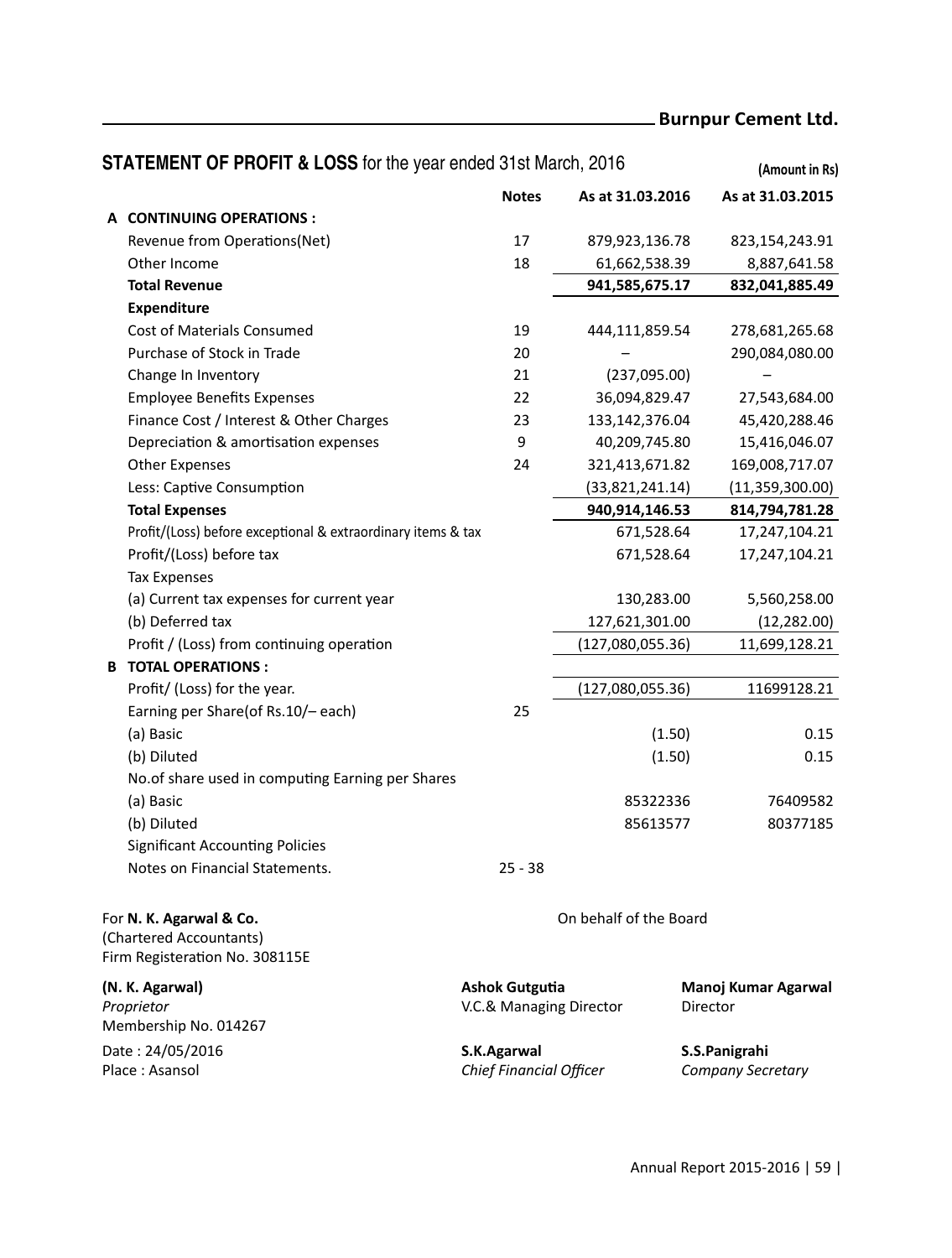

|   | <b>CASH FLOW STATEMENT</b> for the year ended 31st March, 2016 |                    | (Amount in Rs)     |
|---|----------------------------------------------------------------|--------------------|--------------------|
|   |                                                                | As at 31.03.2016   | As at 31.03.2015   |
|   | A CASH FLOW FROM OPERATING ACTIVTIES:                          |                    |                    |
|   | Net Profit Before Tax                                          | 671,528.64         | 17,247,104.21      |
|   | Adjustment for:                                                |                    |                    |
|   | Depreciation                                                   | 40,209,745.80      | 15,416,046.07      |
|   | Interest Expenditue                                            | 133,142,376.04     | 45,420,288.46      |
|   | Loss on sale of F.A                                            | 562,436.21         |                    |
|   | <b>Payment of Gratuity</b>                                     | (566,078.00)       | (1,069,600.00)     |
|   | Interest on Fixed Deposits and IT Refund                       | (61, 240, 036.00)  | (4,451,121.00)     |
|   | Net adj in P/L A/C                                             | 211,836.00         |                    |
|   | <b>Operating Profit Before Working Capital Changes</b>         | 112,991,808.69     | 72,562,717.74      |
|   | Adjustment for:                                                |                    |                    |
|   | Decrease/(Increase) Inventories                                | (68, 684, 774.57)  | 47,980,851.13      |
|   | Decrease/(Increase) Sundry Debtors                             | (80,611,668.01)    | (180, 479, 768.72) |
|   | Decrease/(Increase) Loans and Advances(Long Term & ONCT)       | 1,394,500.00       | 292,372,980.13     |
|   | Decrease/(Increase) Loans and Advances(ST/OCT)                 | 86,891,848.33      | (97, 182, 476.70)  |
|   | (Decrease)/Increase Current Liabilities                        | 161,431,340.96     | 38,264,562.01      |
|   | Direct taxes paid (net of refunds)                             | (1,673,526.00)     | 458,765.00         |
|   |                                                                | 98,747,720.71      | 101,414,912.85     |
|   | <b>Cash Generated From Operations</b>                          | 211,739,529.40     | 173,977,630.59     |
|   | Net Cash from Operating Activities (A)                         | 211,739,529.40     | 173,977,630.59     |
|   | <b>B CASH FLOW FROM INVESTING ACTIVITES:</b>                   |                    |                    |
|   | <b>Purchase of Fixed Assets</b>                                | (734, 921, 535.93) | (638, 394, 809.83) |
|   | (including Capital Work-In-Progress)                           |                    |                    |
|   | sale of F.A at patratu                                         | 149,000.00         |                    |
|   | Sale/(Purchase) of Investments                                 |                    | 0.00               |
|   | Interest on Fixed Deposits and IT Refund                       | 61,240,036.00      | 4,451,121.00       |
|   | Net Cash From Investing Activities (B)                         | (673,532,499.93)   | (633,943,688.83)   |
|   | <b>C CASH FLOW FROM FINANCING ACTIVITES</b>                    |                    |                    |
|   | Proceeds from Issue of Capital                                 | 35,700,000.00      | 174,150,000.00     |
|   | Proceeds from LT & Unsecured Borrowings                        | 496,588,356.29     | 443,600,630.10     |
|   | Money Received against share warrant                           |                    | (112, 350, 000.00) |
|   | <b>Interest Paid</b>                                           | (133, 142, 376.04) | (45, 420, 288.46)  |
|   | Security Premium Recd.                                         | 7282800.00         |                    |
|   | Net Cash From Financing Activities (C)                         | 406,428,780.25     | 459,980,341.64     |
| D | NET INCREASE/ (DECREASE) IN CASH AND CASH EQUIVALENTS (A+B+C)  | (55, 364, 190.28)  | 14,283.40          |
|   | Closing Balance of Cash and Cash Equivalents                   | 49,604,320.65      | 104,968,510.93     |
|   | Opening Balance of Cash and Cash Equivalents                   | 104,968,510.93     | 104,954,227.53     |
|   |                                                                | (55, 364, 190.28)  | 14,283.40          |

#### **Note :**

1 The above cash Flow statement has been prepared under the "Indirect Method" set out in Accounting Standard (AS)-3 on Cash Flow Statement issued by the Institute of Chartered Accountants of India.

2 Figures In bracket indicate cash outflow.

#### For **N. K. Agarwal & Co.** Co. **Co.** Combehalf of the Board

(Chartered Accountants) Firm Registeration No. 308115E

Membership No. 014267 Date : 24/05/2016 **S.K.Agarwal S.S.Panigrahi** Place : Asansol *Chief Financial Officer Company Secretary*

**(N. K. Agarwal) Ashok Gutgutia Manoj Kumar Agarwal**<br>**Proprietor Agarwal Proprietor Director Director Director Director Proprietor V.C.& Managing Director** 

| 60 | Annual Report 2015-2016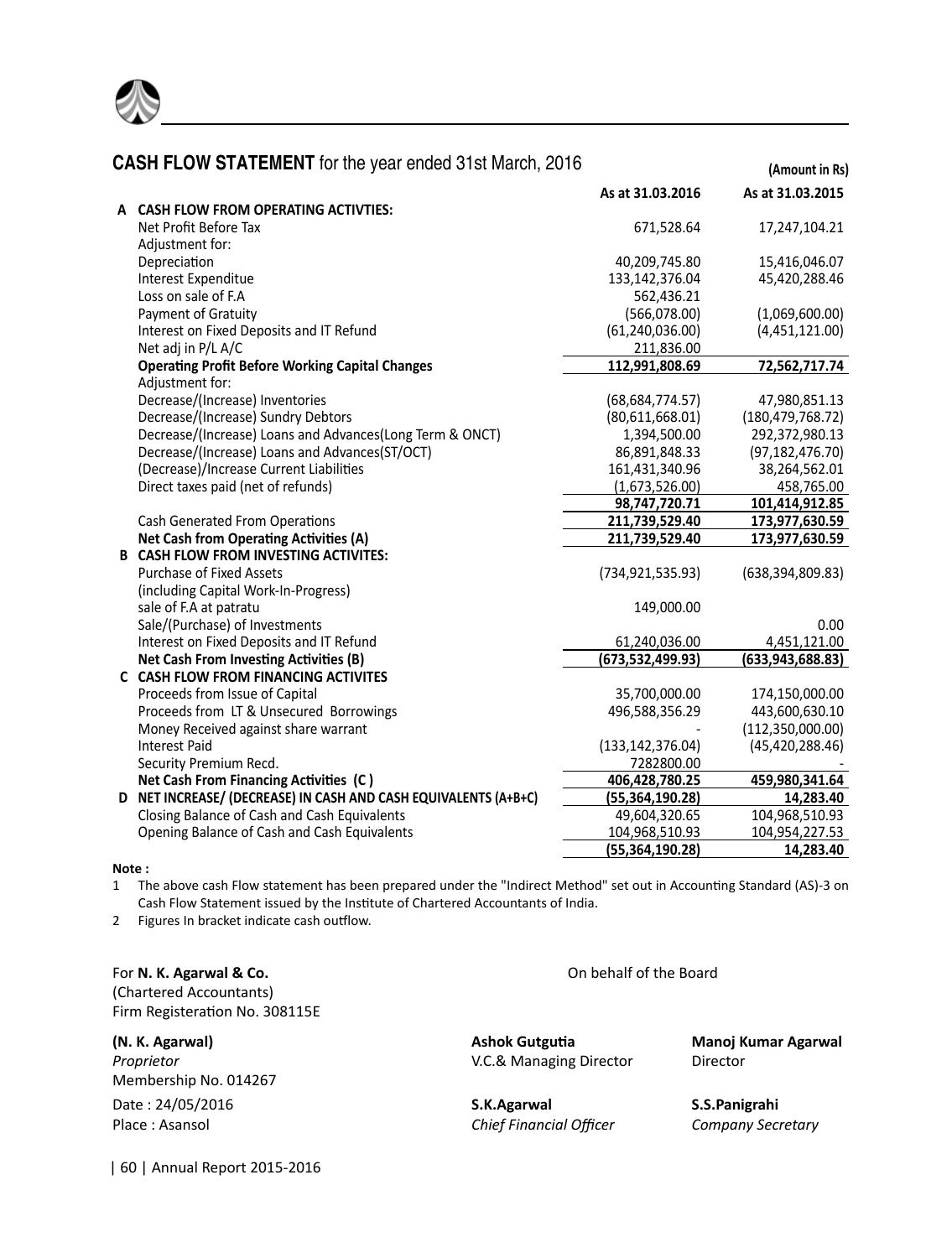## **SIGNIFICANT ACCOUNTING POLICIES**

### **a. BASIS OF ACCOUNTING**

The financial statement have been prepared under the historical cost convention and on accrual basis in accordance with the accounting principles generally accepted in India and the provisions of the Companies Act, 2013. Accounting policies have been consistently applied by the Company and are consistent with those used in the previous year.

#### **b. USE OF ESTIMATES**

The preparation of the financial statements, in conformity with the generally accepted accounting principles, requires estimates and assumptions to be made that affect the reported amounts of assets and liabilities on the date of the financial statement and the reported amounts of revenues and expenses during the period. Differences between actual results and estimates are recognized in the period in which the results are known / materialized.

#### **c. ACCOUNTING OF CLAIMS**

- i. Claims receivable are accounted at the time when reasonable certainty of receipt is established. Claims payable are accounted at the time of acceptance.
- ii. Claims raised by Government Authorities regarding taxes and duties, which are disputed by the company, are accounted based on the merits of each claim.

#### **d. FIXED ASSETS**

- i. Fixed assets are stated at cost of acquisition inclusive of duties (net of Cenvat), taxes, incidental expenses, erection/commissioning expenses and interest etc. upto the date the asset is ready for its intended use. In case of revaluation of fixed assets, the original cost as written up by the valuer is considered in the accounts and the differential amount is transferred to revaluation reserves
- ii. Preoperative Expenses relating to Cement and Clinker unit in Jharkhand (Patratu) has been appropriately capitalized on commencement of production.

#### **e. INTANGIBLE ASSETS**

Intangible assets are stated at cost of acquisition, net of recoverable taxes.

#### **f. DEPRECIATION & AMORTIZATION**

#### **Tangible Assets**

i. Depreciation on Fixed Asset is provided on straight line method, according to the useful life of the asset as prescribed in schedule II of the Companies Act, 2013.

#### **Intangible Assets**

ii Intangible Assets such as software, etc. are amortized based upon their estimated useful lives of 6 years.

#### **g. REVENUE RECOGNITION**

Revenue is recognized only when it can be reliably measured and it is reasonable to expect ultimate collection. Revenue from operaƟons include sale of goods, sales tax, service tax, excise duty, adjusted for discounts, VAT. Interest income is recognized on time proportion basis taking into account, the amount outstanding and rate applicable.

#### **h. EXCISE DUTIES**

The figures of excise duty paid are disclosed in the Books at the net figures after taking Credit for rebate/ refund of Excise Duty.

#### **i. VALUATION OF INVENTORIES**

- i. Raw materials, packing materials, components, stores and spares are valued at lower of cost and net realizable value. Cost is determined on FIFO basis.
- ii. Work-in-Progress and finished goods are valued at net realizable value. Net realizable value is the estimated selling price in the ordinary course of business.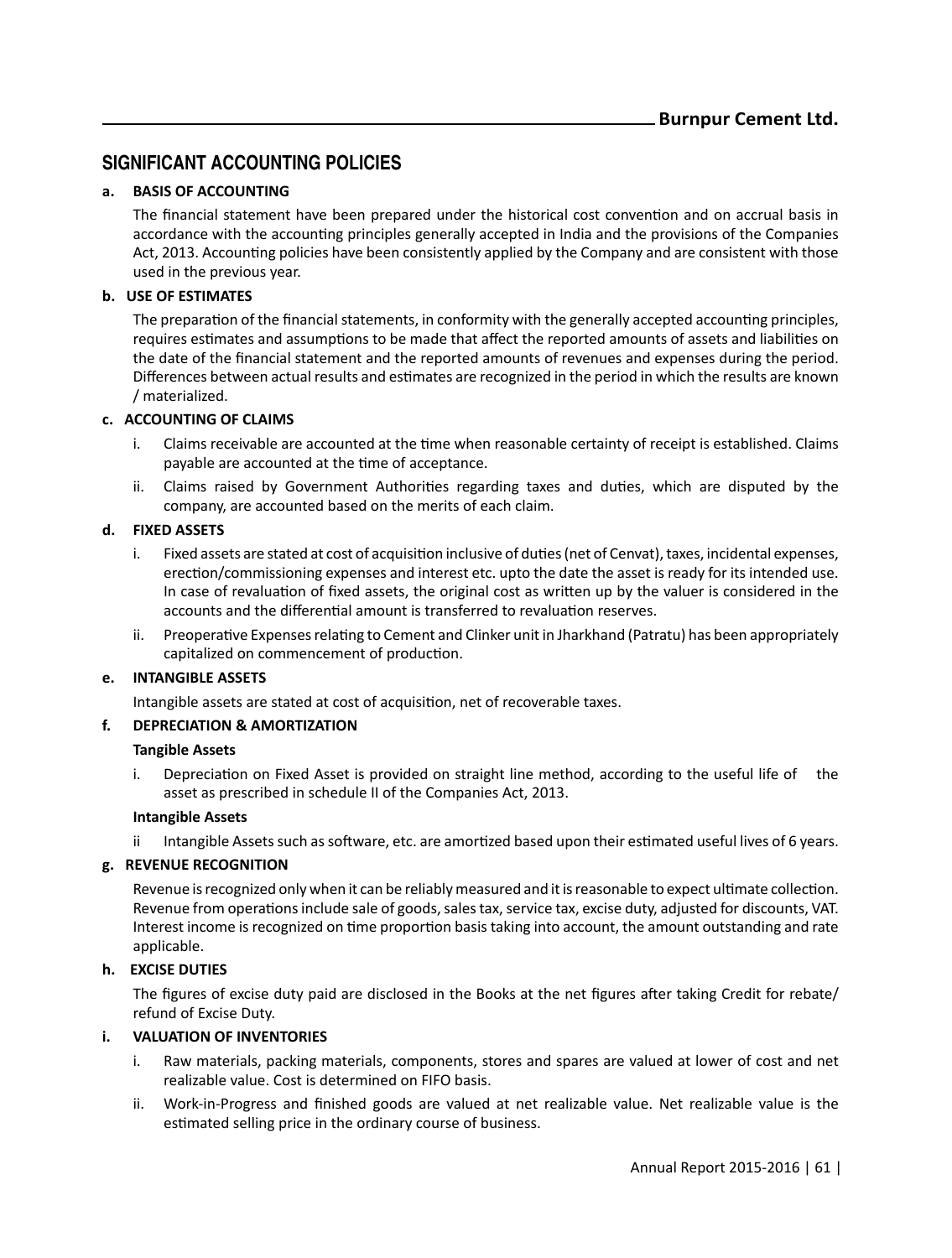

#### **j. INVESTMENTS**

 Investments that are readily realizable and intended to be held for not more than a year are classified as current investments. All other investments are classified as long term investment. Unquoted and long term investments are considered at cost. Current quoted investments are stated at lower of cost or market rate on individual investment basis.

#### **k. BORROWING COST**

Borrowing costs attributable to the acquisition and/or construction of qualifying assets are capitalized as a part of cost of such assets up to the date when such assets are ready for their intended use. Other borrowing costs are charged to Profit & Loss Account.

#### **l. INCOME TAX**

 Tax expenses comprises of Current and Deferred Tax. Provision for Current Income Tax is made in accordance with the Income Tax Act, 1961. Deferred tax is accounted for in accordance with Accounting Standard 22 on "Accounting For Taxes on Income", issued by ICAI. Deferred Income taxes reflect the impact of the current period timing difference between taxable income and accounting income for the period and reversal of timing difference of earlier years/period. Deferred tax assets are recognized only to the extent that there is reasonable certainty that sufficient future taxable income will be available except that deferred tax asset arising on account of unabsorbed depreciation and losses are recognized if there is virtual certainty that sufficient future taxable income will be available to realize the same.

#### **m. EMPLOYEE BENEFITS**

PF contribution, ESI contribution and other statutory contribution as applicable to the company are charged to the profit and loss account when the contributions to the respective fund are due.

ii. Gratuity liability is provided for on the basis of an actuarial valuation made at the end of each financial year from approved actuary.

#### **n. GRANTS & SUBSIDY**

 Grants received from the government agencies against specific fixed assets are adjusted to the cost of the assets and capital grants for project capital subsidy are credited to capital reserve. Revenue grants are recognized as other income or reduced from the respective expenditure. Grants & Subsidy are accounted for once the claims are admitted by the appropriate authorities.

#### **o. PROVISIONS, CONTINGENT LIABILITIES**

Provisions are recognized where a reliable estimate can be made for probable outflow of resources to settle the present obligations as a result of past event and the same is reviewed at each Balance Sheet date. Contingent Liabilities are not recognized but are disclosed in the notes.

#### **p. IMPAIRMENT OF ASSETS**

In compliance with AS-28 relating to impairment of assets, the company has reviewed the carrying amount of fixed assets as cash generating unit and there was no indication of impairment during the year.

Notes on Financial statements

For **N. K. Agarwal & Co.** On behalf of the Board (Chartered Accountants) Firm Registeration No. 308115E

Membership No. 014267 Date : 24/05/2016 **S.K.Agarwal S.S.Panigrahi**

*Proprietor* V.C.& Managing Director Director

Place : Asansol *Chief Financial Officer Company Secretary*

**(N. K. Agarwal) Ashok GutguƟa Manoj Kumar Agarwal**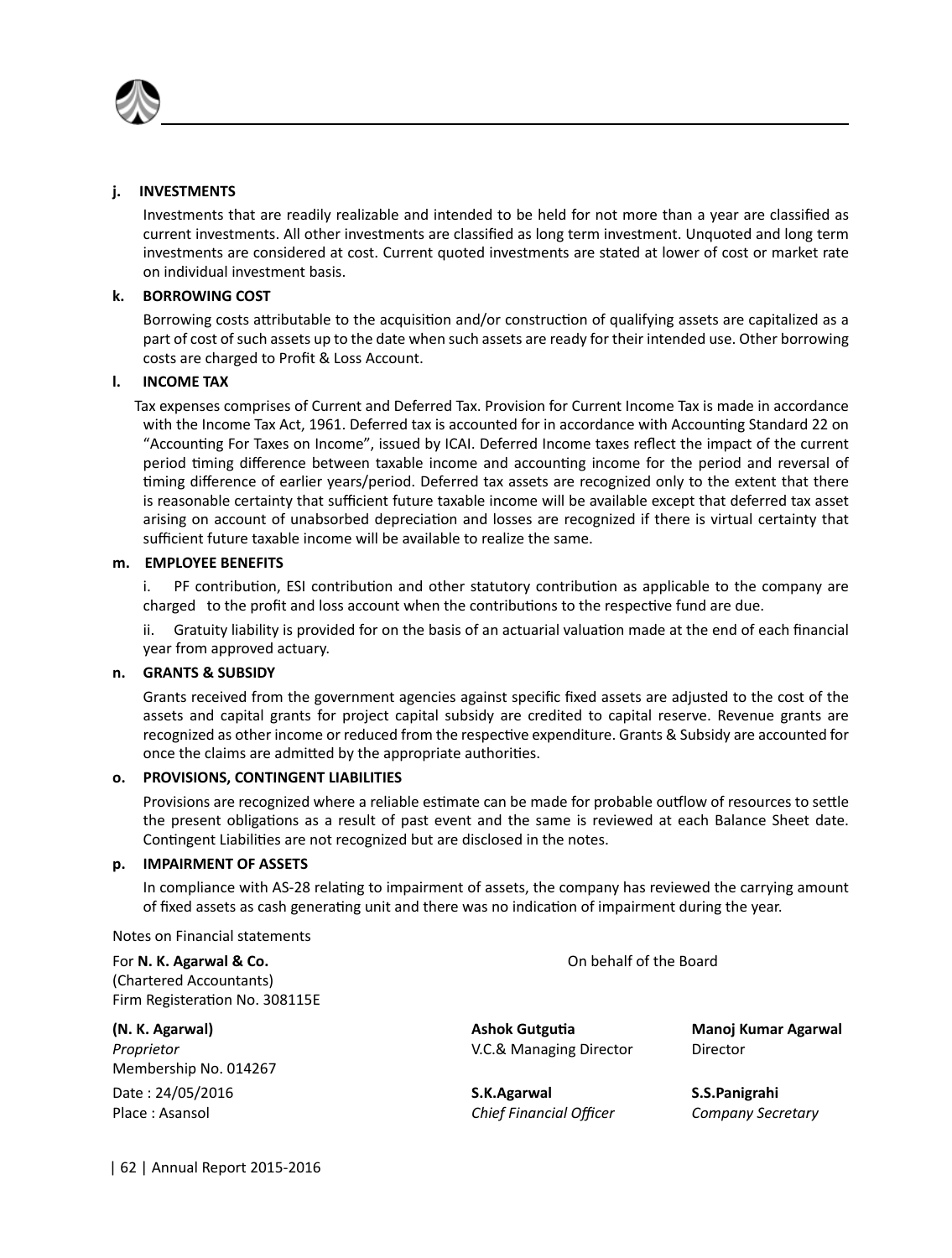# **Burnpur Cement Ltd.**

|               | NOTES forming part of the Financial Statement year ended 31st March, 2016                                       |                  |                  |                  | (Amount in Rs)   |
|---------------|-----------------------------------------------------------------------------------------------------------------|------------------|------------------|------------------|------------------|
|               |                                                                                                                 |                  | As at 31.03.2016 |                  | As at 31.03.2015 |
|               | <b>Shares Holders Fund</b>                                                                                      |                  |                  |                  |                  |
|               | <b>Authorised Share Capital:</b>                                                                                |                  |                  |                  |                  |
| (9,70,00,000) | 10,30,00,000 Equity Shares of Rs 10/- each.                                                                     |                  | 1,030,000,000.00 |                  | 970,000,000.00   |
| 1 a)          | Issued Subscribed & Paid up<br>8,61,24,363 Equity Shares of Rs 10/- each fully                                  |                  | 861,243,630.00   |                  | 825,543,630.00   |
|               | paid up. (8,25,54,363)                                                                                          |                  | 861,243,630.00   |                  | 825,543,630.00   |
|               | Shares out of the issued, subscribed and paid<br>up capital were allotted for consideration other<br>than cash. |                  |                  |                  |                  |
|               | The details of share holders holding more than<br>5% shares                                                     |                  |                  |                  |                  |
|               | <b>Name of the Share holders</b>                                                                                | 31st March' 2016 |                  | 31st March' 2015 |                  |
|               |                                                                                                                 | No. of Shares    | % of Holding     | No. of Shares    | % of Holding     |
|               | Chhatisgarh Biripatta (P) Ltd                                                                                   | 17900000         | 20.78            | 17900000         | 21.68            |
|               | Insight Consultants (P) Ltd                                                                                     | 8238333          | 9.57             | 8238333          | 9.98             |
|               | The reconcilation of the number of shares<br>outstanding is set out below:                                      |                  |                  |                  |                  |
|               | Equity Shares at the beginning of the year                                                                      |                  | 82554363         |                  | 65139363         |
|               | Add: Shares issued on conversion of warrants                                                                    |                  | 3570000          |                  | 17415000         |
|               |                                                                                                                 |                  | 86124363         |                  | 82554363         |
| 2 a)          | Reserve & Surplus                                                                                               |                  |                  |                  |                  |
|               | Capital Reserve                                                                                                 |                  |                  |                  |                  |
|               | As Per Last Year Balance Sheet                                                                                  |                  | 1,008,763.15     |                  | 1,008,763.15     |
|               | General Reserve                                                                                                 |                  |                  |                  |                  |
|               | As Per Last Year Balance Sheet<br>Profit & Loss A/c                                                             |                  | 1,000,000.00     |                  | 1,000,000.00     |
|               | As Per Last Year Balance Sheet                                                                                  | 136,730,633.13   |                  | 121,864,066.21   |                  |
|               | Add: Transfer from P/L A/c                                                                                      | (127,080,055.36) |                  | 11,699,128.21    |                  |
|               | Add: Transfer from Revaluation Reserve                                                                          | 3,034,367.00     |                  | 3,034,367.00     |                  |
|               | Add: Adjustment for Income Tax/F.B.T                                                                            | 1,425,571.00     |                  | 901,678.36       |                  |
|               | Less: Refund adjusted against A Y 13-14                                                                         | (2,824,150.00)   |                  | 0.00             |                  |
|               | Add: Provision written off                                                                                      | 1,610,415.00     |                  | 0.00             |                  |
|               | Less: Transition Provision i.r.o fixed Assets                                                                   | 0.00             |                  | 0.00             |                  |
|               | w/off as per Schedule II of the Companies Act, 2013                                                             | 0.00             |                  | 768,606.65       |                  |
|               | C/Balance<br><b>Revaluation Reserve</b>                                                                         |                  | 12,896,780.76    |                  | 136,730,633.13   |
|               | As Per Last Year Balance Sheet                                                                                  | 49,251,523.92    |                  | 52,285,890.92    |                  |
|               | Less: Transferred to P/L Statement                                                                              | 3,034,367.00     |                  | 3,034,367.00     |                  |
|               |                                                                                                                 |                  | 46,217,156.92    |                  | 49,251,523.92    |
|               | Security premium Account                                                                                        |                  |                  |                  |                  |
|               | As Per Last Year Balance Sheet                                                                                  | 108,820,926.00   |                  | 108,820,926.00   |                  |
|               | Add:On Issue of Shares                                                                                          | 7,282,800.00     |                  | 0                |                  |
|               |                                                                                                                 |                  | 116,103,726.00   |                  | 108,820,926.00   |
|               |                                                                                                                 |                  | 177,226,426.83   |                  | 296,811,846.20   |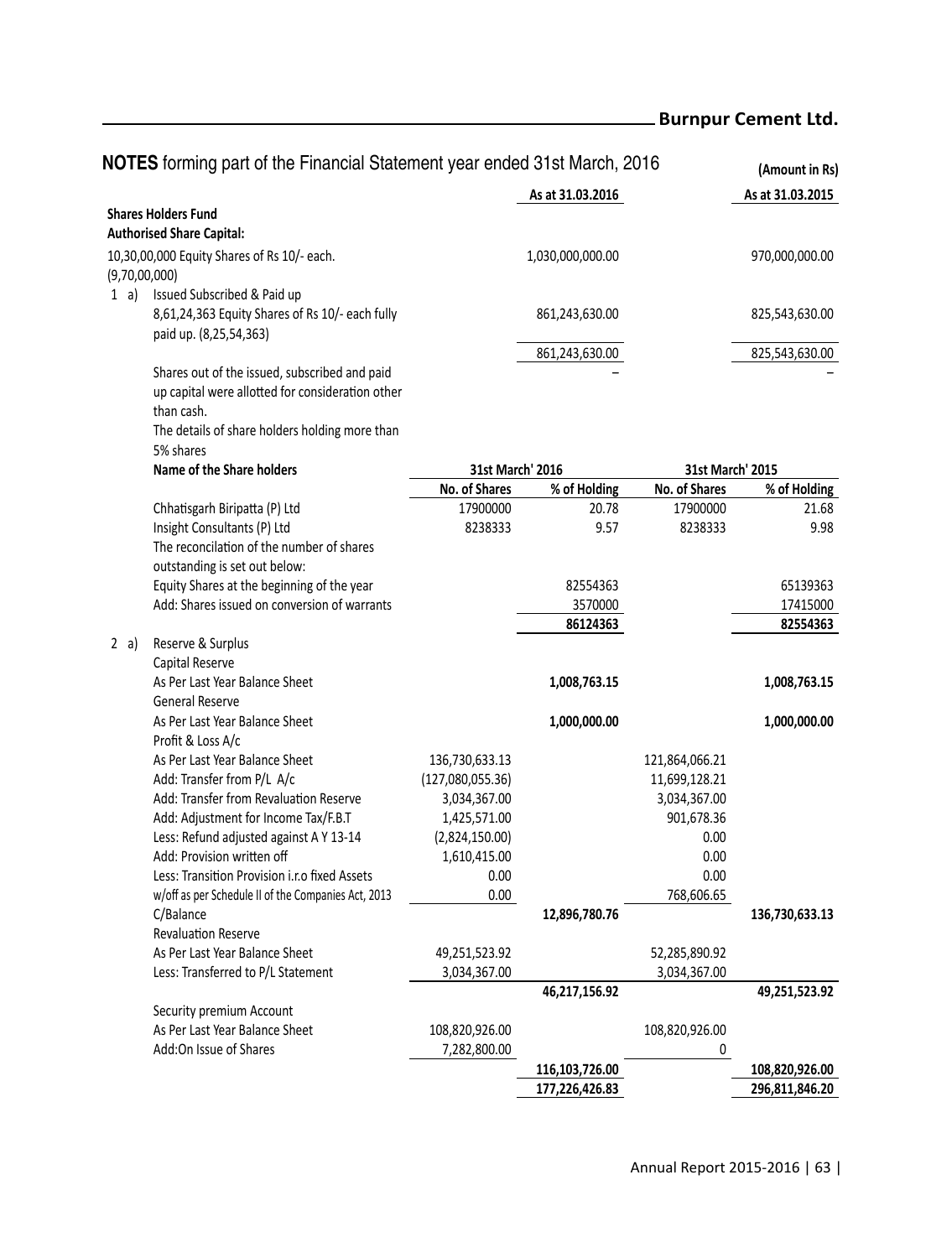

|   |    | NOTES forming part of the Financial Statement year ended 31st March, 2016 |                  |                  |                  | (Amount in Rs)   |
|---|----|---------------------------------------------------------------------------|------------------|------------------|------------------|------------------|
|   |    |                                                                           |                  | As at 31.03.2016 |                  | As at 31.03.2015 |
| 3 |    | <b>Non Current Liabilities</b>                                            |                  |                  |                  |                  |
|   |    | Long term Borrowings                                                      |                  |                  |                  |                  |
|   | a) | <b>Secured Term Loan:</b>                                                 |                  |                  |                  |                  |
|   |    | i) From Banks:                                                            |                  |                  |                  |                  |
|   |    | Axis Bank Ltd. (Bolero)                                                   |                  |                  | 52,699.00        |                  |
|   |    | SBI-SME (Swift Dzire)                                                     | 327,472.00       |                  | 0.00             |                  |
|   |    | Axis Bank Ltd (Payloader)                                                 | 601,111.00       |                  | 1,427,757.00     |                  |
|   |    | Axis Bank Ltd (Tipper)                                                    | 0.00             |                  | 307,395.00       |                  |
|   |    | Axis Bank Ltd (Car Loan)                                                  | 0.00             |                  | 45,664.00        |                  |
|   |    | CBI-Term Loan                                                             | 439,359,644.07   |                  | 322,898,202.00   |                  |
|   |    | SBH-Term Loan                                                             | 439,371,638.82   |                  | 388,051,676.82   |                  |
|   |    | UBI-Term Loan                                                             | 439,085,741.00   |                  | 321,962,575.00   |                  |
|   |    | SBI-Term Loan                                                             | 513,315,545.84   |                  | 376,375,992.84   |                  |
|   |    | SBI SME (Innova)                                                          | 581,956.00       |                  | 0.00             |                  |
|   |    |                                                                           | 1,832,643,108.73 |                  | 1,411,121,961.66 |                  |
|   |    | Less: Refund Claim from UBI                                               | 0.00             |                  | 14,468,569.00    |                  |
|   |    |                                                                           |                  | 1,832,643,108.73 |                  | 1,396,653,392.66 |
|   |    | ii) From Others:                                                          |                  |                  |                  |                  |
|   |    | Bridge Loan - WBIDCL                                                      | 0.00             |                  | 3,890,000.00     |                  |
|   |    | West Bengal Financial Corporation                                         | 9,230,000.00     |                  | 11,720,000.00    |                  |
|   |    |                                                                           |                  | 9,230,000.00     |                  | 15,610,000.00    |
|   | b) | Unsecured:                                                                |                  |                  |                  |                  |
|   |    | i) Loans & Advances From Related Parties                                  | 34,525,841.35    |                  | 20,686,592.13    |                  |
|   |    | ii) From Others                                                           | 146,885,747.00   |                  | 93,746,356.00    |                  |
|   |    |                                                                           |                  | 181,411,588.35   |                  | 114,432,948.13   |
|   |    |                                                                           |                  | 2,023,284,697.08 |                  | 1,526,696,340.79 |

#### 1 WBFC Loan is secured by way of

- a. First Charge on the whole of the Plant and Machinery of the Company situated only at its plant at Palashdiha, Kanyapur, Panchgachhia Road, Asansol,Burdwan both present & future.
- b. Second Charge on the Current Assets of the company situated only at its plant at Palasdiha, Kanyapur, Panchgachhia Road, Asansol, Burdwan both present & future.
- c. WBFC loan is restructured on 01.02.2016 as per ref. no. ODGM(M)/BCL/4900
- 2 Swift Dzire Loan from SBI, Asansol is Secured by hypothecation of the said Car.
- 3 The consortium account from SBI Term Loan,SBH term Loan, CBI Term Loan & UBI Term Loan is secured by way of:
	- a. First pari passu mortgage of Factory Land and Biuilding at Patratu with all term lenders.
	- b. First Pari Passu charge by way of hypothecation with all term lenders on the borrower's plant and machinery and all other movable fixed assets, both present and future of the Borrower's Patratu Unit.
	- c. First Pari Passu Hypothecation Charge of Capital Work in Progress (Patratu Unit) on pari passu basis with all Term Lenders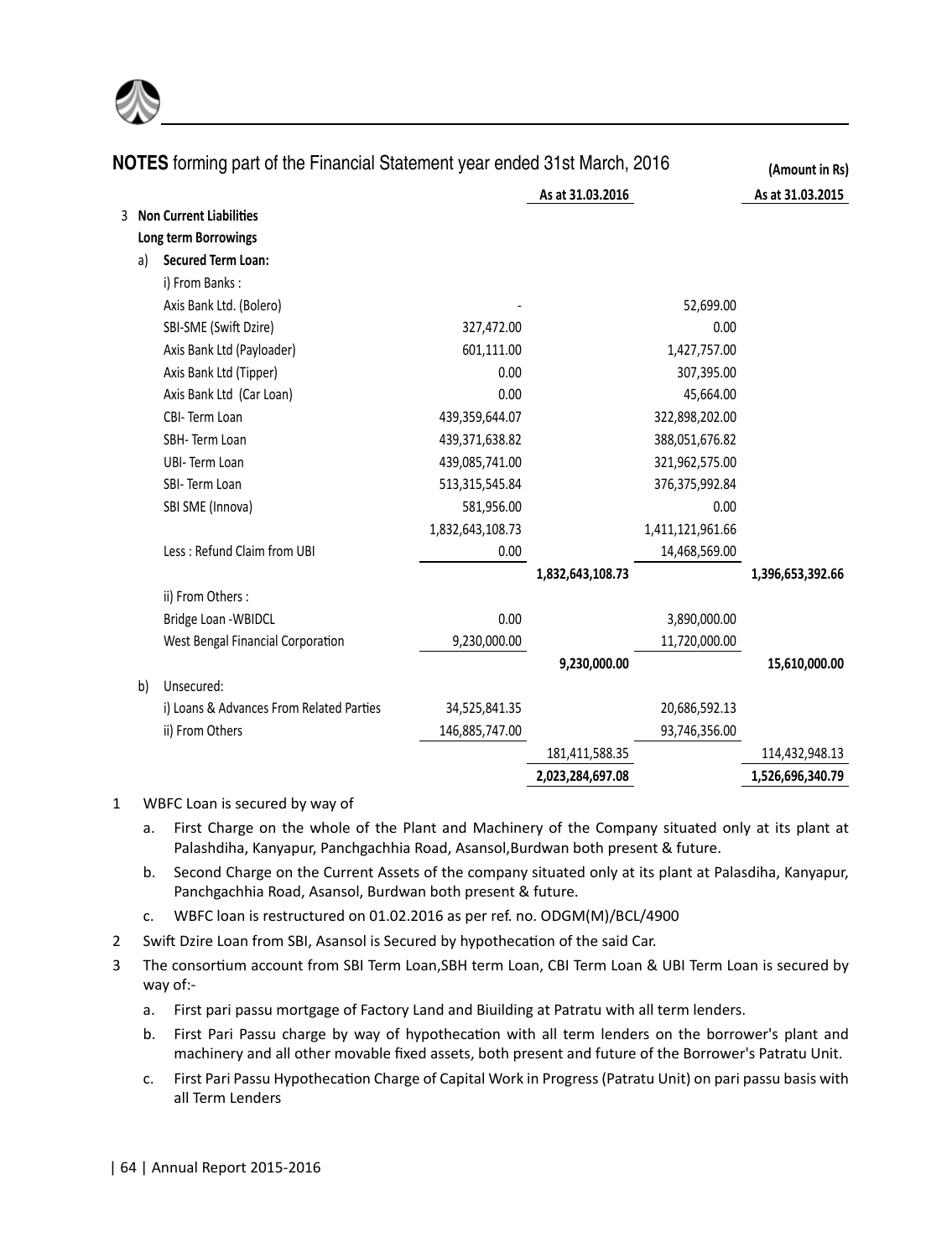## **NOTES** forming part of the Financial Statement year ended 31st March, 2016

- d. Second Pari Passu charge with all the lenders by way of hypothecation of the entire Stock/ Work-in-Progress/Receivables and other current assets of the borrower of the Patratu Unit.
- e. Common collateral for patratu Unit Lenders including SBI (for the loans to the Patratu Unit)
	- (i) 3rd Pari Passu hypothecation charge over the moveable fixed assets of the Asansol unit (1st charge with WBFC and 2nd charge with SBI for the credit facilities granted to Asansol
	- (ii) 2nd hypothecation charge pari-passu with all term lenders over the entire current assets of the Asansol unit (1st charge with SBI for the credit facilities granted to Asansol Unit)
	- (iii) 2nd pari-passu mortgage and charge in respect of the land, building & sheds of the Asansol Unit comprised in Mouza - Palashdiha, P.S. Asasnol
	- (iv) Pledge of Promoter's shareholding comprising of 21799826 equity shares of the face value of Rs.10 each.
- f. Personal guarantee of the Promoter Directors of the company.
- g. Car Loan, Tipper Loan, Payloader Loan is secured by hypothecation of said Car, Tipper & Payloader.
- h. Amount outstanding in Term Loan from SBI (TL-I & TL-II) has been converted into Foreign Currency Loan to the extent of USD equivalent of 44.85 crores.

Rate of Interest of TL-I & TL-II is 5.25% & 4.5% respectively, over the 6 months LIBOR at monthly rest on fully hedged basis.

- i. The consortium banks SBI, SBH, CBI & United Bank of India have sanctioned
	- (i) Term Loan 1 of Rs. 125 crores has been fully disbursed. Repayment of Rs. 1.4 crores has been made in F.Y.2014-15
	- (ii) Out of the sanctioned amount of Rs. 53.96 crores of Term Loan of 2, an amount of Rs. 51.20 crores has been disbursed till 31st March, 2016.
	- (iii) Out of the sanctioned amount of Rs. 20.27 crores of FITL, an amount of Rs. 20.24 crores has been utilised till 31st March, 2016.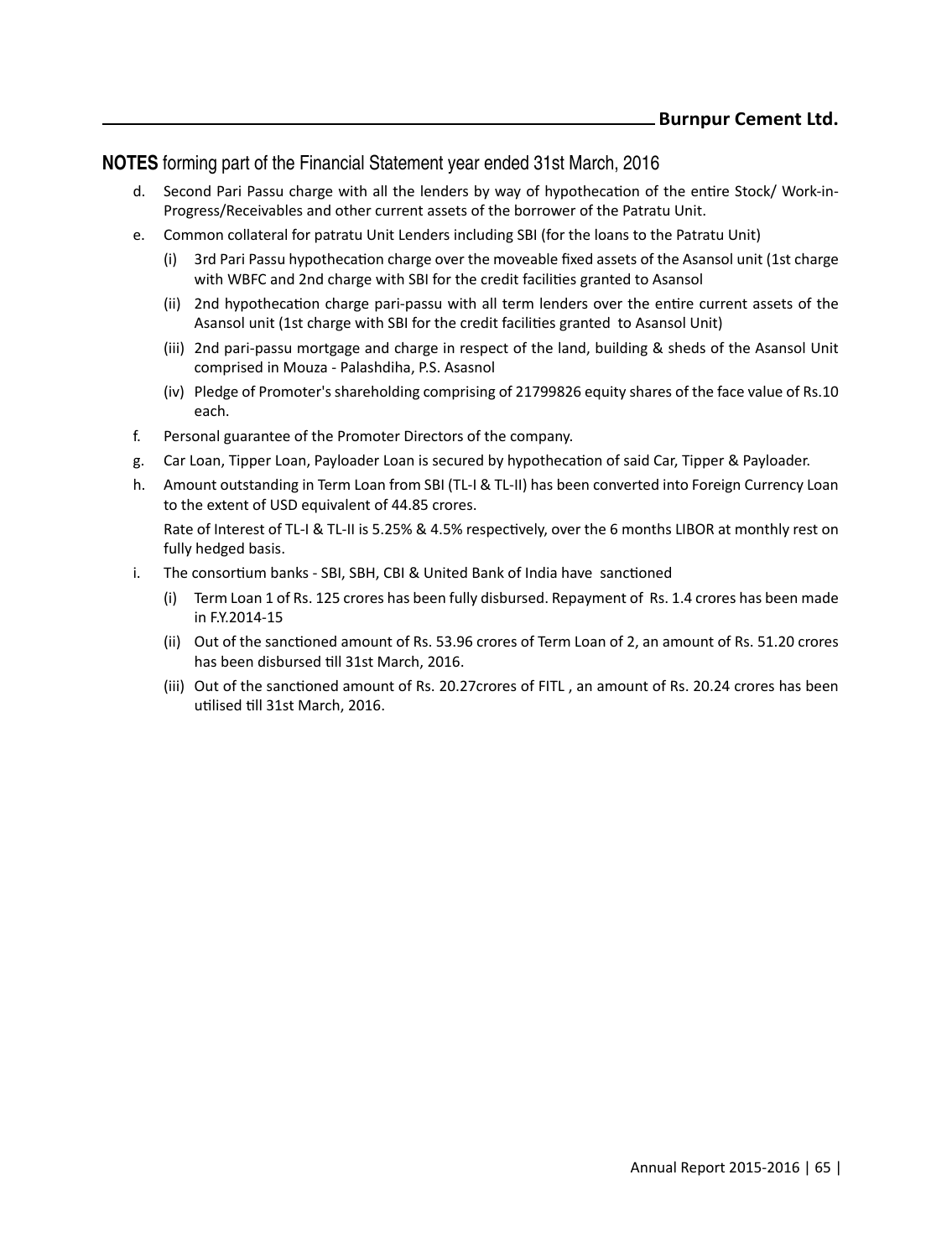|                                              | Intt rate  | FY 2017-18 | FY 2018-19 | FY 2019-20 | FY 2020-21 | Total     |           |           |          |             |
|----------------------------------------------|------------|------------|------------|------------|------------|-----------|-----------|-----------|----------|-------------|
| WBFC LOAN                                    | 13.75%     | 9230000    |            |            |            | 9230000   |           |           |          |             |
| SBI-SME SWIFT DZIRE LOA                      | 10.60%     | 112845     | 111845     | 100845     | 1937       | 327472    |           |           |          |             |
| Bankwise Yearwise Repayment of TL-           |            |            |            |            |            |           |           |           |          |             |
| <b>Bank Name</b>                             | Intt. Rate | 2017-18    | 2018-19    | 2019-20    | 2020-21    | 2021-22   | 2022-23   | 2023-24   | 2024-25  | Total (Rs.) |
| State Bank of India                          | 14.50%     | 24000000   | 30000000   | 36000000   | 42000000   | 42000000  | 67200000  | 67200000  | 21680000 | 330080000   |
| Central Bank of India                        | 14.70%     | 24000000   | 30000000   | 36000000   | 42000000   | 42000000  | 45600000  | 45600000  | 15400000 | 280600000   |
| United Bank Of India                         | 14.85%     | 24000000   | 30000000   | 36000000   | 42000000   | 42000000  | 45600000  | 45600000  | 15440000 | 280640000   |
| State Bank of Hyderabad                      | 14.75%     | 24000000   | 30000000   | 36000000   | 42000000   | 42000000  | 45600000  | 45600000  | 15440000 | 280640000   |
| Total                                        |            | 96000000   | 120000000  | 144000000  | 168000000  | 168000000 | 204000000 | 204000000 | 67960000 | 1171960000  |
| Bankwise Yearwise Repayment of TL-I          |            |            |            |            |            |           |           |           |          |             |
| <b>Bank Name</b>                             | Intt. Rate | 2017-18    | 2018-19    | 2019-20    | 2020-21    | 2021-22   | 2022-23   | 2023-24   | 2024-25  | Total (Rs.) |
| State Bank of India                          | 14.50%     | 11671800   | 13339200   | 13339200   | 13339200   | 23343600  | 29346240  | 29346240  | 8493320  | 142218800   |
| Central Bank of India                        | 14.65%     | 10109400   | 11553600   | 11553600   | 11553600   | 20218800  | 25417920  | 25417920  | 7435560  | 123260400   |
| United Bank Of India                         | 14.85%     | 10080000   | 11520000   | 11520000   | 11520000   | 20160000  | 25340000  | 25340000  | 7400000  | 122880000   |
| State Bank of Hyderabad                      | 14.75%     | 10109400   | 11553600   | 11553600   | 11553600   | 20218800  | 25417920  | 25417920  | 7435560  | 123260400   |
| Total                                        |            | 41970600   | 47966400   | 47966400   | 47966400   | 83941200  | 105522080 | 105522080 | 30764440 | 511619600   |
| Bankwise Yearwise Repayment of TL-III (FITL) |            |            |            |            |            |           |           |           |          |             |
| <b>Bank Name</b>                             | Intt. Rate | 2017-18    | 2018-19    | 2019-20    | 2020-21    | 2021-22   |           |           |          | Total(Rs.)  |
| State Bank of India                          | 14.50%     | 11399520   | 11399520   | 11399520   | 11399520   | 3402240   |           |           |          | 49000320    |
| Central Bank of India                        | 14.65%     | 9800160    | 9800160    | 9800160    | 9800160    | 2965920   |           |           |          | 42166560    |
| United Bank Of India                         | 14.85%     | 9800160    | 9800160    | 9800160    | 9800160    | 2965920   |           |           |          | 42166560    |
| State Bank of Hyderabad                      | 14.75%     | 9800160    | 9800160    | 9800160    | 9800160    | 2965920   |           |           |          | 42166560    |
| Total                                        |            | 40800000   | 40800000   | 40800000   | 40800000   | 12300000  |           |           |          | 175500000   |
| <b>Bank Name</b>                             | Intt. Rate | 2017-18    | 2018-19    | 2019-20    | 2020-21    |           |           |           |          | Total       |
| Axis Bank Ltd (Payloader)                    | 10.50%     | 601111     | 0          | $\circ$    | $\circ$    |           |           |           |          | 601111      |
| SBI (Innova                                  | 10.05%     | 164059     | 182049     | 202011     | 33837      |           |           |           |          | 581956      |

**NOTES** forming part of the Financial Statement year ended 31st March, 2016 (Amount in Rs)

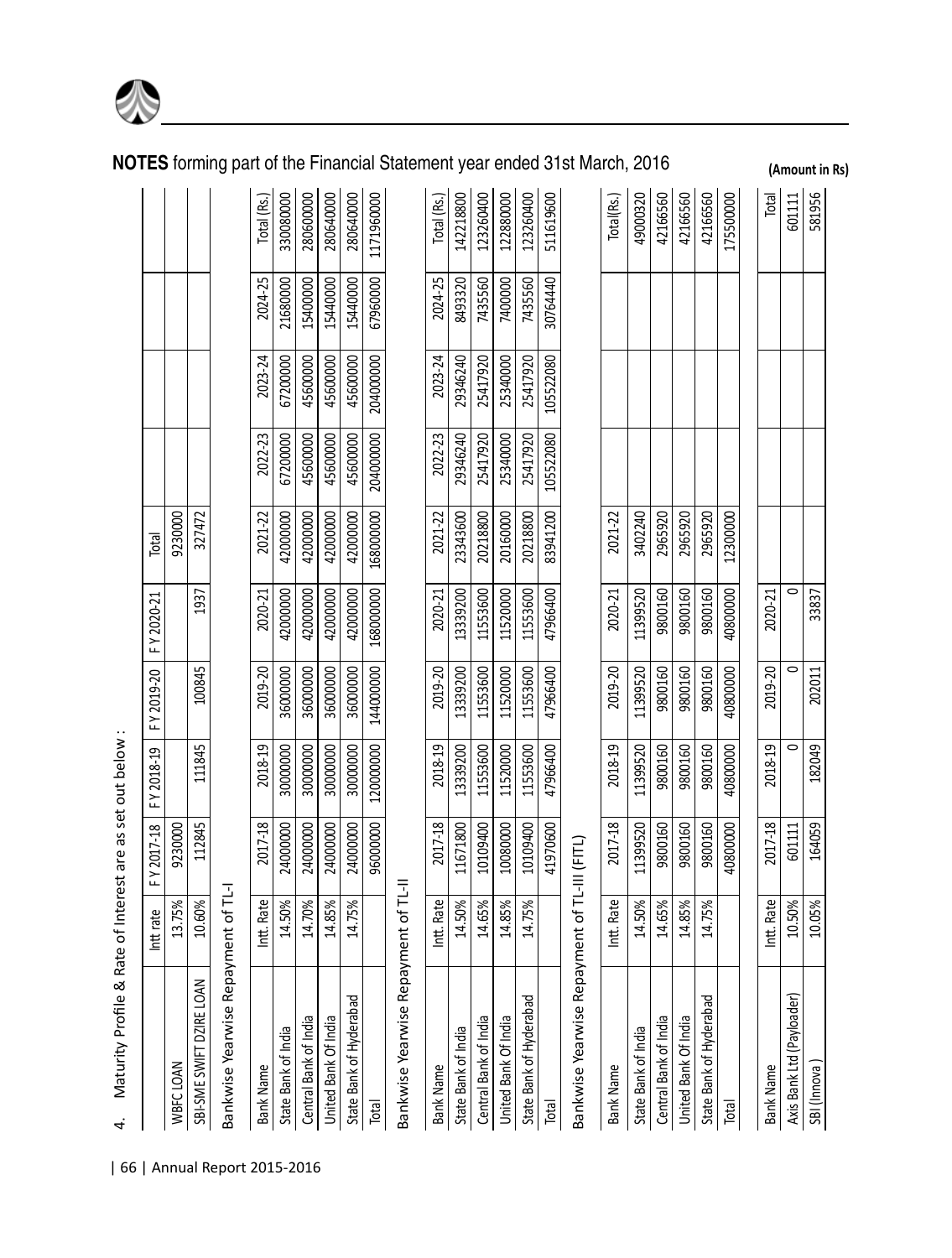|    |    | NOTES forming part of the Financial Statement year ended 31st March, 2016 |                |                  |                  | (Amount in Rs) |
|----|----|---------------------------------------------------------------------------|----------------|------------------|------------------|----------------|
|    |    |                                                                           |                | As at 31.03.2016 | As at 31.03.2015 |                |
| 4) |    | <b>Deferred Tax Liabilities</b>                                           |                |                  |                  |                |
|    |    | <b>Related To Fixed Assets</b>                                            |                |                  |                  |                |
|    |    | <b>Opening Balance</b>                                                    |                | 16,756,275.90    |                  | 16,243,727.90  |
|    |    | Add: Creation                                                             |                | 128,144,706.00   |                  | 512,548.00     |
|    |    | Sub Total (A)                                                             |                | 144,900,981.90   |                  | 16,756,275.90  |
|    |    | <b>Deferred Tax Assets</b>                                                |                |                  |                  |                |
|    |    | <b>Related to Retirement Benefits</b>                                     |                |                  |                  |                |
|    |    | <b>Opening Balance</b>                                                    |                | 2,168,756.00     |                  | 1,643,926.00   |
|    |    | Add: Creation                                                             |                | 523,405.00       |                  | 524,830.00     |
|    |    | Sub Total (B)                                                             |                | 2,692,161.00     |                  | 2,168,756.00   |
|    |    | Net Deferred Tax Liabilty (A-B)                                           |                | 142,208,820.90   |                  | 14,587,519.90  |
| 5) |    | Long Term Provisions                                                      |                |                  |                  |                |
|    |    | Provison For Employee Benefits.                                           |                |                  |                  |                |
|    |    | Provision for Gratuity                                                    |                | 7,430,888.00     |                  | 6,303,098.00   |
|    |    |                                                                           |                | 7,430,888.00     |                  | 6,303,098.00   |
| 6) |    | <b>Current Liabilities</b>                                                |                |                  |                  |                |
|    |    | Short Term Borrowings:                                                    |                |                  |                  |                |
|    |    | Secured:                                                                  |                |                  |                  |                |
|    |    | A. Loans Repayable on Demand                                              |                |                  |                  |                |
|    | a) | From Bank                                                                 |                |                  |                  |                |
|    |    | SBI, Asansol, CC A/c                                                      | 191,371,997.28 |                  | 169,672,572.28   |                |
|    |    | SBI, Asansol, SLC A/c                                                     | 20,098,179.00  |                  | 20,277,959.00    |                |
|    |    | Central Bank of India CC A/c                                              | 30,264,549.33  |                  | 0                |                |
|    |    | State Bank of Hyderabad- CC A/c                                           | 30,347,230.00  |                  | 0                |                |
|    |    | State Bank of India CC A/c                                                | 25,506,016.91  |                  | 0                |                |
|    |    | United Bank of India CC Loan A/c                                          | 30,046,312.00  |                  | $\mathbf 0$      |                |
|    |    |                                                                           |                | 327,634,284.52   |                  | 189,950,531.28 |
|    |    |                                                                           |                | 327,634,284.52   |                  | 189,950,531.28 |

## **Notes : Cash Credit of Asansol Unit is secured by**

- a) Way of first charge by hypothecation of the entire current assets of the Asansol unit of the company.
- b) Way of second charge on the entire fixed assets of the Asansol Unit of the Company.
- c) Equitable Mortgage (1st Charge) over Factory Land & building /Factory Shed at Palashdiha, Kanyapur, Asansol and Equitable Mortgage (1st Charge) of Land at Dharma Mouza.
- d) STDR of face value of Rs.80 lakhs and LIC Policy of Rs.0.32 lakhs in the name of Shri Ashok Gutgutia.
- e) Personal Guarantee of Shri Ashok Gutgutia & Shri Manoj Kumar Agarwal.

#### **Cash Credit of Patratu Unit is secured by :**

- a) Way of first charge by hypothecation of the entire current assets of the Patratu unit of the company on pari -passu basis
- b) Way of second charge on pari-passu basis on the Factory Land & Building of the Patratu unit of the Company.
- c) Way of second charge on pari-passu basis on the Plant & Machinery and all other movable Fixed assets, both present & future of the Patratu unit of the Company.
- d) Way of second charge on pari-passu basis on the Capital work in Progress of the Patratu unit of the Company.
- e) Common collateral as detailed in Schedule 3 note 3(e)
- f) Personal Guarantee of Shri Ashok Gutgutia & Shri Manoj Kumar Agarwal.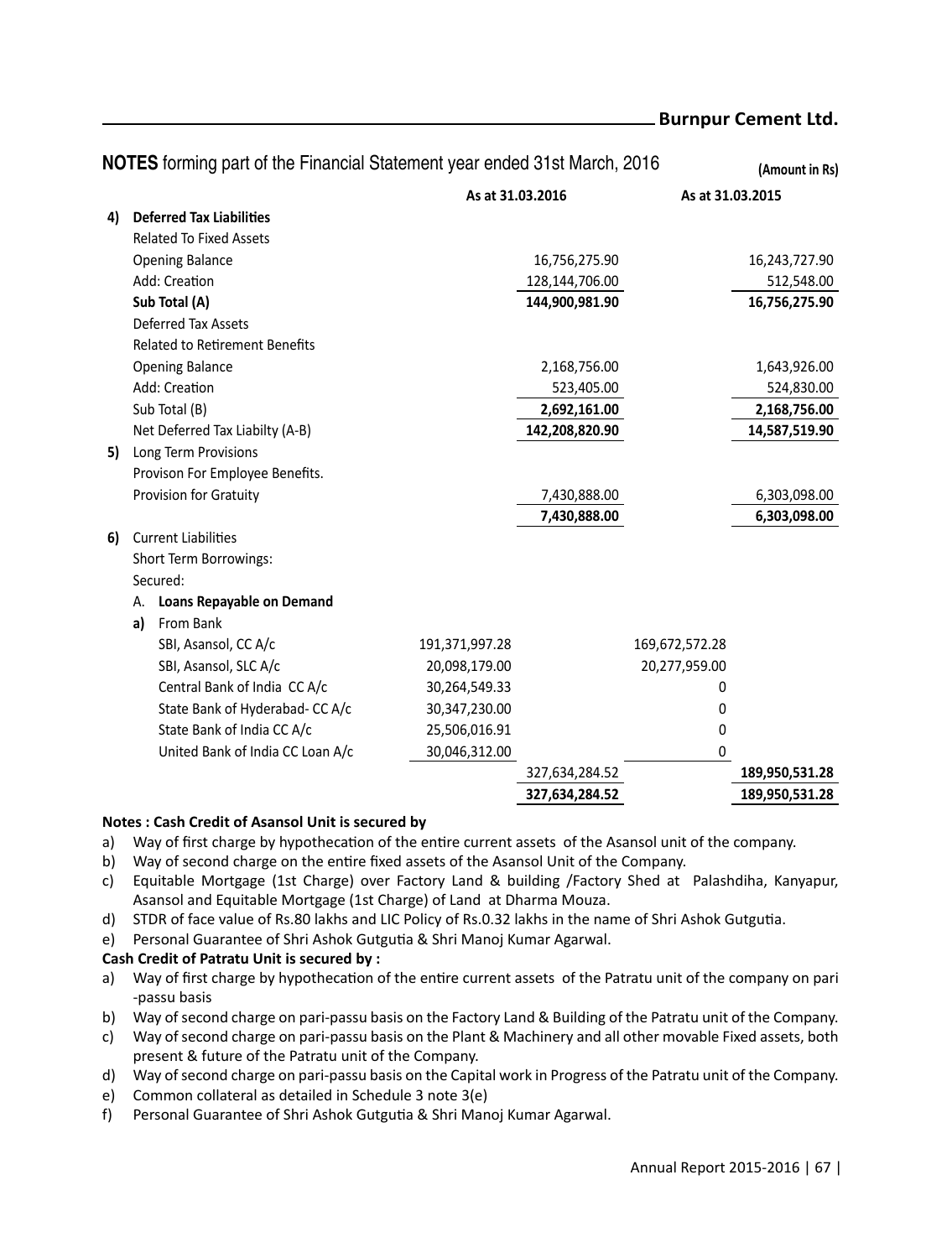

|    |    |                                             | As at 31.03.2016 |                | As at 31.03.2015 |                |
|----|----|---------------------------------------------|------------------|----------------|------------------|----------------|
|    |    | 7) Trade Payable                            |                  |                |                  |                |
|    |    | Others                                      |                  |                |                  |                |
|    |    | a) Sundry Creditors for Expenses            | 47,662,155.95    |                | 21,398,542.41    |                |
|    |    | b) Sundry Creditors for Goods               | 20,045,761.53    |                | 194,724,867.60   |                |
|    |    |                                             |                  | 67,707,917.48  |                  | 216,123,410.01 |
|    |    |                                             |                  |                |                  |                |
| 8) |    | <b>Other Current Liabilities:</b>           |                  |                |                  |                |
|    |    | a) Current Maturities of Long Term Debt     |                  |                |                  |                |
|    |    | <b>From Banks</b>                           |                  |                |                  |                |
|    |    | HFDC Bank Ltd. - Payloader Loan             | 0.00             |                | 522,253.69       |                |
|    |    | Axis Bank Ltd. - Bolero                     | 0.00             |                | 169,313.00       |                |
|    |    | Axis Bank Ltd. - Bolero                     | 0.00             |                | 197,566.00       |                |
|    |    | Axis Bank Ltd. - INNOVA                     | 0.00             |                | 236,999.00       |                |
|    |    | SBI-SME-Swift Dzire                         | 142,716.00       |                |                  |                |
|    |    | Axis Bank Ltd.Payloader                     | 826,646.00       |                | 744,582.00       |                |
|    |    | Axis Bank Ltd. Tipper                       | 307,395.00       |                | 422,722.00       |                |
|    |    | Axis Bank Ltd. Car Loan                     | 45,664.00        |                | 170,916.00       |                |
|    |    | SBI Term Loan (Hedging Cost)                | 10,322,560.00    |                | 0.00             |                |
|    |    | SBI SME Innova                              | 147,849.00       |                | 0.00             |                |
|    |    | Central Bank of India T/L                   | 29,273,040.00    |                | 0.00             |                |
|    |    | State Bank of Hyderabad T/L                 | 29,273,040.00    |                | 0.00             |                |
|    |    | United Bank Of India T/L                    | 29,253,440.00    |                | 0.00             |                |
|    |    | State Bank of India T/L                     | 31,380,880.00    |                | 0.00             |                |
|    |    | Interst Payable                             | 38,265,892.00    |                | 0.00             |                |
|    |    |                                             |                  | 169,239,122.00 |                  | 2,464,351.69   |
|    |    | From Others:                                |                  |                |                  |                |
|    |    | West Bengal Financial Corporation           | 6,885,000.00     |                | 16,450,000.00    |                |
|    |    |                                             |                  | 6,885,000.00   |                  | 16,450,000.00  |
|    | b) | Interest Accrued And Due on Borrowings      |                  |                |                  |                |
|    |    | Bridge Loan - WBIDCL                        |                  | 0.00           |                  | 1,532,059.00   |
|    | C) | <b>Creditors For Capital Expenditure</b>    |                  | 4,100,383.80   |                  | 61,821,813.27  |
|    | d) | Advances from customer                      |                  | 9,600,000.00   |                  | 0.00           |
|    | e) | <b>Other Payables</b>                       |                  |                |                  |                |
|    |    | <b>Statutory Liabilities</b>                |                  |                |                  |                |
|    |    | Employee's Contribution to Professional Tax | 45,191.00        |                | 35,429.00        |                |
|    |    | E.P.F. Payable account                      | 311,190.00       |                | 269,345.00       |                |
|    |    | E.S.I.C. Payable account                    | 46,179.00        |                | 45,859.00        |                |
|    |    | Corporation Tax Payable                     | 10,000.00        |                | 20,000.00        |                |
|    |    | Water Tax Payable                           | 8,776.00         |                | 8,776.00         |                |
|    |    | Employer's contribution to ESIC             | 738.00           |                | 0.00             |                |
|    |    | <b>CST Payable</b>                          | 0.00             |                | 494,581.93       |                |
|    |    | T.C.S. Payable                              | 40,500.00        |                | 40,500.00        |                |
|    |    | T.D.S. Payable                              | 4,456,946.45     |                | 1,008,260.06     |                |
|    |    | W.B. VAT                                    | 13,723,435.01    |                | 194,623.10       |                |
|    |    | Excise & Cenvat                             | 29,966,940.75    |                | 4,587,037.53     |                |
|    |    | Service Tax Payable                         | 5,061,404.00     |                | 1,309,759.29     |                |
|    |    | <b>Bihar Vat</b>                            | 1,439,503.96     |                | 0.00             |                |
|    |    | Jharkhand Vat                               | 5,742,332.65     |                | 0.00             |                |
|    |    | Building & other Construction cess Payable  | 63,583.00        |                | 138,583.00       |                |
|    |    | WCT payable                                 | 415,196.00       |                | 3,507,270.00     |                |
|    |    |                                             | 61,331,915.82    |                | 11,660,023.91    |                |
|    |    | <b>Trade Deposits</b>                       | 56,970,464.50    |                | 43,163,348.00    |                |
|    |    |                                             |                  | 118,302,380.32 |                  | 54,823,371.91  |
|    |    |                                             |                  | 308,126,886.12 |                  | 137,091,595.87 |
|    |    |                                             |                  |                |                  |                |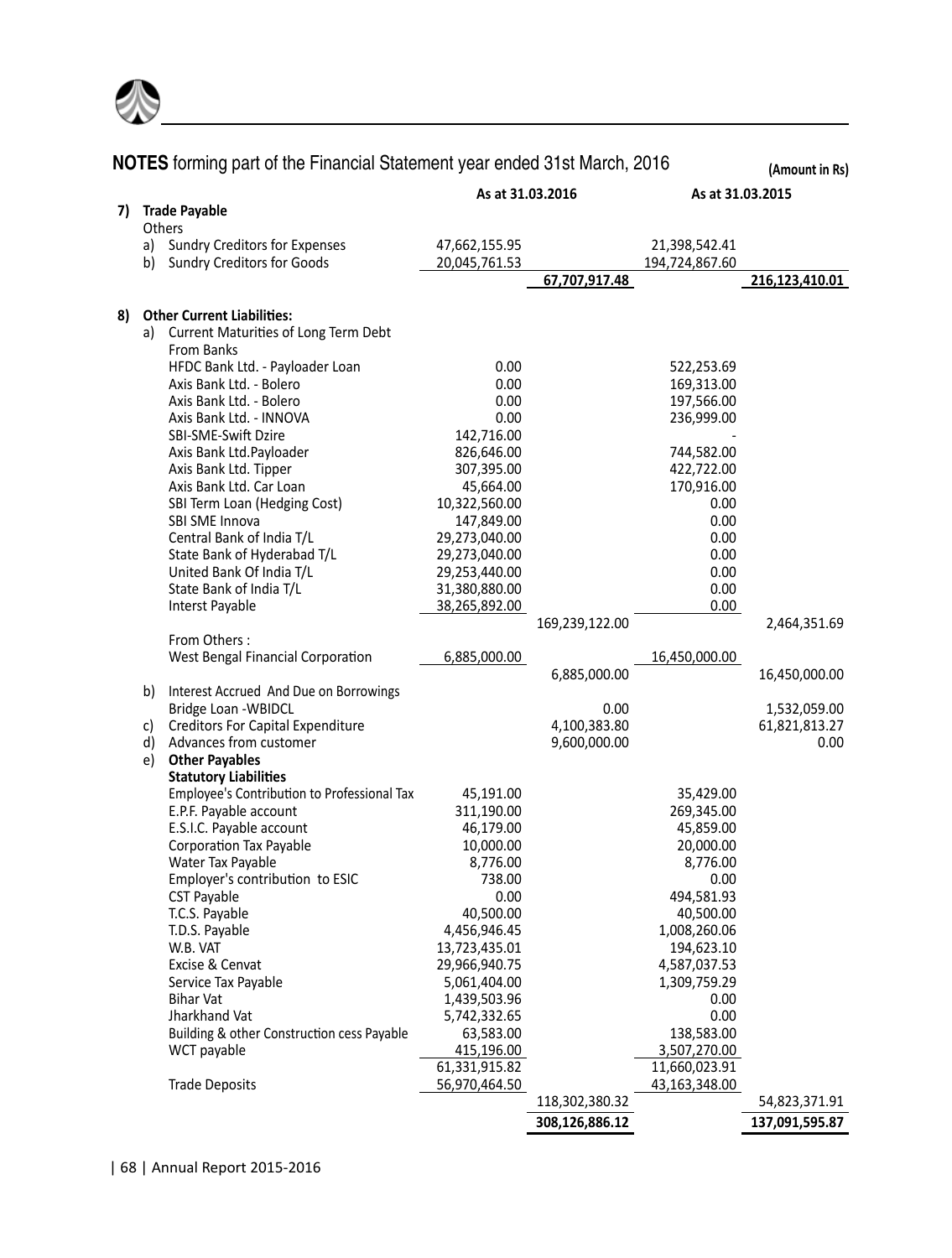|                     | NOTES forming pa                            | rt of the Financial Statement year ended 31st March, 2016 |                         |                                 |                                   |                           |                         |               |                |                                                  | (Amount in Rs)                 |
|---------------------|---------------------------------------------|-----------------------------------------------------------|-------------------------|---------------------------------|-----------------------------------|---------------------------|-------------------------|---------------|----------------|--------------------------------------------------|--------------------------------|
|                     | Particulars                                 |                                                           | Gross Block             |                                 |                                   |                           | Depreciation            |               |                | Net Block                                        |                                |
|                     |                                             | Opening as on<br>01.04.15                                 | Addition during<br>year | during the year<br>Deduction    | Closing as on<br>31.03.16         | Opening as on<br>01.04.15 | Addition during<br>year | Adjustment    | Total          | As on 31.03.2016                                 | As on 31.03.2015               |
|                     | <b>Tangible Assets</b>                      |                                                           |                         |                                 |                                   |                           |                         |               |                |                                                  |                                |
|                     | (Dharma Mouza)<br>Land and Land Development | 32,437,137.00                                             | 1,753,643.00            |                                 | 34,190,780.00                     |                           |                         |               |                | 34,190,780.00                                    | 32,437,137.00                  |
|                     | Land (Freehold)                             | 19,480,263.00                                             | 1,734,068.00            |                                 | 21,214,331.00                     |                           |                         |               |                | 21,214,331.00                                    | 19,480,263.00                  |
|                     | easehold)<br>Land & Site Developments (L    | 76,576,424.00                                             | 2,577,138.00            |                                 | 79,153,562.00                     |                           |                         |               |                | 79,153,562.00                                    | 76,576,424.00                  |
|                     | Factory Building                            | 22,131,262.53                                             | 787,629,709.70          |                                 | 809,760,972.23                    | 1,477,756.86              | 9,569,042.67            |               | 17,046,799.53  | 792,714,172.70                                   | 14,653,505.67                  |
|                     | Shed & Building-Dharma Mouza                | 12,211,543.36                                             | 24,585,006.50           |                                 | 36,796,549.86                     | 378,138.74                | 518,090.13              |               | 896,228.87     | 35,900,320.99                                    | 11,833,404.62                  |
|                     | Plant & Machinery                           | 252,766,871.86                                            | 1,734,334,442.11        |                                 | 1,987,101,313.97                  | 98,117,841.55             | 23,761,548.79           | 38,502.79     | 121,917,893.13 | 865,183,420.84                                   | 154,649,030.31                 |
|                     | Electrification & Installation              | 19,851,622.83                                             |                         |                                 | 19,851,622.83                     | 12,450,254.44             | 659,135.16              | 230,282.13    | 13,339,671.73  | 6,511,951.10                                     | 7,401,368.39                   |
|                     | Laboratry Equipmen                          | 908,428.67                                                |                         |                                 | 908,428.67                        | 767,224.80                | 22,201.60               |               | 789,426.40     | 119,002.27                                       | 141,203.87                     |
|                     | Furniture & Fixtures                        | 5,914,329.68                                              | 292,141.00              |                                 | 6,206,470.68                      | 1,772,058.90              | 552,268.83              | 108,024.45    | 2,432,352.18   | 3,774,118.50                                     | 4,142,270.78                   |
| ∞                   | Computer Sets                               | 3,466,626.24                                              | 543,240.00              | 27,144.00                       | 3,982,722.24                      | 2,704,464.64              | 235,843.03              | 263,332.63    | 3,203,640.30   | 779,081.94                                       | 762,161.60                     |
|                     | Server and network                          |                                                           | 484,256.00              |                                 | 484,256.00                        |                           | 59,561.09               |               | 59,561.09      | 424,694.91                                       |                                |
| $\mathfrak{a}$      | Pollution Equipment                         | 21,297,919.56                                             | 46,488,317.02           |                                 | 67,786,236.58                     | 7,286,287.89              | 1,053,076.67            |               | 8,339,364.56   | 59,446,872.02                                    | 14,011,631.67                  |
| $\Xi$               | Motor Vehicles                              | 10,958,164.90                                             | 3,826,359.35            | 2,121,514.00                    | 12,663,010.25                     | 5,287,556.52              | 1,093,134.83            | (618, 120.72) | 5,762,570.63   | 6,900,439.62                                     | 5,670,608.38                   |
| $\mathfrak{u}$      | Pay Loader/Excavator/Tractor                | 30,315,343.57                                             |                         |                                 | 30,315,343.57                     | 14,367,687.89             | 1,761,297.94            | 1,017,765.10  | 17,146,750.93  | 13,168,592.64                                    | 15,947,655.68                  |
| 13                  | Television                                  | 295,200.00                                                |                         |                                 | 295,200.00                        | 100,775.49                | 48,798.05               | 36,738.04     | 186, 311.58    | 108,888.42                                       | 194,424.51                     |
| $\sharp$            | Telephone                                   | 44,800.00                                                 |                         |                                 | 44,800.00                         | 38,001.99                 | 2,748.34                |               | 40,750.33      | 4,049.68                                         | 6,798.01                       |
| $\overline{15}$     | Mobile Sets                                 | 590,668.00                                                | 27,065.00               |                                 | 717,733.00                        | 293,433.38                | 108,301.50              | 34,599.92     | 436,334.80     | 281,398.19                                       | 397,234.62                     |
| $\frac{16}{2}$      | EPABX Machine                               | 69,664.00                                                 |                         |                                 | 69,664.00                         | 35,401.09                 | 18,559.22               |               | 53,960.31      | 15,703.69                                        | 34,262.91                      |
| IJ                  | FAX /Xerox Machine                          | 88,760.00                                                 | 43,650.00               | 75,500.00                       | 56,910.00                         | 43,136.73                 | 18,826.76               | (48, 490.19)  | 13,473.30      | 43,436.70                                        | 45,623.27                      |
| $\mathfrak{A}$      | Air Conditions                              | 1,745,739.00                                              |                         |                                 | 1,745,739.00                      | 836,619.57                | 160,918.79              | 125,605.71    | 1,123,144.07   | 622,594.93                                       | 909,119.43                     |
| 19                  | Multi Media Projector                       | 47,565.00                                                 |                         |                                 | 47,565.00                         | 14,263.56                 | 7,564.67                | 3,082.94      | 24,911.17      | 22,653.83                                        | 33,301.44                      |
| $\approx$           | Water Tank/Purifier                         | 131,485.00                                                |                         |                                 | 131,485.00                        | 50,040.68                 | 32,367.69               | 6,028.65      | 88,437.02      | 43,047.98                                        | 81,444.32                      |
| 21                  | Camera                                      | 49,053.00                                                 | 5,753.00                |                                 | 54,806.00                         | 10,184.94                 | 7,154.34                | 3,470.63      | 20,809.91      | 33,996.09                                        | 38,868.06                      |
| 22                  | Geyser                                      | 28,409.00                                                 |                         |                                 | 28,409.00                         | 2,705.00                  | 2,099.87                | 3,312.63      | 8,117.50       | 20,291.50                                        | 25,704.00                      |
| 33                  | Refrigerator                                | 45,600.00                                                 |                         |                                 | 45,600.00                         | 9,577.80                  | 3,574.86                | 5,506.27      | 18,658.93      | 26,941.07                                        | 36,022.20                      |
| $\frac{1}{2}$       | Fire Fighting Equipment                     | 76,330.00                                                 | 57,501.60               |                                 | 133,831.60                        | 13,072.00                 | 5,158.91                | 10,114.77     | 28,345.68      | 105,485.92                                       | 63,258.00                      |
| 25                  | Office Equipment                            |                                                           | 95,586.00               |                                 | 95,586.00                         |                           | 2,292.78                |               | 2,292.78       | 93,293.23                                        |                                |
|                     | SubTotal (A)                                | 511,629,210.20                                            | 2,604,477,876.28        | 2,224,158.00                    | 3,113,882,928.48                  | 152,056,484.44            | 39,703,566.53           | 1,219,755.75  | 192,979,806.72 | 2,920,903,121.76                                 | 359,572,725.76                 |
|                     | <b>Intangible Assets</b>                    |                                                           |                         |                                 |                                   |                           |                         |               |                |                                                  |                                |
| 26                  | Computer Software                           | 3,005,164.08                                              | 350,373.00              |                                 | 3,355,537.08                      | 800,367.97                | 506,179.28              |               | 1,306,547.25   | 2,048,989.83                                     | 2,204,796.11                   |
|                     | SubTotal (B)                                | 3,005,164.08                                              | 350,373.00              |                                 | 3,355,537.08                      | 800,367.97                | 506,179.28              |               | 1,306,547.25   | 2,048,989.83                                     | 2,204,796.11                   |
| $\overline{\Omega}$ | Capital WIP                                 | 1,951,878,133.80                                          | 725, 302, 136.35        | 2,592,170,860.16                | 85,009,409.99                     |                           |                         |               |                | 85,009,409.99                                    | 1,951,878,133.80               |
|                     | SubTotal (C)                                | 1,951,878,133.80                                          |                         | 725,302,136.35 2,592,170,860.16 | 85,009,409.99                     |                           |                         |               |                |                                                  | 85,009,409.99 1,951,878,133.80 |
|                     | TOTAL (A+B+C)                               | 2,466,512,508.08                                          | 3,330,130,385.63        |                                 | 2,594,395,018.16 3,202,247,875.55 | 152,856,852.39            | 40,209,745.80           | 1,219,755.75  | 194,286,353.97 | 3,007,961,521.58 2,313,655,655.67                |                                |
|                     | Previous year                               | 1,828,130,343.88                                          | 638,764,449.20          |                                 | 382,285.00 2,466,512,508.08       | 132,994,489.01            | 17,341,756.07           | 2,544,761.67  |                | 152,856,852.39 2,313,655,655.67 1,695,135,854.85 |                                |

Annual Report 2015-2016 | 69 |

# **Burnpur Cement Ltd.**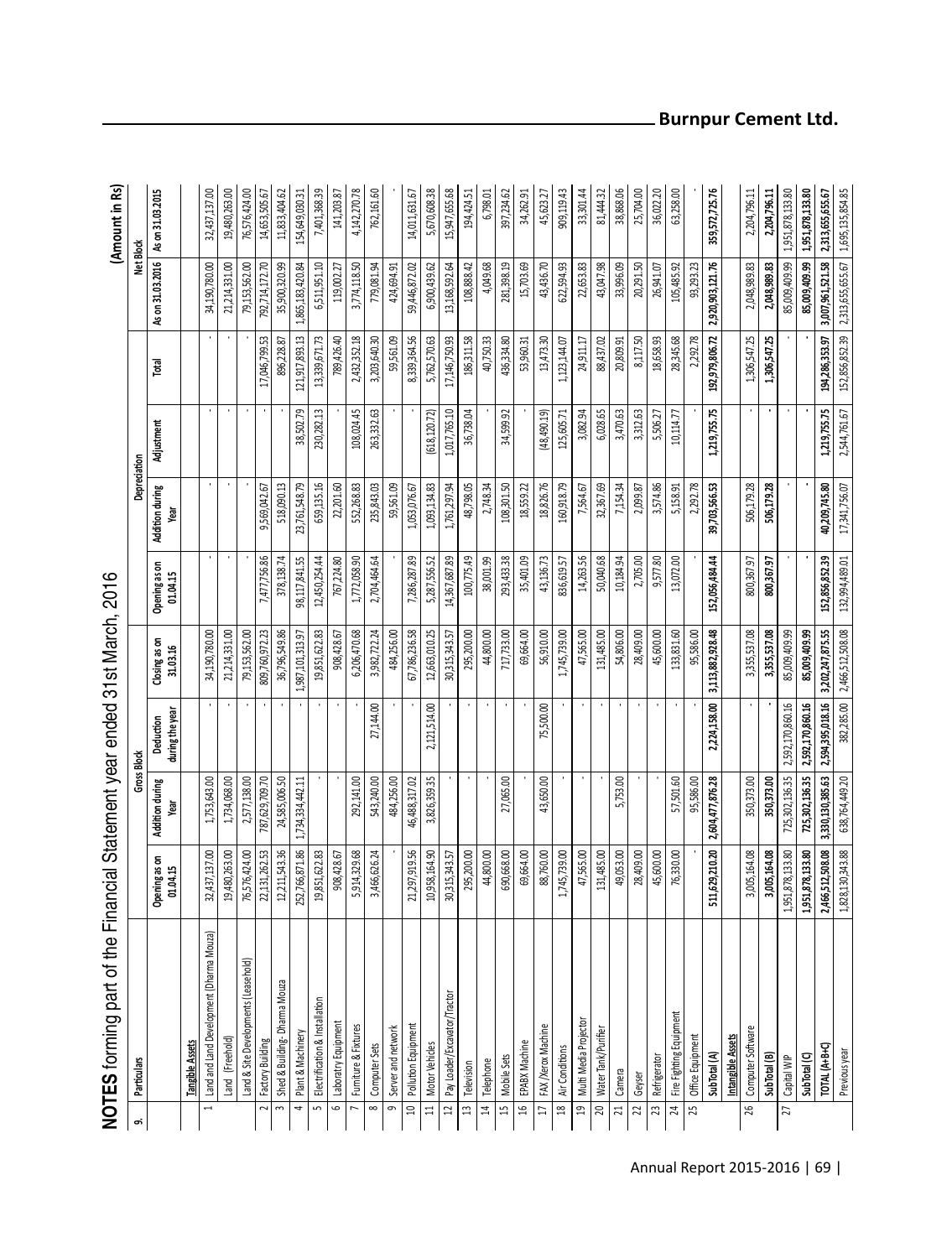

|     |    | <b>NOTES</b> forming part of the Financial Statement year ended 31st March, 2016 |                  |                |                  | (Amount in Rs) |
|-----|----|----------------------------------------------------------------------------------|------------------|----------------|------------------|----------------|
|     |    |                                                                                  | As at 31.03.2016 |                | As at 31.03.2015 |                |
| 10) |    | <b>Non Current Investment</b>                                                    |                  |                |                  |                |
|     |    | Others                                                                           |                  | 139,320.00     |                  | 139,320.00     |
|     |    | <b>B.C.L.Developer</b>                                                           |                  | 139,320.00     |                  | 139,320.00     |
|     |    | 11) Long Term Loans & Advances                                                   |                  |                |                  |                |
|     |    | (Unsecured considered good)                                                      |                  |                |                  |                |
|     |    | <b>Security Deposits</b>                                                         |                  |                |                  |                |
|     |    | a) Security Deposit with Excise                                                  | 45,100.00        |                | 45,100.00        |                |
|     |    | b) Security Deposits with Govt. Authorities                                      | 5,364,559.00     |                | 5,364,059.00     |                |
|     | c) | <b>Other Deposits</b>                                                            | 519,175.00       |                | 1,914,175.00     |                |
|     |    |                                                                                  |                  | 5,928,834.00   |                  | 7,323,334.00   |
|     |    |                                                                                  |                  | 5,928,834.00   |                  | 7,323,334.00   |
| 12) |    | Inventories                                                                      |                  |                |                  |                |
|     |    | (at lower of cost and net realisable value)                                      |                  |                |                  |                |
|     | a) | <b>Raw Material</b>                                                              |                  | 182,939,583.44 |                  | 134,181,262.92 |
|     | b) | Finished goods                                                                   |                  | 237,095.00     |                  | 0.00           |
|     | c) | Stores & Spares                                                                  |                  | 88,515,742.11  |                  | 67,110,806.04  |
|     | d) | <b>Packing Material</b>                                                          |                  | 405,610.58     |                  | 2,121,187.60   |
|     |    |                                                                                  |                  | 272,098,031.13 |                  | 203,413,256.56 |
|     |    | 13) Trade Receivables                                                            |                  |                |                  |                |
|     |    | (Unsecured considered good)                                                      |                  |                |                  |                |
|     | a) | Over six months.                                                                 | 138,093,414.60   |                | 45,653,548.80    |                |
|     | b) | Less than six months                                                             | 295,223,362.37   |                | 307,051,560.16   |                |
|     |    | (As Certified by the Management)                                                 |                  | 433,316,776.97 |                  | 352,705,108.96 |
|     |    | 14) Cash and Cash Equivalents                                                    |                  |                |                  |                |
|     | a) | <b>Balance with Banks:</b>                                                       |                  |                |                  |                |
|     |    | i) In Current Account with Banks                                                 | 3,537,241.54     |                | 54,634,301.48    |                |
|     |    | ii) In Deposits Account with Bank                                                | 35,706,191.22    |                | 39,363,053.22    |                |
|     |    | iii) SBI, Asansol Unpaid/ Un Claimed                                             |                  |                |                  |                |
|     |    | Dividend)                                                                        | 3.00             |                | 3.00             |                |
|     |    |                                                                                  |                  | 39,243,435.76  |                  | 93,997,357.70  |
|     | b) | Cash in Hand                                                                     |                  |                |                  |                |
|     |    | (as certified by management)                                                     |                  | 10,360,884.89  |                  | 10,971,153.23  |
|     |    |                                                                                  |                  | 49,604,320.65  |                  | 104,968,510.93 |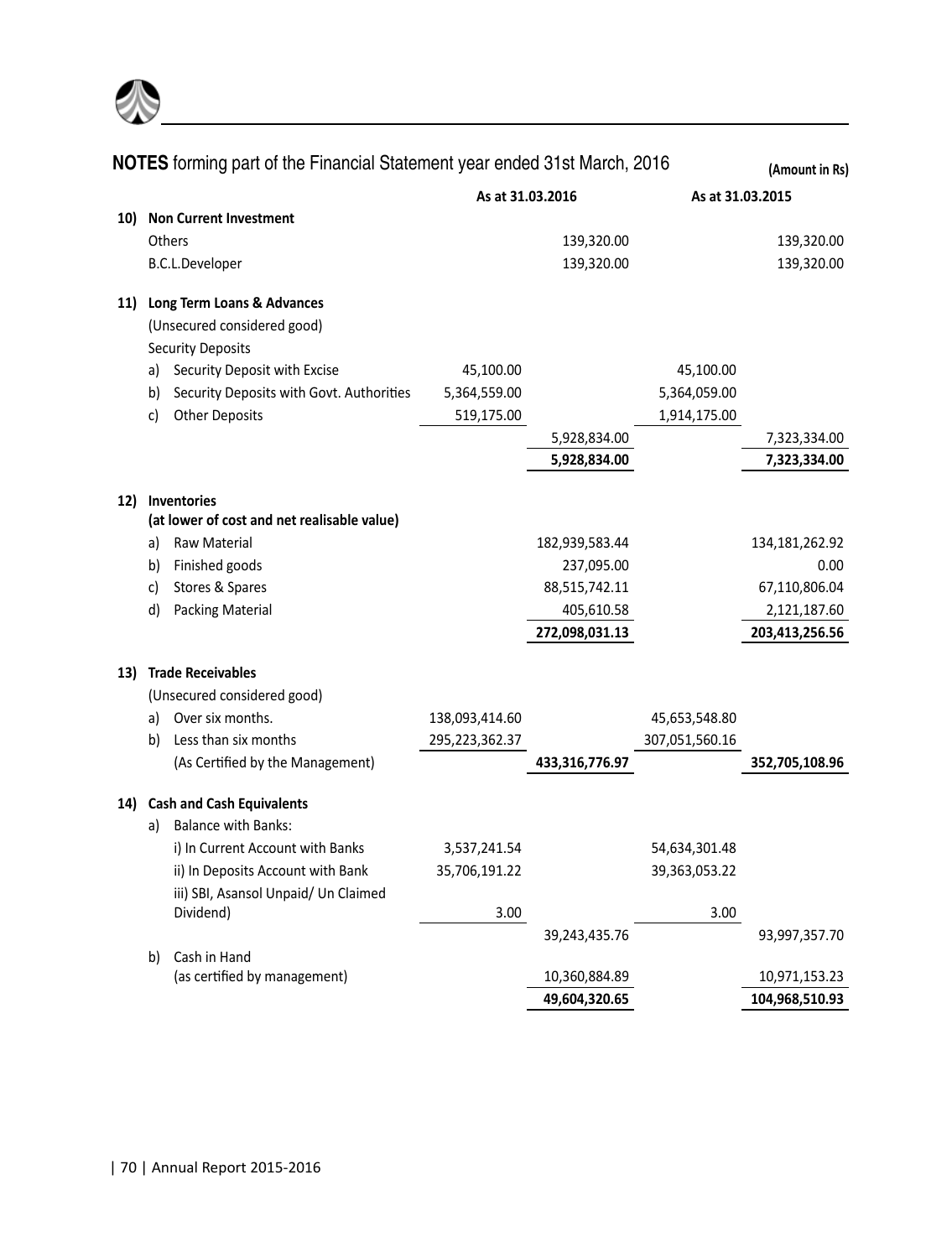|     |    | NOTES forming part of the Financial Statement year ended 31st March, 2016 |                  |                |                  | (Amount in Rs) |
|-----|----|---------------------------------------------------------------------------|------------------|----------------|------------------|----------------|
|     |    |                                                                           | As at 31.03.2016 |                | As at 31.03.2015 |                |
|     |    | 15) Short Term Loans & Advances                                           |                  |                |                  |                |
|     |    | Unsecured, considered good                                                |                  |                |                  |                |
|     |    | <b>Other Loans &amp; Advances</b>                                         |                  |                |                  |                |
|     |    | a) Balance with Revenue Authorities                                       |                  |                |                  |                |
|     |    | Net of Provision for Income Tax And<br>T.D.S.                             | 3,745,913.50     |                | 587,248.00       |                |
|     |    | Service Tax Account                                                       | 34,195,032.71    |                | 23,684,279.24    |                |
|     |    | Cenvat Credit Receivable (Suspense)                                       | 0.00             |                | 541,725.92       |                |
|     |    | Excise & Cenvat Credit                                                    | 65,253,138.87    |                | 88,492,956.25    |                |
|     |    | Sales Tax                                                                 | 416,592.48       |                | 8,261,650.62     |                |
|     |    | <b>Entry Tax Receivable</b>                                               | 0.00             |                | 2,005.00         |                |
|     |    | PLA                                                                       | 100,000.00       |                | 0.00             |                |
|     |    |                                                                           |                  | 103,710,677.56 |                  | 121,569,865.03 |
|     | b) | <b>Others</b>                                                             |                  |                |                  |                |
|     |    | <b>Security Deposits</b>                                                  | 4,175,459.00     |                | 4,270,465.00     |                |
|     |    | Advance for Suppliers/Others                                              | 16,646,921.51    |                | 27,776,142.56    |                |
|     |    | <b>Other Advances</b>                                                     | 5,000,000.00     |                | 0.00             |                |
|     |    | Capital Advances                                                          | 14,621,125.53    |                | 75,148,523.34    |                |
|     |    |                                                                           |                  | 40,443,506.04  |                  | 107,195,130.90 |
|     |    |                                                                           |                  | 144,154,183.60 |                  | 228,764,995.93 |
| 16) |    | <b>Other Current Assets</b>                                               |                  |                |                  |                |
|     |    | Advance to Office Staff & Plant Labour                                    | 1,498,063.00     |                | 2,105,290.00     |                |
|     |    | Pre-Paid Expenses                                                         | 162,500.00       |                | 32,500.00        |                |
|     |    |                                                                           |                  | 1,660,563.00   |                  | 2,137,790.00   |
|     |    | 17) Revenue from Operations                                               |                  |                |                  |                |
|     |    | Sale of Product                                                           |                  |                |                  |                |
|     |    | <b>Cement Sales</b>                                                       |                  |                | 1,026,996,772.20 | 504,602,463.62 |
|     |    | Less: Excise Duty                                                         |                  |                | 113,252,394.28   | 57,991,006.89  |
|     |    |                                                                           |                  |                | 913,744,377.92   | 446,611,456.73 |
|     |    | Less: Captive Consumption                                                 |                  |                | 33,821,241.14    | 11,359,300.00  |
|     |    |                                                                           |                  |                | 879,923,136.78   | 435,252,156.73 |
|     |    | Add: Trading Sale                                                         |                  |                |                  | 387,902,087.18 |
|     |    |                                                                           |                  |                | 879,923,136.78   | 823,154,243.91 |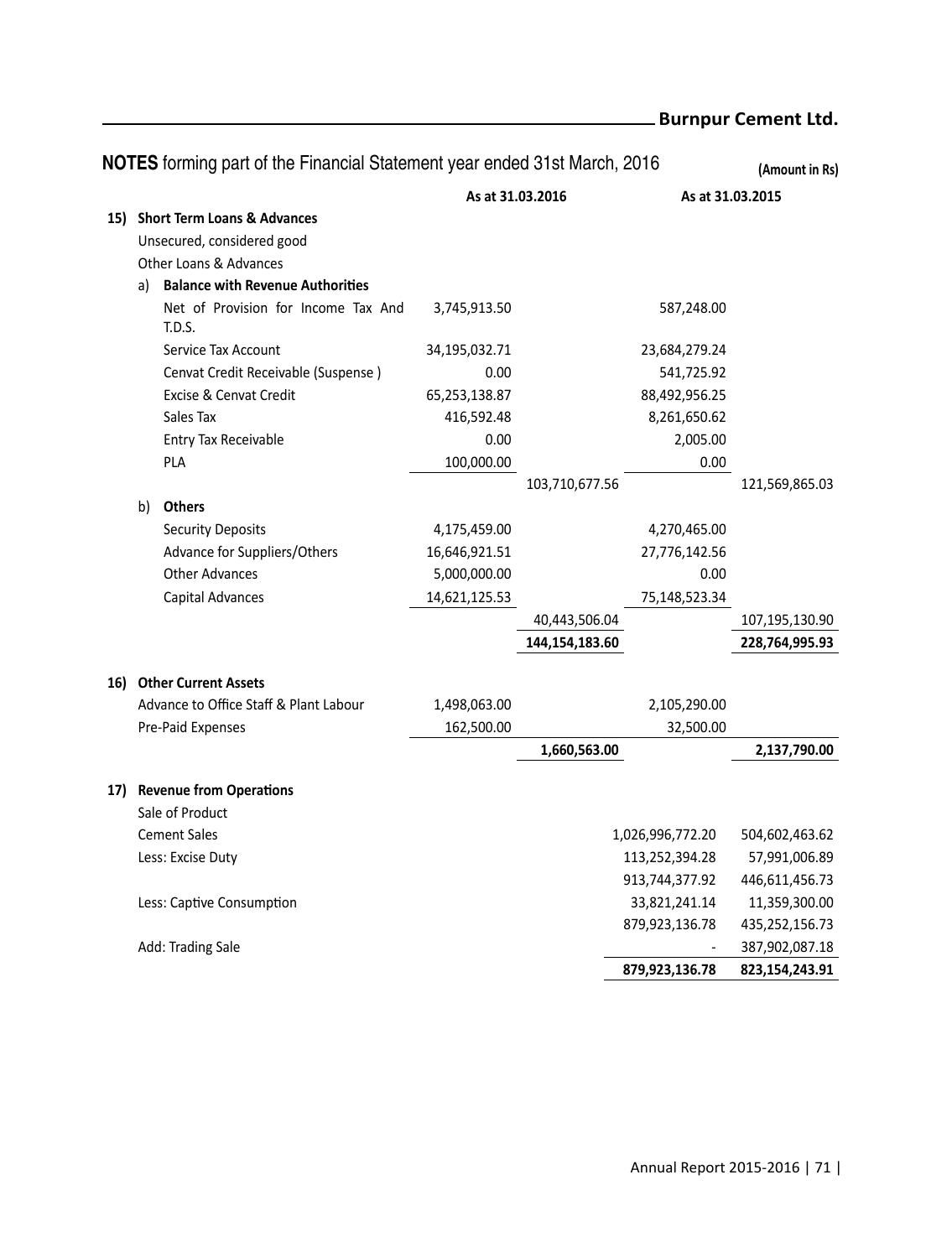

|     | NOTES forming part of the Financial Statement year ended 31st March, 2016    |                  | (Amount in Rs)   |
|-----|------------------------------------------------------------------------------|------------------|------------------|
|     |                                                                              | As at 31.03.2016 | As at 31.03.2015 |
| 18) | <b>Other Income</b>                                                          |                  |                  |
|     | <b>Interest Income</b>                                                       |                  |                  |
|     | Interest On I.T. Refund                                                      | 149,684.00       | 698,078.00       |
|     | Interest On Fixed Deposits                                                   | 2,714,492.00     | 3,753,043.00     |
|     | Interest Received on JSEB Security Deposit                                   | 265,953.00       |                  |
|     | <b>Commission Received</b>                                                   | 28,109,907.00    |                  |
|     | <b>Other Non Operating Income</b>                                            |                  |                  |
|     | Other Income                                                                 | 30,000,000.00    |                  |
|     | Misc. Income                                                                 | 4,800.00         | 26,247.00        |
|     | Scrap Sale                                                                   |                  | 4,050,000.00     |
|     | <b>Discount Received</b>                                                     | 228,727.39       | 153,012.41       |
|     | Rebate on Sales Tax                                                          |                  | 28,049.00        |
|     | Rent Receivable                                                              | 170,000.00       |                  |
|     | Cheque Dishonor Charges                                                      | 18,975.00        |                  |
|     | Sundry Creditors Written Off                                                 |                  | 179,212.17       |
|     |                                                                              | 61,662,538.39    | 8,887,641.58     |
| 19) | <b>Cost of Materials Consumed</b>                                            |                  |                  |
|     | Imported                                                                     |                  |                  |
|     | Indigenous                                                                   | 444,111,859.54   | 278,681,265.68   |
|     |                                                                              | 444,111,859.54   | 278,681,265.68   |
|     | 19.1) Particulars of Materials Consumed                                      |                  |                  |
|     | Clinker                                                                      | 296,764,073.86   | 215,730,649.65   |
|     | Slag                                                                         | 92,259,779.85    | 38,912,856.82    |
|     | Gypsum                                                                       | 7,962,925.15     | 3,660,357.42     |
|     | <b>Grinding Media</b>                                                        | 1,781,576.48     | 352,942.09       |
|     | <b>Packing Materials</b>                                                     | 32,811,079.89    | 18,665,338.51    |
|     | Others                                                                       | 10,905,027.00    | 1,359,121.19     |
|     | <b>Bauxite</b>                                                               | 49,304.65        |                  |
|     | Iron Ore                                                                     | 44,591.54        |                  |
|     | Lime Stone                                                                   | 1,533,501.12     |                  |
|     |                                                                              | 444,111,859.54   | 278,681,265.68   |
|     | 20) Purchase of Stock in Trade                                               |                  | 290,084,080.00   |
|     | 21) Change In Inventory of Finished Goods, Work In Progress & Stock In Trade |                  |                  |
|     | Inventories (At Close)                                                       |                  |                  |
|     | Finished Goods / Stock In Trade                                              | 237,095.00       | 0                |
|     | Inventories (At Commencement)                                                |                  |                  |
|     | Finished Goods / Stock In Trade                                              |                  | 0                |
|     |                                                                              | (237,095.00)     | 0                |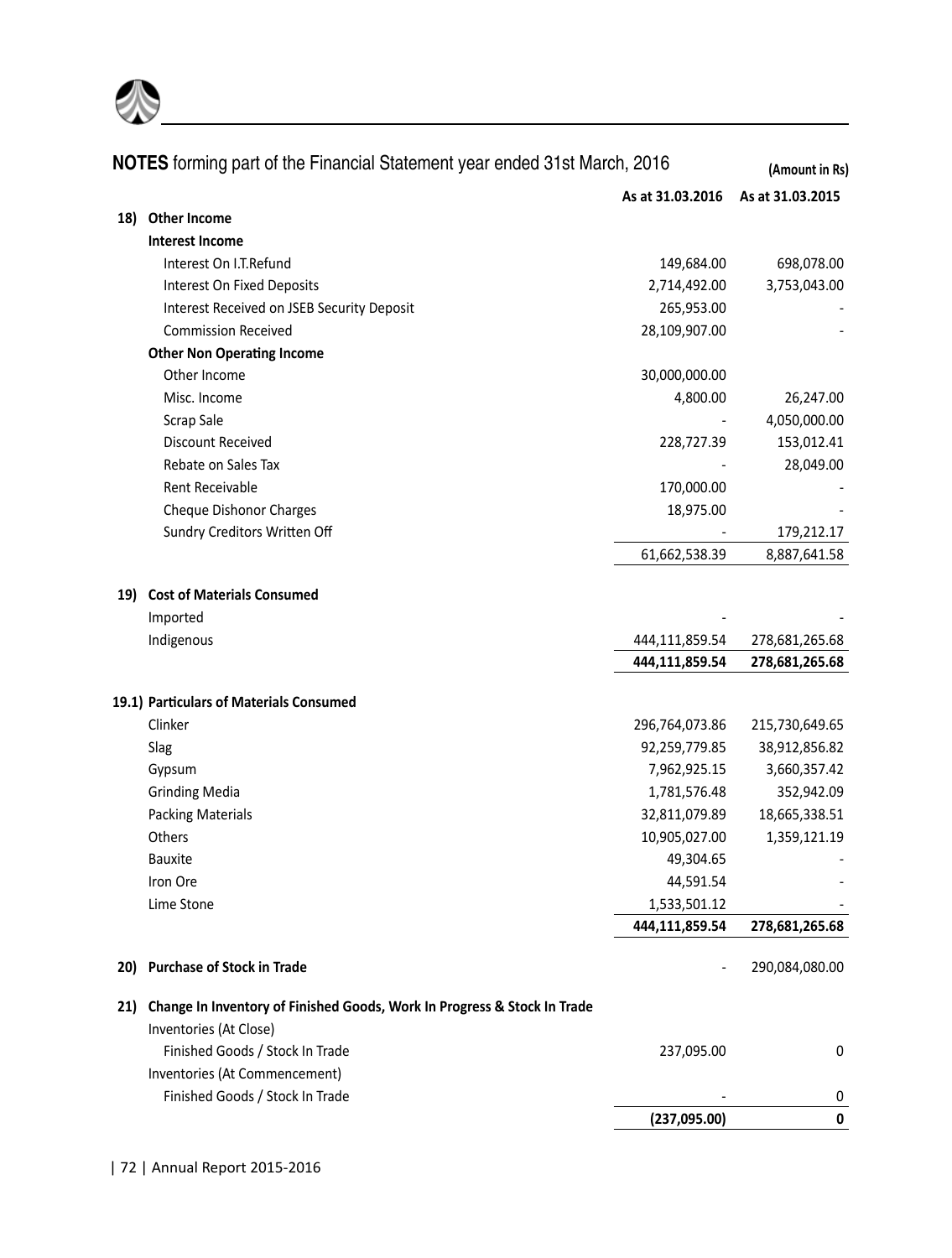|    |    | NOTES forming part of the Financial Statement year ended 31st March, 2016 |                  | (Amount in Rs)   |
|----|----|---------------------------------------------------------------------------|------------------|------------------|
|    |    |                                                                           | As at 31.03.2016 | As at 31.03.2015 |
|    |    | 22) Employee Benefit Expenses                                             |                  |                  |
|    |    | a) Salaries & Wages:                                                      |                  |                  |
|    |    | Directors' Remuneration                                                   | 3,300,000.00     | 3,300,000.00     |
|    |    | Salaries                                                                  | 20,487,053.91    | 13,660,557.00    |
|    |    | Wages                                                                     | 6,877,434.76     | 5,280,590.00     |
|    |    | <b>Bonus</b>                                                              | 1,230,221.22     | 1,250,947.00     |
|    | b) | Contribution to Provident & Other Funds                                   |                  |                  |
|    |    | Contribution to Recognised Provident Fund                                 | 1,556,134.86     | 1,401,859.00     |
|    |    | Gratuity                                                                  | 1,890,632.00     | 1,794,122.00     |
|    |    | Contribution to Employees State Insurance Schemes                         | 420,749.00       | 387,133.00       |
|    | c) | <b>Staff Welfare Expenses</b>                                             | 332,603.72       | 468,476.00       |
|    |    |                                                                           | 36,094,829.47    | 27,543,684.00    |
|    |    | 23) Finance Cost                                                          |                  |                  |
|    | a) | Interest Expense                                                          |                  |                  |
|    |    | i) On Borrowings From Banks & Others:                                     |                  |                  |
|    |    | Interest on Term Loan                                                     | 82,753,232.73    | 5,293,319.55     |
|    |    | Interest on Cash Credit & SLC                                             | 33,764,328.00    | 29,033,955.76    |
|    |    | Interest on Unsecured Ioan & others                                       | 3,846,087.40     | 5,835,296.13     |
|    |    | <b>Hedging Cost</b>                                                       | 5,181,839.02     |                  |
|    |    | Interest on Car Loan                                                      | 547,413.85       | 114,447.00       |
|    |    |                                                                           | 126,092,901.00   | 40,277,018.44    |
|    |    | ii) On Security Deposit & Others:                                         | 2,200,318.00     | 2,530,010.44     |
|    | b) | Other Borrowing Cost:                                                     |                  |                  |
|    |    | <b>Bank Charges</b>                                                       | 4,849,157.04     | 2,613,259.58     |
|    |    |                                                                           | 133,142,376.04   | 45,420,288.46    |
| 9) |    | <b>Depreciation &amp; Amortization Expenses</b>                           |                  |                  |
|    |    | Depreciation                                                              | 40,209,745.80    | 15,416,046.07    |
|    |    |                                                                           | 40,209,745.80    | 15,416,046.07    |
|    |    | 24) Other Expenses                                                        |                  |                  |
|    | 1) | <b>Manufacturing Expenses:</b>                                            |                  |                  |
|    |    | Demurrage / Rate Difference                                               | 81,981.50        | 396,580.80       |
|    |    | Factory Rent                                                              | 900.000.00       | 900,000.00       |
|    |    | Power & Fuel                                                              | 91,266,119.04    | 54,811,862.52    |
|    |    | Testing, Laboratory Fees & Other Incidental Exp.                          | 358,203.00       | 61,657.00        |
|    |    | Labour Charges                                                            | 2,896,062.11     | 738,004.00       |
|    |    | Loading / Unloading Charges                                               | 4,643,577.00     | 344,960.00       |
|    |    | Repair & Maintenance                                                      | 469,039.01       | 237,482.50       |
|    |    | Operation & Maintenance                                                   | 3,015,329.00     |                  |
|    |    | А                                                                         | 103,630,310.66   | 57,490,546.82    |

Annual Report 2015-2016 | 73 |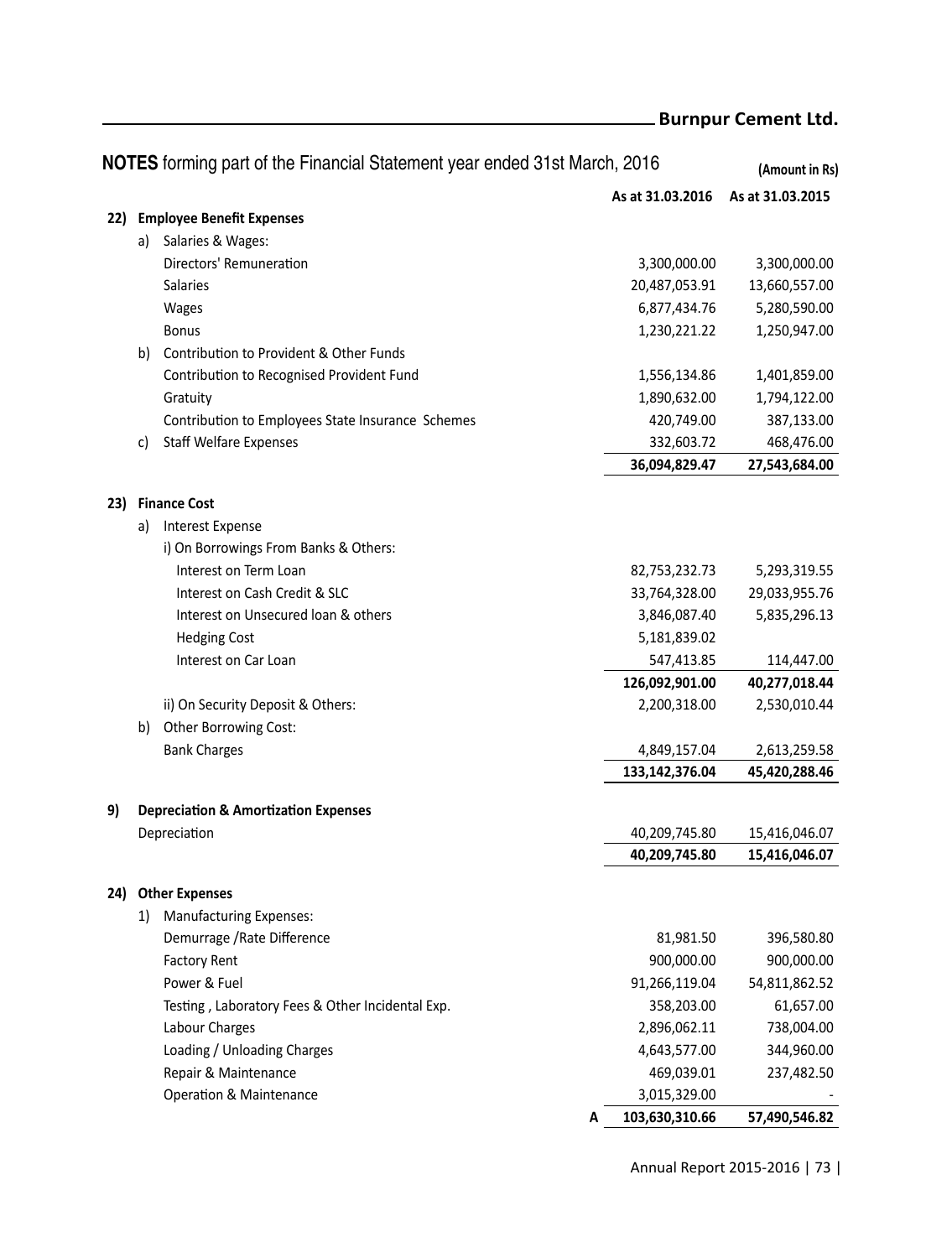

| NOTES forming part of the Financial Statement year ended 31st March, 2016 |    |                                       |   | (Amount in Rs)   |                  |
|---------------------------------------------------------------------------|----|---------------------------------------|---|------------------|------------------|
|                                                                           |    |                                       |   | As at 31.03.2016 | As at 31.03.2015 |
| 24)                                                                       |    | <b>Other Expenses</b>                 |   |                  |                  |
|                                                                           | 2) | <b>Establishment Expenses</b>         |   |                  |                  |
|                                                                           |    | <b>Insurance Charges</b>              |   | 591,141.15       | 388,538.01       |
|                                                                           |    | <b>Director Sitting Fees</b>          |   | 300,000.00       | 270,000.00       |
|                                                                           |    | Rent                                  |   | 909,303.00       | 358,840.00       |
|                                                                           |    | Legal cum Service charges             |   | 3,211,897.01     | 2,669,972.25     |
|                                                                           |    | Conveyance & Travelling Expenses      |   | 1,048,395.96     | 656,578.26       |
|                                                                           |    | Payment to Auditors                   |   | 820,099.00       | 687,977.00       |
|                                                                           |    | Rates and Taxes                       |   | 1,005,726.96     | 533,451.00       |
|                                                                           |    | Printing & Stationery                 |   | 845,030.85       | 667,924.55       |
|                                                                           |    | Postage & Telegram                    |   | 276,145.47       | 29,276.48        |
|                                                                           |    | <b>Security Charges</b>               |   | 3,847,451.50     | 3,103,832.88     |
|                                                                           |    | Repair & Maintance (Others)           |   | 988,216.81       | 670,088.32       |
|                                                                           |    | Telephone Expenses                    |   | 558,132.00       | 485,217.23       |
|                                                                           |    |                                       | В | 14,401,539.71    | 10,521,695.98    |
|                                                                           | 3) | Selling & Distribution Expenses       |   |                  |                  |
|                                                                           |    | Discount Allowed                      |   | 8,190,730.00     |                  |
|                                                                           |    | <b>Freight Outward Expenses</b>       |   | 53,105,393.50    | 18,221,417.00    |
|                                                                           |    | <b>Commission On sales</b>            |   | 6,788,122.57     | 4,126,070.00     |
|                                                                           |    | Sales Tax Expenses                    |   |                  | 89,425.00        |
|                                                                           |    | Sales Promotion                       |   | 3,151,570.91     | 470,752.00       |
|                                                                           |    | VAT & CST on Sales                    |   | 122,005,294.15   | 74,808,989.04    |
|                                                                           |    | Advertisement, Hoarding Charges, etc. |   | 2,735,273.48     | 2,021,169.12     |
|                                                                           |    |                                       | C | 195,976,384.61   | 99,737,822.16    |
|                                                                           | 4) | Miscellaneous Expense                 |   |                  |                  |
|                                                                           |    | Misc. Expenses                        |   | 6,843,000.63     | 1,258,652.11     |
|                                                                           |    |                                       | D | 6,843,000.63     | 1,258,652.11     |
|                                                                           | 5) | Profit/Loss on Sale of Fixed Assets   |   |                  |                  |
|                                                                           |    | Loss on Sale of Fixed Assets          |   | 562,436.21       |                  |
|                                                                           |    |                                       | E | 562,436.21       |                  |
|                                                                           |    | $(A+B+C+D+E)$                         |   | 321,413,671.82   | 169,008,717.07   |
|                                                                           |    | 24.1) PAYMENT TO AUDITORS             |   |                  |                  |
|                                                                           | a) | Auditor                               |   |                  |                  |
|                                                                           |    | Tax audit Fees                        |   | 100,000.00       | 75,000.00        |
|                                                                           |    | <b>Statutory Audit Fees</b>           |   | 300,000.00       | 200,000.00       |
|                                                                           |    | VAT Audit Fees                        |   | 25,000.00        | 31,000.00        |
|                                                                           | b) | Fees for Limited Review               |   | 30,000.00        | 30,000.00        |
|                                                                           | c) | Internal Audit Fees                   |   | 300,000.00       | 300,000.00       |
|                                                                           | d) | <b>Cost Audit Fees</b>                |   | 25,000.00        | 29,500.00        |
|                                                                           | e) | <b>Stock Audit Fees</b>               |   | 40,099.00        | 22,477.00        |
|                                                                           |    |                                       |   | 820,099.00       | 687,977.00       |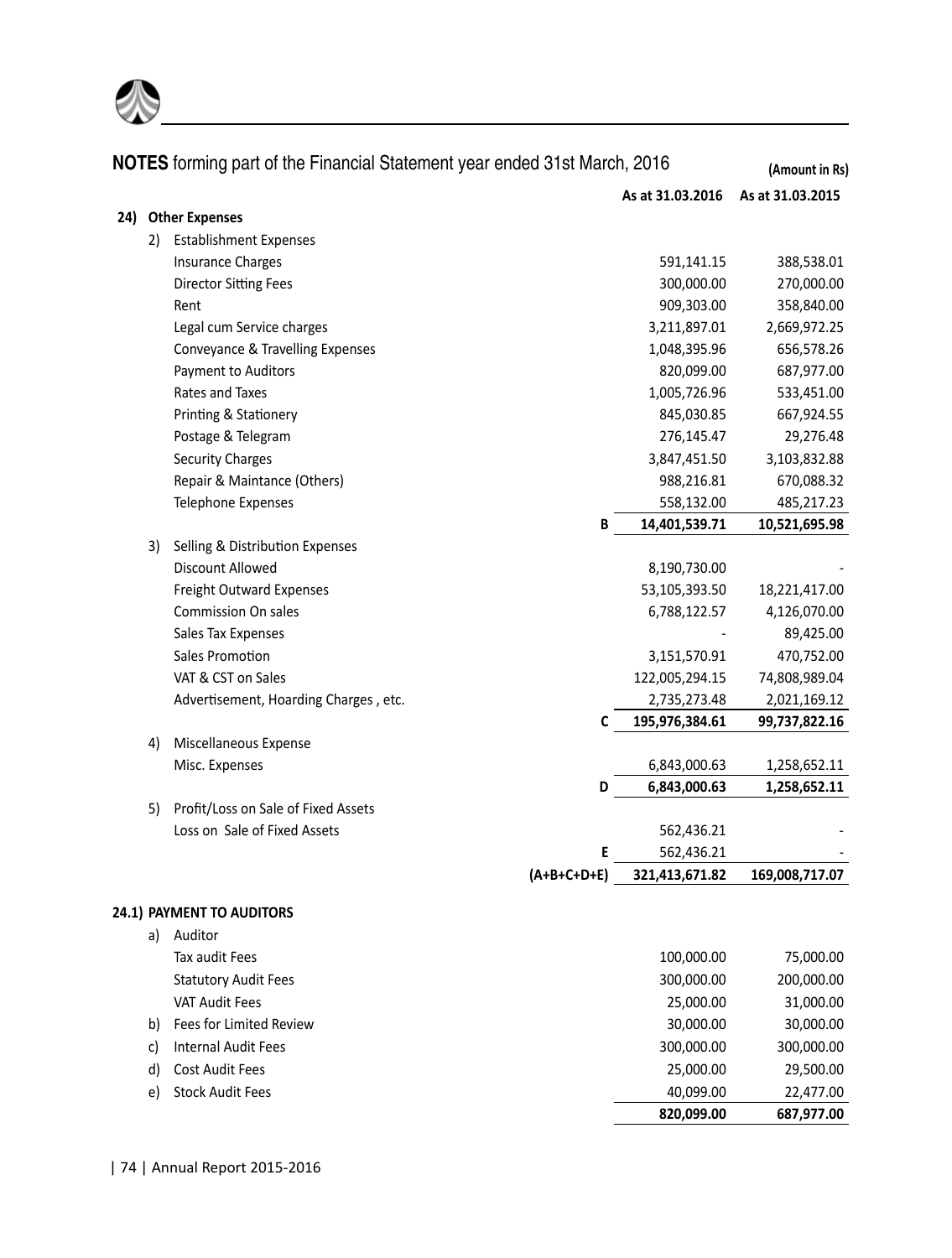## **NOTES** forming part of the Financial Statement year ended 31st March, 2016 [Amount in Rs]

### **25. Earning per Share is calculated as follows :**

| <b>Particulars</b>                                                        | For the year ended<br>31st March, 2016 |                | For the year ended<br>31st March, 2015 |
|---------------------------------------------------------------------------|----------------------------------------|----------------|----------------------------------------|
| Net Profit/Loss after Tax                                                 | (127080055.36)                         |                | 11699128.21                            |
| Equity Shares outstanding at the period end (in nos)                      | 86124363                               |                | 82554363                               |
| Weighted average no. of equity shares used as denominator for calculating | Basic - 85322336                       |                | Basic - 76409582                       |
| basic and diluted EPS                                                     | Diluted -85613577                      |                | Diluted -80377185                      |
| Nominal value per Equity Share (in Rs.)                                   | 10.00                                  |                | 10.00                                  |
| Earning per share (Basic and Diluted) (in Rs.)                            | <b>Basic</b><br>(1.50)                 | <b>Basic</b>   | 0.15                                   |
|                                                                           | Diluted<br>(1.50)                      | <b>Diluted</b> | 0.15                                   |

#### **26. ConƟngent Liability :**

| <b>Particulars</b>           | Amount as on<br>31.03.2016<br>(Rs. In Lacs) | Amount as on<br>31.03.2015<br>(Rs. In Lacs) |  |
|------------------------------|---------------------------------------------|---------------------------------------------|--|
| (a)<br><b>Bank Guarantee</b> | 363.16                                      | 96.00                                       |  |
| (b)<br>Letter of Credit      | 66.51                                       | 0.00                                        |  |

(c) Claims against the company not acknowledged as debt:

| <b>Particulars</b>                  | Amount as on<br>31.03.2016 | Amount as on<br>31.03.2015 |
|-------------------------------------|----------------------------|----------------------------|
|                                     | (Rs. In Lacs)              | (Rs. In Lacs)              |
| Value Added Tax (2007-08)           | 44355.00                   |                            |
| Central Sales Tax(2007-08)          | 421313.00                  |                            |
| value Added Tax(2008-09)            | 1300389.00                 |                            |
| Central Sales Tax(2008-09)          | 55674.00                   |                            |
| value Added Tax(2009-10)            | 783434.00                  | 783434.00                  |
| Central Sales Tax(2009-10)          | 145087.00                  | 145087.00                  |
| value Added Tax (2010-11)           | 6667694.00                 | 6667694.00                 |
| Central Sales Tax (2010-11)         | 315464.00                  | 315464.00                  |
| value Added Tax (2011-12)           | 8108687.00                 | 8108687.00                 |
| Central Sales Tax(2011-12)          | 6291042.00                 | 6291042.00                 |
| Jharkhand value Added Tax (2013-14) | 1599878.00                 |                            |
| Central Excise (2013-14)            | 20730181.00                |                            |

 (d) Right of recompense to the term lenders for the relief and sacrifice extended, subject to provisions of Restructuring Guidelines amounting to Rs. 37.79 crores.

- 27. The figures of Excise Duty paid are disclosed in the Books at the net figures after taking credit for rebate/ refund of Excise Duty.
- **28.** Figures pertaining to previous year have been re-grouped/re-arranged, reclassified and restated, wherever considered necessary, to confirm to the classification adopted in the current year.
- 29. There were no Foreign exchange inflow and outflow during the year except a Term Loan from State Bank of India, Ind Finance Branch, Kolkata, to the tune of \$6750000.00.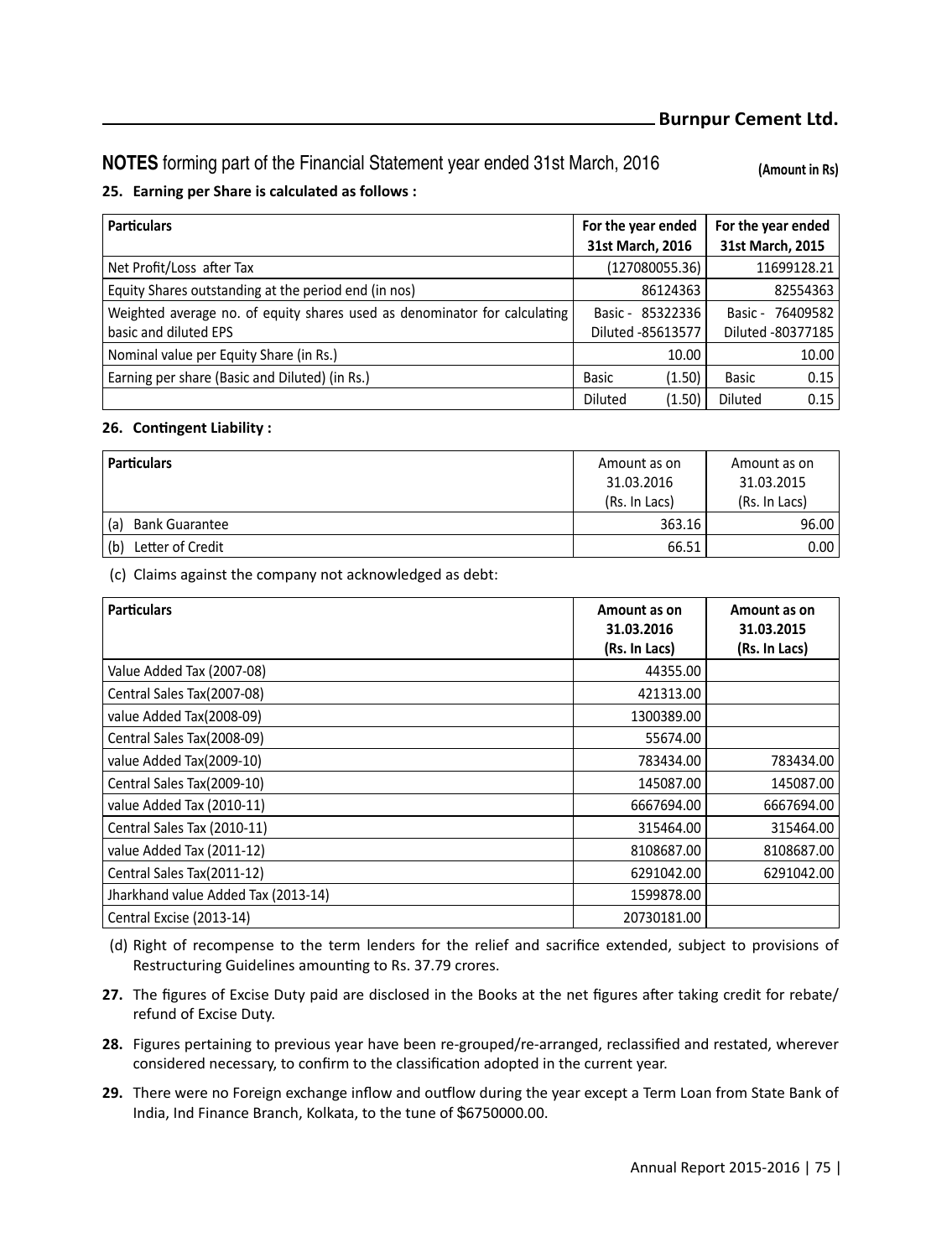

# **NOTES** forming part of the Financial Statement year ended 31st March, 2016 (Amount in Rs)

- **30.** Deferred Tax is recognized subject to consideration of prudence in respect of deferred tax assets on timing difference being the difference between the taxable income and accounting income that originate in one period and are capable of reversal in one or more subsequent periods.
- **31.** Service Tax is also being determined in accordance with the provision of Service Tax Law.
- **32.** The company operates in Production and Sales of Cement and reseller of goods under the name & style of Burnpur Cement Limited. However there were no trading activities during the current year. In current year, no segment reporting is required.
- **33.** In terms of Section 22 of Micro, Small & Medium Enterprises Act 2006, the outstanding to these enterprises are required to be disclosed. However, these enterprises are required to be registered under the Act. In the absence of the information about registration of the enterprises under the above Act, the required information could not be furnished. In view of above and in absence of relevant information, the auditor has relied upon the same.

#### **34. Gratuity**

 The Company has defined gratuity plan. Every employee who has completed 5 years or more of service is entitled to gratuity on terms not less favourable than the provisions of the Payment of Gratuity Act, 1972. The amount of contribution to be made is arrived at based on Actuarial valuation done at the balance sheet date, as given below and is accounted accordingly:

| Opening Balance as per Books               | Rs.6303098.00 |
|--------------------------------------------|---------------|
| Closing Balance as per Actuarial Valuation | Rs.7430888.00 |
| Provision made during the Year             | Rs.1693868.00 |
| Gratuity Paid during the year              | Rs. 566078.00 |

- **35.** Sundry Debtors, Sundry Creditors and advances to parties as reflected in the financial statements are subject to confirmations from the respective parties and management of the Company.
- **36.** In the opinion of the management, the current assets, loans and advances have a value on realization in the ordinary course of business, which is at least equal to the amount at which they are stated.
- **37.** Interest on fixed deposits taken in the financial statement is as per management's certificate.

#### **38. RELATED PARTY DISCLOSURE**

Related Party transaction as per Accounting Standard 18 issued by ICAI

A. As defined in Accounting Standard 18, the company has a related party relationship in the following:

### **Associate Companies :**

- a. Mittal Polypacks (P) Limited.
- b. Mittal Technopack (P) Limited
- c. Insight Consultants (P) Limited

#### **Key Management Personnel**

- a. Mr. Ashok Gutgutia, Vice Chairman and Managing Director
- b. Mr. Manoj Kumar Agarwal, Director
- c. Mr. Prem Prakash Agarwal, Director
- d. Mr. Ashish Roy Choudhury, Chief Executive Officer
- e. Mr. Sajjan Kumar Agarwal, Chief Financial Officer
- f. Mr. Sudhanshu Sekhar Panigrahi, Company Secretary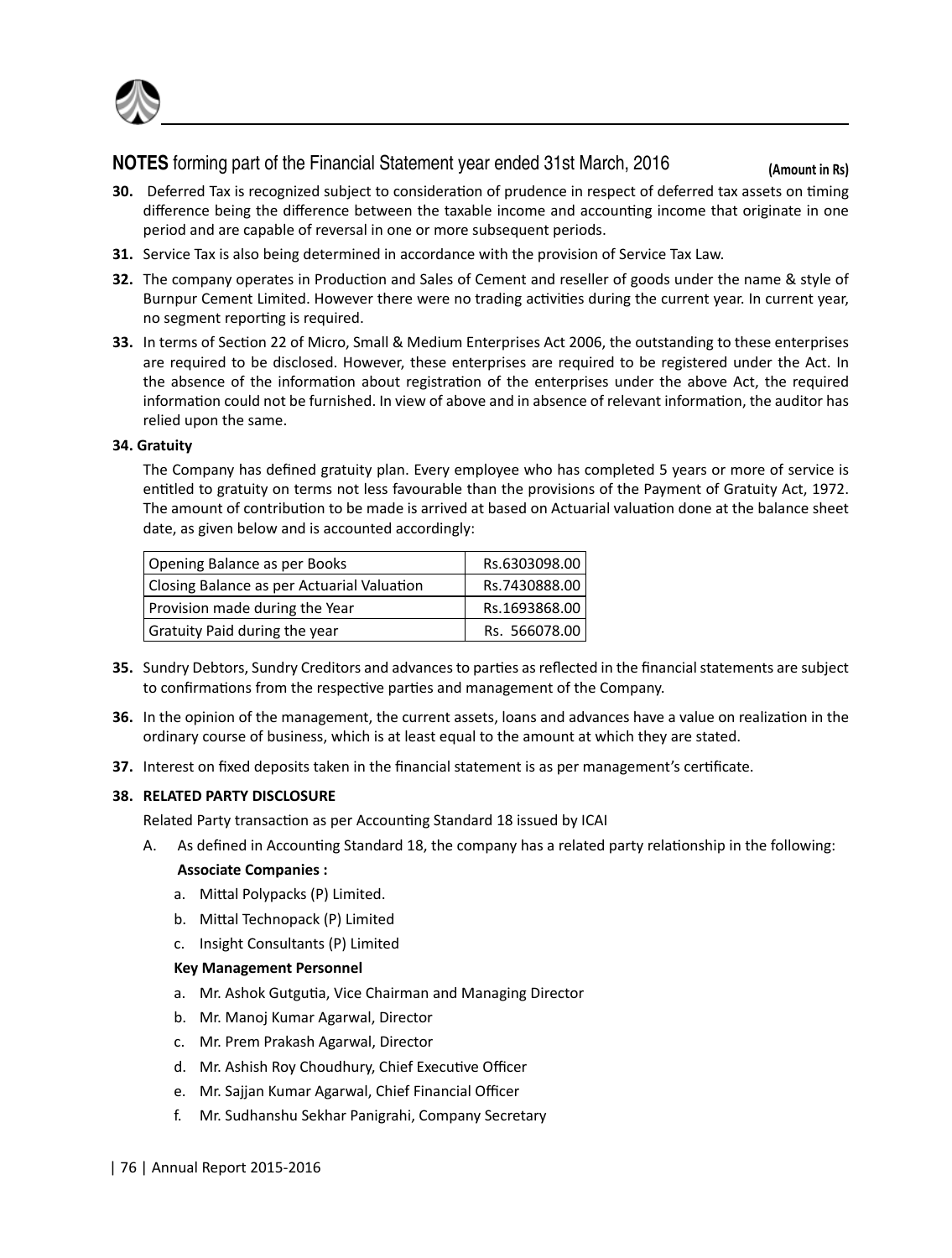# **NOTES** forming part of the Financial Statement year ended 31st March, 2016 (Amount in Rs)

B. The transactions are entered into in ordinary course of Business with related parties at arms length as per details below:

|               |                                                           | Name of Party                    | <b>Relation</b> | Transaction<br>Value | Outstanding<br><b>Balance</b> |
|---------------|-----------------------------------------------------------|----------------------------------|-----------------|----------------------|-------------------------------|
|               | Loan Taken                                                | Dalhausi Datamatics (P) Limited  | Associates      | 10000000.00          | 13680610.35                   |
|               |                                                           | Akshay Vintrade (P) Ltd          |                 | 17550000.00          | 17550000.00                   |
|               |                                                           | Ashok Gutgutia                   | <b>KMP</b>      |                      | 1133231.00                    |
| $\mathcal{P}$ | Repayment of Loan Dalhausi<br>Datamatics (incl. interest) | Dalhausi Datamatics (P) Limited  | Associates      | 10000000.00          | 13680610.35                   |
|               |                                                           | Bharosa Distributors (P) Limited | Associate       | 4949758.00           | 2162000.00                    |
| 3.            | Interest on Loan                                          | Dalhausi Datamatics (P) Limited  | Associate       | 1140058.00           |                               |
|               |                                                           | Bharosa Distributors (P) Limited | Associate       | 236618.00            |                               |
| 4.            | Bags Purchased                                            | Mittal Polypacks (P) Limited     | Associates      | 23460946.00          |                               |
| 5.            | Rent                                                      | Ashok Gutgutia                   | <b>KMP</b>      | 900000.00            |                               |
| 6.            | Remuneration                                              | Ashok Gutgutia                   |                 | 2100000.00           |                               |
|               |                                                           | Manoj Kumar Agarwal              | - do -          | 1200000.00           |                               |

Notes on Financial statements

For **N. K. Agarwal & Co.** Co. **Co.** Combehalf of the Board (Chartered Accountants) Firm Registeration No. 308115E

**(N. K. Agarwal) Ashok GutguƟa Manoj Kumar Agarwal Proprietor Director V.C.& Managing Director Director** Membership No. 014267

Date : 24/05/2016 **S.K.Agarwal S.S.Panigrahi**

Place : Asansol *Chief Financial Officer Company Secretary*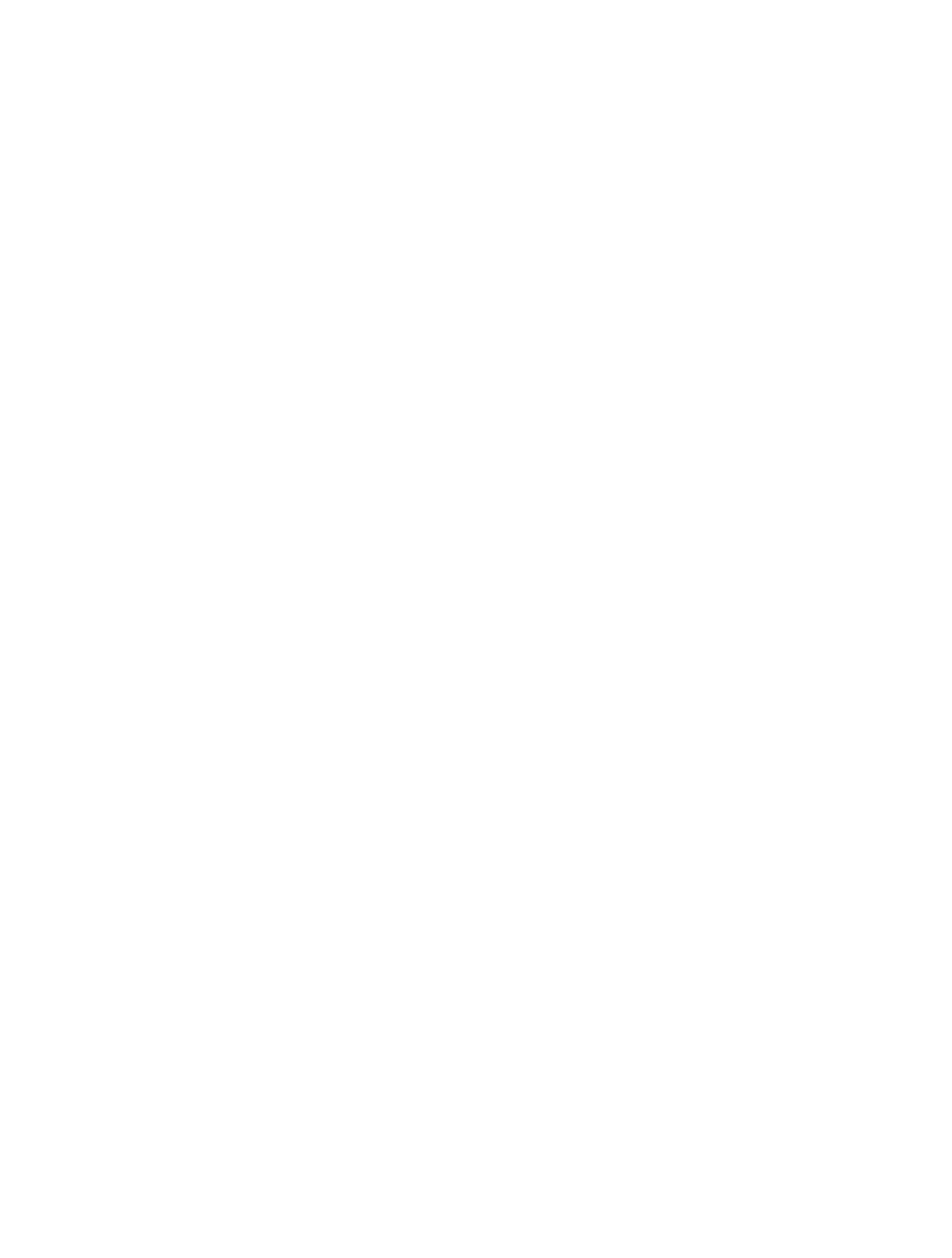

# **BURNPUR CEMENT LIMITED**

**Registered Office :** 

Village : Palasdiha, Panchgachia Road, P. O. : Kanyapur, Dist: Burdwan, Asansol – 713341, W.B. **Tel No.:** 0341 – 2250859, **Fax No.:** 0341 – 2250860, **Website :** www.burnpurcement.com **CIN :** L27104WB1986PLC040831

#### **Form No. MGT - 11**

### **PROXY FORM**

[Pursuant to Section 105(6) of the Companies Act, 2013 and Rule 19(3) of the Companies (Management and Administration) Rules, 2014]

| $E\text{-mail ID}: \textit{\textbf{mail ID}}: \textit{\textbf{m}}: \textit{\textbf{m}}: \textit{\textbf{m}}: \textit{\textbf{m}}: \textit{\textbf{m}}: \textit{\textbf{m}}: \textit{\textbf{m}}: \textit{\textbf{m}}: \textit{\textbf{m}}: \textit{\textbf{m}}: \textit{\textbf{m}}: \textit{\textbf{m}}: \textit{\textbf{m}}: \textit{\textbf{m}}: \textit{\textbf{m}}: \textit{\textbf{m}}: \textit{\textbf{m}}: \textit{\textbf{m}}: \textit{\textbf{m}}: \textit{\textbf{m}}: \$ |  |  |  |  |  |  |
|--------------------------------------------------------------------------------------------------------------------------------------------------------------------------------------------------------------------------------------------------------------------------------------------------------------------------------------------------------------------------------------------------------------------------------------------------------------------------------------|--|--|--|--|--|--|
|                                                                                                                                                                                                                                                                                                                                                                                                                                                                                      |  |  |  |  |  |  |
|                                                                                                                                                                                                                                                                                                                                                                                                                                                                                      |  |  |  |  |  |  |
|                                                                                                                                                                                                                                                                                                                                                                                                                                                                                      |  |  |  |  |  |  |
|                                                                                                                                                                                                                                                                                                                                                                                                                                                                                      |  |  |  |  |  |  |
|                                                                                                                                                                                                                                                                                                                                                                                                                                                                                      |  |  |  |  |  |  |
|                                                                                                                                                                                                                                                                                                                                                                                                                                                                                      |  |  |  |  |  |  |
|                                                                                                                                                                                                                                                                                                                                                                                                                                                                                      |  |  |  |  |  |  |
|                                                                                                                                                                                                                                                                                                                                                                                                                                                                                      |  |  |  |  |  |  |
|                                                                                                                                                                                                                                                                                                                                                                                                                                                                                      |  |  |  |  |  |  |
|                                                                                                                                                                                                                                                                                                                                                                                                                                                                                      |  |  |  |  |  |  |
|                                                                                                                                                                                                                                                                                                                                                                                                                                                                                      |  |  |  |  |  |  |

as my/our proxy to attend and vote (on a poll) for me/us and on my/our behalf at the 30th Annual General Meeting, to be held on Friday, the 30th September, 2016 at 11:00 a.m. at Palashdiha, Panchgachia Road, Kanyapur, Asansol, Dist.- Burdwan, West Bengal, Pin - 713341 and at any adjournment thereof in respect of such resolutions and in such manner as are indicated below: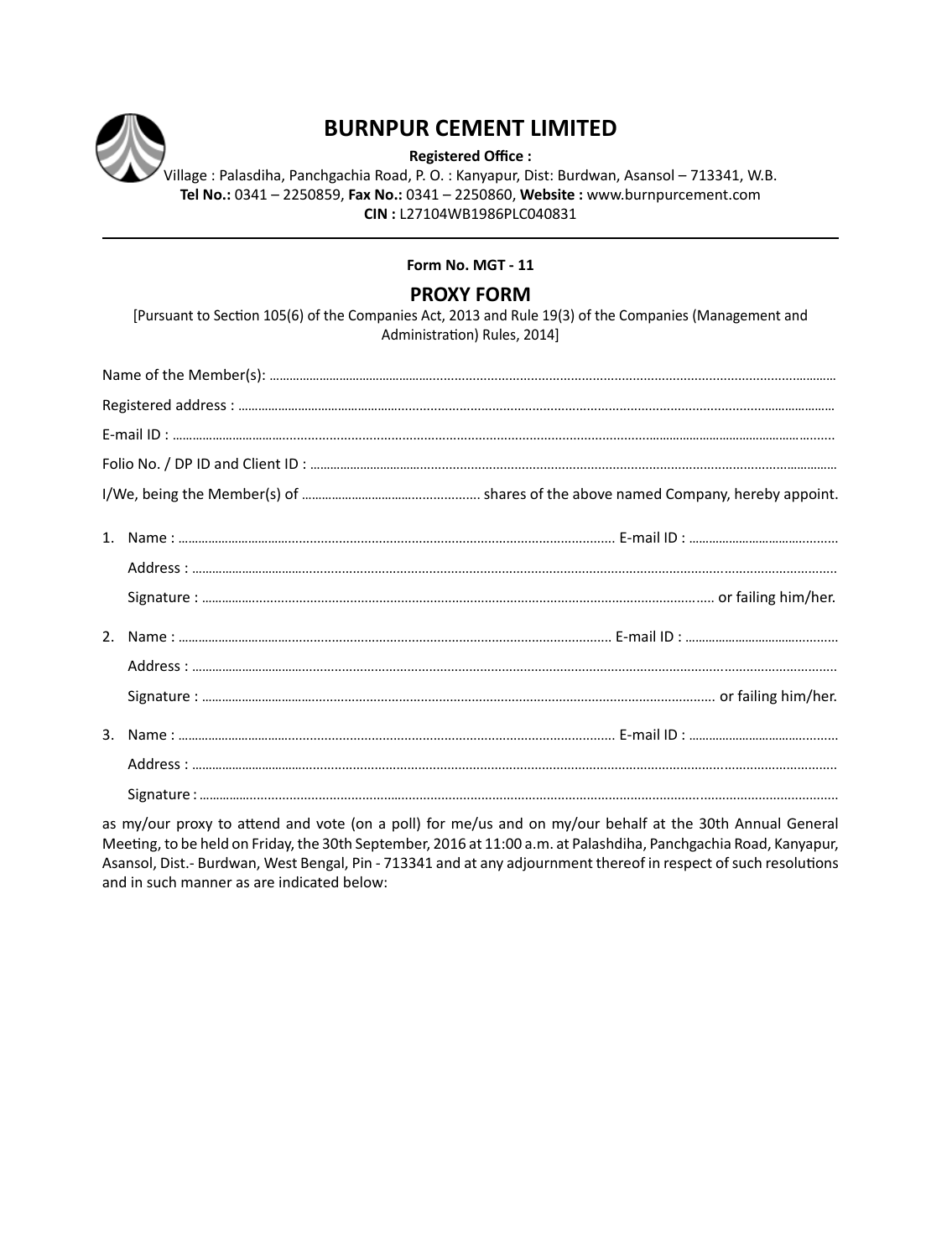| <b>Resolution</b><br>No. | <b>Description</b>                                                                                                                             | For | <b>Against</b> |
|--------------------------|------------------------------------------------------------------------------------------------------------------------------------------------|-----|----------------|
| 1.                       | Adoption of the audited accounts of the Company for the year ended 31st March 2016,<br>together with the Report of the Directors and Auditors. |     |                |
| 2.                       | Reappointment of Mr. Manoj Kumar Agarwal, Director, retire by rotation                                                                         |     |                |
| 3.                       | Reappointment of M/s N. K. Agarwal & Co., Chartered Accountants, Asansol as statutory<br>auditor of the company                                |     |                |
| 4.                       | Appointment of Mrs. Indrani Sen as Woman (Professional) Director                                                                               |     |                |
| 5.                       | Reappointment of Ashok Gutgutia as Managing Director and fixation of his Remuneration                                                          |     |                |
| 6.                       | Reappointment of Manoj Kumar Agarwal as Whole Time Director and fixation of his<br>Remuneration                                                |     |                |
| 7                        | Approval of remuneration of Cost Auditor AS & Associates, Cost Accountants, Kolkata for<br>the financial year 2016-17.                         |     |                |
| 8                        | Approval of Related party Transaction i.e. Transaction between the company and Mittal<br>Polypacks Pvt. Ltd.                                   |     |                |
| q                        | Approval of Related party Transaction i.e. Transaction between the company and Burnpur<br>Steel Co.                                            |     |                |

\*I/We wish my above proxy (ies) to vote in the manner as indicated in the box below :

Signed this .......................................... day of ................................. 2016.

Signature of shareholders

Signature of first proxy holder Signature of second proxy holder Signature of third proxy holder

\*Please put a (√) in the appropriate column against the resolutions indicated in the Box. Alternatively, you may mention the number of shares in the appropriate column in respect of which you would like your proxy to vote. If you leave all the columns blank against any or all the resolutions, your proxy will be entitled to vote in the manner as he/she thinks appropriate.

....................................................... .............................................................. ...........................................................

#### **Notes:**

- 1. This form of proxy in order to be effective should be duly completed and deposited at the Registered Office of the Company, not less than 48 hours before the commencement of the Meeting.
- 2. A proxy need not be a Member of the Company.
- 3. In case the Member appointing proxy is a body corporate, the proxy form should be signed under its seal or be signed by an officer or an attorney duly authorised by it and an authenticated copy of such authorisation should be attached to the proxy form.
- 4. A person can act as proxy on behalf of such number of Members not exceeding fifty and holding in the aggregate not more than ten percent of the total share capital of the Company carrying voting rights. Further, a Member holding more than ten percent of the total share capital of the Company carrying voting rights, may appoint a single person as proxy and such person shall not act as proxy for any other person or Member.
- 5. Appointing a proxy does not prevent a Member from attending the meeting in person if he/she so wishes.
- 6. In case of joint holders, the signature of any one holder will be sufficient, but names of all the joint holders should be stated.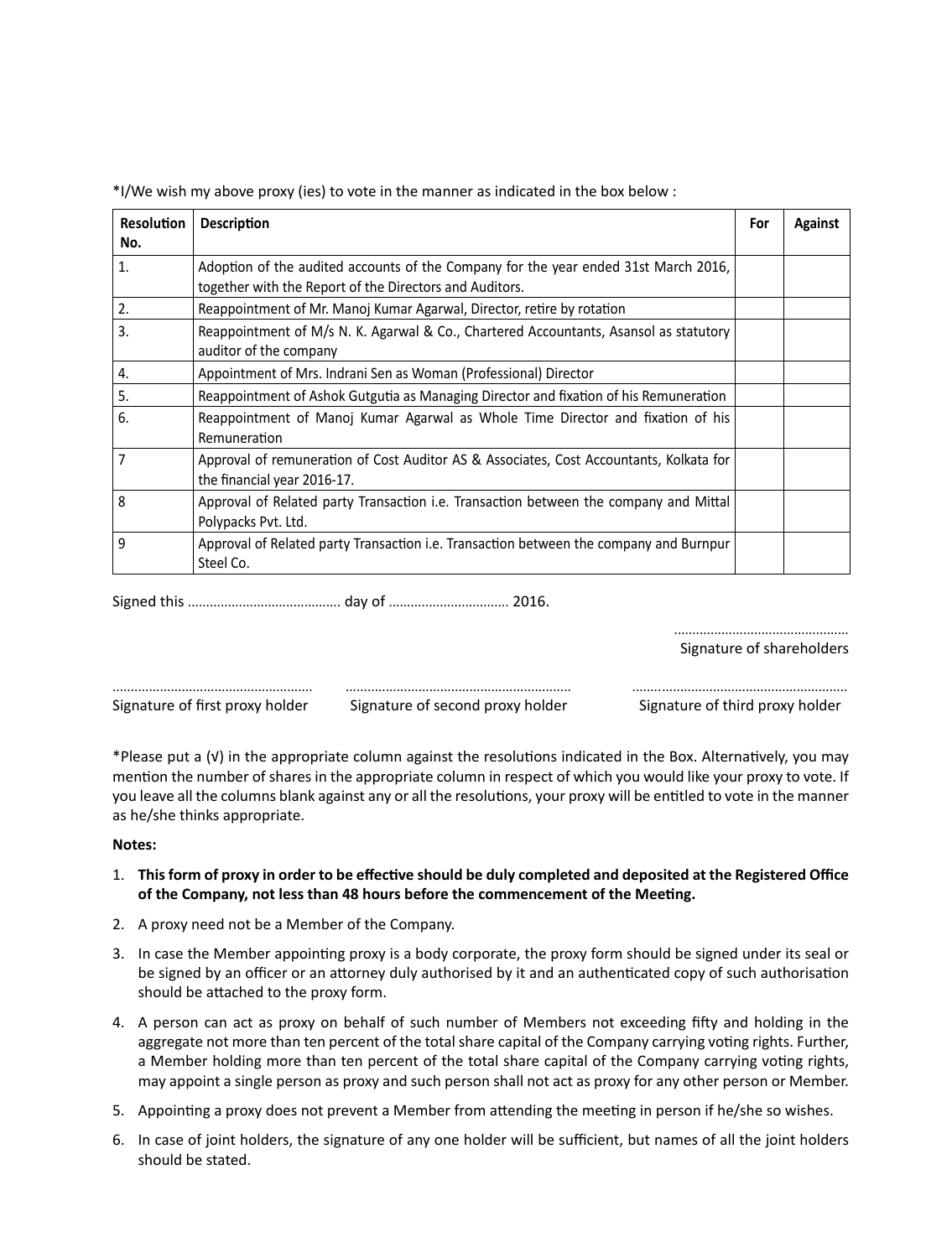

# **BURNPUR CEMENT LIMITED**

**Registered Office :** 

Village : Palasdiha, Panchgachia Road, P. O. : Kanyapur, Dist: Burdwan, Asansol – 713341, W.B. **Tel No.:** 0341 – 2250859, **Fax No.:** 0341 – 2250860, **Website :** www.burnpurcement.com **CIN :** L27104WB1986PLC040831

#### **ThirƟeth Annual General MeeƟng – Friday, 30th September, 2016**

## **BALLOT FORM**

(To be submitted before the scrutinizer appointed by the Company)

Name of the Member(s) : ……………………………………………................................................………………………………….........................

Address : ........................................................................................................................................................................................

.......................................................................................................................................................................................................... Folio No. / DP ID and Client ID: ..................................................................................................................................................

Number of Equity Share(s) held: ...............................................................................................................................................

I/We hereby exercise my/our vote in respect of the following resolution(s) to be passed at the Thirtieth Annual General Meeting of the Company, to be held on Friday, 30th September, 2016 at 11:00 a.m. at Palashdiha, Panchgachia Road, Kanyapur, P.O.-Asansol, Dist.- Burdwan, West Bengal, Pin – 713341 in respect of businesses as stated in the Notice dated 13.08.2016 by conveying my/our assent or dissent to the said resolution(s) by placing the tick  $(v)$  mark at the box against the respective matters.

|     | Item   Description                                                       | No. of equity | I/We assent       | I/We dissent |
|-----|--------------------------------------------------------------------------|---------------|-------------------|--------------|
| No. |                                                                          | shares held   | to the            | to the       |
|     |                                                                          |               | <b>resolution</b> | resolution   |
|     |                                                                          |               | (For)             | (Against)    |
| 1.  | Adoption of the audited accounts of the Company for the year ended       |               |                   |              |
|     | 31st March 2016, together with the Report of the Directors and Auditors. |               |                   |              |
| 2.  | Reappointment of Mr. Manoj Kumar Agarwal, Director, retire by rotation   |               |                   |              |
| 3.  | Reappointment of M/s N. K. Agarwal & Co., Chartered Accountants,         |               |                   |              |
|     | Asansol as statutory auditor of the Company.                             |               |                   |              |
| 4.  | Appointment of Mrs. Indrani Sen as Professional Director.                |               |                   |              |
| 5.  | Approval of reappointment and fixation of remuneration of Ashok          |               |                   |              |
|     | Gutgutia as MD for further period of 5 years                             |               |                   |              |
| 6.  | Approval of reappointment and fixation of remuneration of Manoj          |               |                   |              |
|     | Kumar Agarwal as Whole-Time Director for further period of 5 years       |               |                   |              |
| 7.  | Approval of remuneration of Cost Auditor AS & Associates, Cost           |               |                   |              |
|     | Accountants, Kolkata for the financial year 2016-17.                     |               |                   |              |
| 8   | Approval of Related party transaction between the Company and Mittal     |               |                   |              |
|     | Polypacks Pvt. Ltd.                                                      |               |                   |              |
| 9   | Approval of Related party transaction between the Company and            |               |                   |              |
|     | Burnpur Steel Co.                                                        |               |                   |              |

\*Applicable for investors holding shares in Electronic Form.

Place : \_\_\_\_\_\_\_\_\_\_\_\_\_\_\_\_\_\_\_\_\_\_\_\_\_\_ \_\_\_\_\_\_\_\_\_\_\_\_\_\_\_\_\_\_\_\_\_\_\_\_\_\_\_\_\_\_\_\_\_\_\_\_\_

Date : \_\_\_\_\_\_\_\_\_\_\_\_\_\_\_\_\_\_\_\_\_\_\_\_\_\_ Signature of the Member / Beneficial Owner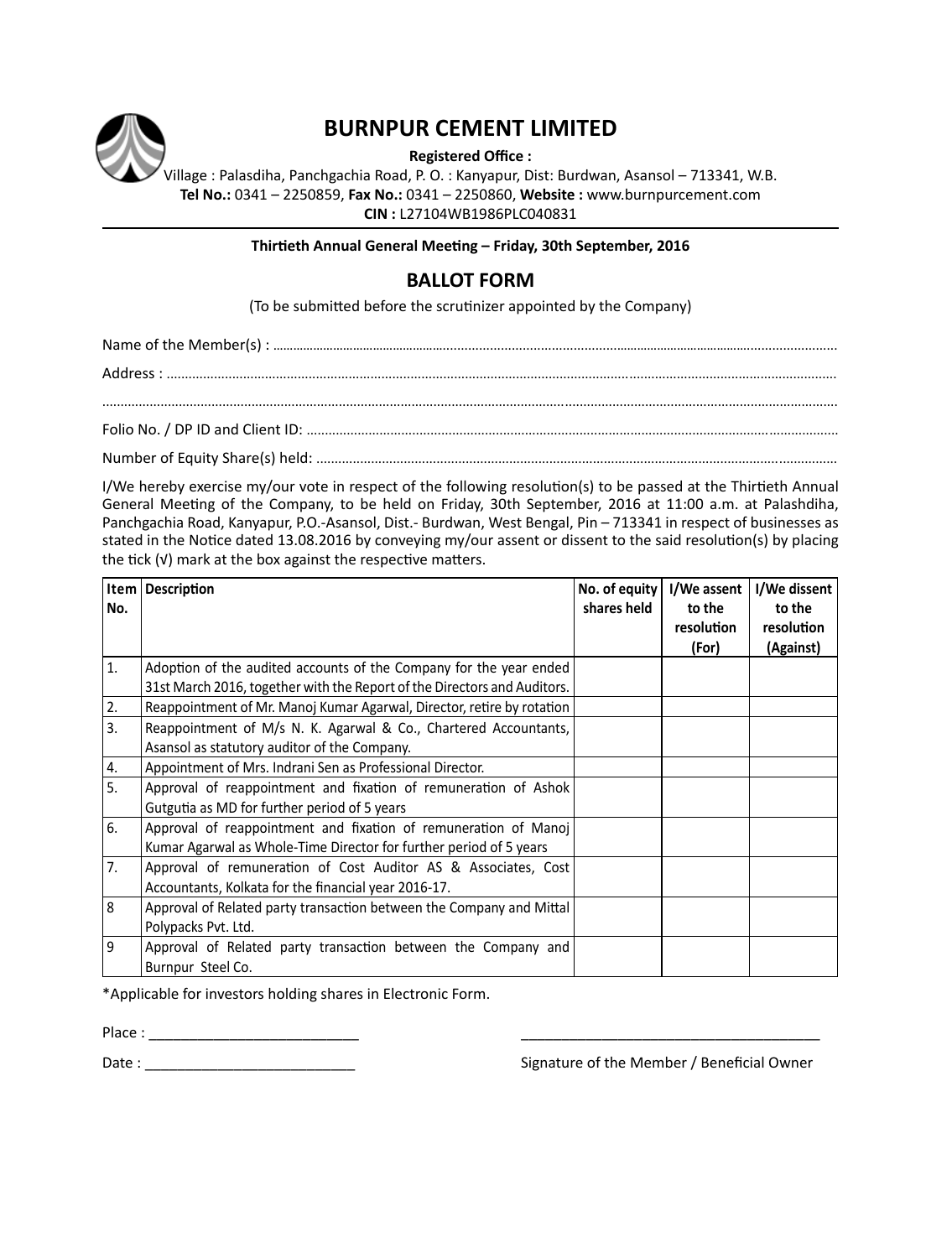#### **INSTRUCTIONS**

- 1. A Member desiring to exercise vote by ballot form may complete this ballot form and send/submit it to the Scrutinizer, appointed by the Board of Directors of the Company viz. Mr. Atul Kumar Labh, Practicing Company Secretaries at 40, Western Street, 3rd Floor, Kolkata – 700 013.
- 2. In case of shares held by companies, trusts, societies etc., the duly completed ballot form should be accompanied by a certified copy of Board Resolution / Authority.
- 3. Unsigned ballot forms will be rejected.
- 4. A Member need not cast all the votes in the same way.
- 5. Duly completed ballot form should reach the Scrutinizer not later than 11.00. a.m. (IST) on 30th September,2016.
- 6. The Scrutinizer's decision on the validity of a ballot form will be final.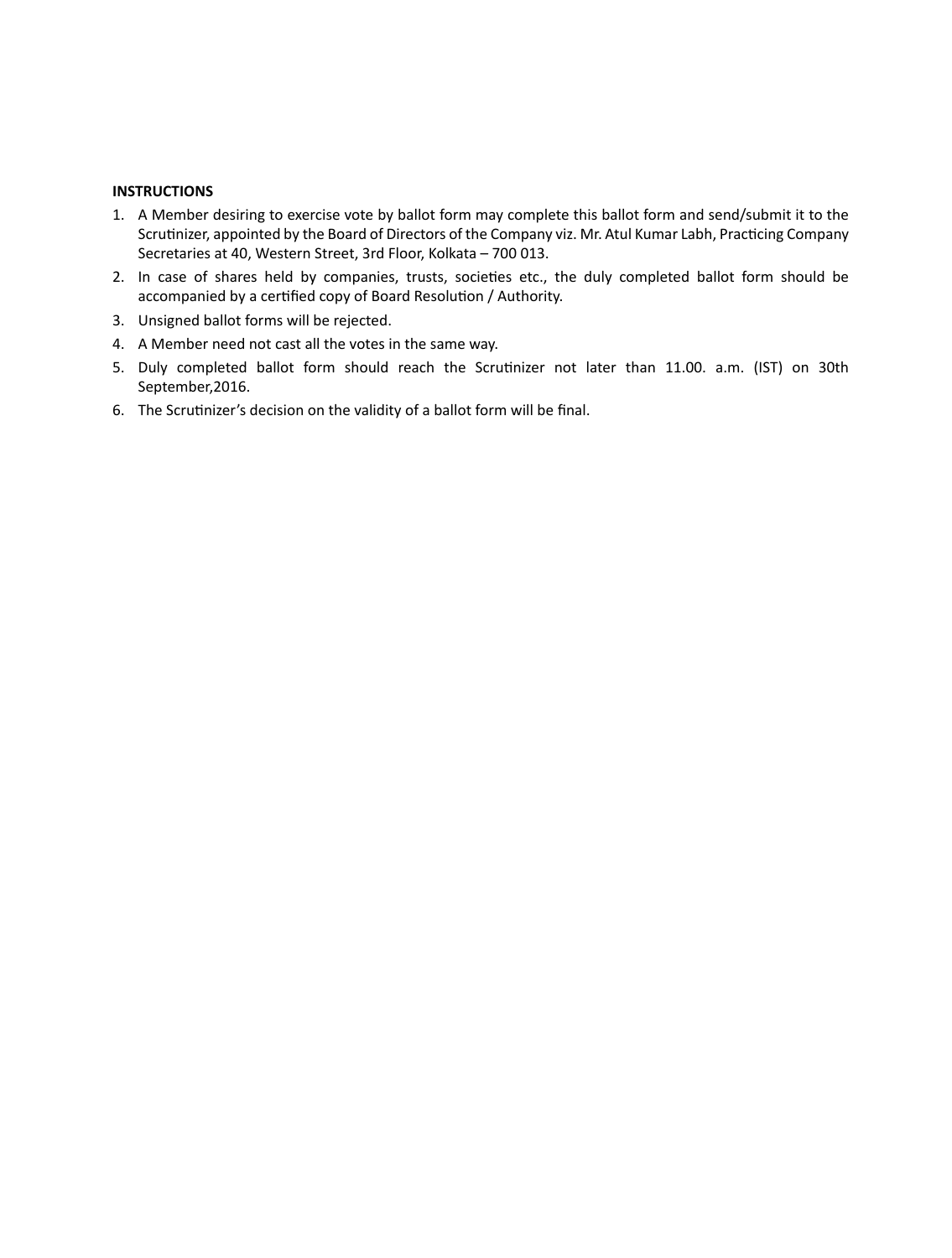

# **BURNPUR CEMENT LIMITED**

**Registered Office :** 

Village : Palasdiha, Panchgachia Road, P. O. : Kanyapur, Dist: Burdwan, Asansol – 713341, W.B. **Tel No.:** 0341 – 2250859, **Fax No.:** 0341 – 2250860, **Website :** www.burnpurcement.com **CIN :** L27104WB1986PLC040831

## **ATTENDANCE SLIP**

30TH ANNUAL GENERAL MEETING - FRIDAY, 30TH SEPTEMBER, 2016, 11.00 A.M.

| <b>Name of Shareholder</b> | Folio No./DPID & Client ID | <b>No. of Shares</b> |
|----------------------------|----------------------------|----------------------|
|                            |                            |                      |
|                            |                            |                      |
|                            |                            |                      |
|                            |                            |                      |
|                            |                            |                      |
|                            |                            |                      |

I/we certify that I am/we are registered shareholder/s/proxy for the registered shareholder/s of the company. I/we hereby record my/our presence at the 30TH ANNUAL GENERAL MEETING of the Company to be held at 11.00 A.M. on Friday, 30th September 2016 in the factory premises at Palashdiha, Panchgachia Road, Kanyapur, Asansol - 713341.

Member/s/Proxy Signature

\_\_\_\_\_\_\_\_\_\_\_\_\_\_\_\_\_\_\_\_\_\_\_\_\_\_\_\_\_\_\_

**Note: Please fill this attendance slip and hand it over at the ENTRANCE OF THE HALL**